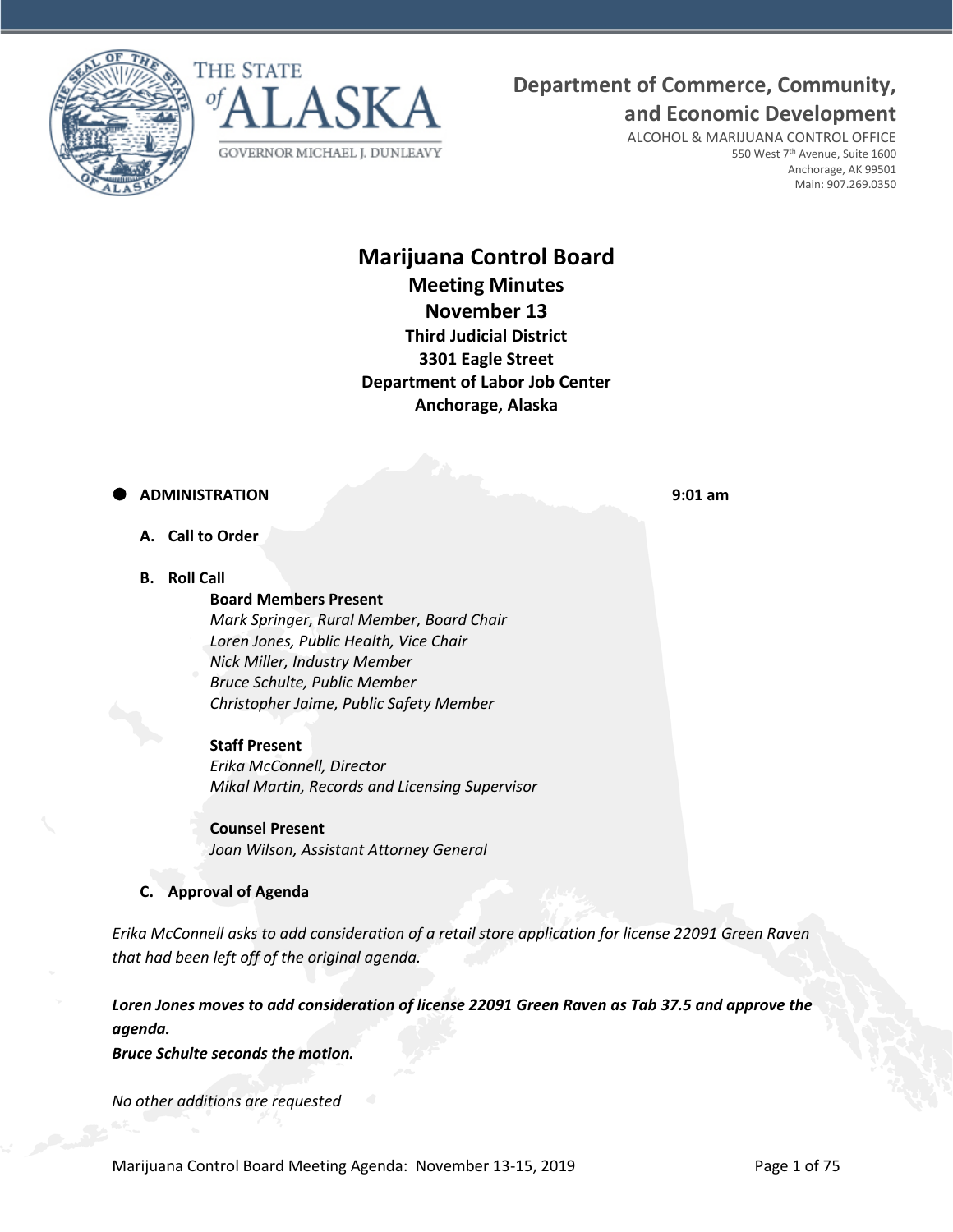*Mark Springer states that after Tab 15, lunch will be called.* 

*None opposed, motion carries.*

**D. Approval of the September 11-13, 2019, Meeting Minutes TAB 1**

*Loren Jones moves to approve the meeting minutes for the September 11-13, 2019 MCB Meeting. Christopher Jaime seconds the motion. None opposed, motion carries.*

#### **E. Approval of the October 22, 2019, Meeting Minutes TAB 2**

*Loren Jones moves to approve the meeting minutes for the October 22, 2019 MCB Meeting. Bruce Schulte seconds the motion. None opposed, motion carries.*

## **BOARD GOVERNANCE 9:04am**

*Mark Springer introduces Joan Wilson, new Assistant Attorney General and counsel to the board after summary transfer of Harriet Milks*

*Joan Wilson states that she is pleased to be stepping into Harriet's shoes. She reminds the board that as board members they are subject to the executive ethics act and must be aware of conflicts or potential change of position or ex parte conversations.* 

*Mark Springer states that it can be disclosed under this item or if it arises.*

*Joan Wilson states that for today she requests cell phones be turned off to avoid ex parte contact.* 

*No changes are reported by any board member at this time.* 

*Joan Wilson clarifies she will be leaving for a time today, but her assistant is present who can communicate with her.* 

#### **PUBLIC TESTIMONY 9:06am**

Public testimony is limited to issues not on this agenda and that are not proposed regulations. Written comments may also be submitted to the board for review during its next regular meeting via [marijuana@alaska.gov.](mailto:marijuana@alaska.gov) The call-in number is 1-800-315-6338, code 69176#. (Testimony on agenda items may occur when that item is addressed during the meeting. Testimony on regulations projects shall only occur when an oral hearing is publicly noticed.)

*Caleb Saunders testifies as a Green Jar licensee. He discusses the METRC trainer giving direction against Alaska regulation. He found the information not correct, and found the training to provide inappropriate information. He is not surprised there are METRC issues when misinformation is present. He states that those who continue to violate rules should be fined. METRC should be held to the same standard as the state and licensees. This creates an unfair climate.*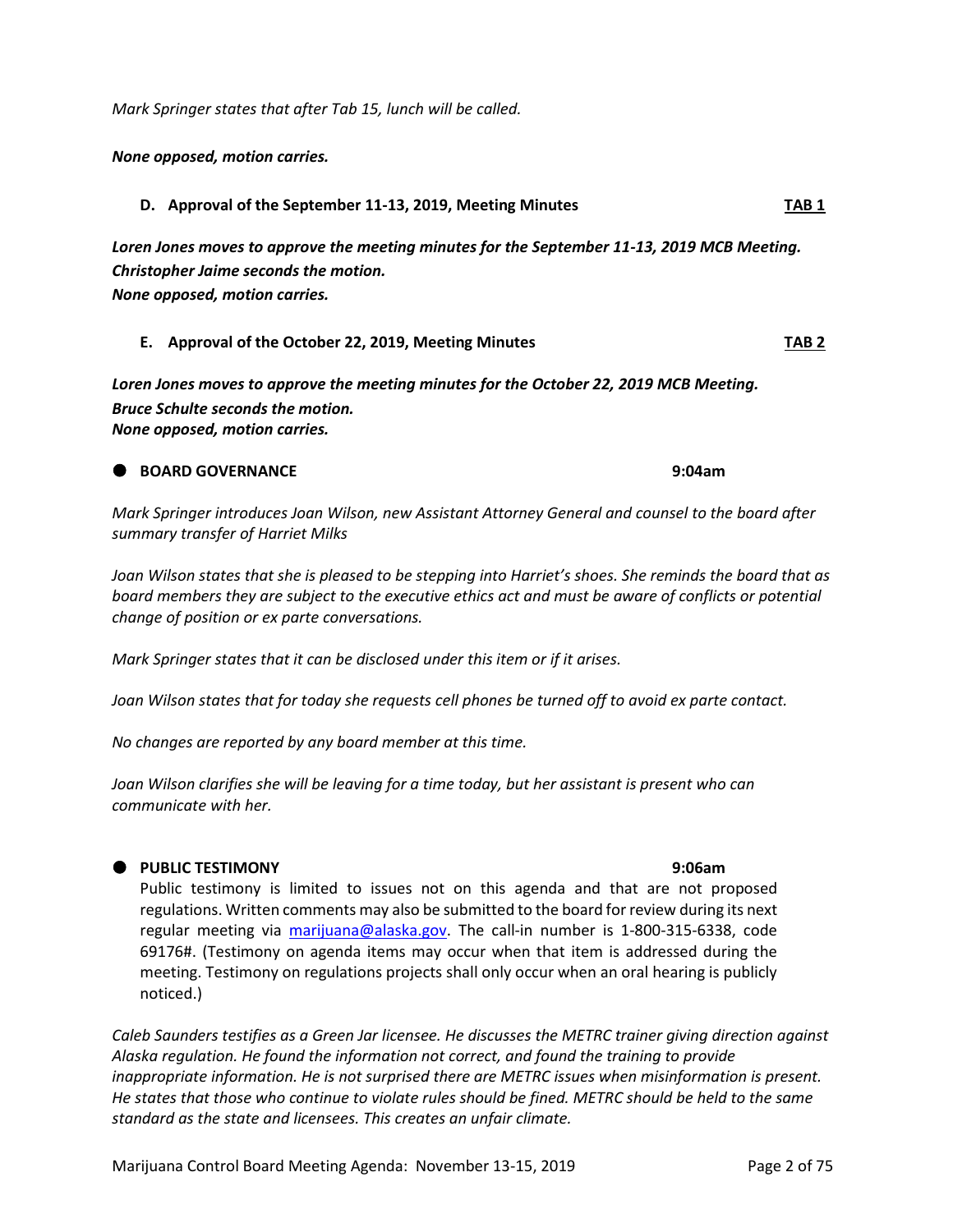*Bruce Schulte asks about the referenced METRC transportation issue in the board packet.* 

*Tina Smith, AMIA board member discusses the public comment submitted. She references AMCOs staff wait times on applications. She urges AMCO to create and maintain a database of all products to maintain consistency.* 

*Mark Springer asks about the product lists requests.* 

*Tina Smith clarifies that she wishes that the public be shown the products that are up for approval. She states that certain approval process are not consistent.*

*Cary Carrigan, AMIA Executive Director discusses NOVs that are being monetized. He references audio not being posted to the website and lack of timely communication. He discusses the lack of vision from the AMCO office.* 

*Mark Springer asks about the transparency in regulations comment and states licensees listen to the board meetings.* 

*Cary Carrigan discusses the lack of audio available after meetings with Mark Springer.*

*Carry Carrigan states that the regulations discussions are not robust.* 

*Bruce Schulte asks about the letter provided to marijuana mailbox that references the TSA marijuana transportation issues.* 

*Cary Carrigan states that part of that is related to the tourist season.* 

*Bruce Schulte asks if it is Carry Carrigan's impression that TSA is on board with the transportation; as long as it is manifested, they're comfortable with the transport within the state.* 

*Cary Carrigan confirms that is his understanding.* 

*Charlie Hanes, AMIA VP discusses enforcements lack of response and how licensees are afraid of selfreporting. He requests consideration for self-reports such as written warnings. Education should occur to prevent compliance issues. Licensees should be read their rights and provided counsel when interrogation occurs.* 

*Mark Springer asks if Charlie Hanes is aware that Enforcement is a civil matter, not criminal. He also discusses that the AMCO staff purportedly refuses to formalize the response. He asks if the licensees are requesting response via email by submitting email inquiries and asks why no one takes notes regarding enforcement discussions.* 

*Charlie Hanes states that these are issues that the members are bringing to the AMIA to bring to the board.* 

*Bruce Schulte states that they are here to represent the industry association, he asks if Charlie Hanes knows if the licensees feel uncomfortable bringing these issues forward themselves.*

*Charlie Hanes states it depends on the individual. There are examples of positive communication but not for these concerns they have brought forward.* 

Marijuana Control Board Meeting Agenda: November 13-15, 2019 Page 3 of 75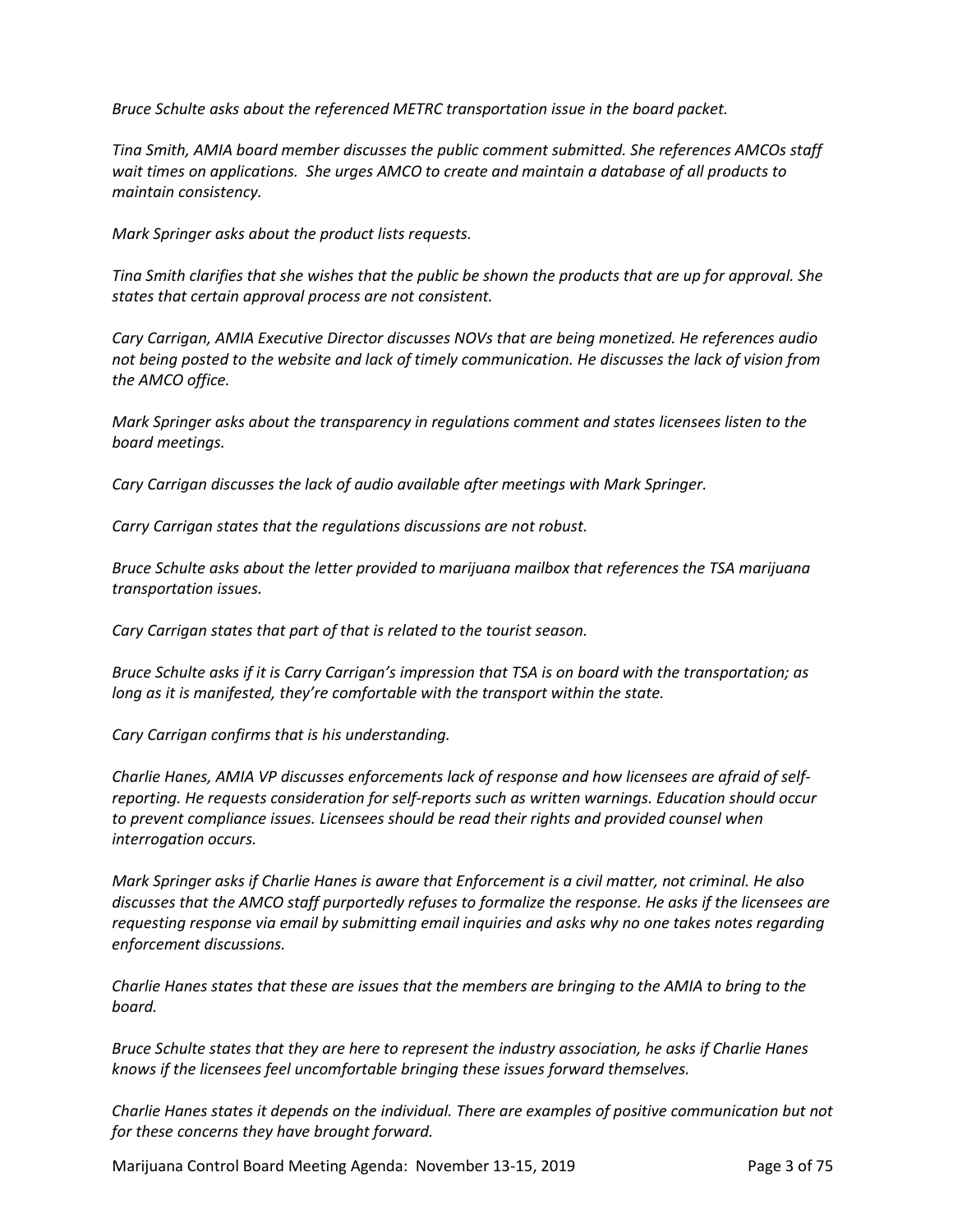*Leif Able, AMIA board member discusses regulatory inconsistency. Regulatory interpretation is vital to their business. He discusses the lack of specific approval of an action in regulation being interpreted to forbid that action. He discusses the METRC issues brought up previously regarding the METRC changes being de-facto regulation changes. He states that AMIA expects the METRC trainings to be more informative. He expects licenses to be consulted and states that METRC is uninformed.* 

*Bruce Schulte asks if there is a focus group or committee that licensees can participate in to provide informal input regarding how AMCO is functioning.* 

*Erika McConnell states that there is no such committee at this time.* 

*Bruce Schulte states that it appears that one solution might be to establish the industry liaison.* 

*Mark Springer states that there were comments regarding METRC training being inaccurate, does staff attend METRC trainings and is there an audit process.* 

*Erika McConnell states that staff did not attend the most recent METRC trainings, but there is some information she knows was inappropriate to Alaska law provided. She is in talks with the METRC leadership regarding how to improve knowledge of METRC training. The training will be first provided to staff and then licensees.* 

*Mark Springer states he doesn't defend METRCs actions.* 

*Nick Miller states that he did attend the METRC training. The first class was terrible, the instructor was combative and bad. The second class was much different but he was disappointed with what was being taught. The "advanced" class was useless. He states that there should be a user group including industry members and a staff member. He looks forward to improvements.* 

*Mark Springer opens the phones. No one is present at this time to testify.* 

*Dave Lanning, Arctic Bakery 16006 discusses the lack of notice for new products for review at this meeting. He was disappointed to learn that the applications and MJ-16s were not included. He was stunned when he saw just two products on the meeting out of 32 applications. He questions the notice staff is providing. He feels staff has not provided adequate notice. This is unacceptable. People are unhappy.* 

*Mark Springer asks if it is appropriate to discuss due to ombudsman involvement in the matter. He read complaint but does not know if it's appropriate.*

*Joan Wilson states that the ombudsman is a separate process and the board can discuss the matter.* 

*Bruce Schulte asks when the products were submitted.*

*Dave Lanning indicates they were submitted 2 days before the deadline.* 

*Bruce Schulte asks what reason was received for not being included.*

*Dave Lanning states that the reason given was that there was not ample time to review the application.*

Marijuana Control Board Meeting Agenda: November 13-15, 2019 Page 4 of 75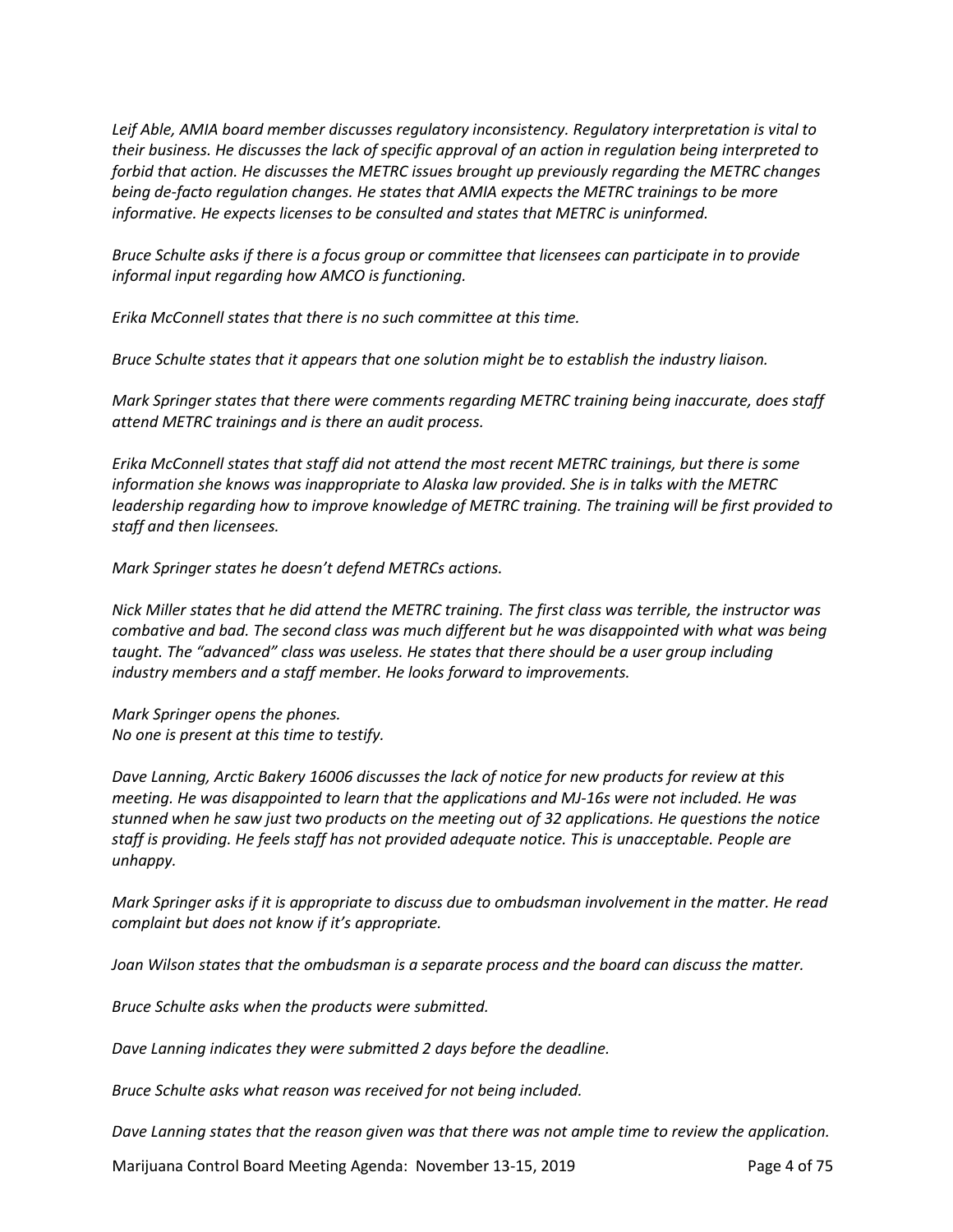*Bruce Schulte asks about other products that the applicant has that were previously approved.*

*Dave Lanning states that there are about 15-20 approved currently for his establishment.* 

*Christopher Jaime asks for accurate numbers regarding submissions.* 

*Erika McConnell states that review is done in order of submission and submitting something 2 days before the completed application deadline is not sufficient. She discusses review time and that if there are 19 people ahead of Lanning's application, there were 19 ahead of him that also wanted to be reviewed before the deadline.* 

*Christopher Jaime asks about a deadline adjustment.* 

*Erika McConnell states that the board meeting deadline must find balance between not requiring things so early that it's impractical for applicants vs so late that staff cannot complete the packets for board review. The staff attempts to provide things a week before the board meetings for board review and to the public. The deadline is the deadline for applications to be deemed complete not submitted, they could create a submitted and a deemed complete deadline. There could be more upfront time but that would mean the documents are required to be submitted a month ahead of time. The date is difficult to determine.* 

*Bruce Schulte asks about staff resources and time. What types of material that comes before the board* 

*Erika McConnell states that the board directed prioritization of transfer applications otherwise its first come first served.* 

*Bruce Schulte asks what takes time* 

*Mikal Martin discusses products being one of the items that takes the most amount of staff time to review. She states if the board wishes to change priorities they can direct staff to prioritize certain review, otherwise it's the order in which applications are received to ensure equitable treatment.* 

*Erika McConnell addresses staff changes and examiners. She references the renewal period for alcohol having begun which slows down review.* 

*Mark Springer states that in the packet to the ombudsman an email is included from the marijuana licensing tema. There is an email that discusses the staff wait time that warns him that his submission will not likely be reviewed. He states that the individual was notified the application may not be reviewed.* 

*Dave Lanning points out that the ombudsmans office was contacted for honorable negation rather than going directly to the court system.* 

*Mark Springer states that the right thing is for the legislature to provide more staff.*

*Dave Lanning suggests regulatory reduction to decrease application difficulty.* 

*Lacy Wilcox, AMIA president discusses the AMIA concerns and summarizes the take away from the discussion. Robust working groups, recognition of the industry validity, and better licensee*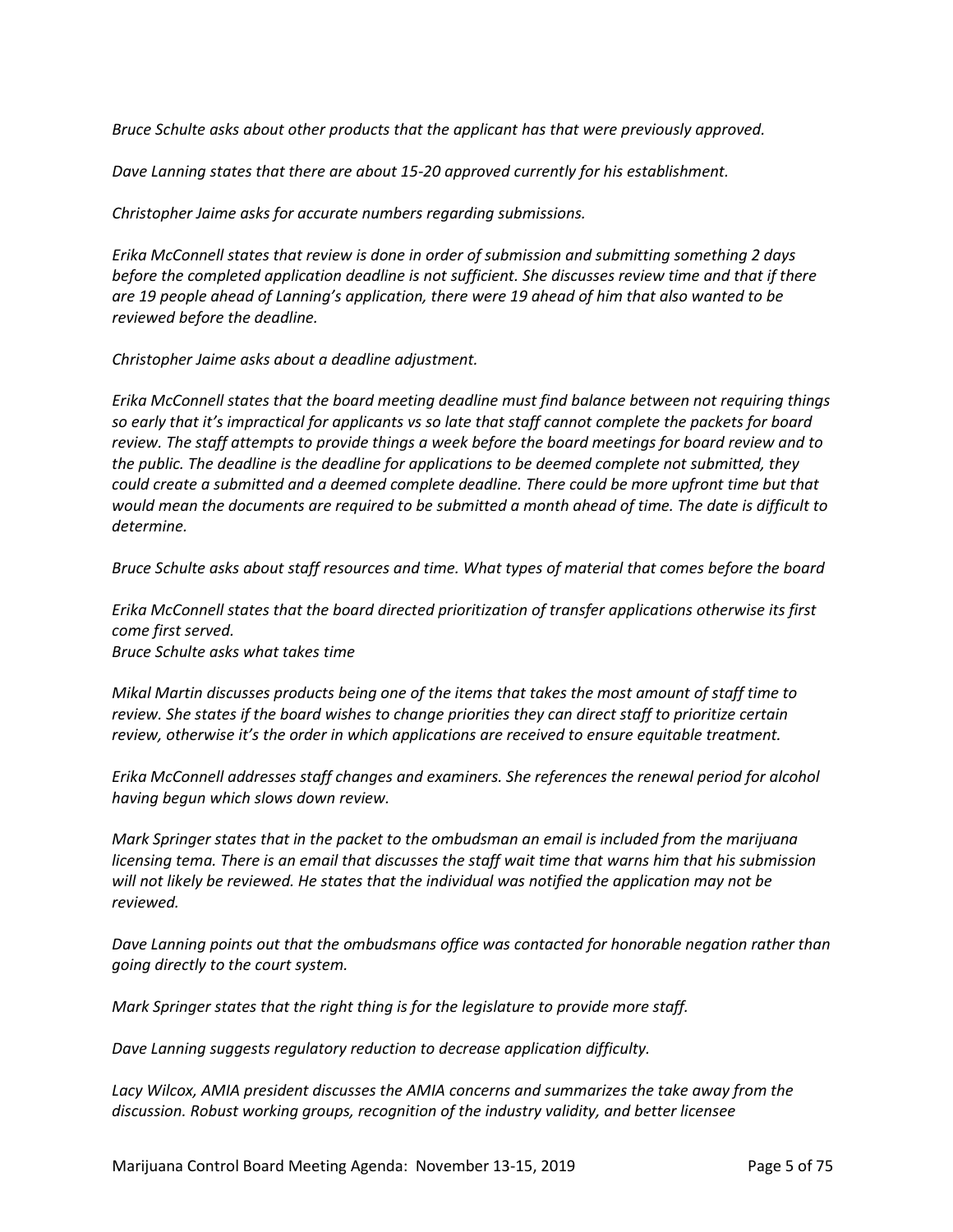*communication are vital. Mistakes should be better handled through self-reporting, they ask for reasonable judgement to be used. She thanks the board and looks forward to working with them.* 

*Lisa Coets (Herban Extracts) discusses the METRC workshop discussion that occurred regarding an additional driver allowance in METRC. She was disappointed to find out that it was not available for the state of Alaska. She asks the board to allow the feature. She asks that the gross package weight measurement be changed. The unit of measure "units" should be allowable. For example, allowing a unit to be 30, ½ gram vape packages. She expresses concern regarding the allowance for product manufacturers to process failed material. She is concerned about the micro-toxins produced by aspergillus. They have class 1 toxicity and can survive over 150 degrees Celsius. She felt a discussion should have occurred when there was waste held for an extended period of time but allowed to be processed. She comments on the directors' report for the board that discusses a transaction between Herban Extracts and Lady Gray Edibles.* 

*Jana Weltzin, counsel for Lady Gray, asks if the board has questions regarding this matter.* 

*The board decides to first discuss the micro toxin issue. Mark Springer states that the board has lost their expert and now no one else has expertise.* 

*Lisa Coets discusses this being a concern.* 

*Bruce Schulte state that this may be impetus to re-establish the testing working group.* 

*Mark Springer states that the point is well taken.* 

*Bruce Schulte asks if, when a product fails a test and is approved go into a concentrate, doesn't that concentrate get tested?*

*Lisa Coetes says micro toxins are not a required test.*

*Jana Weltzin, Lady Gray and Herban Extracts discusses the reference to the directors report that implies "diversions" occured. Lady Gray does not "repackage" products. She states that stickers are just put on the existing package.*

*Lisa Coetes state that the missing 10.8 grams are not diversion, there is normal loss during cartridge creation and transference of waste. She states that there is implication of problems in the report but no contact to the licensee warning them of consideration.*

*Jana Weltzin states that this is another example of a criminal allegation regarding diversion without contacting the licensee. She would appreciate AMCO being more mindful of licensee's reputations. She discusses their concern about the public document having these statements that they do not have a chance to respond to.*

*Mark Springer clarifies that this is an example of a different matter that the board wished to discuss.* 

*Erika McConnell states that she doesn't understand how the report is interpreted as criminal assertion. This was a request to the board asking if the situation is appropriate, as is her duty. The board asked for more detail regarding this situation when she first brought it to them as a general question previously. She states that she found the loss odd. She sent an email to enforcement to ask about the matter. These*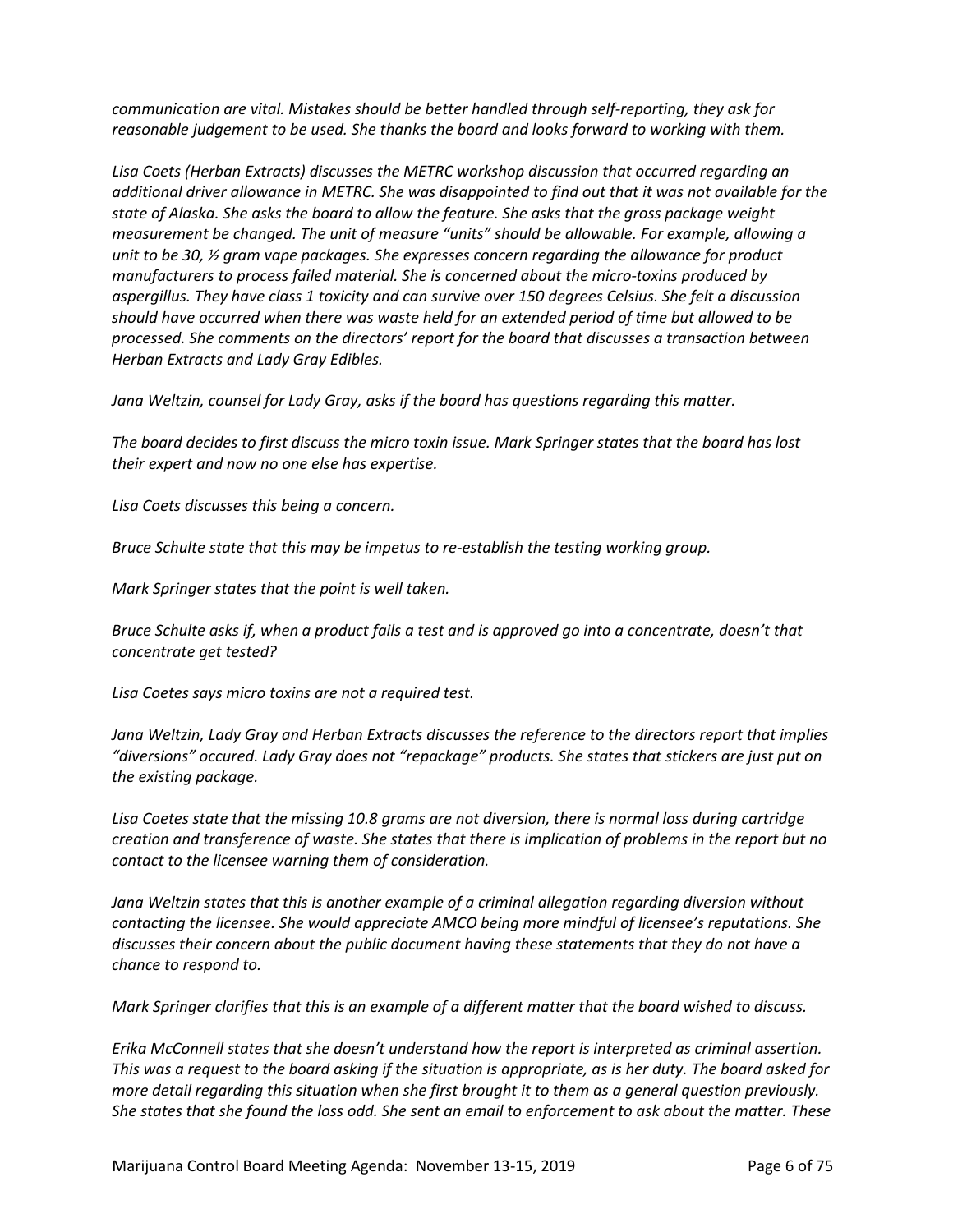*statements were not allegations, she simply could not explain what happened and was sure that the board was going to ask.* 

*Jana Weltzin confirms that this process is like making muffins where some of the batter falls out of the pan and it sounds like implied diversion in the director's report.* 

*James Hoelscher states that the director asked them to investigate the issue to see if this is a common occurrence. He has not assigned the matter to an investigator. This is being researched in other states.* 

*Bruce Schulte states that they are jumping ahead to the report, and this could be addressed in the "licensee as distributor" section.*

*Mark Springer asks that this be discussed at the directors' report.* 

*Bruce Schulte states that his question is could this issue not be presented in the way the first paragraph of the directors' report was without business names etc. Could that not have been done and if not, why not?*

*Jana Weltzin states that if a business is mentioned, they should be given a chance to respond or a heads up. She doesn't believe that her clients did anything wrong.* 

*Mark Springer opens the phone lines and when no one comes forward via phone states that at the end the phone lines will be opened again.* 

*Barrett Goodale, cultivation manager of good cannabis discusses the May 3 meeting where Chair Springer suggests waste disposal and waste circulation regulations and no project was opened. July 10, a regulations project regarding a fine schedule was put out for public comment, when the notice was posted the notice did not discuss if the public comment was going to a working group or the board. The type of written public comment is different going to a working group vs to the board. Working groups are different in their knowledge of the matter at hand. Regarding the notice from AMCO stating that Tribal ID's cannot be accepted as proof of age, he finds that AMCO is correct in their interpretation, but he questions if this should be allowed.* 

*Mark Springer thanks him for his testimony and states that you cannot buy cigarettes with a Tribal ID or liquor. The point about working groups is well taken.* 

*Bruce Schulte states that the waste disposal project was mentioned and asked what he was concerned with.* 

*Barrett Goodale states that the concerns would be brought forward if the project was opened. He references the marijuana mailbox comments regarding contaminated product being held in a facility.* 

*Kirby Coman discusses pesticides and testing pesticides. The draft Hemp regulations set a good standard. He finds it should be regulated. He cares about public health. There should be a project opened. He references defining the word "Public" in the regulations. He also suggests that it be clarified in regulation that the handlers permit must be valid rather than just held.*

*Mark Springer thanks him for his testimony.*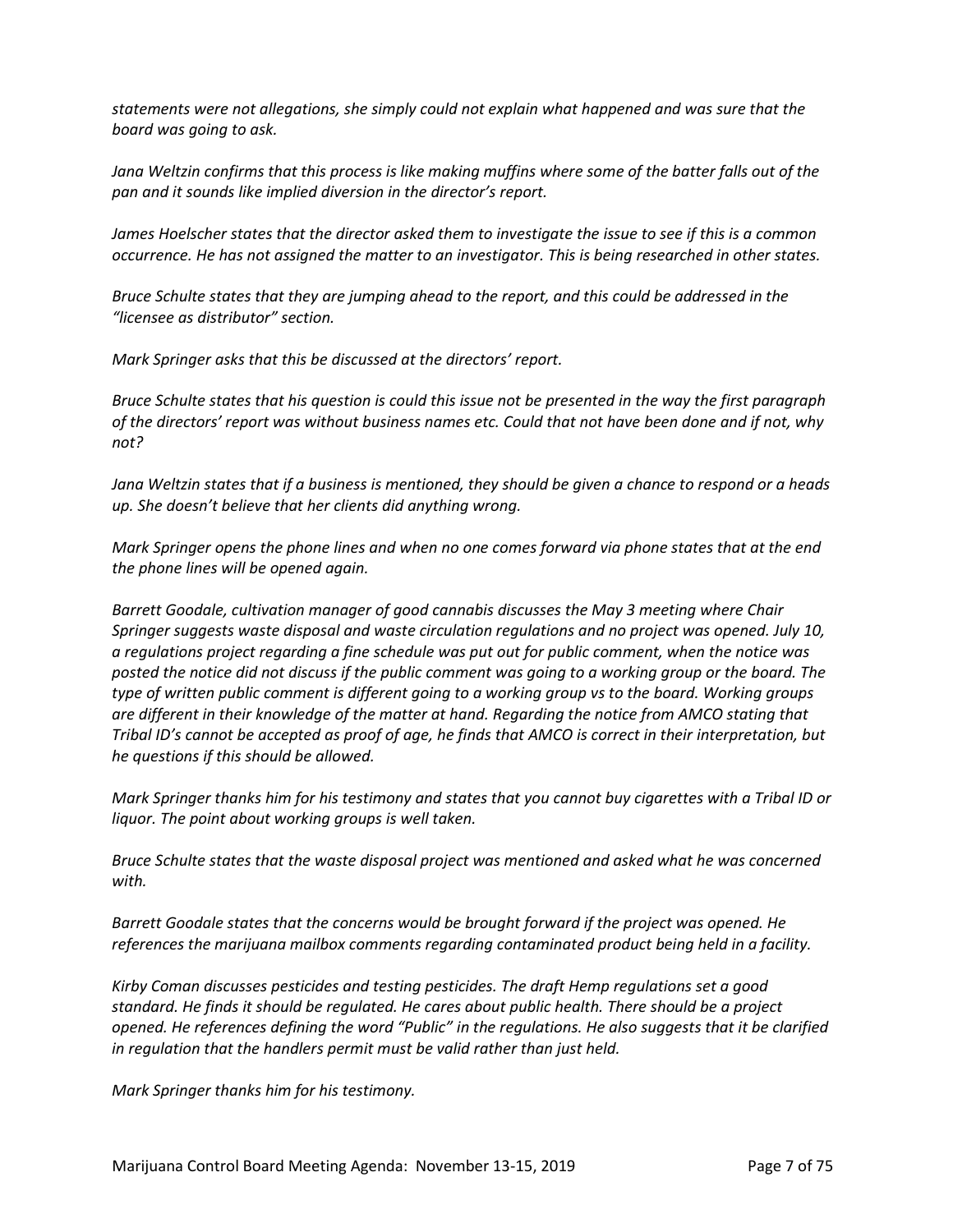*Joan Wilson discusses that she advises the division of Agriculture, Rob Carter works with them and that he would be happy to help the board. If a conflict of advisors arises the Department of Law would be able to address any conflict.* 

*Bruce Schulte references the definition of "public". This was discussed with the legislature in 2015. What context the request is referring to is important.*

*Kirby Coman states that for him, the important is if he has more than 5 people at his house it might be "public" to some people.* 

*Bruce Schulte states that the context is public vs private consumption.* 

*Kirby Coman confirms it's the "public" consumption issue.* 

*Cody Coman Trike Productions, a cannabis friendly event company echoes the request to define "public". He doesn't find something that prevents "private" events such as concerts. Current regulation defines a "public place" but not "public". SB 63 discusses that public place is an area the public is invited or admitted. If the place is on private land and a ticket is required, is it open to the public, or private?*

*Bruce Schulte states that this is a question for legal, regarding what can be regulation vs statute. Does the board have the authority to redefine this?*

*Joan Wilson states that generally when a statute defines a term, the entire statute has meaning and it is the boards issue to apply the meaning. If the word is defined in statute, the regulation refers to the existing definition. She doesn't have the expertise to assist at this time. There is precedent, but it's difficult to determine.* 

*Bruce Schulte thanks her. He acknowledges that the matter is problematic.* 

*Cody Coman goes back to Joan Wilsons comment about the definition of public and states that "public" is not defined but in the original HB it defines "Public place".* 

*Joan Wilson states that if a statute is unclear or ambiguous and if there is a matter of agency expertise, the board may define terms. Non-definition by the legislature allows the board to define something.* 

*Cody Coman asks if he is able to request that the definition be added.*

*Mark Springer states that the very first regulation for marijuana was the public consumption regulation which was written before the creation of the Marijuana Control Board. That would be resolved, has been talked about before, and may be addressed again. The ABC wrote the current regulation.* 

*Cody Coman states that the comment was appreciated, and he's not asking to condone for public consumption but in 17.38.121 it references cultivation sale and manufacture. He is stating that the board does not have the authority to do what it has regarding consumption. He asks the board to create a permit perhaps.* 

*Mark Springer clarifies the reference was the ballot initiative that was amended. He states that the individual should review legislative history for the tobacco bill. The boards hands are tied by statute.*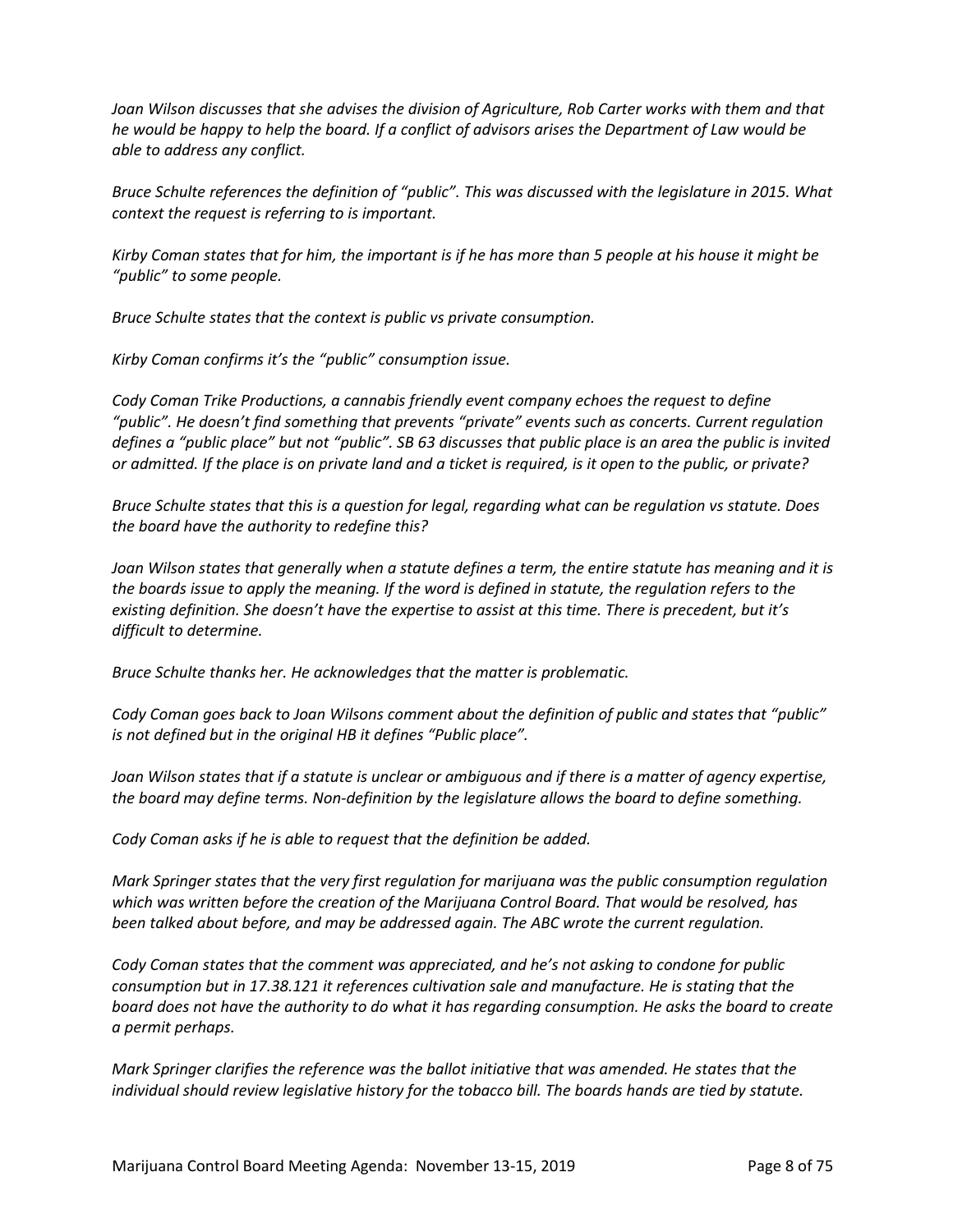Marijuana Control Board Meeting Agenda: November 13-15, 2019 Page 9 of 75

*Bruce Schulte states that he has gone to concerts and understands the requests. This may be a legislative issue rather than a board one. The board's ability to regulate is limited and any expansion would need to come from the legislature. This could be analogous to a "wet" smoking area.* 

*Cody Coman states that every event that happens in the state has public consumption. He discusses the smoking bill and asks the boards opinion of smoking bans.* 

*Bruce Schulte states that the board can't give him an official position on the question. This is a legislative issue. The board cannot weigh in at this time.* 

*Cody Coman states that he understands but the board had an event fined for public consumption so if the regulation can be enforced he hopes that the board can have input in the legal issues.* 

*Mark Springer asks if the state regulations concert promoters. If so, he should review how those are written to review alcohol consumption.* 

*Cody Coman thanks the board for their time. He appreciates the boards acceptance of feedback.* 

*Mark Springer opens the phones for testimony. No one comes forward.* 

*Break is called 10:24 am Joan Wilson leaves the meeting. Break ends 10:46 am*

# **DIRECTOR BRIEFING 10:46 am**

### **A. Director's Report TAB 3**

*Erika McConnell summarizes her report as written in Tab 3. She discusses quality control sampling from other licensees and then pauses for discussion.* 

*Mark Springer requests a regulation project be opened. He believes that the samples should be tested prior to sale.*

*Bruce Schulte asks how many pending regulations projects there are.* 

*Mark Springer states that the list provided in the report is not finalized.*

*Erika McConnell discusses that there is a variety of regulation statuses.* 

*Bruce Schulte asks if this is an ongoing problem that needs a regulatory solution.*

*Erika McConnell states that the referenced operations in her report were not in the original intent but the board may not have a problem with it.* 

*Bruce Schulte asks if there were NOVs issued about this.*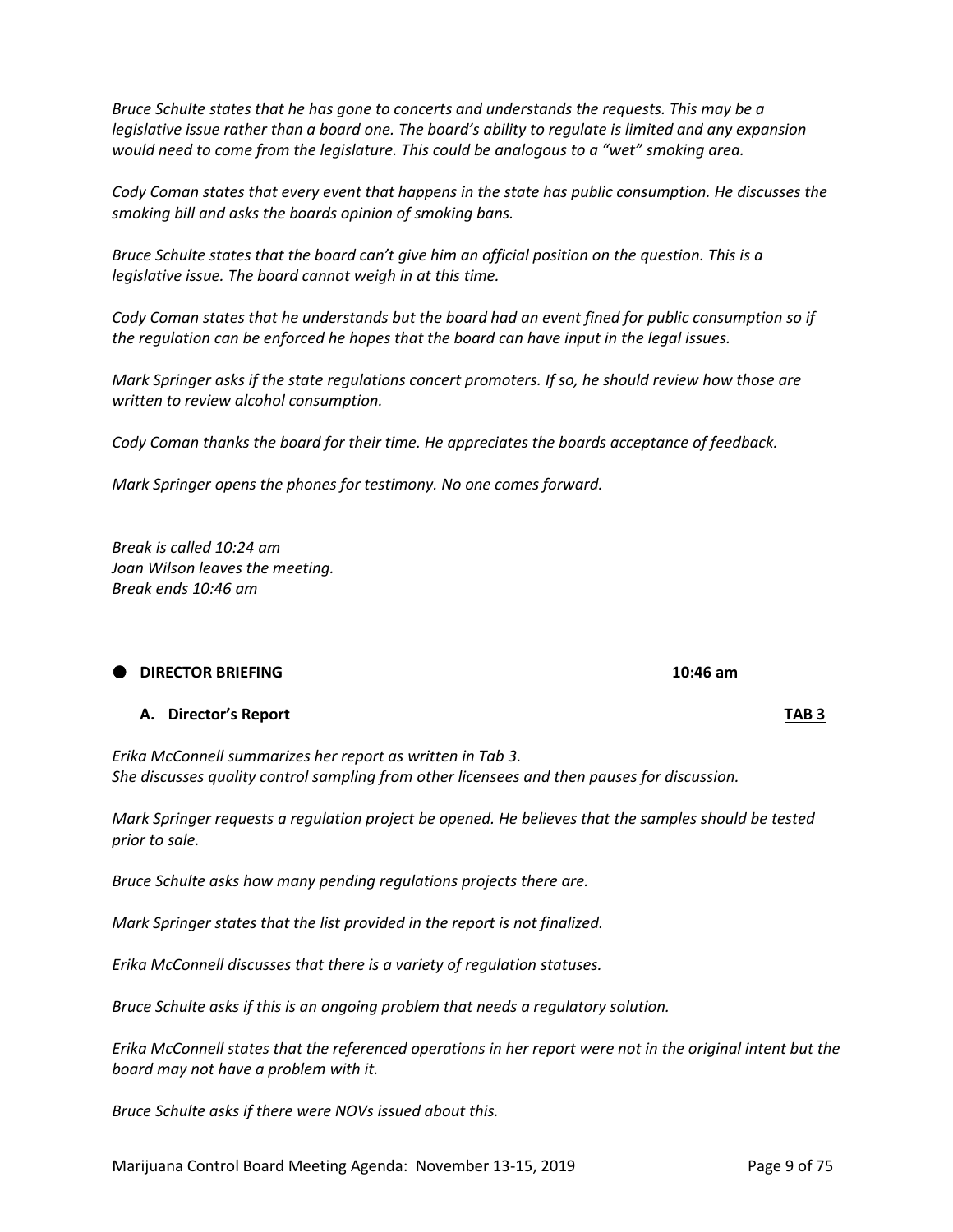*Erika McConnell states that there have not been NOVs issued for this.* 

*Mark Springer asks about METRC quality control and if the transfer between licenses appeared in METRC. There is no current rule preventing sampling before testing. This is important to address.* 

# *Bruce Schulte moves to open the regulations project. Nick Miller seconds the motion.*

*Bruce Schulte states that in general this seems to be a clarification of existing regulation. He finds this important so that clarity can be provided to remove interpretation does the motion include putting the project out for public comment?*

*Nick Miller states that he agrees with Bruce Schulte, the sample should be to an employee, not another licensee. The regulation needs change regardless of existing guidance provided today.* 

## *None opposed, motion carries.*

*Erika McConnell states that the second issue in her report is can a licensee distribute for another licensee. She provided specifics in her report because the board requested them. She states that there are no allegations of impropriety, she just wanted to clarify the boards intent.* 

*Mark Springer states that he wishes there was a flowchart to discuss how things are moved. This is an instance where a line should be able to be drawn to show compliance.* 

*Loren Jones states the applications and regulations regarding product movement discusses the movement of up to a five-pound bag for wholesale. Otherwise, the packaging rules must be followed. He* finds it to be a different issue, this type of product could go to a retail store to get a sticker but is not *"repackaged". There could be three labels due to product-product-retail transference and he finds the possibility of 3 labels confusing. Who does the testing? And how long ago was it tested? He has concerns about just putting on another label although the secondary manufacturer did nothing to the product. He doesn't have a solution at this time, but this was not contemplated originally when transfers were discussed. He is concerned about chain of custody.* 

*Bruce Schulte asks the director if METRC can track products in this fashion where the product goes from manufacturer to manufacturer to retail.* 

*Erika McConnell clarifies it can, although sometimes the METRC is not clear that the "repackaging" was putting oil into the cartridge. The product going from place to place is.* 

*Bruce Schulte states that he agrees with Loren Jones that this was not previously contemplated. However, originally the board was unsure about how the industry would evolve. This is an opportunity to clarify in regulation that this is allowable. He supports clarification.* 

*Nick Miller states that as a retailer, the store stickers are on all products they sell. The example product came from Lady Gray, this is a branding issue that doesn't need clarification and he doesn't want to waste time on this because he doesn't' see it as being against the regulations. Doing the sticker is not repackaging.* 

*Christopher Jaime agrees with Nick Miller, he doesn't care to add ambiguous regulations.*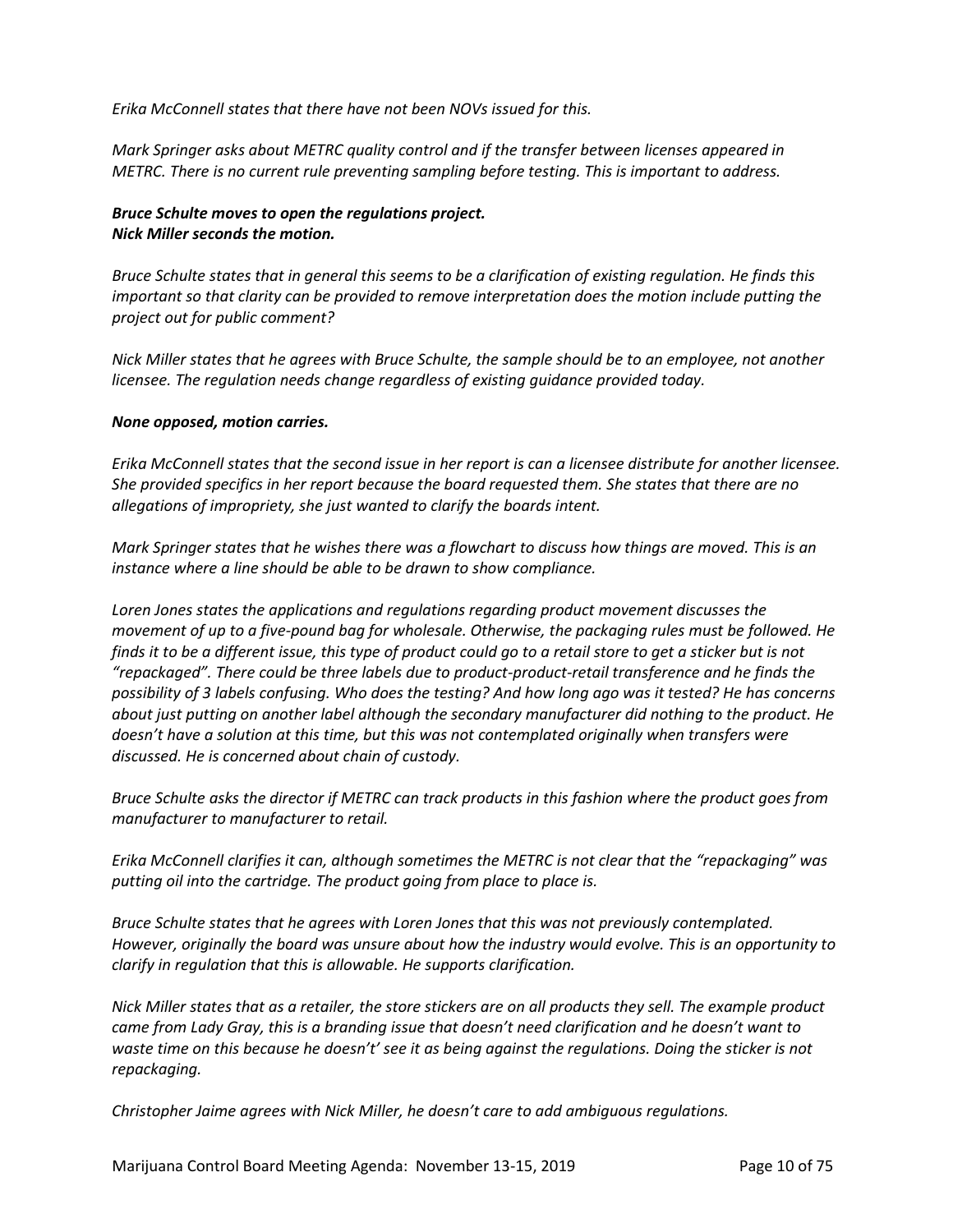*Erika McConnell discusses the availability of proficiency testing for marijuana and other items listed in the tab.* 

*Mark Springer states that it appears there are failures, however the lists proved the industry can point to the fact that there is product being produced that is good. He also reads some of the statistics the director provided in her report*

# **B. METRC Issues and Information TAB 4**

*Erika McConnell summarizes the information provided in Tab 4. All bulletins that have been posted along with the user guides. She had wished to provide additional guidance regarding requirements vs options. This is a continuing discussion. She finds a user group to be a great idea but it is a resource issue but appears to be a priority so staff will review.* 

*Bruce Schulte asks if there have been changes to METRC requested by AMCO staff that are not from regulation or board direction.* 

*Erika McConnell states that at time staff has requested changes that are determined to assist regulatory compliance such as trade shows and gross weight changes. Staff requested the removal of ability to create packages out of nothing.* 

*Bruce Schulte asks if such a request was made, would it be documented and if so why?*

*Erika McConnell states that sometimes METRC communications imply the state requests things that are not relevant to the state. More research is needed to document state requests. The licensees would receive the bulletin.* 

*Bruce Schulte states that METRC is not tailored to Alaskan regulations. METRC sold the system as customizable but does not appear to be implementing that ability. There is a one size fits all solution that is not good.* 

*Erika McConnell states that she cannot speak to the intent when the contract was created. She states that METRC can be contacted regarding customizations such as product IDs. They are able to create changes for a single state but she is not aware of the parameters of the customization.* 

*Bruce Schulte asks when the contract with METRC expires.*

*Erika McConnell states that she believes that it's FY 2020.*

*Bruce Schulte asks about interest from contractors.*

*Erika McConnell states it would be an RFP (Request for Proposal) filed and that's how contractors would indicate interest.*

*Mark Springer clarifies that the board did not provide the contract specifications or see the contract. Bruce Schulte and Mark Springer discuss the METRC contract creation.* 

*Bruce Schulte states that there are clearly issues and that he hopes the user group is established.* 

*Mark Springer asks the director to invite administrative services regarding the contract to speak at the next meeting.* 

Marijuana Control Board Meeting Agenda: November 13-15, 2019 Page 11 of 75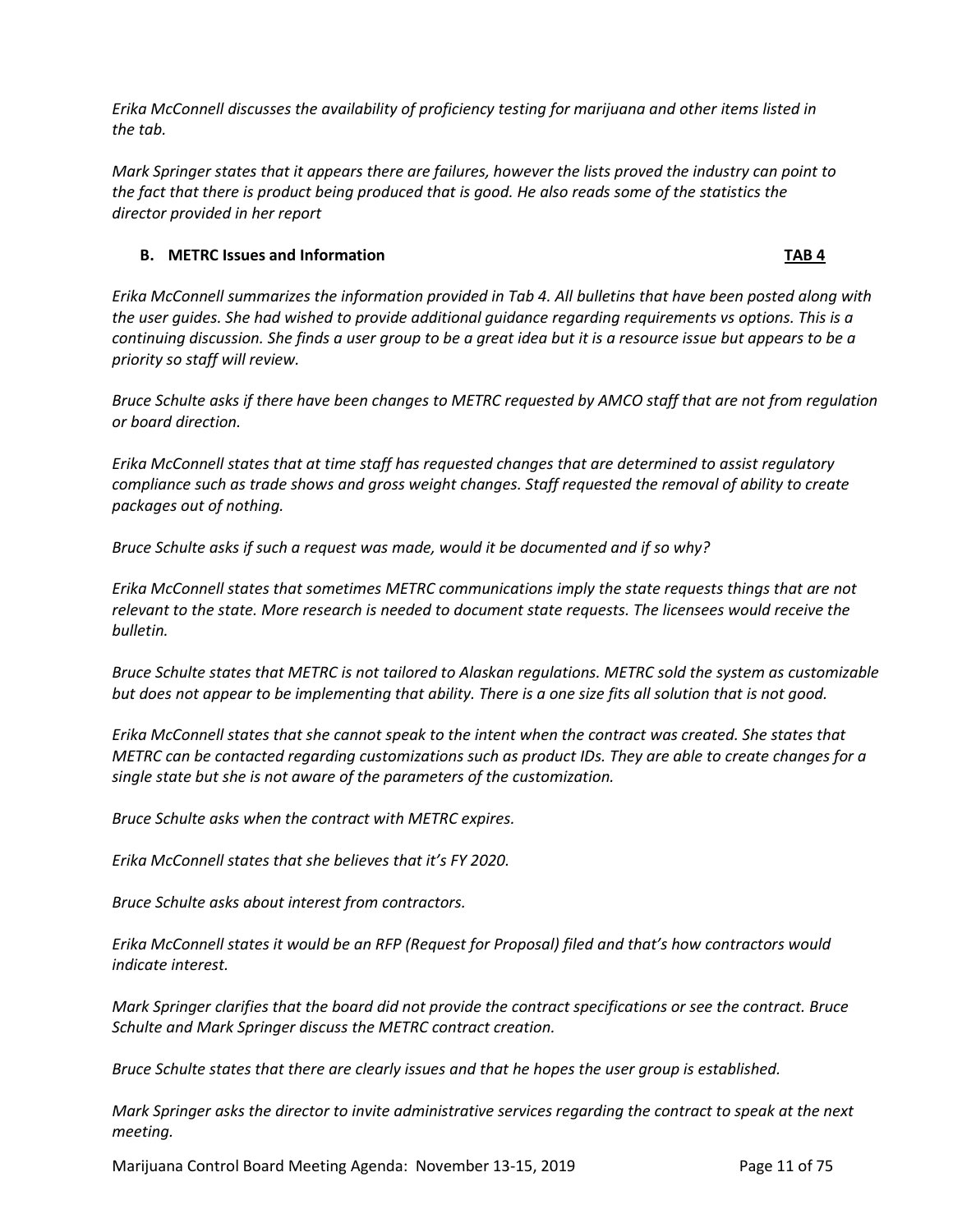## *Erika McConnell agrees.*

*Mark Springer states the user group should have representatives from all license groups and from the AMCO office. Suggestions to the board are helpful.* 

# *Nick Miller comments that the user group needs an enforcement member. He moves to create a user group for METRC within 30 days Bruce Schulte seconds the motion.*

*Mark Springer asks who all should be present for this user group.* 

*Nick Miller states that he wants a representative from each license group, an administrative person from the office, and someone from enforcement.* 

#### *None opposed, motion carries.*

*Mark Springer asks if a student may be interested in a process flow chart for the regulations. It may be helpful to have a flowchart to assist regulation reform. 9 regulation sections all interact and the only way to tie them together is to hire a lawyer.* 

#### **C. Resolution of Appreciation for Harriet Milks TAB 5**

# *Loren Jones moves to adopt the resolution of appreciation. Nick Miller seconds the motion.*

*Mark Springer reads the resolution into the record.* 

*Christopher Jaime asks about her departure and why she left.* 

*Mark Springer states that there was no reason given for why she was removed that had nothing to do with a violation, the attorney general decided to change the boards legal counsel.* 

*Erika McConnell states she sent out multiple inquiries and got no response.* 

*Bruce Schulte states that he disagrees with some of the assertions in the resolution. He will vote against it.* 

*Mark Springer asks for discussion but no more is had.* 

# *Mark Springer and Loren Jones vote yes, Christopher Jaime Bruce Schulte and Nick Miller vote no. Motion fails 3-2.*

*Sara Oates, as an individual, asks to speak.* 

*Mark Springer states that the board will not take public testimony at this time.* 

| <b>ENFORCEMENT BRIEFING</b> | $11:24$ am |
|-----------------------------|------------|
|                             |            |

**A. Enforcement Supervisor's Report TAB 6**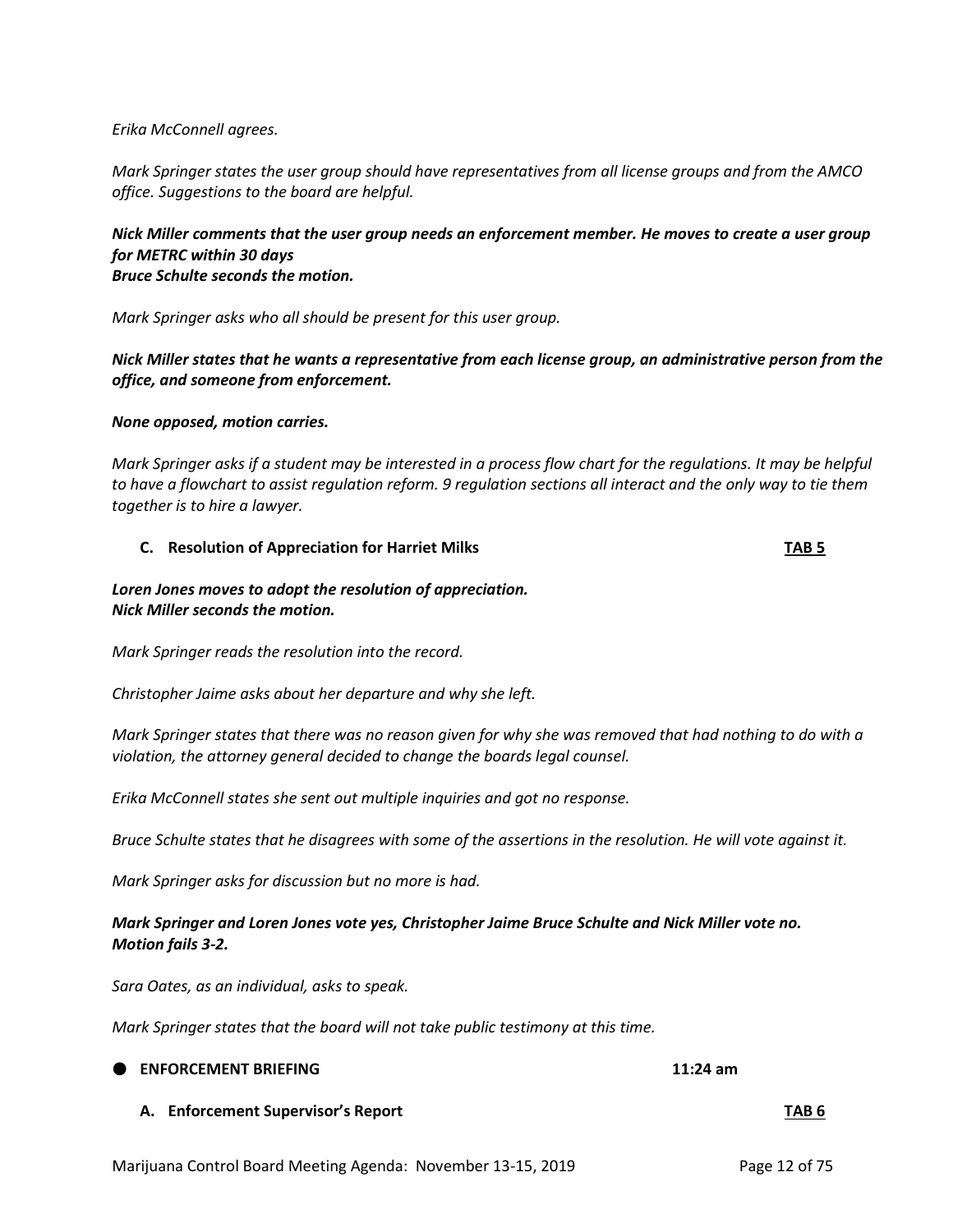*James Hoelscher summarizes his report in Tab 6. He also states that regarding his culture and beliefs, working with the people being regulated, he has never taken the stance of mistreating anyone. One of his guiding principals is treating people with respect. He has never received a complaint of mistreatment of licensees. He has been working since 1994 and he has supervised multiple people who have done wrong and were overbearing. This is something he has always been against. He doesn't believe in bullies. The six investigators working for AMCO have been shown to be some of the most professional, polite and thoughtful people he has worked with. He understands that not everyone will be satisfied but the staff tries to correct any mistakes made. He states that he wants to be open to looking into complaints regarding his investigators. He takes allegations of mistreatment very seriously but that has not been shown to have occurred. He hopes licensees continue to self-report because it's the right thing to do. A violation notes that it is a self-report. This is provided to the board. Violations must be documented even if self-reported. He encourages the board to have discussions with licensees regarding how they are treated. Criminal investigations can be guided by the individual and they dictate how the investigation interaction occurs. He is happy to have comments from the board.* 

*Bruce Schulte states he will wait until the report is finished.* 

*James Hoelscher continues to summarize his report. He asks for questions.* 

*Bruce Schulte asks about the distribution of time between alcohol and marijuana, and how many licensees there are in each section.* 

*James Hoelscher states that a substantial number of NOVs on the marijuana side are non-payment of taxes. He emphasizes that for enforcement, if they make a mistake and immediately contact enforcement sometimes NOVs are not issued. Enforcement strives to be proactive.* 

*James Hoelscher asks for clarification regarding exit packaging- licensees ask if product is placed in a personal bag, such as a recyclable bag, pocket, or purse, does this appear to be acceptable if the product is out of public view and secure.*

*Nick Miller states that this is a big issue, many customers want to put it in a backpack or pocket. The item needs to be out of public view and secured, he finds pockets or backpacks are acceptable.* 

*Christopher Jaime agrees with Nick Miller.*

*Bruce Schulte does not disagree with Nick Miller but as a matter of process should this be done through a regulation project rather than board direction. As a matter of process, he would rather see this as a regulations project so that it can be traced back to the board.* 

*James Hoelscher states that he agrees, this appears to be an appropriate solution.* 

*Bruce Schulte asks how urgent this problem is.* 

*James Hoelscher states that he has been to several retail stores and it is a current problem.* 

*Nick Miller states that it is urgent. Customers are upset.* 

*Bruce Schulte states that he visits retails periodically and has witnessed the same thing. He understands the urgency and even if a board position is taken a regulations project is necessary.*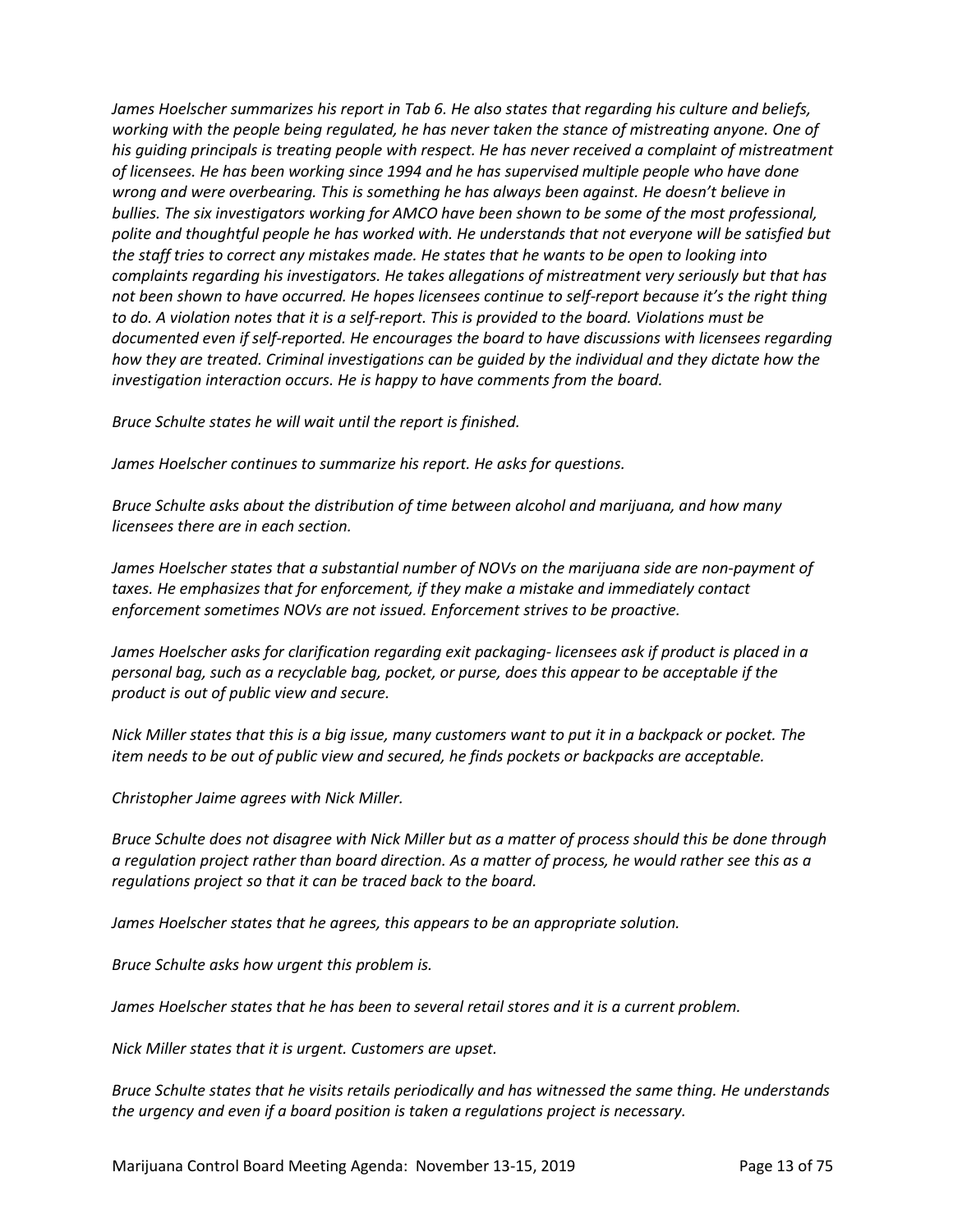*Mark Springer states he doesn't have a problem either way. Currently most packaging already meets the exit packaging requirements. People should be able to put things in pockets or grocery totes. He is okay giving leeway to enforcement to allow the "opaque device" to be a pocket or tote bag. The possible regulatory revision should be very simple to include customer provided bag or on their person.* 

*Nick Miller states that the problem is that there is a percentage of packaging that is see through, those are the challenges. Those are the items that should be allowed in a pocket etc.* 

*Mark Springer states that it's the property of the person once they leave the premises and it's not the purview of the board.* 

*Bruce Schulte states that the draft regulation used to require every product to be in the opaque exit packaging. He finds it redundant to be in two sets of childproof and opaque packaging. He supports interpretation to allow that, if the package meets the requirements, what they put it in leaving the store is open.*

*Mark Springer asks if the board is okay to advise staff that as long as the individual walks through the door and the product purchased is in some sort of opaque container it's okay.* 

*Nick Miller state that staff keeps discussing NOVs as communications, but he thinks that the NOV effect on business is not being considered. There was a bank in town that began serving cannabis businesses that asked about NOVs. An NOV would have prevented him from having a bank account. He is concerned insurance companies will assess risk based on NOVs. There are unintended consequences for the NOVs. Most are not a big deal but it is not considering the secondary services that this can block. There must be a different way to communicate.* 

*James Hoelscher states that he appreciates that. Insurance companies ask AMCO about alcohol violations. Enforcement is there to report what violations occur, not to exacerbate things. The fine schedule allows more flexibility. Selling to a minor is a highest fine schedule item, the fine is huge as is the consequence, but the low frequency, high fines items are rare occurrences. He believes most licensees want to comply with regulations. Violations do paint a picture that it is worse than it is but when that's the only mechanism there's' not much to do.* 

*Nick Miller asks the board to begin thought on another mechanism.* 

*Bruce Schulte thanks James Hoelscher for his work. He acknowledges the stress that this morning must have had. He wants to talk to James Hoelscher about it. There is scathing feedback from the industry. One of the goals was to encourage black market operators to go legitimate. There are few hard numbers to go by, but does James Hoelscher believe they have achieved that.* 

*James Hoelscher states that he believes this goal has not been achieved. The black-market is still strong. Some licensees also do the black-market thing. Enforcement doesn't see black market persecution. He finds title 11 adopting the civil definition of marijuana. Dabs/concentrates are a common form of illegal black-market sales. It's common to see sheets of dabs that can be transported under the law's noses. In the criminal world, those were considered a schedule four drug, now the water is muddied. It is no longer a felony. He finds the black-market concentrate thing to be still an issue. Public safety is a priority.* 

*Bruce Schulte states that James Hoelscher touched on the core of his question, he asks if the current regulatory environment encourages black market people to go legit. He finds that the licensees and* 

Marijuana Control Board Meeting Agenda: November 13-15, 2019 Page 14 of 75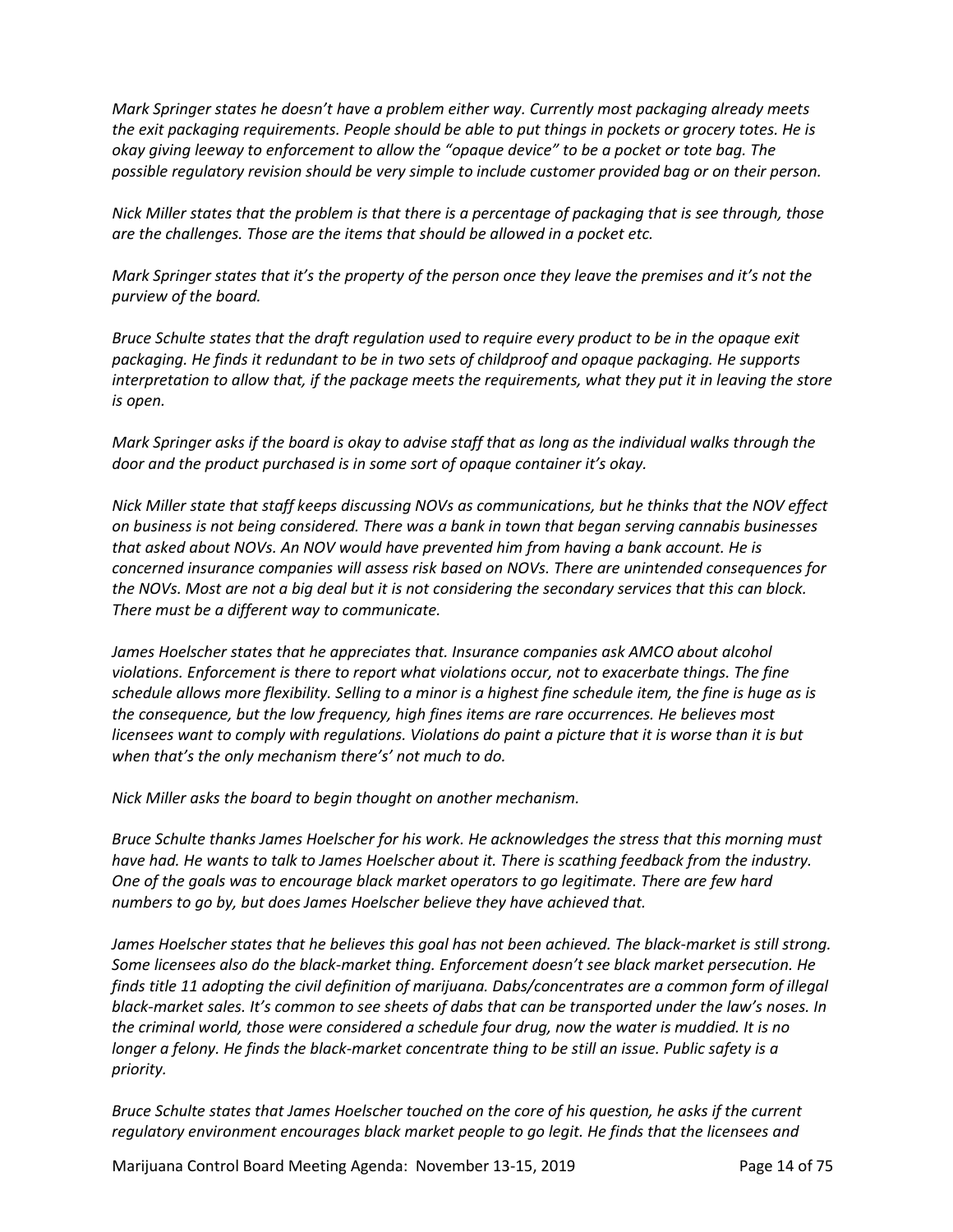*public find it difficult to be successful in the legitimate business. Do black market operators want to go "legit"?*

*James Hoelscher states that he doesn't think black market people want to go "legit". He finds this to be a regulatory, process, and background check issue. When you allow something that was previously illegal, they will not want to deal with regulation.* 

*Bruce Schulte asks about how the enforcement functions, when an investigation occurs, is that a criminal investigation or regulatory infraction.*

*James Hoelscher states that it depends on the investigation. If it's regulatory it's approached as a regulatory matter but if it possibly has criminal implications, it's criminal. He states that the people are not treated different regardless.* 

*Bruce Schulte asks if enforcement advises licensees of their rights.* 

*James Hoelscher states no, it's not a custodial matter or arrest.* 

*Bruce Schulte asks if enforcement would advise them that they have the right to an attorney before they answer questions.* 

*James Hoelscher states that they can get one but a criminal has right to attorney. He believes licensees should be open to communication, Enforcement is not trying to do a 'gotcha'. He finds it to be treading serious territory when a criminal charge is not being leveled or custodial charge. He is uncomfortable saying they can have a lawyer. This can be reported to the board and reminded it's a violation not to provide records. He will not press investigators to allow for attorney because it doesn't meet the criteria unless it's criminal. If it's criminal, his first words are introduction and statement that they don't need to speak to him. There is misunderstanding of Miranda rights because people watch too many movies. Many things must be considered when someone is read their rights. Civil violations are not required to have people be read their rights.* 

*Bruce Schulte brings this up because the board has been reminded that enforcement staff is law enforcement. This means different things to different people. When an APD officer asks questions, he has the opportunity to stop the conversation and ask for a lawyer. He doesn't feel that that right is as obvious when speaking to enforcement. The board has been asked to grant authority to enforcement staff and it seems like staff enjoys authority of law enforcement without the legal requirements.*

*James Hoelscher asks for an example of this occurring and he can say that it rarely if ever occurs. He states that the enforcement team does not enjoy this authority, it is a requirement that the board has. If they wish enforcement to deal with crimes, the enforcement team must have that authority at that time. Regulations based on statutes are simply civil rather than criminal. Law enforcement deals with criminal and civil aspects. If every time people talking to AMCO are getting an attorney, how is that going to work?*

*Bruce Schulte asks to move forward, James Hoelscher asks what the determination was.* 

*Mark Springer asks the public safety member to discuss the description of the difference between civil and criminal issues.*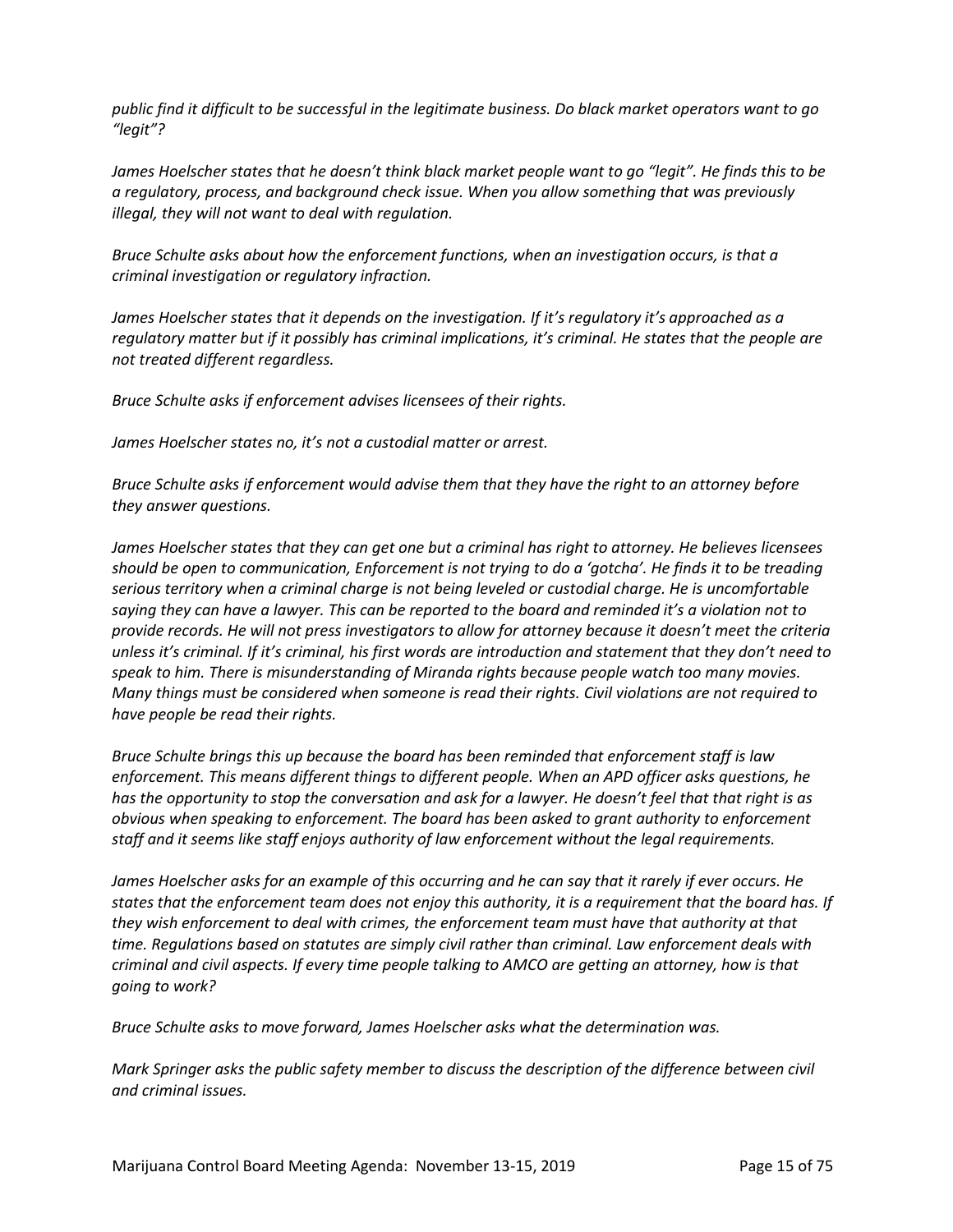*Christopher Jaime states that he has fallen on standard interview procedures and he finds James Hoelscher's statements are correct there may be a misunderstanding on the part of licensees.* 

*Bruce Schulte asks about a question brought before the board years ago when the board told enforcement to interpret the regulations. He asks if the enforcement is interpreting regulations.*

*James Hoelscher states no, they are not interpreting still. The interpretation was that enforcement powers also extended to the public. The board voted to allow enforcement authorities on non-licensees in some cases.* 

*Bruce Schulte clarifies he was referencing a different issue.* 

*James Hoelscher states that he brings interpretations to the director, then attorney and then the board for clarification. He states that there is a pattern of escalation including the board.* 

*Lunch break is called at 12:08 pm. Lunch is over 1:13 pm.* 

## **B. Notices of Violation Issued and Licensee Responses TAB 7**

*Mark Springer states that this is generally an informational item for the board and asks if James Hoelscher wishes to highlight any items.* 

*James Hoelscher reviews the NOVs and states that he just states that there are some NOVs that are very concerning and those are the ones that are addressed through accusations. There are serious allegations for Houston Grass Station and Calm n Collective. There are responses listed and there is still a pending investigation. Once the final investigations are provided to the director, it will not come before the board again.*

*Christopher Jaime asks for elaboration on the Houston Grass Station NOVs. James Hoelscher asks for Investigator Jeff Rukes to speak regarding this matter.* 

*Jeff Rukes states that Ron Bass the owner for Houston Grass Station and Calm n Collective attempted to transport marijuana out of state. TSA stopped him, and airport police seized the marijuana and notified AMCO. He said it was for personal use out of state. It was over 4 oz of marijuana. There were also vape cartridges, joints, and other items outside the 4.6 oz of marijuana. No manifest was provided, and it was claimed to be marijuana for personal consumption. Charges were submitted but the matter was dismissed/not charged. Jeff Rukes investigated the evidence taken by the TSA.* 

*James Hoelscher states that all items appeared to be from the retail store and cultivation facility. The licensee was unable to provide the video due to plumbing issues that put the camera in the area in question out of commission.* 

*Jeff Rukes states that video was requested of the drying room. There were markings and METRC tags on the packaging of the seized product. There was a plumbing leak and plumbing was in the grow facility. The sewer pipe on the wall ruptured and sprayed sewage on the plants. When he investigated the drying room, no water damage appeared but the one camera was ruined. However, Rukes says, it was* 

Marijuana Control Board Meeting Agenda: November 13-15, 2019 Page 16 of 75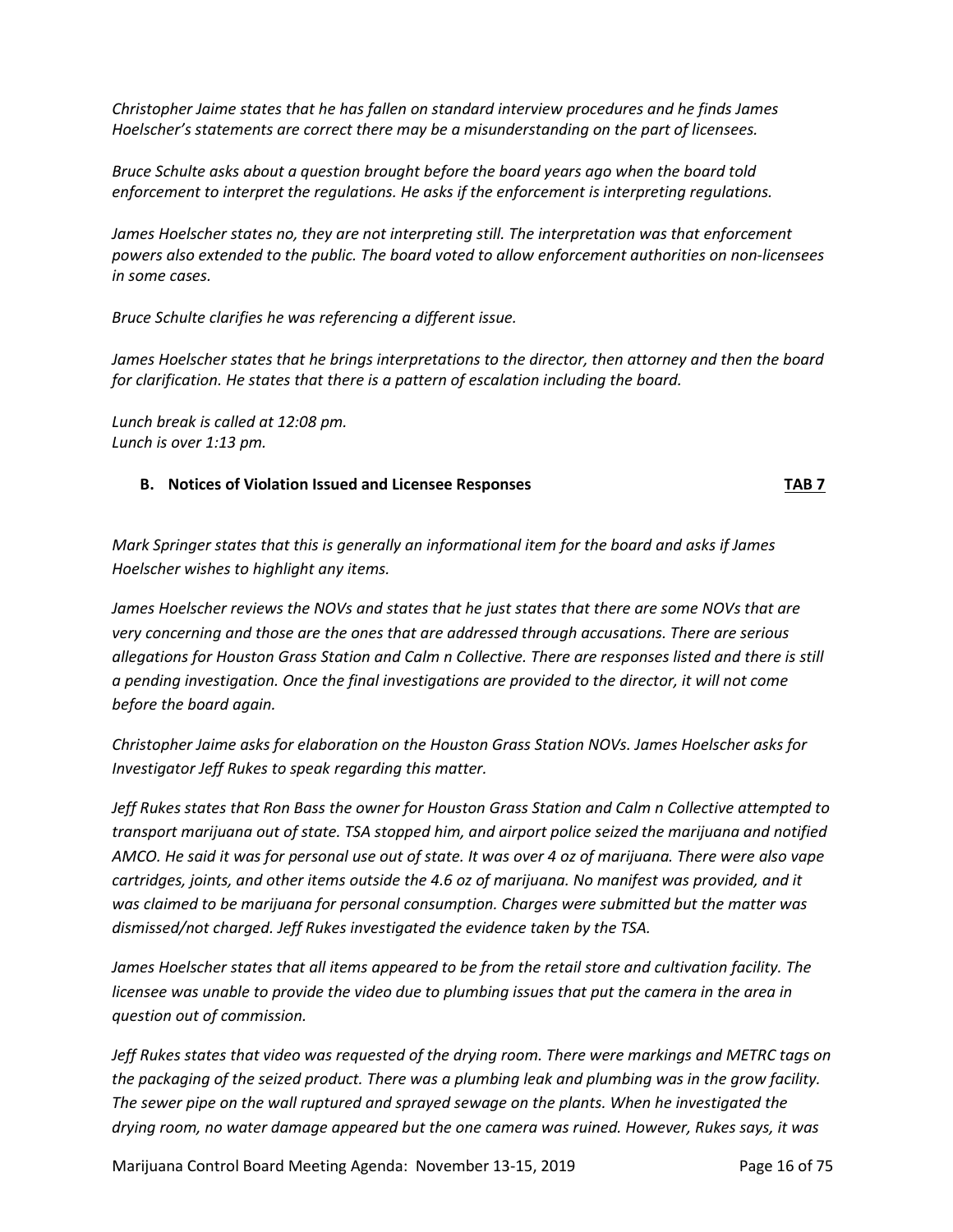*still operational. Only 21 days were saved on the specific camera that they required video from. Other ones were closer to the required amount. The Vivint cloud server system only records motion or door opening. Video was not provided. Witnesses state that the video was deleted. Visitor log and badges were not in compliance; less than half of the log was correct.* 

*James Hoelscher states that the NOVs are provided now with responses. The visitor log NOV has not received a response. The number of entries with clearly made up names were concerning.* 

*Jeff Rukes states that there was a NOV for video of visitor badges not being evident on a rap video that was filmed in the establishment. Additionally, employee badges not being worn was an issue. For the packaging seized at the airport, the joint containers had a METRC tag, but 3-4 others did not have tags. When questioned about the matter, Rukes says, Ron Bass stated that when you purchase multiples you do not get a sticker on each.*

*James Hoelscher states that there is a lot of detail in the report that will be provided to the board. He hit on the high points that need to be addressed and as soon as the investigation is complete, the matter will be brought before the director.* 

*Bruce Schulte asks about the material being taken out of state, what was it?*

*Jeff Rukes states that there was bud and trim in the joints. Some seeds were present METRC tags. The baggie had seeds that purportedly came back to Houston Grass with a trim bag. It is concerning that seeds were removed from the facility rather than wasted or transferred.* 

| 1. License 16610:        | <b>Great Northern Cannabis</b>     | TAB <sub>8</sub> |
|--------------------------|------------------------------------|------------------|
| Licensee:                | Great Northern Retail Stores, Inc. |                  |
| License Type:            | Retail Marijuana Store             |                  |
| <b>Premises Address:</b> | 1901 W Dimond Boulevard            |                  |
|                          | Anchorage, AK 99515                |                  |

#### **Notice of Violation #AM191456**

*John Redden, Great Northern Cannabis, legal counsel is present in person.* 

*Erika McConnell states that the licensee asked for the hearing and no proper notice was given because it was at the licensee's request.* 

*John Redden states that he still reserves the right to appeal based on the lack of notice.* 

*James Hoelscher summarizes the tab and NOV.* 

*John Redden states that the written response stands on its own, but he finds the citation inappropriate. The referenced law says you can't giveaway marijuana but the coupons didn't allow provision of free product without the purchase of cannabis. He admits Plinko is a sale related game, but not consumption inducing. He finds the regulation to relate to the consumption not sale and no consumption occurred. He does not find there to be a violation.*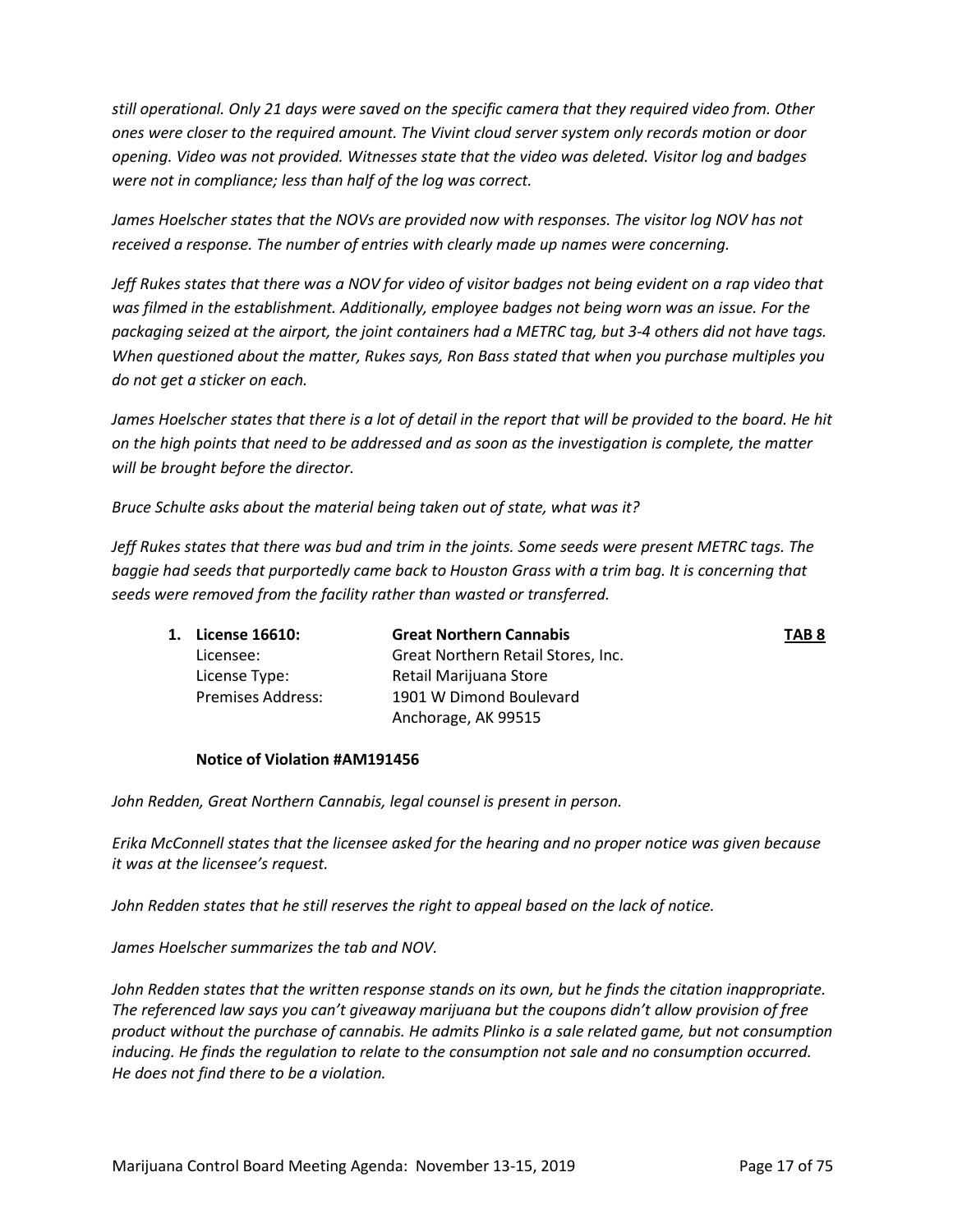*James Hoelscher states that he agrees that they did not give away free marijuana, however, he questions if this promotes a sale. If this is not intended to apply to sales, why is it here rather than the onsite consumption section. In the promotion of additional sale, does it promote consumption?*

*Mark Springer states that the key phrase is "Giveaway" the product, not sell. It relates to just consumption or giveaway. Mark Springer discusses the Plinko game specifics and asks about "item" language.* 

*John Redden clarifies it's up to the discretion of the customer what the "item" is.*

*Mark Springer states that money is changing hands and applicants limit entry to once a day. The legal limits must be observed and asks how sales are tracked.* 

*John Redden states that sales from this are tracked like any other sales.* 

*Mark Springer asks if other places offer discounts on marijuana.* 

*James Hoelscher states that other places do discount marijuana and products. No pricing or marketing restrictions are in place like they are for alcohol. If giveaway coupons aren't the same as free marijuana how do you differentiate between the two? If winning was guaranteed would purchase be increased and possible overconsumption occur? This may lead individuals to higher purchases.*

*Nick Miller states that in the notes from previous meetings the discussion has been had, one of the things that was added was "consumption" to allow promotions as long as marijuana wasn't consumed onsite. This was to allow advertising and promotional opportunities. He agrees there was no NOV. Draft regulations and notes will clarify.*

*Mark Springer asks how the events work.* 

*John Redden states that many people bypass the Plinko game.* 

*Mark Springer asks if people can lose the Plinko game.* 

*John Redden states that people can feel like losers if they don't get their desired coupon but no loosing option occurs.* 

*Mark Springer states that as long as the retailer ensures that the customer with or without winnings are not going over the legal purchase limit, he can't see how the Plinko game encourages overconsumption. Promotions and customer development are allowed. Maybe this could be considered more deeply but he finds this to be something he can't see as violation occurring.* 

*Bruce Schulte asks if the NOV can be dismissed, and if so, what happens?*

*James Hoelscher states that the proper thing would be for the Board Action Letter to state that it has been dismissed to provide record of the dismissal with the NOV.* 

*Bruce Schulte has a concern that the NOV record can reflect negatively on the business.* 

*John Redden state that he agrees with Bruce Schulte, the request to the board would be that, since this can affect their licenses substantially, he asks that the decision remove the NOV from the record.* 

Marijuana Control Board Meeting Agenda: November 13-15, 2019 Page 18 of 75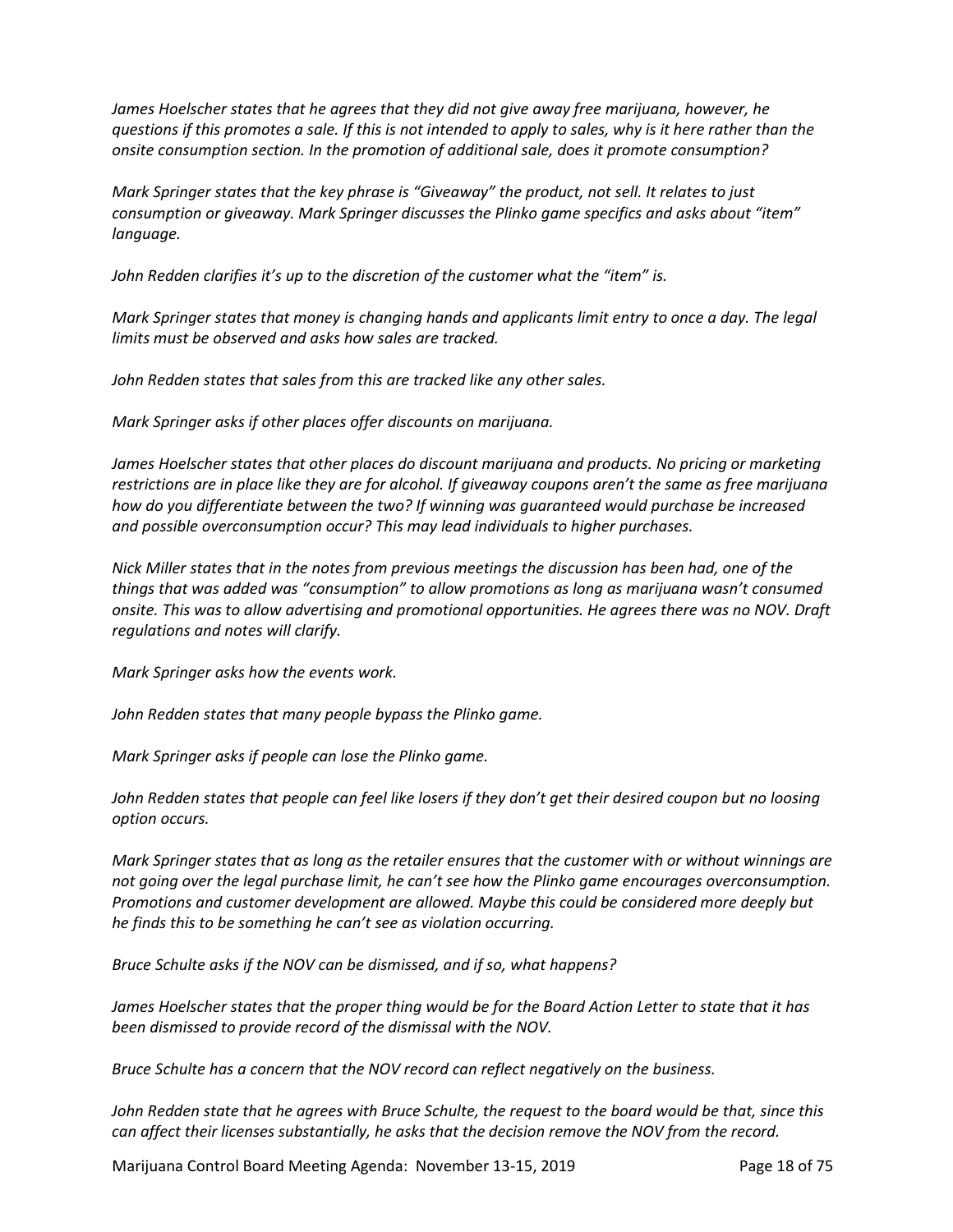*James Hoelscher doesn't disagree, but he would like documentation regarding the dismissal. This could go into a different folder for NOVs dismissed by the Board.* 

*Mark Springer asks if it's okay to leave the technical process to the director and attorney if the NOV is dismissed.* 

*Bruce Schulte states as long as the NOV won't effect the business.* 

*John Redden states that as long as it's not researchable as an NOV received by the license, he's okay with it. He feels like this might be a good way for a discussion to begin to remove things from the record in some way.* 

*James Hoelscher states that he agrees and if the MCB states it was not a violation, it is more weight than getting rid of it completely.* 

*Mark Springer states that if they vote to dismiss the NOV they can develop board correspondence.* 

# *Bruce Schulte moves that the board rule the NOV not a violation and that it be removed from the official record of NOVs and it not be offered up or made available to any 3rd parties. Nick Miller seconds the motion.*

*Loren Jones states he will vote no because the notion that this will not resurface or not be researchable. Court view has ways to search dismissed cases. It's important to know where these dismissed charges/NOVs are located. He doesn't mind saying it isn't a violation but objects to removing it completely from the record.*

*Kevin Higgins, AAG states that the public records act means that there will be a record and this will be discoverable.* 

*Mark Springer thanks him, there is no way to remove these from the record.* 

*John Redden states that the overall thought process is that there should be an alternative, notice of alleged violation. There's a difference between a record of truth and what is not as charged. The title of NOV means it implies a violation occurs.* 

*Mark Springer states that the fine print is a notice that an alleged violation has occurred. The record should show that the board has dismissed the NOV.* 

*Bruce Schulte states he needs to withdraw and restate his motion.* 

*Nick Miller and Bruce Schulte withdraw the motion and second. Bruce Schulte moves that the board votes to find the alleged violation without merit and that the NOV be dismissed. Nick Miller seconds the motion. None opposed, motion carries.* 

#### **C. Notices of Violation for Unpaid Taxes TAB 9**

*Mark Springer asks about the number of notices from revenue.*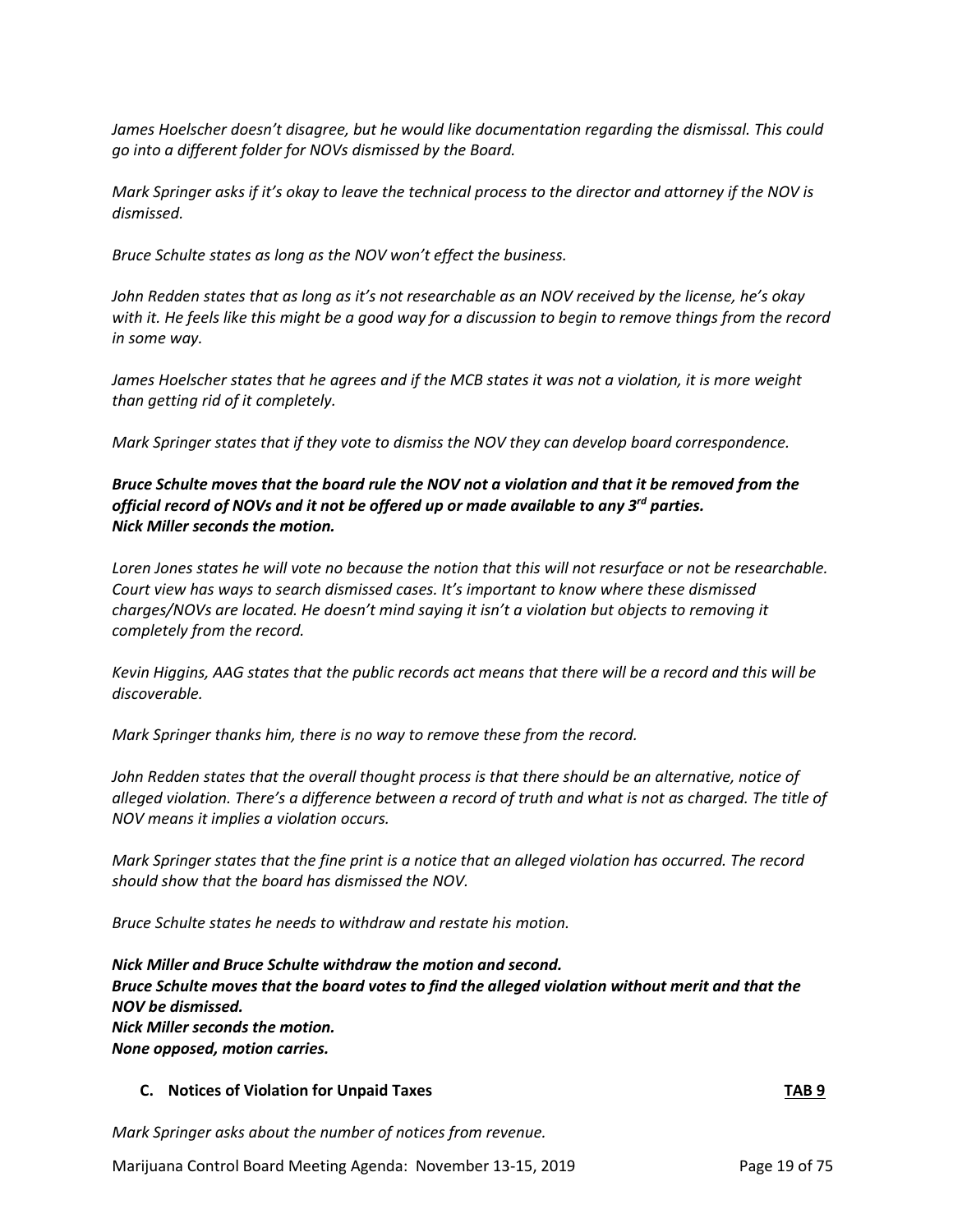*Erika McConnell asks for clarification.*

*Mark Springer asks if these people are all currently delinquent or on payment plans. Erika McConnell states that she is unsure. These are people who have been delinquent for 3 out of the las 6 months listed on the agenda for consideration.* 

# **D. Accusation Hearings**

| 1. | <b>License 10050:</b>    | <b>Rainforest Farms, LLC</b> | <b>TAB 10</b> |
|----|--------------------------|------------------------------|---------------|
|    | Licensee:                | Rainforest Farms, LLC        |               |
|    | License Type:            | Retail Marijuana Store       |               |
|    | <b>Premises Address:</b> | 216 2 <sup>nd</sup> Street   |               |
|    |                          | Juneau, AK 99801             |               |

*Erika McConnell summarizes Tab 10.*

*Mark Springer asks if Rainforest Farms is present.* 

*James Barrett, licensee, and Mike Scarselli, representative of holder of purchase agreement, are present via phone.* 

*James Barrett states that they are working on the transfer application. Part of the management agreement was to comply with all laws. WCC (manger) has abandoned the retail store so they are running it again and no longer working with that group. They have inherited all their employees, debts and taxes. It was his mistake that the fine was not sent, he can send it today if necessary. He asks the rest of the day to put a check in the mail and then the transfer process can be ended*

*Mark Springer clarifies this is a formal abandonment of the transfer.*

*James Barrett confirms.* 

*Bruce Schulte asks if the retail store was operated under a valid license?*

*James Barrett states that the assembly protested the renewal once the group didn't pay sales tax, but ultimately it is on them.* 

*Mark Springer asks Director McConnell about the initial issue.*

*Erika McConnell states that it was a transfer where the transfer already occurred without board approval.*

*Erika McConnell states she will need to review the August 20 meeting minutes, but management agreements are not accepted by the law for marijuana establishments at this time. She would need to review the record regarding the agreement.* 

*Mark Springer asks if the management agreement was exercised.* 

*James Barrett states that he has retained ultimate responsibility despite any agreement being present. They have terminated any and all agreements.*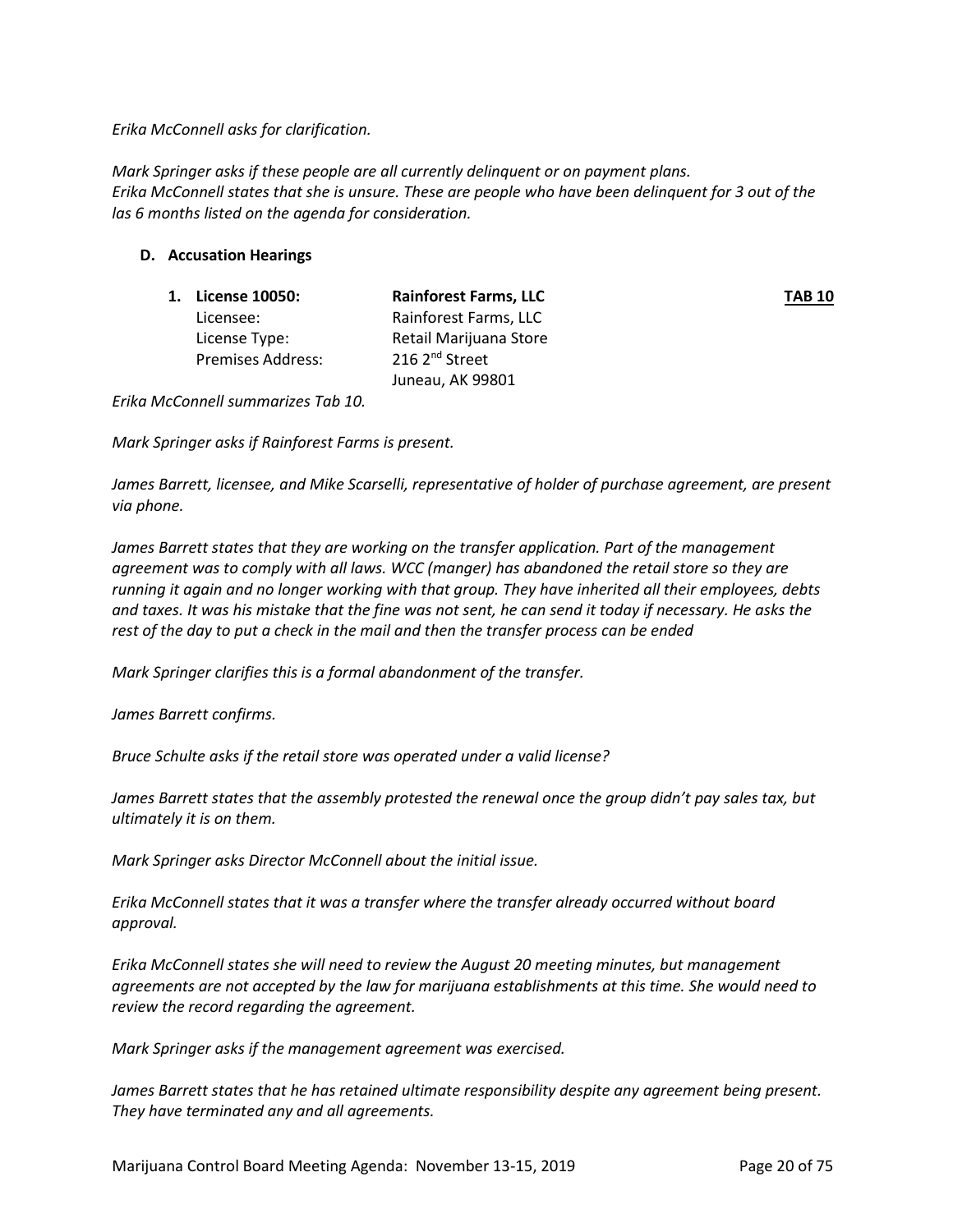*Loren Jones states for the record that he serves on the City and Borough of Juneau assembly, when the issue came before the assembly he removed himself from the room. When the issue of local sales taxes arose, he recused himself to avoid a conflict.* 

*Joan Wilson returns to the meeting at 2:00pm.* 

*Mark Springer asks what the director would like to do about this matter.*

*Erika McConnell clarifies that a large portion of the fine was suspended pending a transfer that did not occur, so they need to act on the fine because the transfer did not and now will not occur.* 

*Mark Springer asks for the board's decision.* 

*Bruce Schulte states that the 30-thousand-dollar fine was predicated on the original transfer of the license, but the transfer was abandoned. Aside from that fact, they've been operating the store under a valid license.* 

*Christopher Jaime states that the act of unapproved transfer occurred, and he must be subjected to a fine.* 

*Loren Jones states that later, in Tab 23 regarding unpaid taxes, there is discussion on taxes on the grow operation. There are almost 100 thousand dollars behind in taxes. They have significant issues. He is not willing to dismiss the 30 but willing to accept the 2 thousand. He finds this a troubled business.*

*Mark Springer doesn't agree with dismissal of the 2 thousand.* 

*Bruce Schulte moves to accept the reduced fine of 2,000 payable by the end of the month and take no further action. Nick Miller seconds the motion.* 

*None opposed, motion carries.* 

| 2. License 10174:        | Parallel 64 LLC                                | <b>TAB 11</b> |
|--------------------------|------------------------------------------------|---------------|
| Licensee:                | Parallel 64 LLC                                |               |
| License Type:            | <b>Standard Marijuana Cultivation Facility</b> |               |
| <b>Premises Address:</b> | 2128 N Post Road                               |               |
|                          | Anchorage, AK 99504                            |               |

*Erika McConnell summarizes tab 11.* 

*Anwar Amar-Rogers, licensee, offers to answer board questions.* 

*Mark Springer asks if a defense was filed.* 

*Anwar Amar-Rogers clarifies he filed for an appeal.*

*Mark Springer said Anwar Amar-Rogers was transporting marijuana from Anchorage to Fairbanks.* 

*Anwar Amar-Rogers clarifies the accusation and asks for leniency and understanding. Product was transported from Anchorage to Fairbanks. Not all of it was carried in person. Some was put in a tote sealed with zip ties and locks. It was checked as baggage. Reading the transportation section(s) of* 

Marijuana Control Board Meeting Agenda: November 13-15, 2019 Page 21 of 75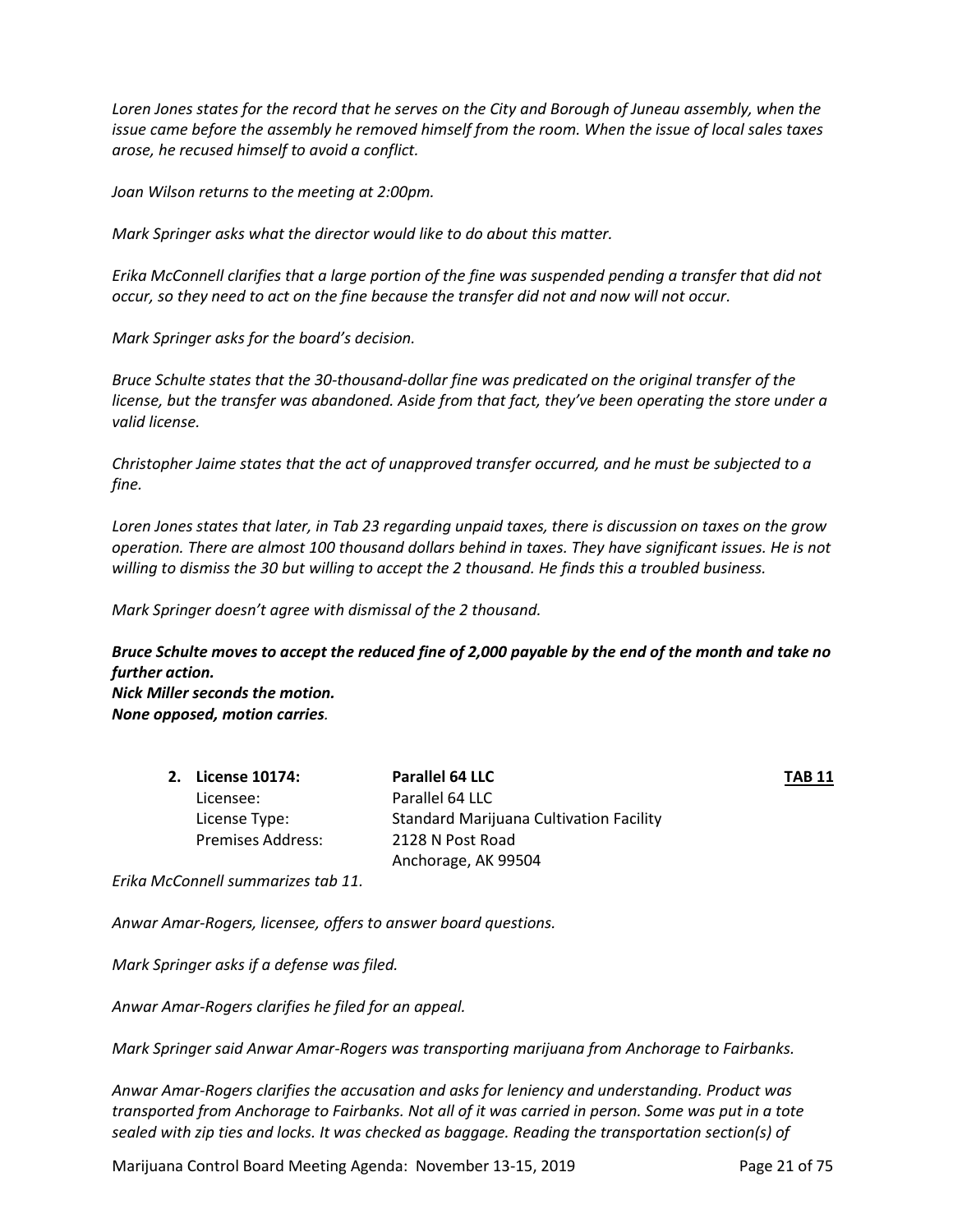*regulation, many regulations are subject to interpretation. They inferred that if the marijuana was secured and accompanied to check in, it would be enough supervision and control. He now understands it was not allowed. Until the advisory notice regarding this matter, this was not clear. They made a mistake but they ask for leniency. They try to be compliant and are in good standing. This was not a malicious or blatant disregard for regulations. There was a gray area regarding this. He asks for understanding.* 

*Mark Springer asks how much product was in the tote.* 

*Erika McConnell points out where in the tab that information is present.* 

*Anwar Amar-Rogers states that usually they can support up to 30 pounds on the person but RAVYN air now allows them less.* 

*Mark Springer states that when the tote was checked in, if the customer service agent was shown the manifest. Did he disclose it was marijuana?*

*Anwar Amar-Rogers states that he was a burglarized licensee years ago. For transport, only three bodies; state, seller, and buyer need to know about the transport.*

*Mark Springer asks what would have been done if they had been gotten to Fairbanks and the tote got bumped to a different flight.*

*Anwar Amar-Rogers states that they were able to view the package through the windows getting on and off the plane.*

*Mark Springer asks about the State of Alaska label.* 

*Anwar Amar-Rogers claims it was included because the state of Alaska regulates the substance in the tote.* 

*Bruce Schulte asks about the manifest, and why the product was checked.*

*Anwar Amar-Rogers states that the RAVYN airline doesn't allow as much carry-on luggage as other airlines.* 

*Bruce Schulte asks where this was checked in the terminal.*

*Anwar Amar-Rogers states that he checked it at the gate by insisting on gate check.* 

*Bruce Schulte explains the difference between gate check and regular bag check, and confirms with the licensee the bag was out of his site at some point before and after it got on the airplane.* 

*Mark Springer asks about the zip ties and padlock. He asks what airport police reported to AMCO.*

*James Hoelscher states that Airport PD contacted Investigator Mike Chiesa.* 

*Mark Springer asks if the airport police released the product back to Anwar Amar-Rogers.* 

*Anwar Amar-Rogers states that they released the bag once the license was revealed.* 

Marijuana Control Board Meeting Agenda: November 13-15, 2019 Page 22 of 75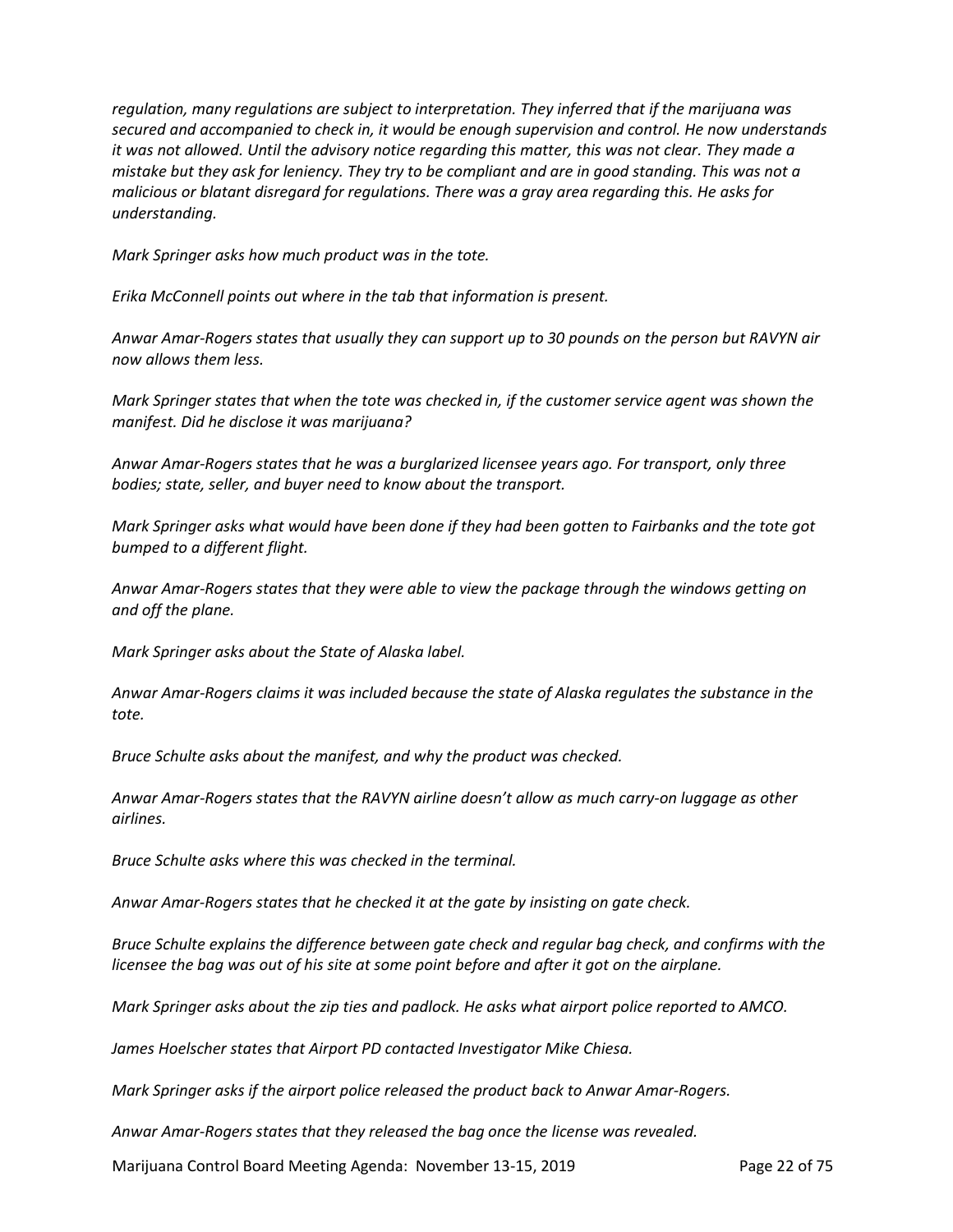*Bruce Schulte asks why the refernced advisory was not included in the tab.* 

*Anwar Amar-Rogers states that the 6-10 advisory notice states that marijuana cannot be checked as baggage.* 

*Bruce Schulte asks if the advisory was accessible to the licensee.* 

*Anwar Amar-Rogers states that the regulation does not discuss this matter specifically. Alaska is special due to transport requirements and he asks the board to address those transport issues.* 

*James Hoelscher states that the advisory was written due to this incident. Checking baggage is a concern. Not all people working with bags are over 21. No licensee is present, and no access should be allowed to individuals under 21. He reminds the board that they specified in the past that they do not address airplanes and waterways. He sees a problem but believes the licensees should be responsible for the marijuana. He finds it concerning that a licensee would check the bag no matter what. He finds it concerning that "State of Alaska" was written on the bag. This licensee communicates clearly and he believes that they have learned their lesson but the violation still leaves questions. No false labeling should occur and transporters need to secure their marijuana.* 

*Bruce Schulte states that the advisory notice was provided, and a licensee was retroactively held to the notice. He finds the problem to be the notion that the product was out of his control for a period of time. He finds a fine inappropriate and an advisory inappropriate and this to be a matter of regulation.* 

*Bruce Schulte acknowledges that this was a violation, but unintentional. Transportation is a big problem.* 

*Christopher Jaime states that there must be a deterrent for violations. Labeling was incorrect on the bag, and action must occur.* 

*Nick Miller states that, as the industry member, he is frustrated with this type of thing. Part of the licensee duty is to review the meetings and review the notes. The 10 thousand dollar proposed fine is excessive, although a fine should be assessed. Doing this puts licensees at risk. The violation happened and he believes the fine should be assessed. To all licensees, doing things like this you put the rest of the licensees at risk. Be on your best behavior.* 

*Mark Springer asks for motion to uphold the accusation with a fine.* 

# *Bruce Schulte moves to uphold the accusation and apply a 1,000 fine. Nick Miller seconds the motion.*

*Mark Springer states he was thinking 2500.*

*Bruce Schulte states that the amount is arbitrary. 1,000 is a chunk of change for him.*

*Mark Springer states that he trusts that what Nick Miller says is taken to heart, discussing transportation has taken a lot of time. He won't' oppose the 1,000 fine.*

#### *None opposed, motion carries.*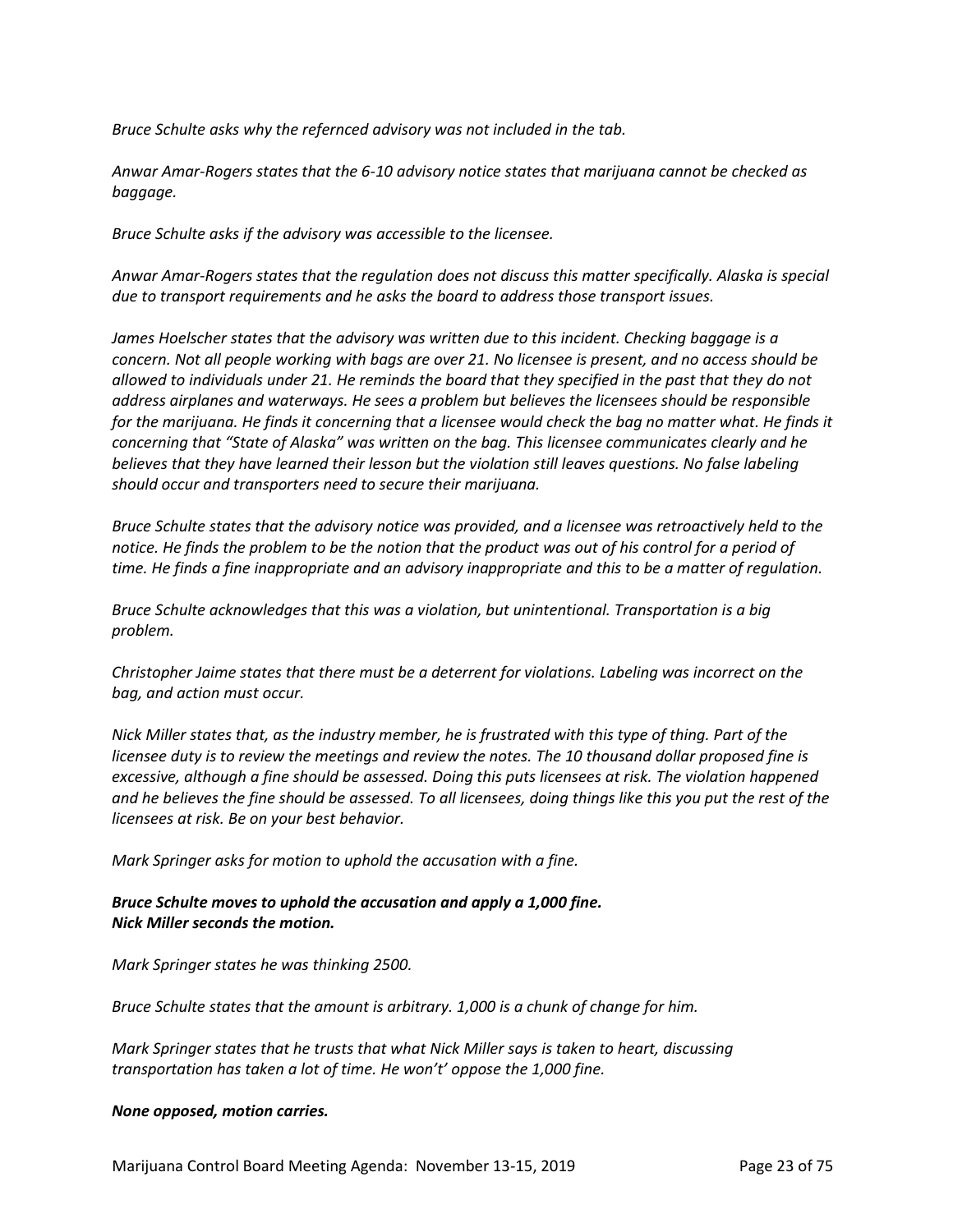**3. License 10097: Raspberry Roots TAB 12**

Licensee: Raspberry Roots, LLC License Type: Marijuana Retail Store Premises Address: 501 Raspberry Road, Suite 101 Anchorage, AK 99518

*Jana Weltzin, counsel, and Kim Cole are present in person.* 

*Erika McConnell summarizes Tab 12. She states that there has been a response received to this violation.* 

*Jana Weltzin states that a response to the NOV was provided last week. Erika McConnell clarifies that it was provided to the board previously but not in the tabs to the public. She iterates that the response was provided when the NOV was received. Jana states that this violation was 13 days into when the retail began operating. She describes the training of the individuals in question. They were supervised while dealing with customers. She states that the NOV was disturbing because it doesn't talk about where this information came from. This was 17 months ago, why this didn't come up at renewal, and why wasn't the accusation delivered within the year. This sets the tone that NOVs can come back to hurt licensees years later. Jana asks that the accusation be dismissed based on the time it took to receive this NOV. She acknowledges that Jerry Workman, second licensee is present.* 

*Bruce Schulte asks why it took so long to provide an accusation regarding this matter.* 

*Erika McConnell states that this is related to the investigations into the Raspberry Roots cultivation and retail were written at the same time. The licensee has requested postponement of the cultivation hearing to have sufficient time to prepare response. This item is separated from the other matter.* 

*Bruce Schulte asks why it took 17 months from the infraction to have an accusation issued.* 

*Erika McConnell states that enforcements report packaged this item and the other matters together and they were addressed together but as two separate NOVs.* 

*Bruce Schulte asks why this was broken out at this time.* 

*Erika McConnell states that the licensee requested a delay for both and the delay was granted to the cultivation but not found appropriate for this license.* 

*Jana Weltzin states that this has been in front of the board at renewal and there were no questions at that time. Every renewal includes NOVs from that period. She is confident that the response was submitted with renewal as well.* 

*Bruce Schulte states that training took place on Sunday and then Monday the handler's cards were attained.* 

*Kim Cole states that handler's cards used to be only issued on certain days.* 

*Bruce Schulte states that the earliest opportunity to receive a card was on the day that they got it.* 

*Mark Springer asks when the test was scored.*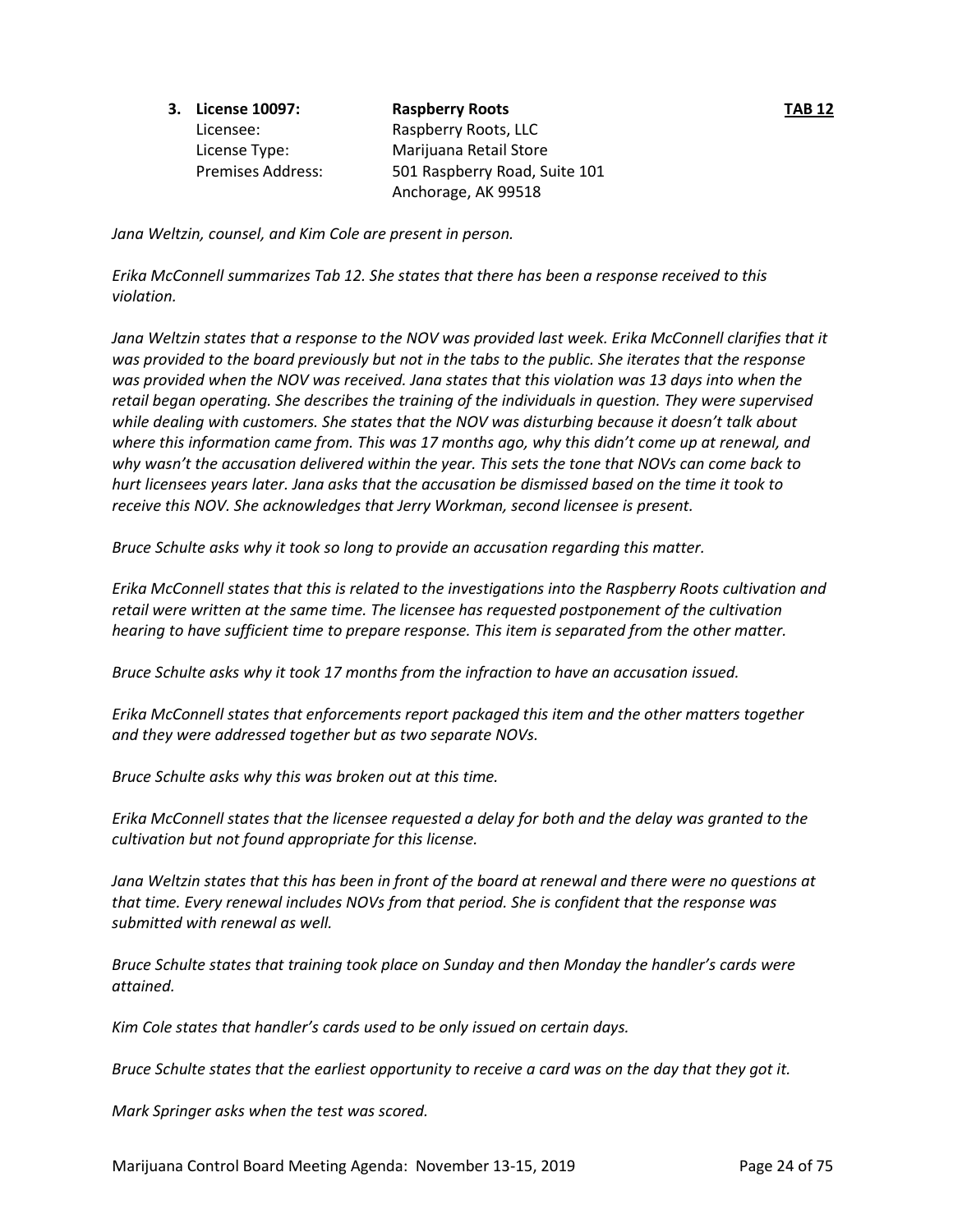*Jana Weltzin states that exhibit c shows it was 4/26/2018 4/29/2018. Before the incident occurred.* 

*Christopher Jaime states that AMCO dropped the ball and 17 months is unacceptable. However, a violation occurred and a fine must be assessed. He apologies for the time that it has taken to address this matter.*

*Mark Springer asks for the length of time it took to be explained by enforcement.* 

*James Hoelscher states that there is no explanation but that this matter was handled as a bundle with the other matters from the other license. The individual who issues handlers card at the time was the one to overhear that sales were made. He agrees 17 months is a long time. But for the record the NOV was written May 2 and then delivered in person on May 22. The response occurred on May 7, prior to the NOV being provided. He discusses the confusion regarding the communication with AMCO staff. He states that Investigator Rukes did state that the licensee is not required to respond. He found that her response was adequate. James also states that the response was never sent per the NOV instructions to the enforcement email.* 

*Jana Weltzin states she is unsure which pages James Hoelscher is referring to. She reads the email string between Cole and Rukes.* 

*James Hoelscher states that all responses should go to the enforcement inbox, enforcement is addressing the internal communication issue. This should not cloud the issue.* 

*Erika McConnell clarifies the language in the email.* 

*Bruce Schulte states he is troubled, this was self-disclosed and the steps were taken in the wrong order but the licensee self-disclosed the transgression. Was there discussion regarding the making it right, should it have been a warning. 10 thousand is a big hammer.* 

*Jeff Rukes clarifies there was no self-disclosure, the criminal justice technician heard the individuals discussing it. Rukes states he talked to Cole and at the time of the "self-disclosure" the licensee was notified of the upcoming NOV verbally.* 

*Jana Weltzin asks why in the NOV it was not identified that an enforcement officer or agent overheard the discussion.*

*Jeff Rukes states that an NOV is a small summary of facts. Normally reports go with them.*

*Erika McConnell comments, regarding the 10 thousand, that the regulation states that the board can set the fine amount. The only guidance given to her is that section, she doesn't believe the board has ever assessed the fines she suggests. She uses the guidance set forth as a starting point for the board to go off.* 

*Nick Miller states that they have seen the NOV at least once, maybe twice. The NOV that was issued has consequences itself.*

*Jana Weltzin states that the old NOV is costing the business.* 

# *Nick Miller moves to dismiss the accusation; the NOV stands as issued. Bruce Schulte seconds the motion*

Marijuana Control Board Meeting Agenda: November 13-15, 2019 Page 25 of 75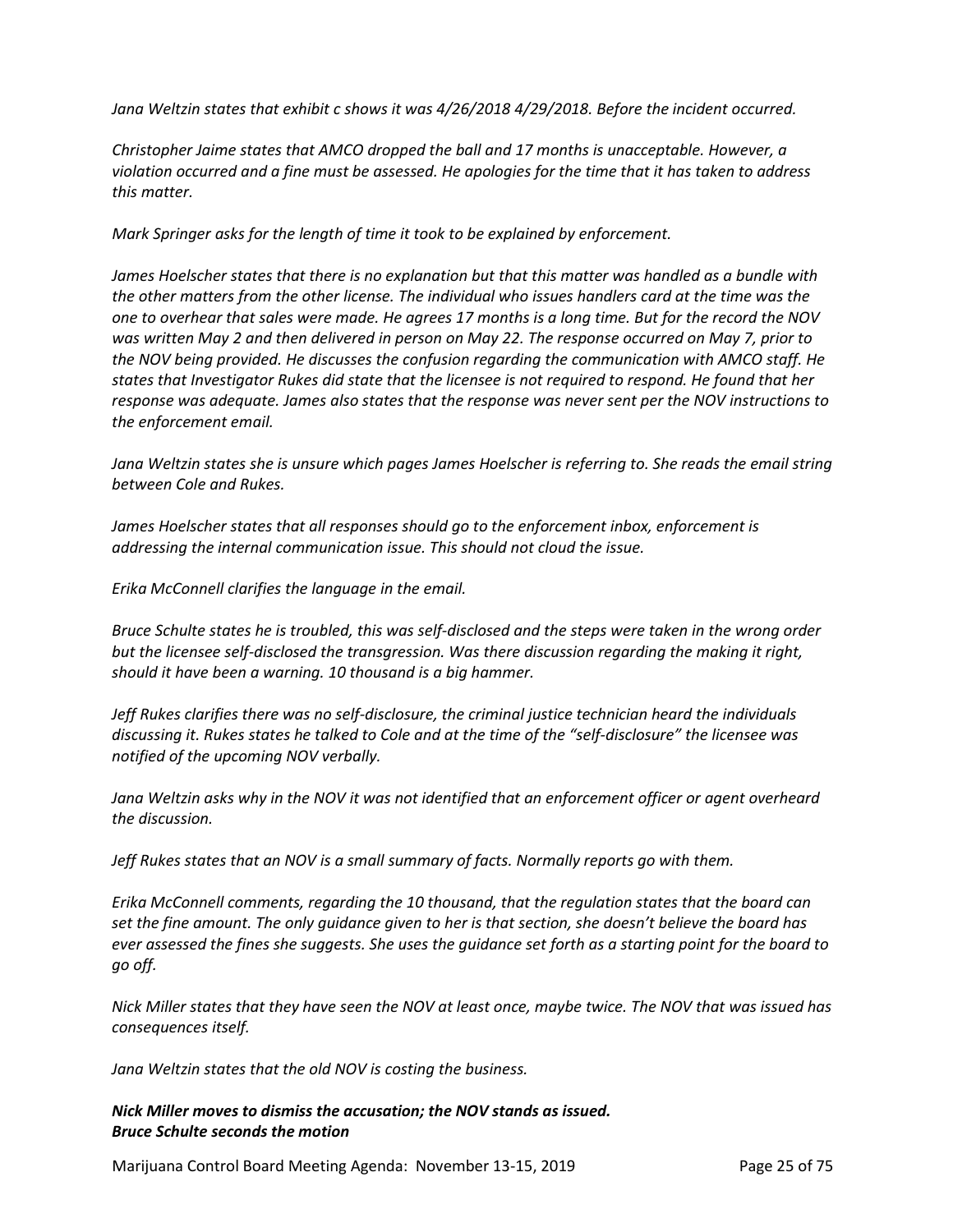*Loren Jones and Christopher Jaime vote no, Bruce Schulte, Nick Miller and Mark Springer vote yes. Motion carries 3-2.* 

*Break is called at 3:00 Meeting Resumes 3:13 pm*

#### **E. Handler Permit Revocation**

#### **1. Quincy James Iyatunguk TAB 13**

*Erika McConnell summarizes Tab 13.* 

# *Christopher Jaime moves to remove handler permit 17827. Bruce Schulte seconds the motion.*

*Mark Springer states that there are cautionary tales here for licensees, know your employees and your transporters. He says they should thank enforcement for getting back product to the licensee so quickly after the incident.*

#### *None opposed, motion carries.*

#### **F. Investigator Harry Lee Conway - Grant Peace Officer powers under AS 17.38.131 TAB 14**

*Erika McConnell summarizes Tab 14.*

*Loren Jones so moves to grant Harry Lee Conway Peace Officer Powers. Nick Miller seconds the motion. None opposed, motion carries.* 

**LICENSING BRIEFING 3:18 pm**

#### **A. Licensing Report TAB 15**

*Mikal Martin summarizes her report as written in Tab 15 with the clarification that the number of transfers listed in the statistical summary is not correct.* 

# **CONSIDERATION OF AN ACTION PREVIOUSLY TAKEN BY THE ABC BOARD 3:19 pm**

*Mark Springer asks Joan Wilson to discuss what occurred at the ABC Board meeting. After she discusses, he asks Kevin Higgins, the stand in AAG to come up and counsel the board during this portion.* 

*Joan Wilson states that the ABC board voted to remove the director, and although kind words were said a lack of confidence was cited. Joan states that she wants the board to have someone they can speak to candidly as counsel and she will be moving to outside the building.* 

*Joan Wilson leaves the meeting at 3:21 pm.*

*Kevin Higgins, AAG is now present to represent the board.*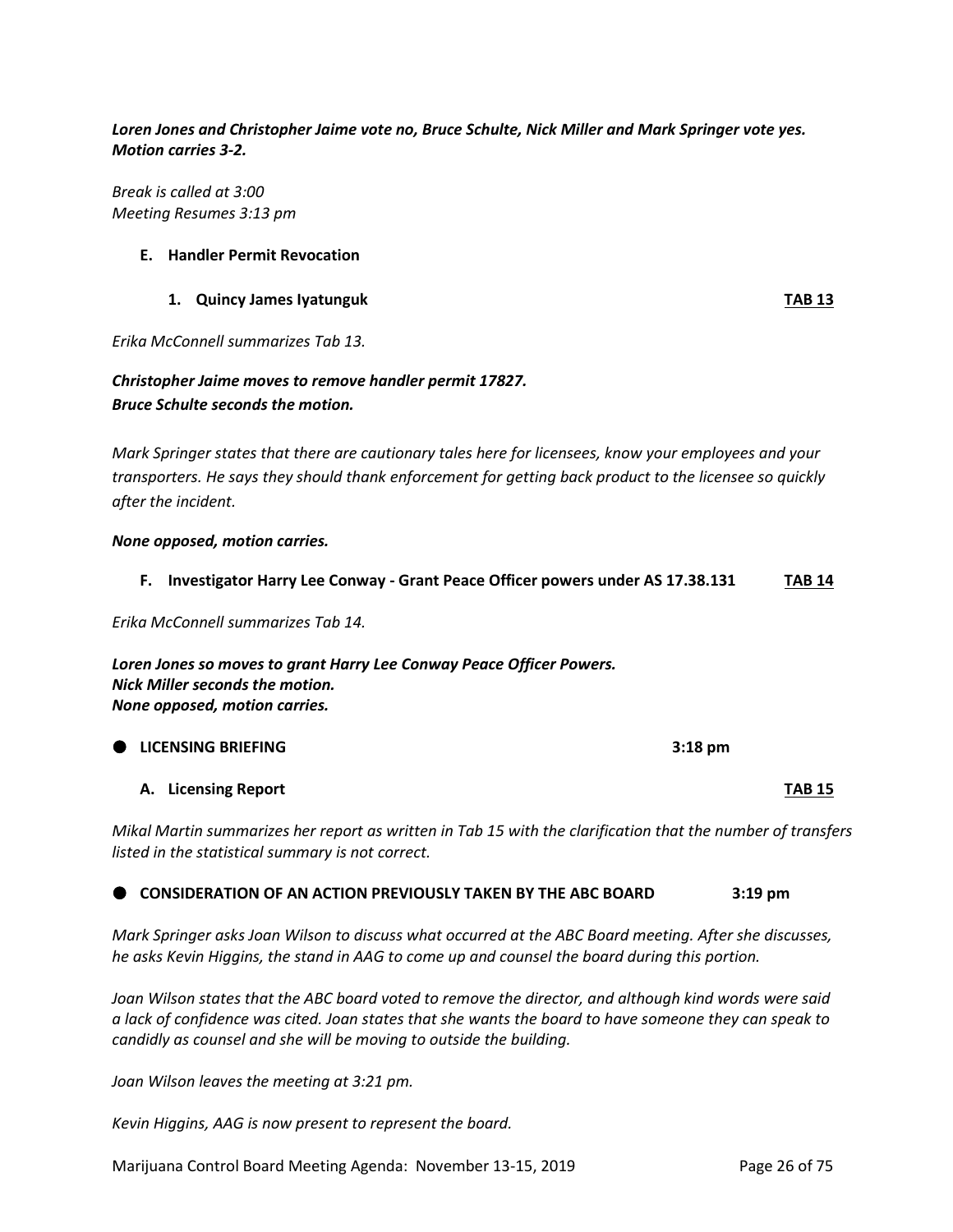*Mark Springer asks if there is any consideration of this action.*

*Bruce Schulte asks if the preference is to hear this matter in executive session or have this discussion on the record.* 

*Mark Springer asks Kevin Higgins to review with them the sections 17.38.140 & 17.38.150. Appointment and removal of director.* 

*Kevin Higgins reads those sections into the record.* 

*Mark Springer states that he asked for that so that the board can understand what may be brought forward for consideration. He listened to the alcohol meetings relevant to this and he has feelings about the results. He asks if anyone wishes to bring forward a motion regarding this matter.* 

# *Bruce Schulte moves to concur with the ABC boards removal of director. Nick Miller seconds the motion.*

*Nick Miller asks for discussion*

*Bruce Schulte states that based on the last two meetings a change of leadership is appropriate.* 

*Kevin Higgins states that the board should make it clear on the record that the notice was provided and the director was allowed to have the discussion in executive session but chose to have the discussion held in public.* 

*Erika McConnell confirms that notice of the agenda item was given, and she was told that should the board make a motion to go into executive session she would be given the opportunity to request that the matter be discussed on the record. She states she wishes to have the discussion on the record.*

*Loren Jones states that he did not listen to the ABC meetings. He disagrees with Bruce Schulte. He does not think there is a reason to remove the director at this time. He has a long history on the board and having been a director, he has never seen a director always have the confidence of the industry. The board struggles with that, but it is not a reason to remove the director. She has done a terrific job and led the board through a substantial amount. The board is not an executive board that does the day to day and they shouldn't be. If they believe in their own expertise, they have an inflated view of themselves. He sees no rationale from the rest of the board to have the director removed.* 

*Christopher Jaime states that this is a difficult decision with personal feelings involved and he must do what's best for AMCO. The director must be objective and have support from both boards. He will concur with the alcohol board's decision.*

*Nick Miller agrees this is a difficult decision, but anyone who has participated in the last two meetings have heard about the timeframes for responses and discussions with AMCO and he believes it will cost the industry money. He feels it is time for change.* 

*Mark Springer states that for the record he has not received any communication from the ABC regarding their action. He has been on the board since July 2015 and he believes Erika grasped the program quickly, while people say she is all "this and that" she comes from planning and zoning. To the director's credit, the director sticks to her belief that laws are to be enforced in a proper fashion. No one anywhere 100% likes their boss or their regulator. Everyone has a gripe. It is the duty of the board to the* 

Marijuana Control Board Meeting Agenda: November 13-15, 2019 Page 27 of 75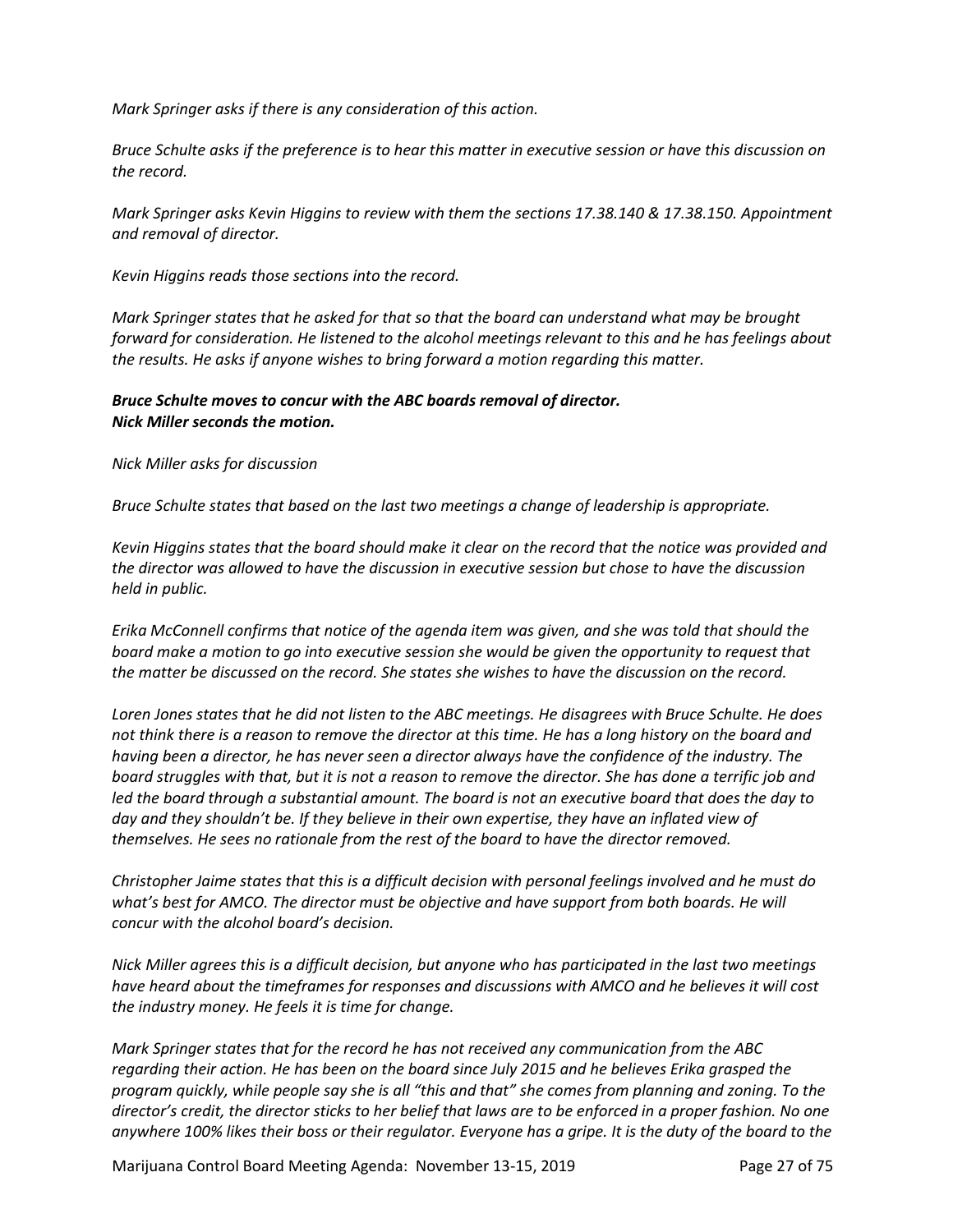*state of Alaska to carry out what is in the statute. He has had the privilege of working with the director and she has been on top of the issues and has known what the board talks about and has done a damn good job. With 345 licensees, not everyone will be happy. Do you want to move away from the black market or towards it. She has done a good job leading the staff in licensing and review.* 

*Mark Springer states that he has been approached by the administration regarding consideration of this matter asking how soon a meeting can be held. He finds this inappropriate. This is an independent semijudicial board. He will vote against the motion. He is not done counting votes, but this is a railroad job based on the fact that people can't play music in distillery rooms. There are four times or more as many licensees in the alcohol industry than the marijuana industry. He has used the term that there is a war in heaven that he may not see the scope of but Director McConnell has done a good job for the industry and people of this state and for both industries.* 

*Loren Jones and Mark Springer vote no, Nick Miller, Christopher Jaime and Bruce Schulte vote yes.* 

*Erika McConnell reads a written statement into the record. She states that around August 26th she became aware that Assistant Commissioner Demboski was contacting the Board Chairs for the Alcohol and Marijuana Boards regarding holding an executive session to discuss "personnel issues". Since the board only has personnel authority over the Director, it was clear that the request was to remove the director from service. During her agenda review with Chair Klein on August 29th, she was asked to put an executive session for "personnel Issues" on the September 10 ABC meeting. He told her that part of the reason was to talk to the ABC board members about Bruce Schulte. After the meeting, she asked Mr. Klein if she needed to inform Mr. Schulte about the executive session to comply with the requirements of the administrative procedures act that allows an individual to request that the discussion occur on the public record. She also inquired if there were other personnel that needed to be notified. His response was "It is not my intent to discuss personnel, but I appreciate the heads up". After she expressed confusion regarding the executive session for personnel issues, he told her the board would be fine. At the September 10 meeting, after the board moved to go into executive session with the director and she requested public discussion of the matter, Mr. Klein asked why she thought it was about her. Mr. Brady (ABC Board member) confirmed that it was about the Director. Mr. Leath, public safety member for the ABC board, made accusations about AMCO's search for the ORI number. When he made these inquiries, he said that information had come to him just that day in the normal course of business. Additionally, he stated that improperly accessing criminal justice information is a criminal action which she felt was very close to a threat. The ABC Board gave her time to talk to Chief Hoelscher about the matter and took no action on that day. Directly after the board meetings, Monday September 16th, Harriet Milks was reassigned and no longer served as counsel for ABC and MCB. No reason was provided to Harriet Milks but she was told it "came from the top". Erika McConnell found this alarming and immediately wrote to Harriet Milks' supervisor, the attorney general, the deputy attorney general, the attorney generals chief of staff, and the head of the civil division of the department of law regarding why Ms. Milks was reassigned. A response was never received. Erika McConnell asks why Harriet Milks was reassigned, she was counsel to the ABC for seven years and to the MCB for the entirety of the board's existence. She believes no one in the state has more knowledge of the alcohol and marijuana laws. Ms. Milks did nothing wrong in her advisement of the ABC board on how to follow the open meetings act. No explanation for this action has been given by the administration. The allegations from Mr. Leath were shown to be baseless and the ABC board stated that they were satisfied with the director's explanation (of the search for the ORI number). However, at the October special meeting Mr. Leath was unable to remember when specifically, the information came to his attention but that he had overheard a discussion about it during hallway talk. She finds it inappropriate that a board member would use hallway gossip to make accusations against staff rather than communicating. The only thing she can think of is that the ABC board was looking for a reason to remove her. Although the accusations* 

Marijuana Control Board Meeting Agenda: November 13-15, 2019 Page 28 of 75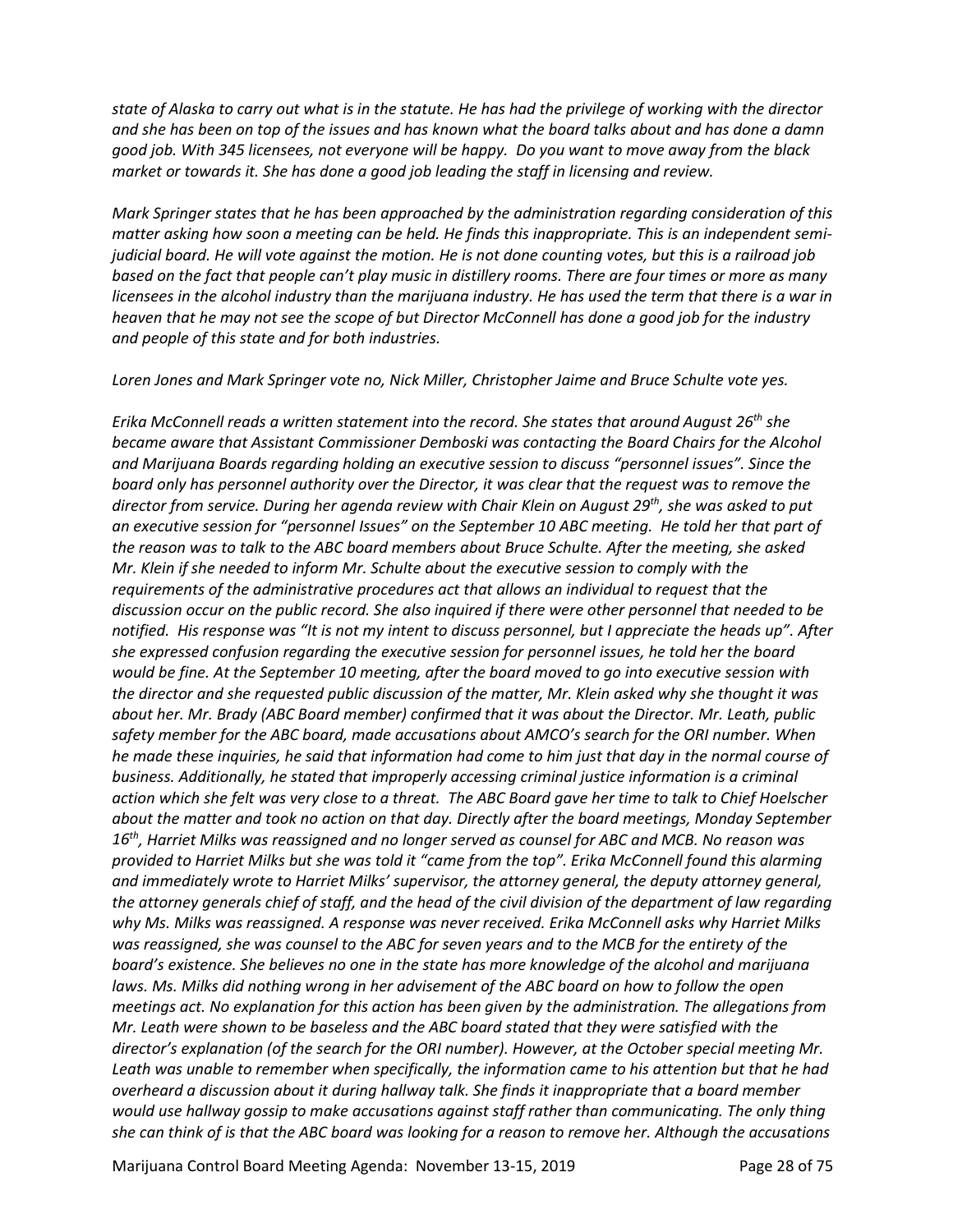*came to nothing, the ABC board moved to remove her because she had lost the boards confidence, there was a disconnect between the boards desire and how she approached her position and a lack of confidence the boards will is being enacted. Additionally, Mr. Brady blamed commissioner prices refusal to communicate on Director McConnel's personality. At no time has the board suggested to her that she was acting contrary to the boards interest or was not capable of enacting the boards will. At no time in her meetings with Chair Klein has he raised these issues with her or indicated that the board had any concerns with her work or how she approached her position. In fact, Mr. Klein stated that the action*  was "not a denegation" of her job performance. However, the board voted unanimously to remove her *although there was no discussion of what the boards will was or how they determined that she was unable to enact it. Two of the five members made no comments during the discussion of the motion. It was clear to her that the board had previously coordinated the decision to remove her outside of a public meeting or executive session of which she was notified. She finds this a violation of the open meetings act. Now 3/5 MCB members have voted to remove her. They did not inform the director of what she had done wrong, citing a desire for "change of leadership" for an unexpressed reason. Neither board has made "reasonable efforts of temporary duration for correction in inadequate performance" as set forth in the state personnel act. Neither board indicated to her that she has not followed her direction. This shows the board is not acting in good faith with her which is the basis of an employment relationship. Those who voted to remove her without finding wrongdoing on her part or providing her the opportunity to correct any issues they have with her should be ashamed of themselves. Public servants with integrity such as Harriet Milks, Director McConnell and the AMCO staff should be respected and appreciated and instead they have been treated like dirt. These facts also give additional weight to the suspicion that the drive to remove the Director initiated in the administration. Amy Demboski's calls to the chairs in August and the ABC boards setting of the executive session with trumped up false accusations against her and staff are further evidence of this. Ms. Milks was reassigned by the administration with no reason provided. Then the ABC fires the director in bad faith. The supreme court in Saber Jet Room vs Boehl has ruled that under the state constitution, the legislature created the ABC board and gave the board full powers and duties to regulate alcohol, the regulatory agency is not under the authority of the executive. Any interference by the administration including the governor's office, the commission of the department of public safety and her staff or the commissioner of commerce or her staff is an unconstitutional encroachment upon entities in the legislature's domain. However, the deed has bene done and she walks away with her head held high. The director position is a very challenging job, alcohol and marijuana are substances that have had profound effects on Alaskan citizens and communities. Implementation and enforcement of stats and regs should not b e assigned to a political crony of the governor. There is no such thing as a perfect AMCO director, and she doesn't claim to have been one. She's made mistakes and many have been aired at board meetings in front of the public. She has done her very best to uphold the laws of this state and if that is not the will of the boards, she questions their motives. She has worked hard, been supported by an amazing staff but without adequate resources in the face of vitriol and slander enough to distress even the most stoic person. Perhaps the boards think there is a deep pool of effective administrators to step into the position so tossing out a competent director is not a big deal. She thinks the boards are wrong in that assumption. Removing the director without real cause, and afterward the ABC Board stating that her work ethic and job performance were appreciated, is not good government for the State of Alaska. She thanks Chair Springer, Mr. Jones and the AMCO staff for their hard work and dedication. She wishes them the best for the remainder of the meeting.* 

*Mark Springer thanks Erika McConnell and asks for a recess until 9:00am the next day.* 

**MEETING RECESSED 3:45 pm**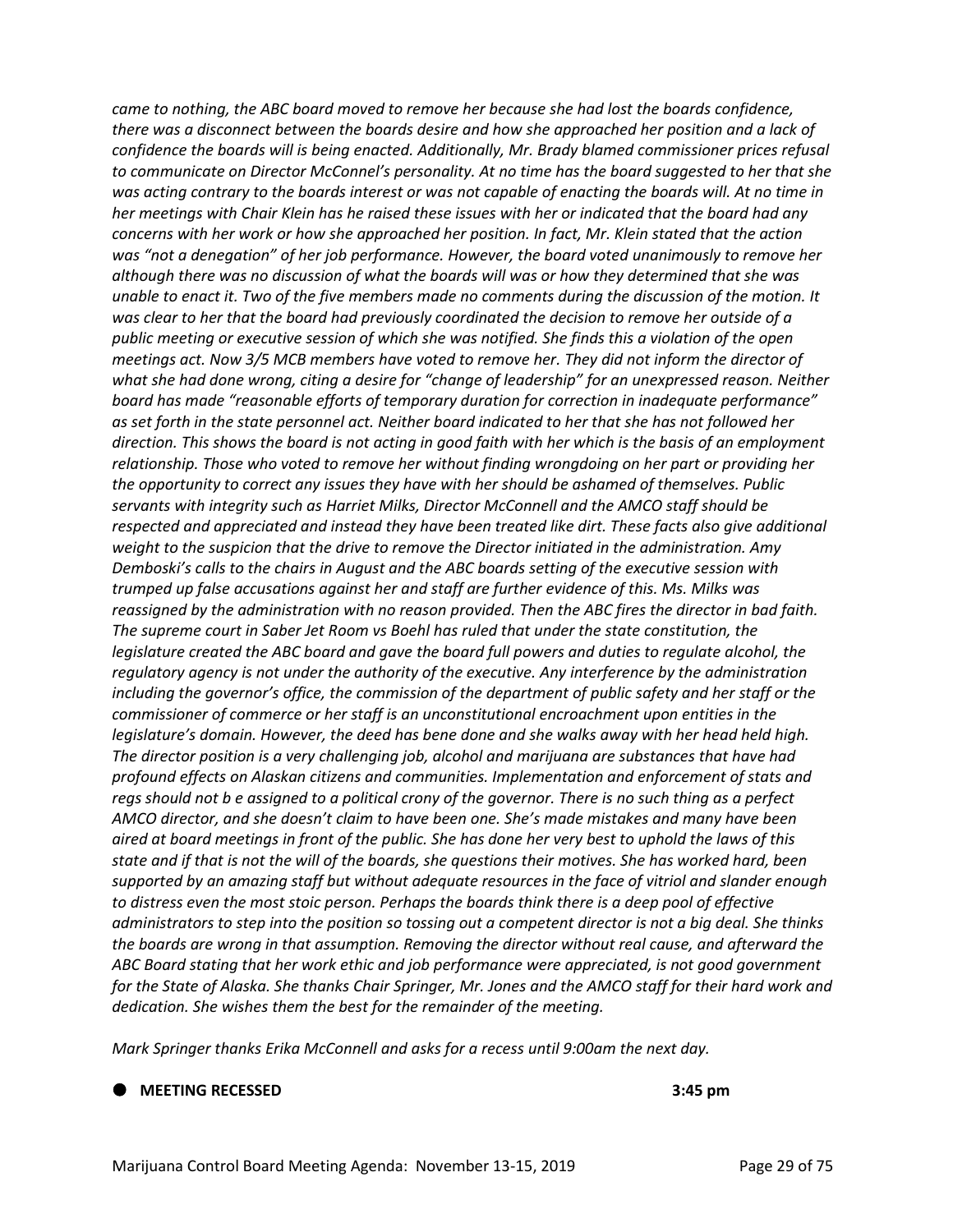# **Marijuana Control Board Meeting Minutes November 14**

# **ADMINISTRATION 8:59 am**

# **A. Call to Order**

#### **B. Roll Call**

# **Board Members Present**

*Mark Springer, Rural Member, Board Chair Loren Jones, Public Health, Vice Chair Nick Miller, Industry Member Bruce Schulte, Public Member Christopher Jaime, Public Safety Member*

#### **Staff Present**

*James Hoelscher, Acting Director Mikal Martin, Records and Licensing Supervisor Johnathan Church, Occupational Licensing Examiner*

#### **Counsel Present**

*Dan Wilkerson, Assistant Attorney General (Joan Wilson AAG is also present later in the day)*

# **STAFF COMMENTS 9:00 am**

*Mark Springer states that both board chairs notified the administration of the votes that occurred regarding the director and recommended Chief Hoelscher as acting. He is unsure how quickly a new director will be appointed. He recognizes AMCO staff and provides them an opportunity to make a statement on the record.* 

*James Hoelscher introduces himself and reminds everyone that a reset is needed from the day before. It is important to set a different tone from yesterday and he encourages an effort to collaborate and communicate more clearly from both sides. He discusses the expectations of both staff and licensees. He states that a way forward is needed and he appreciates civility. He then provides Mikal Martin, Records and Licensing Supervisor an opportunity to speak.* 

*Mikal Martin states that while she has her own feelings about the action the board took yesterday, she would like to address comments made by licensees and the board the day before. She references the comments made by licensees about wait times in the office. Currently wait times are 1-3 weeks, but a year to a year and a half ago the wait times were measured in months, not weeks. Staff works diligently to get wait times down and she makes it clear how hard staff has worked to reduce wait times. Approximately 30 applications or final corrections to applications came in within a week or two of the application deadline. She states that it is impossible to expect two staff members to process every application received in that time. She states that staff does a spectacular job and does the best they can with the resources they were given. She then addresses the comments made by the board regarding staff response and wait times. While staff appreciates feedback, they prefer constructive feedback; if* 

Marijuana Control Board Meeting Agenda: November 13-15, 2019 Page 30 of 75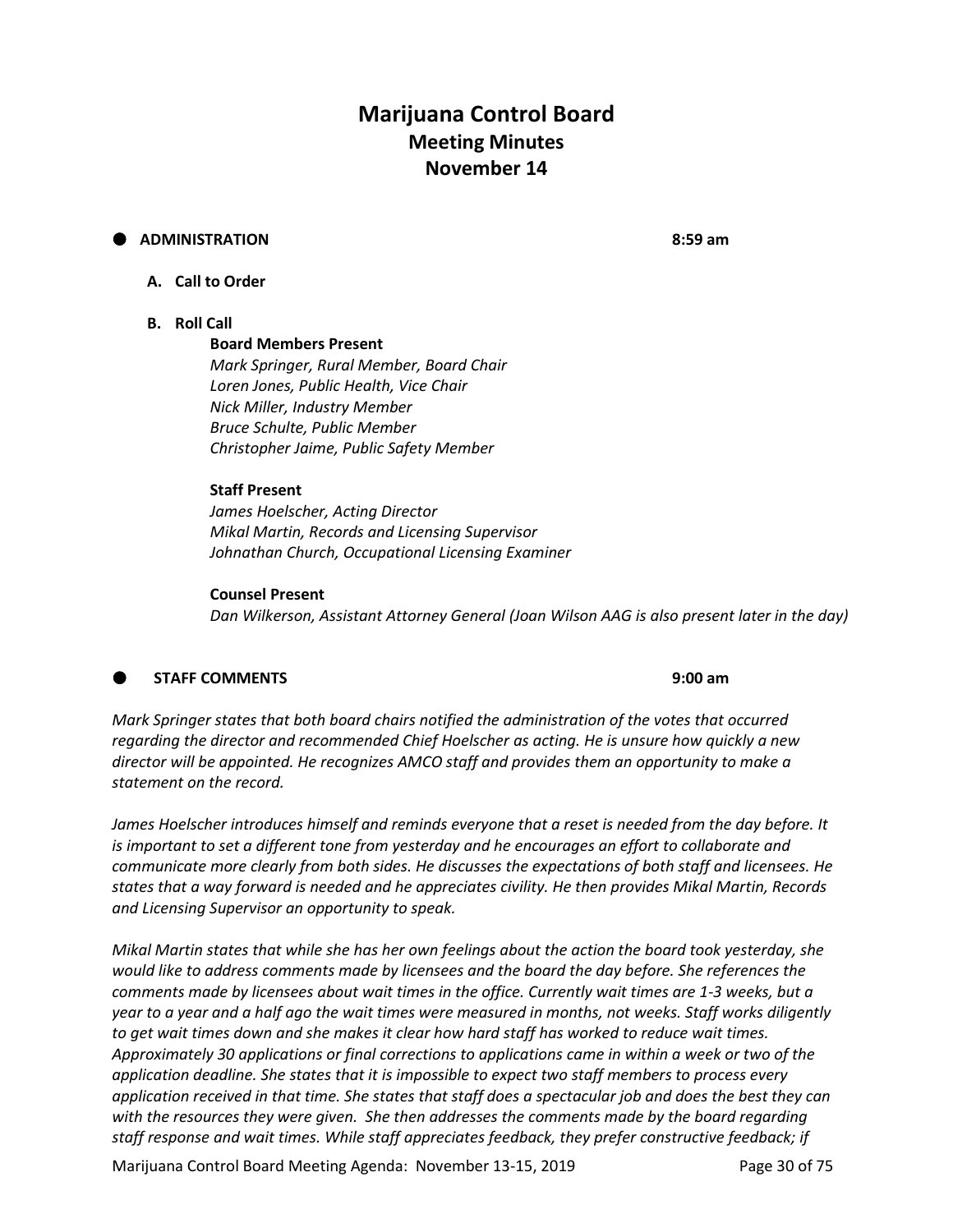*there are things the board wishes them to do differently, staff needs to hear what the board wants them to do rather than just what they're doing wrong.* 

*Mark Springer notes that the wait times have been reduce dramatically and he appreciates the efforts of staff.*

# **REVIEW OF 3 AAC 306, ARTICLE 6, MARIJUANA TESTING FACILITIES 9:05 am TAB A**

*Steve Crupi, DEC Quality Manager for Laboratories, is present to provide comments regarding the memorandum of understanding with the MCB to review marijuana-testing facilities and notes that they will be reviewing lab procedures as well as conduct annual on-site audits of facilities.*

*Nick Miller asks questions regarding the application process and when a facility will be able to operate, specifically when a lab will be able to conduct a test or inspection.*

*Mark Springer notes that DEC is not a licensing authority but that AMCO will be leaning on their expertise for laboratory processes*

*James Hoelscher states that there are methods for manufacturers to test equipment that do not require marijuana but for testing there is no direct way for them to obtain marijuana from other licensees to test equipment and procedures prior to opening.*

*Steve Crupi states that he has given thought to the question and that there are other plant materials that can be used in lieu of flower or trim but concentrates and edibles are an entirely different process.*

*Bruce Schulte states that this might be a time to "resurrect" the testing advisory committee to address some of these concerns. Asks about the number of testing facilities currently operating.*

*Steve Crupi states that the three labs in Alaska do not have the equipment to conduct these tests, which is why some samples must be sent outside for testing. Steve notes that pesticide testing can be a multistep process and can require expensive equipment.*

*Nick Miller asks about the amount needed to conduct a pesticide test. Notes that a recent test required three 1-pound samples of material.*

*Bruce Schulte asks if there is an approved list of pesticides for the State of Alaska marijuana industry.*

*James Hoelscher notes that there is a current list on DEC website regarding acceptable pesticides for consumption though there is nothing specifically approved for cannabis.*

*Steve Crupi states that even if pesticides are not used directly there could be pesticides still present due to starting materials.*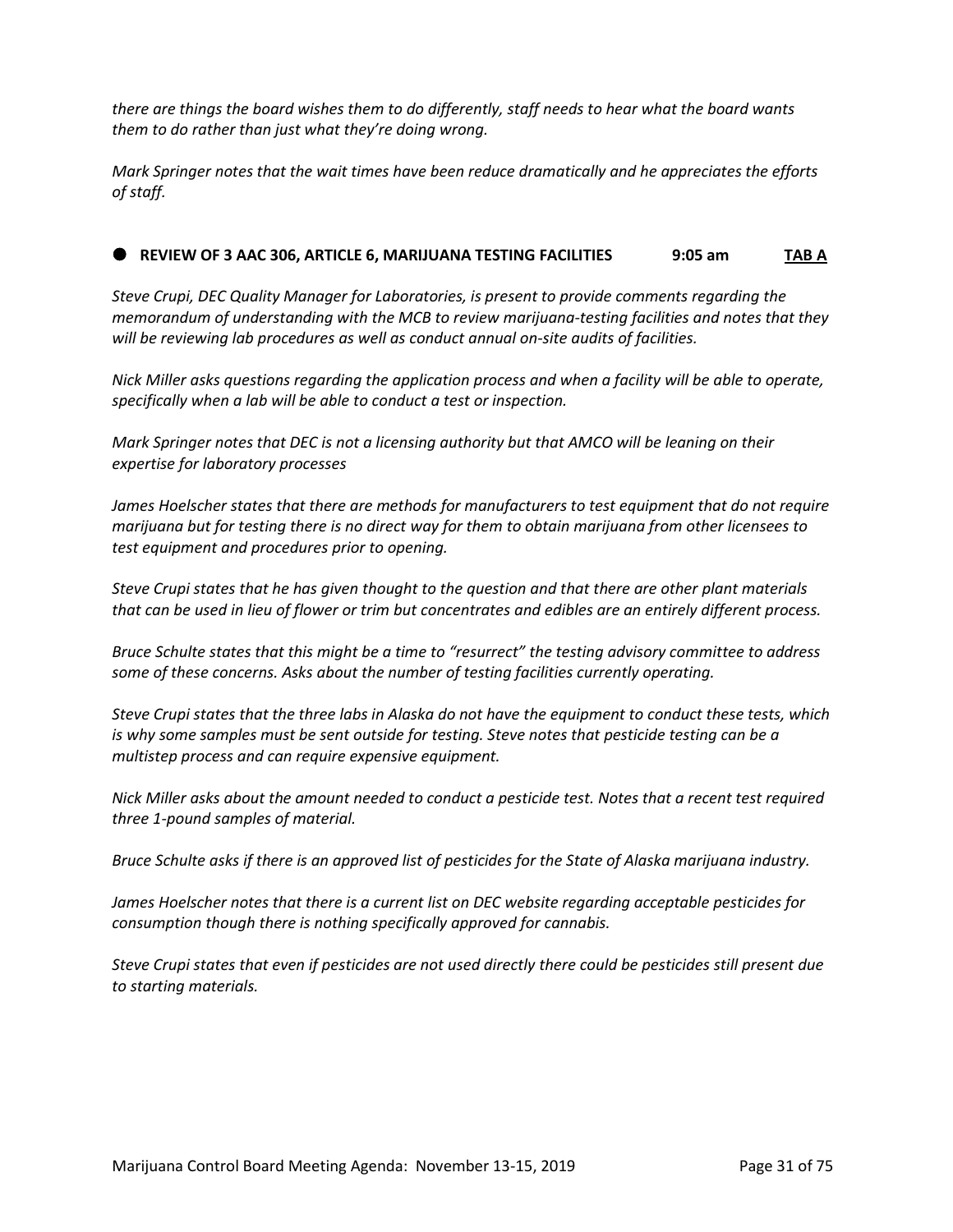## **APPLICATIONS FROM PREVIOUS MEETINGS 9:41 am**

#### **A. Previous Board Action Taken**

| 1. | License #16991:           | <b>Stoney Moose Kitchens</b>             | <b>TAB 16</b> |
|----|---------------------------|------------------------------------------|---------------|
|    | Licensee:                 | E & M Holdings, LLC                      |               |
|    | License Type:             | Marijuana Product Manufacturing Facility |               |
|    | <b>Premises Address:</b>  | 9737 Mud Bay Road, Suite 104             |               |
|    |                           | Ketchikan, AK 99901                      |               |
|    | Local Governments:        | Ketchikan Gateway Borough                |               |
|    | <b>For Consideration:</b> | <b>Product revisions.</b>                |               |

*Eric Reimer, applicant, is present via phone to speak to the revised product applications.*

# *Loren Jones move to approve the products listed in Tab 16 with delegation. Nick Miller seconds the motion. None opposed, motion carries.*

| 2. License #20716:        | ACP, LLC                                                             | <b>TAB 17</b> |
|---------------------------|----------------------------------------------------------------------|---------------|
| Licensee:                 | ACP, LLC                                                             |               |
| License Type:             | <b>Standard Marijuana Cultivation Facility</b>                       |               |
| <b>Premises Address:</b>  | Tract B Block 2 Lot 13 (Shop/Warehouse)                              |               |
|                           | Port Alexander, AK 99836                                             |               |
| Local Governments:        | Port Alexander                                                       |               |
| <b>For Consideration:</b> | Timely objection received after September board meeting<br>deadline. |               |

*Lance Wells and Jessica Smith, legal representatives of the applicant, are present to speak to the objections to the application. Patricia Fister, applicant and owner of ACP, LLC, is present via phone along with Debra Gifford, the Mayor of Port Alexander.*

*Nick Miller asks about the purchase of a "quiet run" generator by the applicants.*

*Bruce Schulte asks if there is a reading on the decibels that the generator will be producing, he states that that information is important.* 

*Project manager, Marke, states that the lights facing towards the neighbors are motion sensor activated. Notes that the generator will be located on the other side of the building opposite the neighbor.*

*Debra Gifford, Mayor of Port Alexander, notes that the project could create economic opportunities and that she has not received any objections.*

*Mark Springer asks the applicant about their experience and operating plans.*

*James Hoelscher asks if there is any law enforcement available in Port Alexander. Follow ups with how accessible the location will be to enforcement due to there already being complaints regarding the business.*

*Christopher Jaime asks about the economic viability of the facility.* 

Marijuana Control Board Meeting Agenda: November 13-15, 2019 Page 32 of 75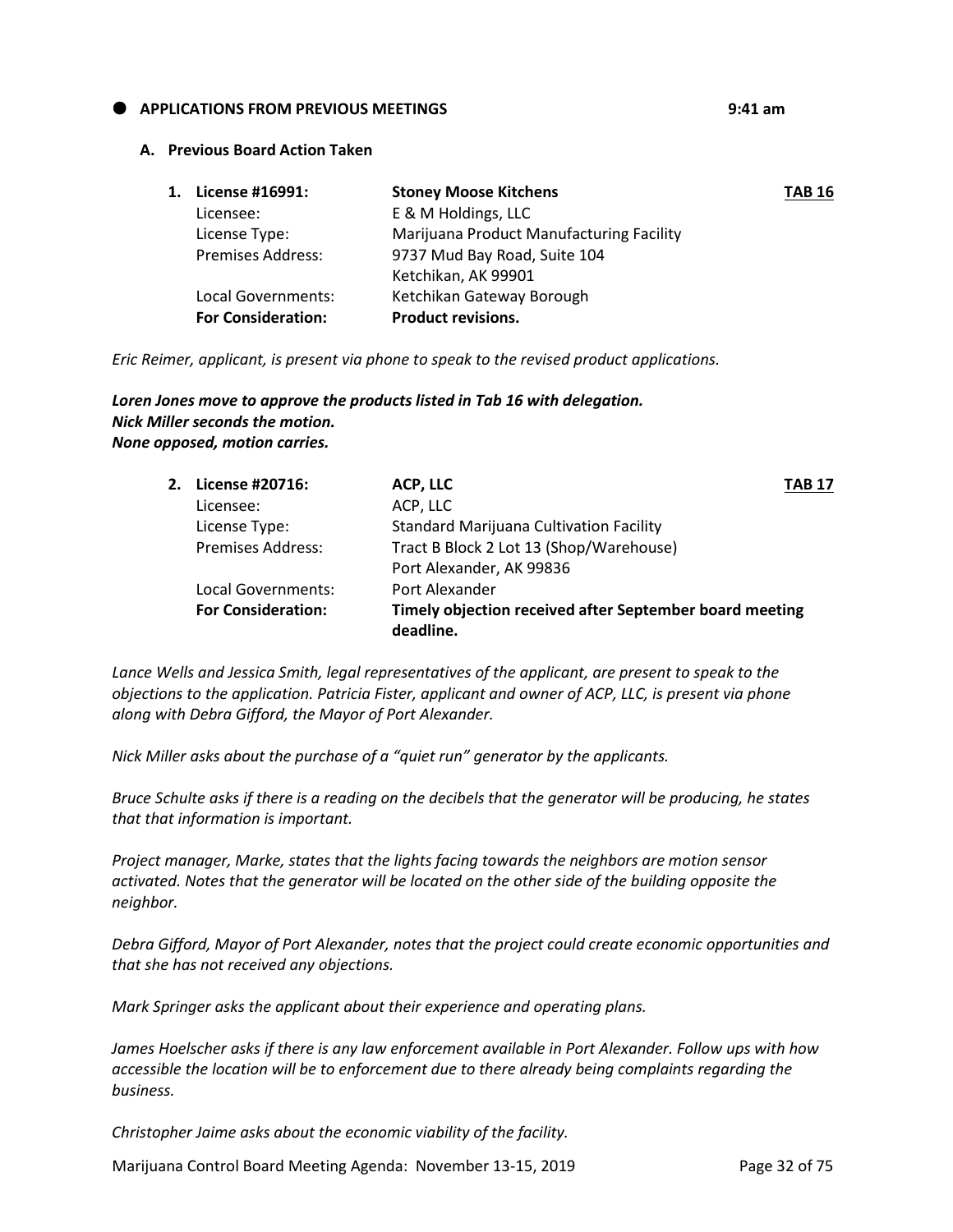*The board has considered the timely objection but takes no additional action.* 

# **B. Tabled**

| 1. License #10577 & #10578: Alaskan Leaf, LLC |                                                                                                                                 | <b>TAB 18</b> |
|-----------------------------------------------|---------------------------------------------------------------------------------------------------------------------------------|---------------|
| Licensee:                                     | Alaskan Leaf, LLC                                                                                                               |               |
| License Type:                                 | Retail Marijuana Store and Standard Marijuana Cultivation                                                                       |               |
|                                               | Facility                                                                                                                        |               |
| <b>Premises Address:</b>                      | 1211 West 36 <sup>th</sup> Avenue, Suite A                                                                                      |               |
|                                               | Anchorage, AK 99503                                                                                                             |               |
| Local Government:                             | <b>Municipality of Anchorage</b>                                                                                                |               |
| <b>For Consideration:</b>                     | Appeal of denial of MJ-14 regarding shared marijuana storage<br>space between co-located cultivation facility and retail store. |               |

*Jana Weltzin, attorney for the licensee, is present in person to speak to the application.*

*The board and attorney for the licensee agree to hold consideration of this matter until the relevant regulation can be considered.* 

*See additional consideration below. (Application is tabled to January).*

| <b>Alaskan Grown Cannabis</b> | TAB 19                                                                                                                                                                      |
|-------------------------------|-----------------------------------------------------------------------------------------------------------------------------------------------------------------------------|
| Alaskan Grown Products LLC    |                                                                                                                                                                             |
| Retail Marijuana Store        |                                                                                                                                                                             |
| 230 Tundra Way                |                                                                                                                                                                             |
| <b>Bethel, AK 99559</b>       |                                                                                                                                                                             |
| City of Bethel                |                                                                                                                                                                             |
|                               |                                                                                                                                                                             |
|                               | Protest from City of Bethel due to lack of conditional use<br>permit, premises not being in compliance with zoning<br>regulations, and additional premises safety concerns. |

*Jana Weltzin, attorney, and Kalla Peacock, applicant, are present in person to speak to the application.*

*Applicant notes that they are working with the fire marshal to address concerns regarding the 7-plex that is attached to the building.*

*Jana Weltzin notes that the CUP has not yet been submitted to the City of Bethel but should be soon.*

*Loren Jones moves to table application to the January meeting of the MCB. Christopher Jaime seconds the motion. None opposed, motion is carried.*

| 3. License #20844:        | <b>Tokin Up</b>                             | <b>TAB 20</b> |
|---------------------------|---------------------------------------------|---------------|
| Licensee:                 | 907 Promos, LLC                             |               |
| License Type:             | Retail Marijuana Store                      |               |
| <b>Premises Address:</b>  | Mile Post 1313.8 Alaska Highway             |               |
|                           | Tok, AK 99780                               |               |
| Local Government:         | No Local Government                         |               |
| <b>For Consideration:</b> | Petition; objections and comments received. |               |

Marijuana Control Board Meeting Agenda: November 13-15, 2019 Page 33 of 75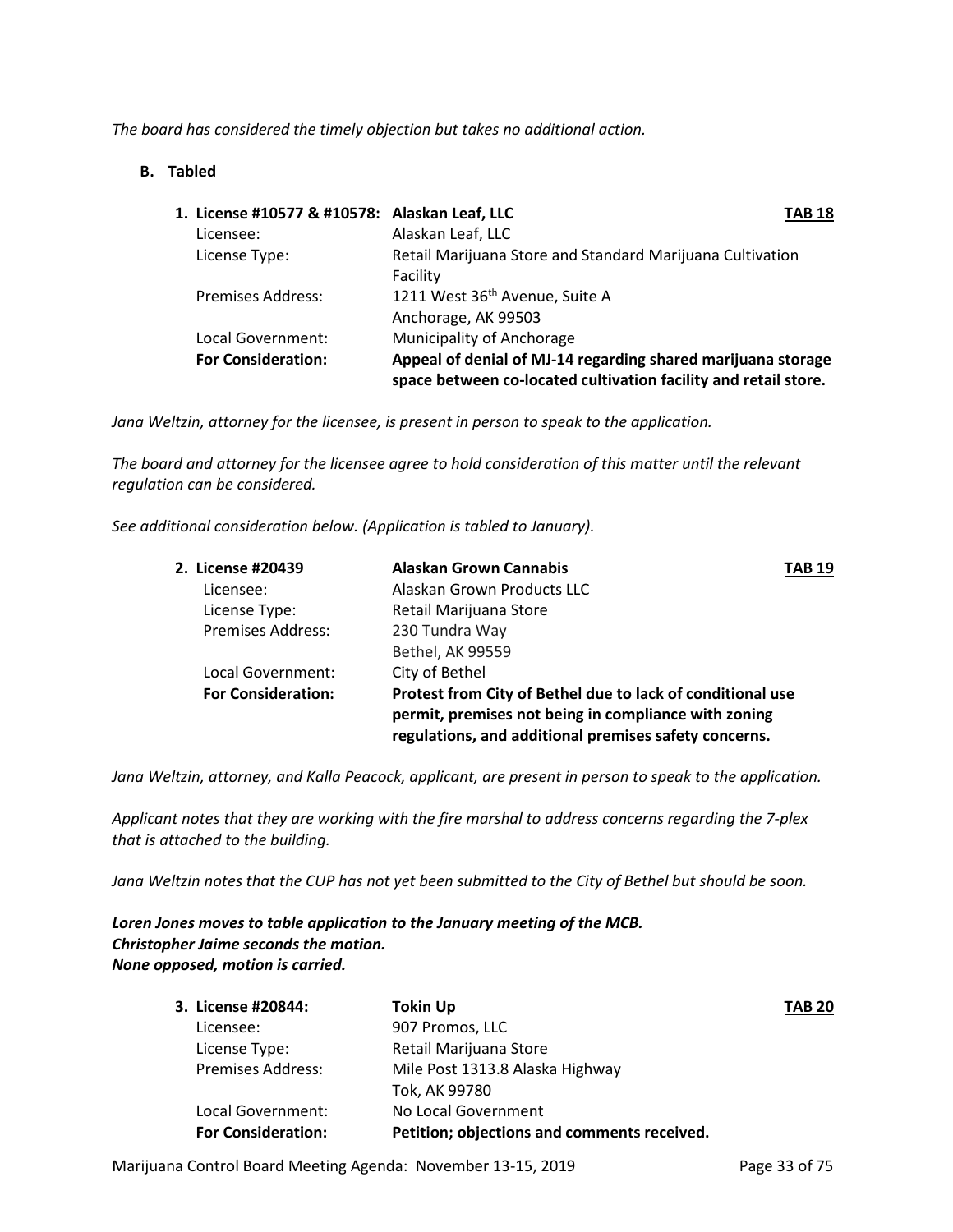*Lance Wells and Jessica Smith, legal representation for the applicant, Donald Davidson and Johnathon Guest, applicants, are present in person to speak to the application and petition.*

*Loren Jones asks if the applicants have any comment regarding the memo that accompanied the petition.*

*James Hoelscher asks if the applicants had any way to cross-reference the signatures for duplicates.*

*Loren Jones states that due to new Alaska laws any person that registers for a PFD will be registered to vote. Notes that the discrepancy gives him concern.*

*Mark Springer asks the applicants regarding the plans for ensuring that individuals do not take marijuana across the border or drive while impaired.*

*Licensee indicates that they spoke with Canadian border agent who stated small amounts of marijuana are allowed to be carried across the border.* (See additional discussion of this matter below.)

# *Bruce Schulte moves to approve the application with delegation. Nick Miller seconds the motion.*

*Christopher Jaime notes that the MCB has received strong objection to the application and there are questions regarding petition validity.* 

*Christoper Jaime votes no, Nick Miller, Mark Springer, Loren Jones and Bruce Schulte vote yes. Motion carries 4-1.*

*Break is called at 10:39 am.*

#### **D. Licenses in "Pending Inspection" Status for Over Six Months 10:54 am TAB 21**

Order of consideration for items in this tab was adjusted based on the presence or absence of applicants or counsel.

| License #10898:          | <b>AK Slow Burn Cannabis Outlet</b>                                                            |
|--------------------------|------------------------------------------------------------------------------------------------|
| Licensee:                | AK Slow Burn Cannabis Outlet, LLC                                                              |
| License Type:            | <b>Standard Marijuana Cultivation Facility</b>                                                 |
| <b>Premises Address:</b> | 2042 E 3rd Avenue, Suite A                                                                     |
|                          | Anchorage, AK 99501                                                                            |
| Approved by MCB:         | July 12, 2017                                                                                  |
| License issued:          | January 25, 2019                                                                               |
| Before MCB:              | September 11, 2019 – anticipates opening in a year; board requested<br>report in November 2019 |
|                          | 1.                                                                                             |

*Jana Weltzin, attorney, is present to discuss the progress that the licensee is making towards opening.*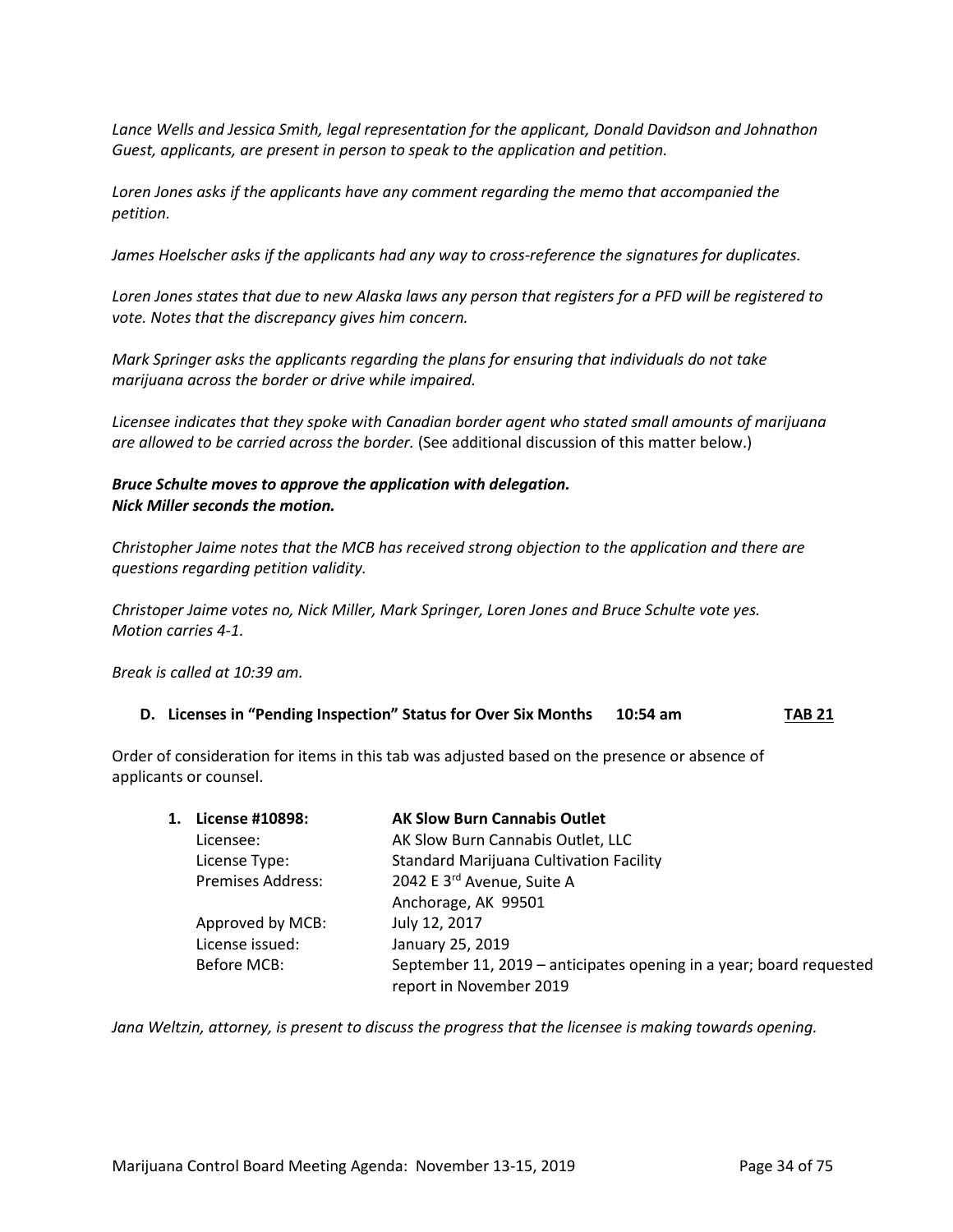| 2. | License #12311:          | Juneau's Green Garden                                              |
|----|--------------------------|--------------------------------------------------------------------|
|    | Licensee:                | ISG, Inc.                                                          |
|    | License Type:            | <b>Standard Marijuana Cultivation Facility</b>                     |
|    | <b>Premises Address:</b> | 5011 Short Street, Suite 1                                         |
|    |                          | Juneau, AK 99501                                                   |
|    | Approved by MCB:         | September 14, 2017                                                 |
|    | License issued:          | October 4, 2017                                                    |
|    | Before MCB:              | June 14, 2018 - working on transfer application                    |
|    |                          | December 20, 2018 – transfer of controlling interest approved with |
|    |                          | delegation                                                         |
|    |                          | March 7, 2019 – transfer effectuated and license re-issued         |

*Jana Weltzin, attorney, is present to discuss the status of the license.*

| 3. License #14956: | 50 Shades of Green, LLC                        |
|--------------------|------------------------------------------------|
| Licensee:          | 50 Shades of Green, LLC                        |
| License Type:      | <b>Standard Marijuana Cultivation Facility</b> |
| Premises Address:  | 14481 West Marginal Access Road                |
|                    | Houston, AK 99694                              |
| Approved by MCB:   | October 16, 2018                               |
| License Issued:    | February 27, 2019                              |

*Jana Weltzin, attorney, is present to discuss the status of the application.*

| 4. License #12315:       | <b>Evergreen Extracts</b>                |
|--------------------------|------------------------------------------|
| Licensee:                | ISG, Inc.                                |
| License Type:            | Marijuana Product Manufacturing Facility |
| <b>Premises Address:</b> | 5011 Short Street, Suite 2               |
|                          | Juneau, AK 99801                         |
| Approved by MCB:         | September 14, 2017                       |
| License Issued:          | March 7, 2019                            |
|                          |                                          |

*Jana Weltzin, attorney, is present to discuss the status of the application.*

| 5. License #16225: | <b>Green Ghost Farms, LLC</b>          |
|--------------------|----------------------------------------|
| Licensee:          | Green Ghost Farms, LLC                 |
| License Type:      | Limited Marijuana Cultivation Facility |
| Premises Address:  | 11601 W King Arthur Drive              |
|                    | Houston, AK 99694                      |
| Approved by MCB:   | December 21, 2018                      |
| License Issued:    | March 27, 2019                         |
|                    |                                        |

*Jana Weltzin, attorney, is present to discuss the status of the application.*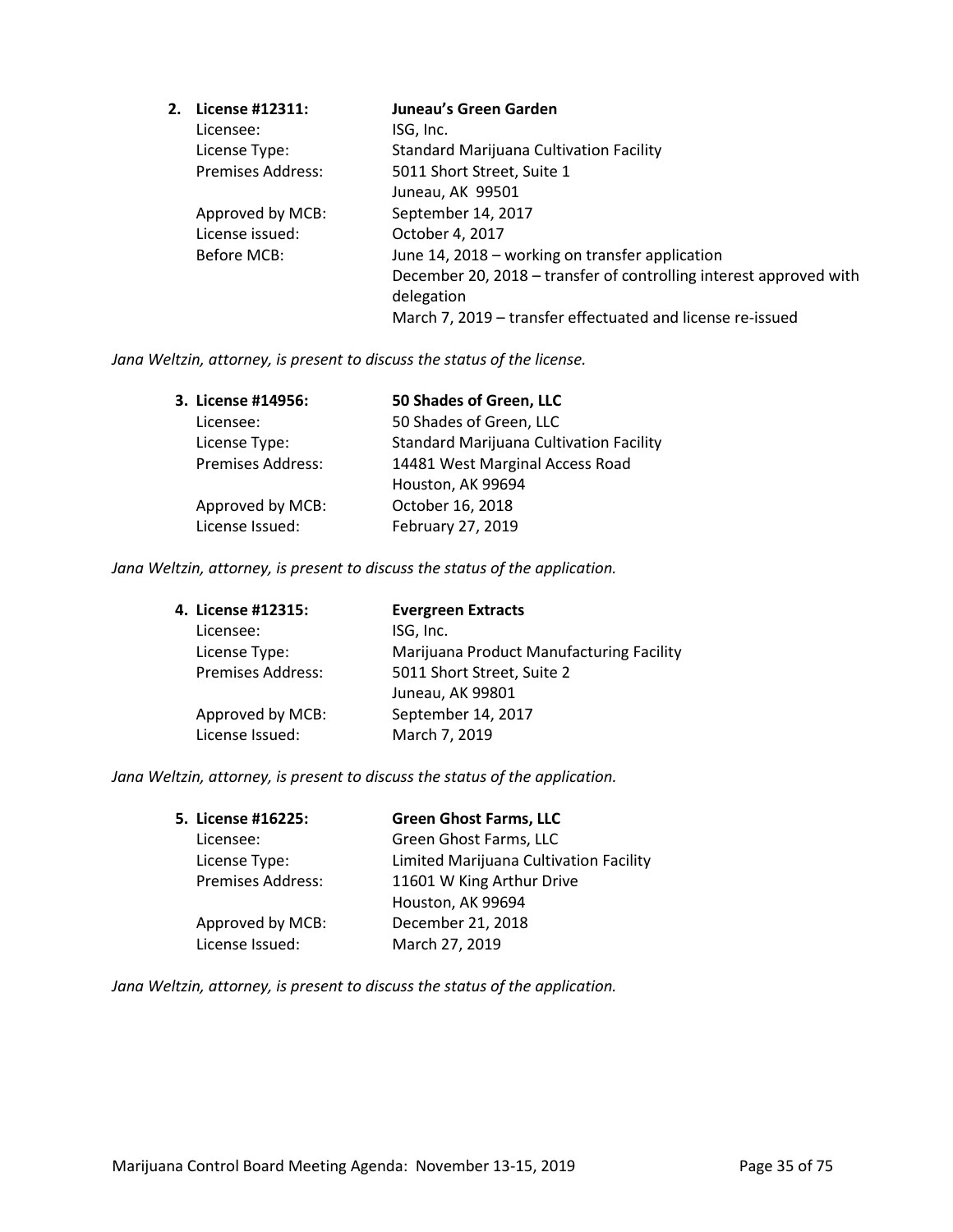| 6. License #10014:       | <b>The Naked Herbalist</b>                                                                                                  |
|--------------------------|-----------------------------------------------------------------------------------------------------------------------------|
| Licensee:                | Peggy S France and Miles S France                                                                                           |
| License Type:            | Limited Marijuana Cultivation Facility                                                                                      |
| <b>Premises Address:</b> | 47841 South Crop Circle                                                                                                     |
|                          | Willow, AK 99688                                                                                                            |
| Approved by MCB:         | October 28, 2016                                                                                                            |
| License issued:          | January 24, 2017                                                                                                            |
| Before MCB:              | January 24, 2018 - applicant not present                                                                                    |
|                          | December 21, 2018 – anticipates inspection by August 2019; board                                                            |
|                          | expresses concern                                                                                                           |
|                          | July 11, 2019 – facility is halfway completed; expect to finish before<br>snowfall; board requested report in November 2019 |
|                          |                                                                                                                             |

*Miles France, licensee, via phone is available to discuss the progress of the license. Notes that the fire this summer has damaged the property.*

| 7. | License #11635:          | <b>Cloudberry Partners</b>                                               |
|----|--------------------------|--------------------------------------------------------------------------|
|    | Licensee:                | Joseph D Shimek; Lily A Shimek                                           |
|    | License Type:            | <b>Standard Marijuana Cultivation Facility</b>                           |
|    | <b>Premises Address:</b> | 3307 Spenard Road                                                        |
|    |                          | Anchorage, AK 99503                                                      |
|    | Approved by MCB:         | May 15, 2017                                                             |
|    | License issued:          | August 10, 2017                                                          |
|    | Before MCB:              | April 4, 2018 – anticipate build-out done by "a little beyond" June 2018 |
|    |                          | February 21, 2019 - applicant not present                                |
|    |                          | May 2, 2019 - board requires report in September 2019                    |
|    |                          | September 11, 2019 – looking for partner to provide new funding;         |
|    |                          | board requested report in November 2019                                  |

*Lily Shimek, applicant, and her father David Shimek the property manager, via phone give an updated on status of license. Notes that they are still seeking additional financing.*

| 8. | License #12125:          | Alaska Marijuana Gardens (AMG)                                                                                    |
|----|--------------------------|-------------------------------------------------------------------------------------------------------------------|
|    | Licensee:                | Alaska Wild Coyote, Inc.                                                                                          |
|    | License Type:            | <b>Standard Marijuana Cultivation Facility</b>                                                                    |
|    | <b>Premises Address:</b> | 838 Bonanza Avenue                                                                                                |
|    |                          | Anchorage, AK 99518                                                                                               |
|    | Approved by MCB:         | July 13, 2017                                                                                                     |
|    | License issued:          | April 23, 2018                                                                                                    |
|    | Before MCB:              | February 21, 2019 – anticipate opening in about 5 months (June 2019)                                              |
|    |                          | September 13, 2019 – anticipate requesting inspection within 3<br>months; board requested report in November 2019 |

*Armando Gonzalez, licensee, via phones gives an update on the status of the license.*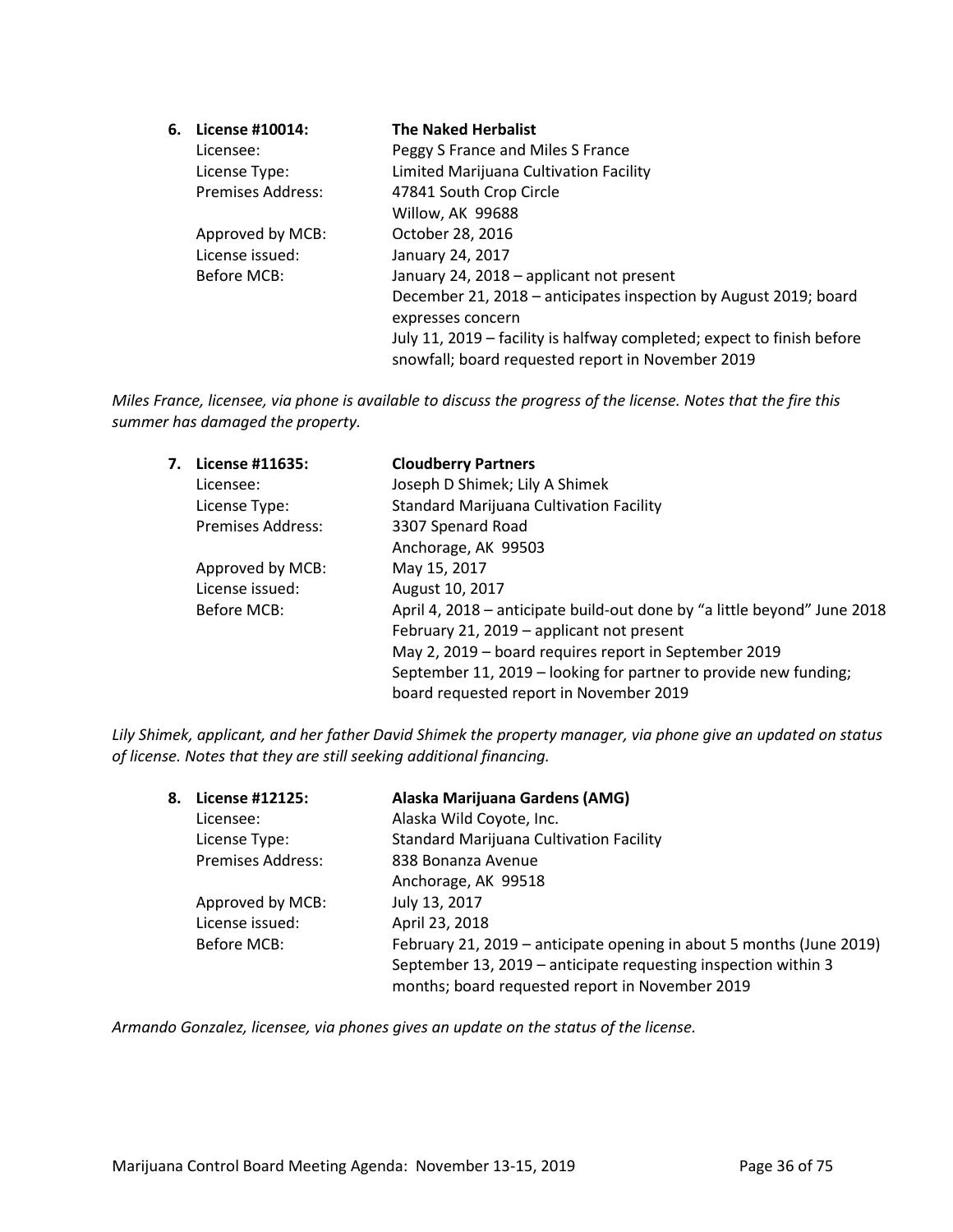| 9. | License #13776:          | Alaska Skunkworks                                               |
|----|--------------------------|-----------------------------------------------------------------|
|    | Licensee:                | Alaska Skunkworks, LLC                                          |
|    | License Type:            | <b>Standard Marijuana Cultivation Facility</b>                  |
|    | <b>Premises Address:</b> | 37331 S Talkeetna Spur Road                                     |
|    |                          | Talkeetna, AK 99676                                             |
|    | Approved by MCB:         | April 5, 2018                                                   |
|    | License Issued:          | August 9, 2018                                                  |
|    | Before MCB:              | February 21, 2019 - estimate beginning operating in August 2019 |
|    |                          |                                                                 |

*Andrea Gunter, licensee, via phone speaks to the status of the license.*

| 10. License #17873:      | <b>Freedom 49 Farms</b>                        | 10th |
|--------------------------|------------------------------------------------|------|
| Licensee:                | Freedom Farms 49, LLC                          |      |
| License Type:            | <b>Standard Marijuana Cultivation Facility</b> |      |
| <b>Premises Address:</b> | 12510 West Westen Drive                        |      |
|                          | Houston, AK 99694                              |      |
| Approved by MCB:         | December 20, 2018                              |      |
| License Issued:          | January 25, 2019                               |      |

*Licensees, speak to the status of the license. Ready for inspections.*

| 11. License #15192:      | <b>GreenSleeves Genetics, LLC</b>              | 11 <sub>th</sub> |
|--------------------------|------------------------------------------------|------------------|
| Licensee:                | GreenSleeves Genetics, LLC                     |                  |
| License Type:            | <b>Standard Marijuana Cultivation Facility</b> |                  |
| <b>Premises Address:</b> | 1700 N Post Road                               |                  |
|                          | Anchorage, AK 99501                            |                  |
| Approved by MCB:         | August 16, 2018                                |                  |
| License Issued:          | February 8, 2019                               |                  |

*Licensee, via phone to speak to the status of the license.*

| 12. License #10686:      | <b>Turnagain Herb Company</b>    | 12th |
|--------------------------|----------------------------------|------|
| Licensee:                | <b>AK Provisions Corporation</b> |      |
| License Type:            | Retail Marijuana Store           |      |
| <b>Premises Address:</b> | 279 Crow Creek Road              |      |
|                          | Girdwood, AK 99587               |      |
| Approved by MCB:         | October 16, 2018                 |      |
| License Issued:          | February 20, 2019                |      |

*Seth Mullen, licensee, via phone to speak to the status of the license. Notes they hope to be open spring 2020.*

| 13. License #16579:      | <b>Grass Station 49</b> | 13 <sub>th</sub> |
|--------------------------|-------------------------|------------------|
| Licensee:                | The Grass Station, LLC  |                  |
| License Type:            | Retail Marijuana Store  |                  |
| <b>Premises Address:</b> | 2502 Parks Highway      |                  |
|                          | Fairbanks, AK 99709     |                  |
| Approved by MCB:         | February 22, 2019       |                  |
| License Issued:          | February 25, 2019       |                  |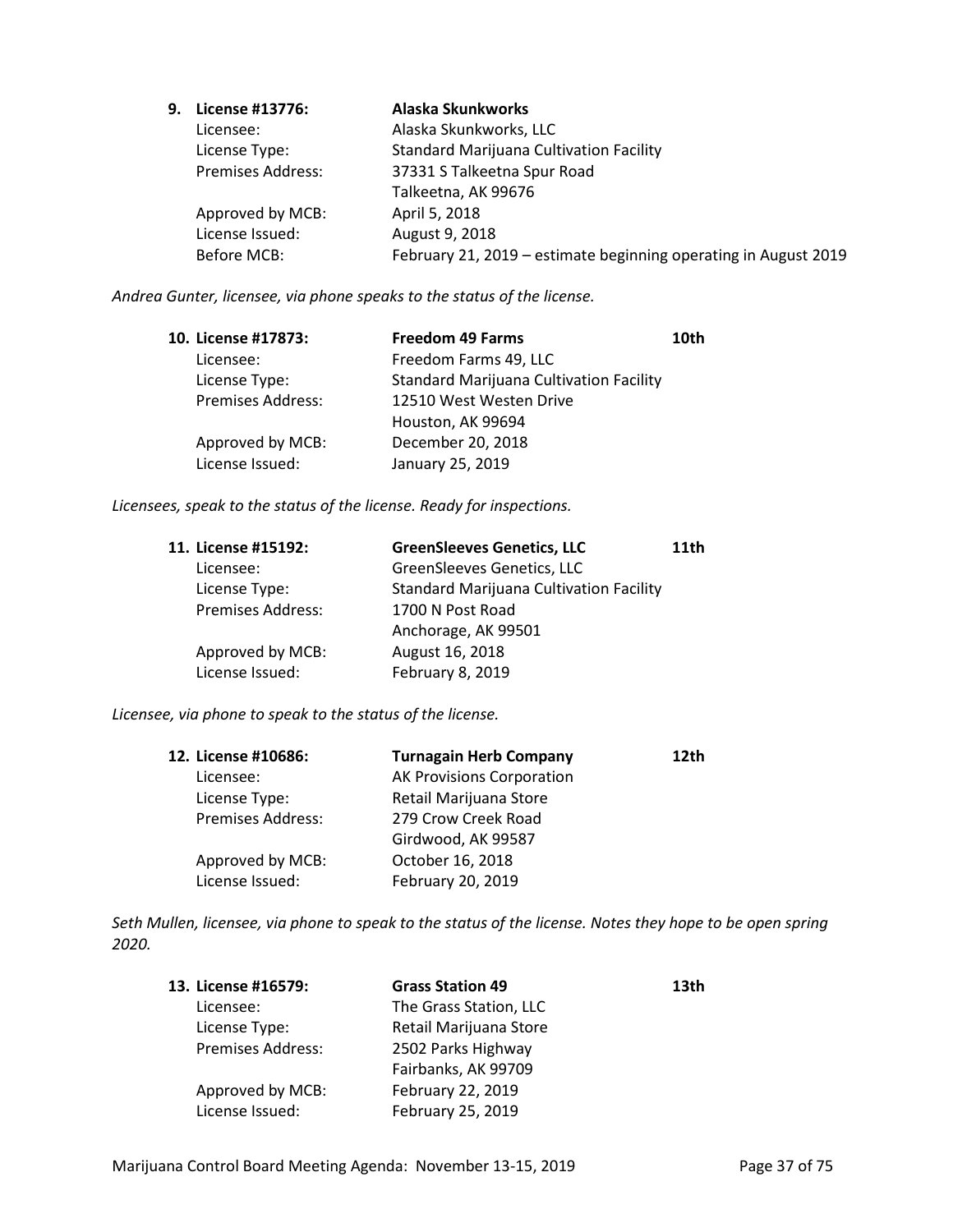*Gary Evans notes that the facility has burned down. Still looking to move forward but will update the board.*

| 14. License #10231:      | 420 Grow Tech                          | 14th |
|--------------------------|----------------------------------------|------|
| Licensee:                | Gregory P Hoffman                      |      |
| License Type:            | Limited Marijuana Cultivation Facility |      |
| <b>Premises Address:</b> | 10064 N Arnistead Circle (garage)      |      |
|                          | Sutton, AK 99674                       |      |
| Approved by MCB:         | December 21, 2018                      |      |
| License Issued:          | March 6, 2019                          |      |
|                          |                                        |      |

*Greg Austin, licensee, via phone to speaks to the progress of the license. Notes they hope to open in a few months.*

|  | E. Licenses in "Delegated" Status for Approximately One Year | <b>TAB 22</b> |
|--|--------------------------------------------------------------|---------------|
|--|--------------------------------------------------------------|---------------|

Order of Consideration is changed based on representation present.

| 1. | License #16015:          | <b>Bluffside Gardens</b>               |
|----|--------------------------|----------------------------------------|
|    | Licensee:                | <b>Bluffside Gardens LLC</b>           |
|    | License Type:            | Limited Marijuana Cultivation Facility |
|    | <b>Premises Address:</b> | 39700 S Parks Highway                  |
|    |                          | Talkeetna, AK 99676                    |
|    | Approved by MCB:         | August 16, 2018                        |
|    | Pending:                 | Fire Marshal approval.                 |

*Jana Weltzin, attorney, present to speak to the status of the license. Notes the plans have been submitted and progress is being made.*

| 2. | License #10117:   | <b>Alaska Fireweed Farm</b>                    |
|----|-------------------|------------------------------------------------|
|    | Licensee:         | Jason Harder                                   |
|    | License Type:     | <b>Standard Marijuana Cultivation Facility</b> |
|    | Premises Address: | Mile 101 Richardson                            |
|    |                   | Pipeline Access Road                           |
|    |                   | Copper Center, AK 99573                        |
|    | Approved by MCB:  | October 16, 2018                               |
|    | Pending:          | Fire Marshal approval.                         |
|    |                   |                                                |

*Mikal Martin states that the applicant is not planning on being present but provided staff with a written update.*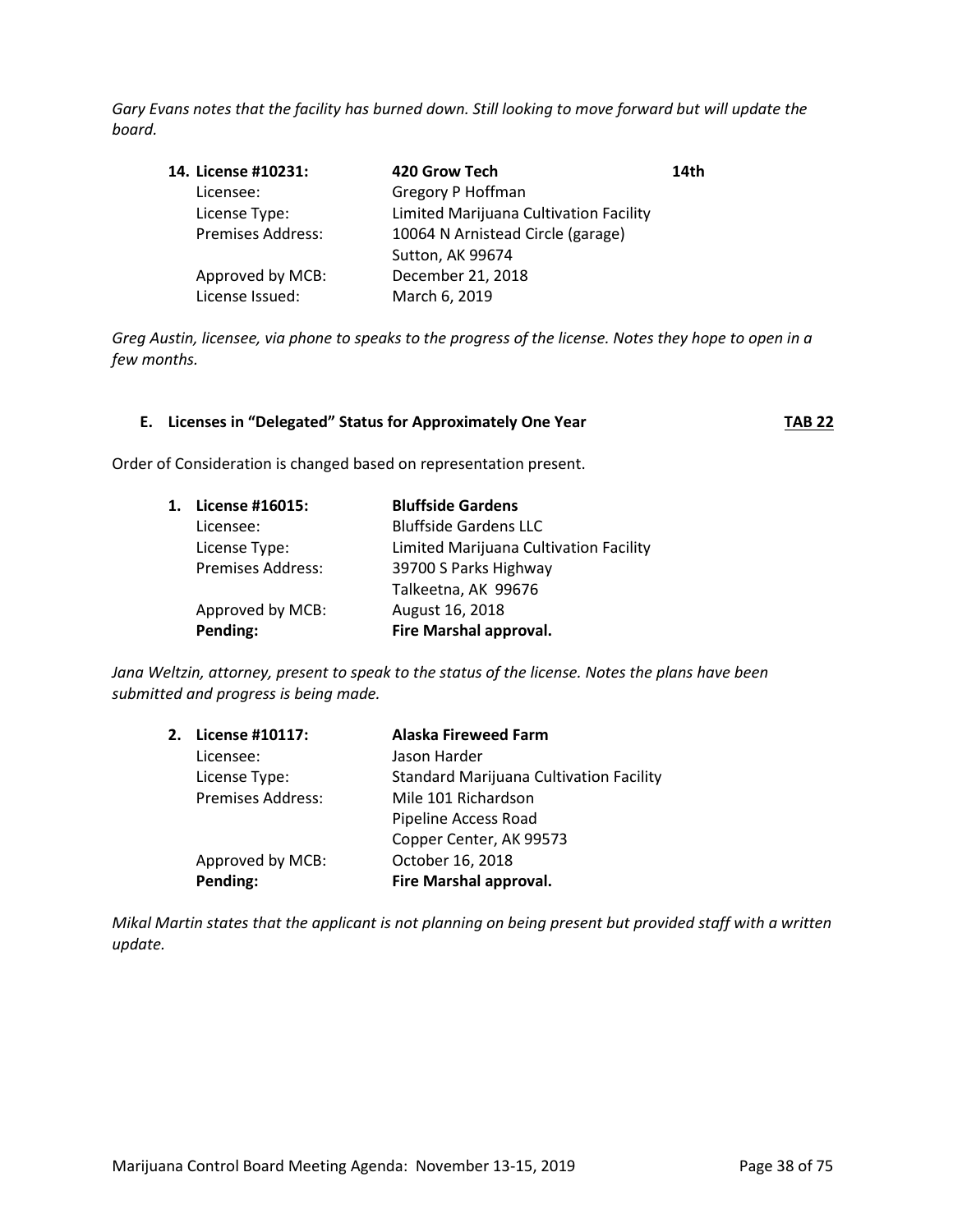| 3. | License #12580:          | <b>Brown Owl's Cultivation</b>                                                        |
|----|--------------------------|---------------------------------------------------------------------------------------|
|    | Licensee:                | Winazar, LLC                                                                          |
|    | License Type:            | Limited Marijuana Cultivation Facility                                                |
|    | <b>Premises Address:</b> | 320 Wright Lane                                                                       |
|    |                          | Fairbanks, AK 99712                                                                   |
|    | Approved By MCB:         | September 14, 2017                                                                    |
|    | Pending:                 | Fire Marshal approval.                                                                |
|    | Before MCB:              | December 20, 2018 – applicant's counsel requests to provide<br>report at next meeting |
|    |                          | February 21, 2019 – financial issues; report in May requested                         |
|    |                          |                                                                                       |
|    |                          | May 2, 2019 – applicant not present                                                   |
|    |                          | July 10, 2019 - applicant not present                                                 |
|    |                          | September 11, 2019 – applicant not present                                            |

### *Applicant is not present.*

*Loren Jones moves to send a certified letter and email to the applicants telling them that their presence is required at the January meeting and failure to appear could result in action being taken against their license. Christopher Jaime seconds the motion.*

*None opposed; motion carries.* 

| 4. License #12680:       | <b>Glacier Bay Farms</b>                                                |
|--------------------------|-------------------------------------------------------------------------|
| Licensee:                | Carol J. Waldo                                                          |
| License Type:            | Standard Marijuana Cultivation Facility                                 |
| <b>Premises Address:</b> | 17 Helms Loop Spur                                                      |
|                          | Haines, AK 99827                                                        |
| Approved By MCB:         | April 5, 2018                                                           |
| Pending:                 | Fire Marshal approval.                                                  |
| Before MCB:              | May 2, 2019 – applicant provided status; board requested July<br>update |
|                          | July 10, 2019 – anticipates October opening; board requested            |
|                          | September update                                                        |
|                          | September 11, 2019 - anticipates October opening; board                 |
|                          | requested November update                                               |

*Carol Waldo, licensee, via phone is available to discuss status of the license. Notes they are looking to open in the next few months.*

| 5. License #13881:       | AlasKind, LLC                              |
|--------------------------|--------------------------------------------|
| Licensee:                | AlasKind, LLC                              |
| <b>Premises Address:</b> | 278 East Bias Drive                        |
|                          | Fairbanks, AK 99712-2501                   |
| Approved by MCB:         | May 7, 2018                                |
| Pending:                 | Fire Marshal approval.                     |
| <b>Before MCB:</b>       | July 10, 2019 – applicant not present      |
|                          | September 11, 2019 - applicant not present |

*Applicants are not present.*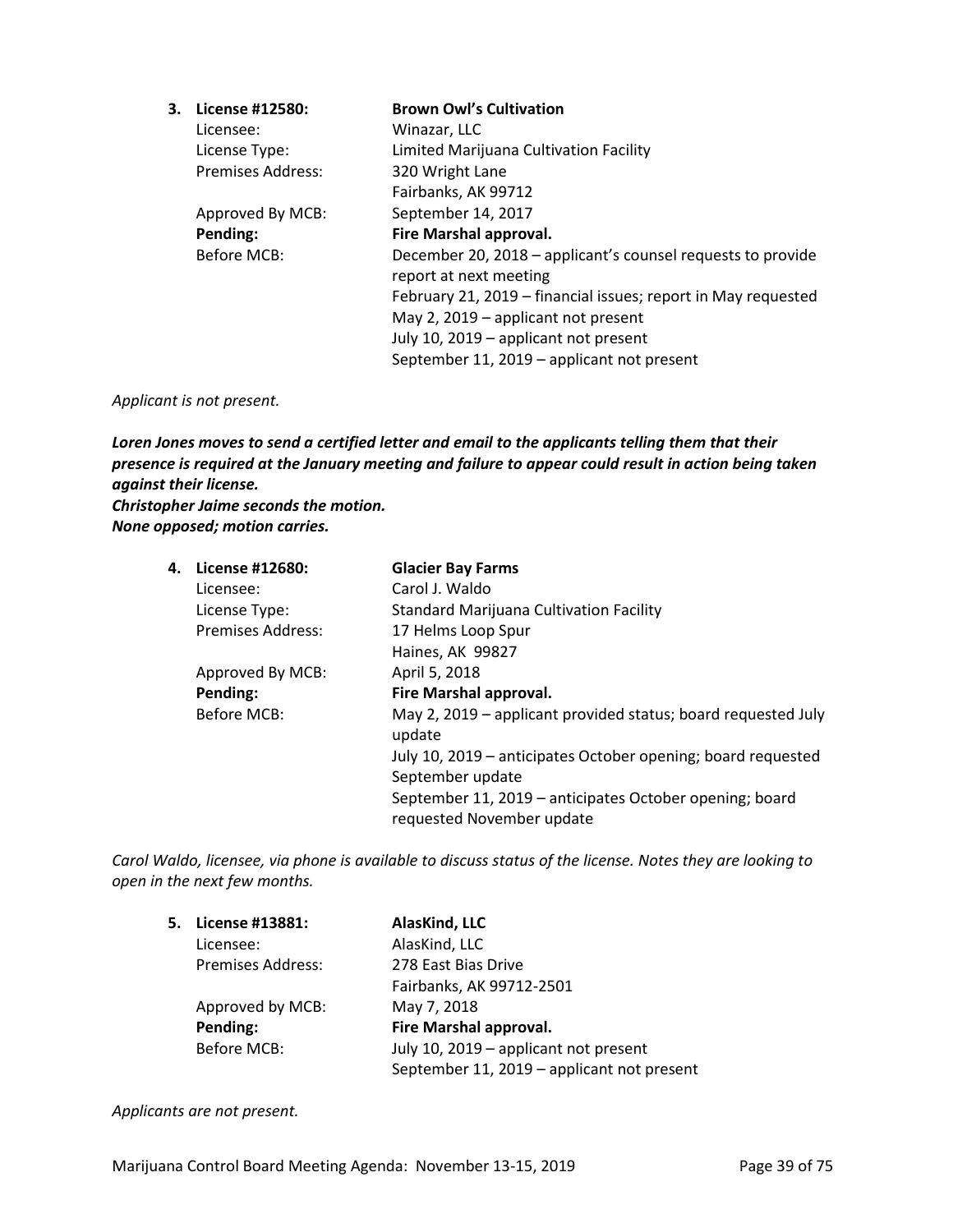| 6. | License #14477:          | <b>Fox Creek LLC</b>                                          |
|----|--------------------------|---------------------------------------------------------------|
|    | Licensee:                | Fox Creek LLC                                                 |
|    | License Type:            | <b>Standard Marijuana Cultivation Facility</b>                |
|    | <b>Premises Address:</b> | 2304 Old Elliot Highway                                       |
|    |                          | Fairbanks, AK 99712                                           |
|    | Local Government:        | Fairbanks North Star Borough                                  |
|    | Approved By MCB:         | January 25, 2018                                              |
|    | Pending:                 | DEC approval.                                                 |
|    | Before MCB:              | February 21, 2019 - anticipated being operational in 6 months |
|    |                          |                                                               |

*Jason Brandeis, attorney for licensee, via phone is available to give a status update on the license. Notes they should be ready to schedule an inspection before January MCB meeting.*

| 7. | License #14706:          | <b>Denali Herb Company</b>                                 |
|----|--------------------------|------------------------------------------------------------|
|    | Licensee:                | DHC, LLC                                                   |
|    | <b>Premises Address:</b> | 1328 E Fairview Loop Road, Suite A                         |
|    |                          | Wasilla, AK 99654                                          |
|    | Approved by MCB:         | May 7, 2018                                                |
|    | Pending:                 | Fire Marshal approval.                                     |
|    | Before MCB:              | 7/10/19 - building still under construction; board         |
|    |                          | requested September update                                 |
|    |                          | $9/13/19$ – hopes to be done by $1/1/20$ ; board requested |
|    |                          | November 2019 update                                       |

*Licensee, via phone is available to give an update on the status of the license. Notes they are looking to open early 2020.*

| <b>Bigfoot Bud Company, LLC</b>            |  |
|--------------------------------------------|--|
| Bigfoot Bud Company, LLC                   |  |
| Limited Marijuana Cultivation Facility     |  |
| 46813 Pintail Avenue                       |  |
|                                            |  |
|                                            |  |
| Fire Marshal approval.                     |  |
| September 11, 2019 - applicant not present |  |
|                                            |  |

*Applicants are not present.*

| 9. | License #13827:          | <b>Chongkee Farms, LLC</b>                           |
|----|--------------------------|------------------------------------------------------|
|    | Licensee:                | Chongkee Farms, LLC                                  |
|    | License Type:            | <b>Standard Marijuana Cultivation Facility</b>       |
|    | <b>Premises Address:</b> | 691 Brewster Street                                  |
|    |                          | Fairbanks, AK 99712                                  |
|    | Approved by MCB:         | August 16, 2018                                      |
|    | Pending:                 | Fire Marshal approval.                               |
|    | <b>Before MCB:</b>       | September 11, 2019 - making changes for Fire Marshal |
|    |                          | compliance; board requested November 2019 report     |

*Applicants are not present.*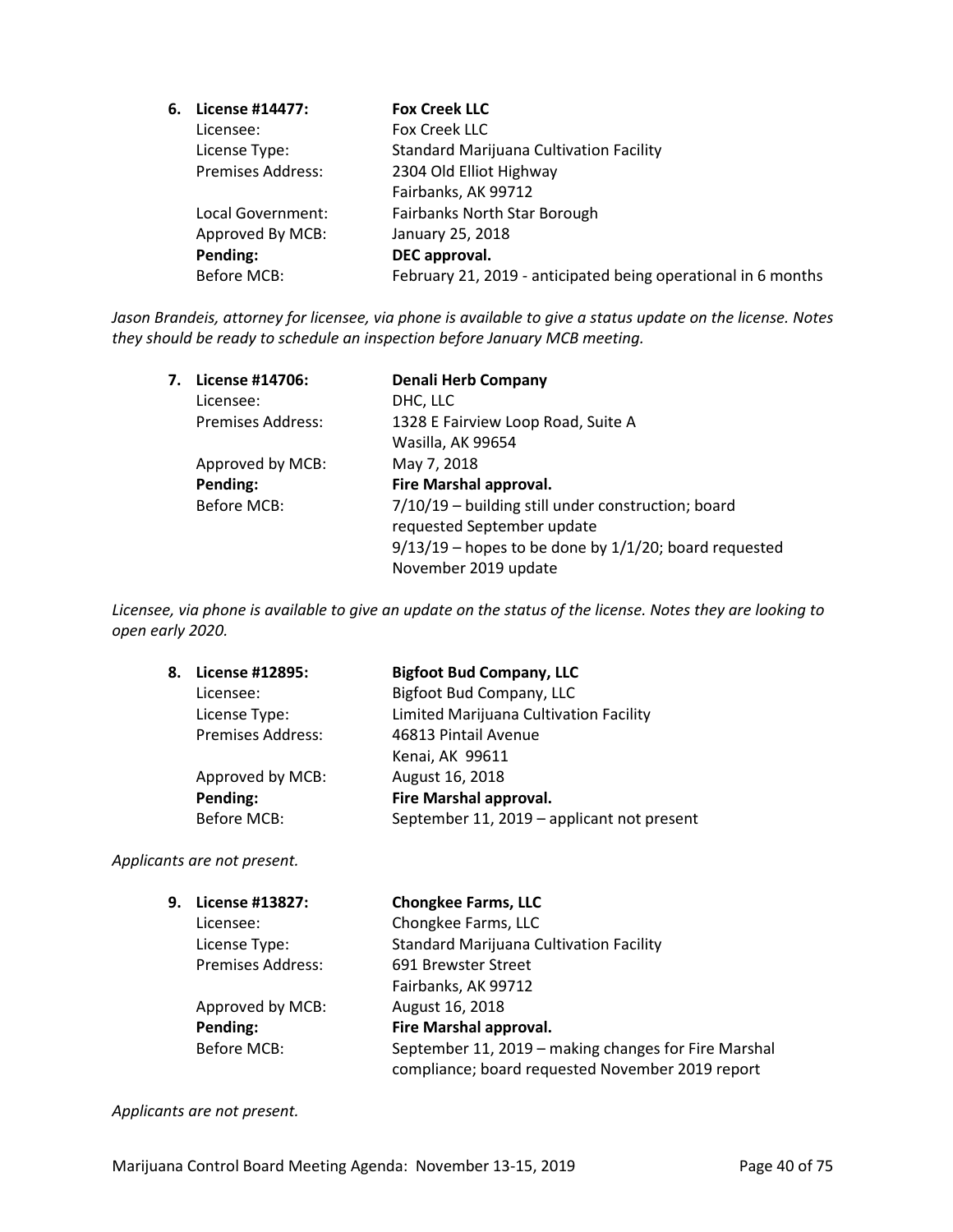| 10. License #14227:      | <b>Galactic Herb</b>                                 |
|--------------------------|------------------------------------------------------|
| Licensee:                | Theodore C Delaca                                    |
| License Type:            | Limited Marijuana Cultivation Facility               |
| <b>Premises Address:</b> | 595 Henry Hahn Court                                 |
|                          | Fairbanks, AK 99712                                  |
| Approved by MCB:         | August 16, 2018                                      |
| Pending:                 | Fire Marshal approval.                               |
| <b>Before MCB:</b>       | September 11, 2019 - making changes for Fire Marshal |
|                          | compliance; board requested November 2019 report     |

*Theodore Delaca, applicant, via phone is available to give an update on the license. Still waiting for fire marshal approval.*

| 11. License #15546:      | Daliwoda Investments #1                        |
|--------------------------|------------------------------------------------|
| Licensee:                | Daliwoda investments, Inc.                     |
| License Type:            | <b>Standard Marijuana Cultivation Facility</b> |
| <b>Premises Address:</b> | 807 Landing Road                               |
|                          | North Pole, AK 99705                           |
| Approved by MCB:         | August 16, 2018                                |
| Pending:                 | Fire Marshal approval.                         |
| <b>Before MCB:</b>       | September 11, 2019 - applicant not present     |

*Applicants are not present.*

| 12. License #16181:      | <b>Potter's Harvest, LLC</b>           |
|--------------------------|----------------------------------------|
| Licensee:                | Potter's Harvest, LLC                  |
| License Type:            | Limited Marijuana Cultivation Facility |
| <b>Premises Address:</b> | 4123 S Gon Fishin Drive                |
|                          | Wasilla, AK 99687                      |
| Approved by MCB:         | October 16, 2018                       |
| Pending:                 | Fire Marshal approval.                 |

*Jacie Caldwell, applicant, via phone is available to give a status update on the license.*

# **BOARD CONSIDERATION**

| A. Licensees Delinquent for Taxes in Three of Past Six Months | <b>TAB 23</b> |
|---------------------------------------------------------------|---------------|
|                                                               |               |

| <b>License 10026:</b>    | <b>Rainforest Farms, LLC</b>                   |
|--------------------------|------------------------------------------------|
| Licensee:                | Rainforest Farms, LLC                          |
| License Type:            | <b>Standard Marijuana Cultivation Facility</b> |
| <b>Premises Address:</b> | 5763 Glacier Highway                           |
|                          | Juneau, AK 99801                               |
| Local Governments:       | City and Borough of Juneau                     |

*James Barrett, licensee, via phone is present to speak to the delinquent taxes owed. Notes they had power failures that required construction. Working with DOR to clear up installment/monthly taxes owed.*

Marijuana Control Board Meeting Agenda: November 13-15, 2019 Page 41 of 75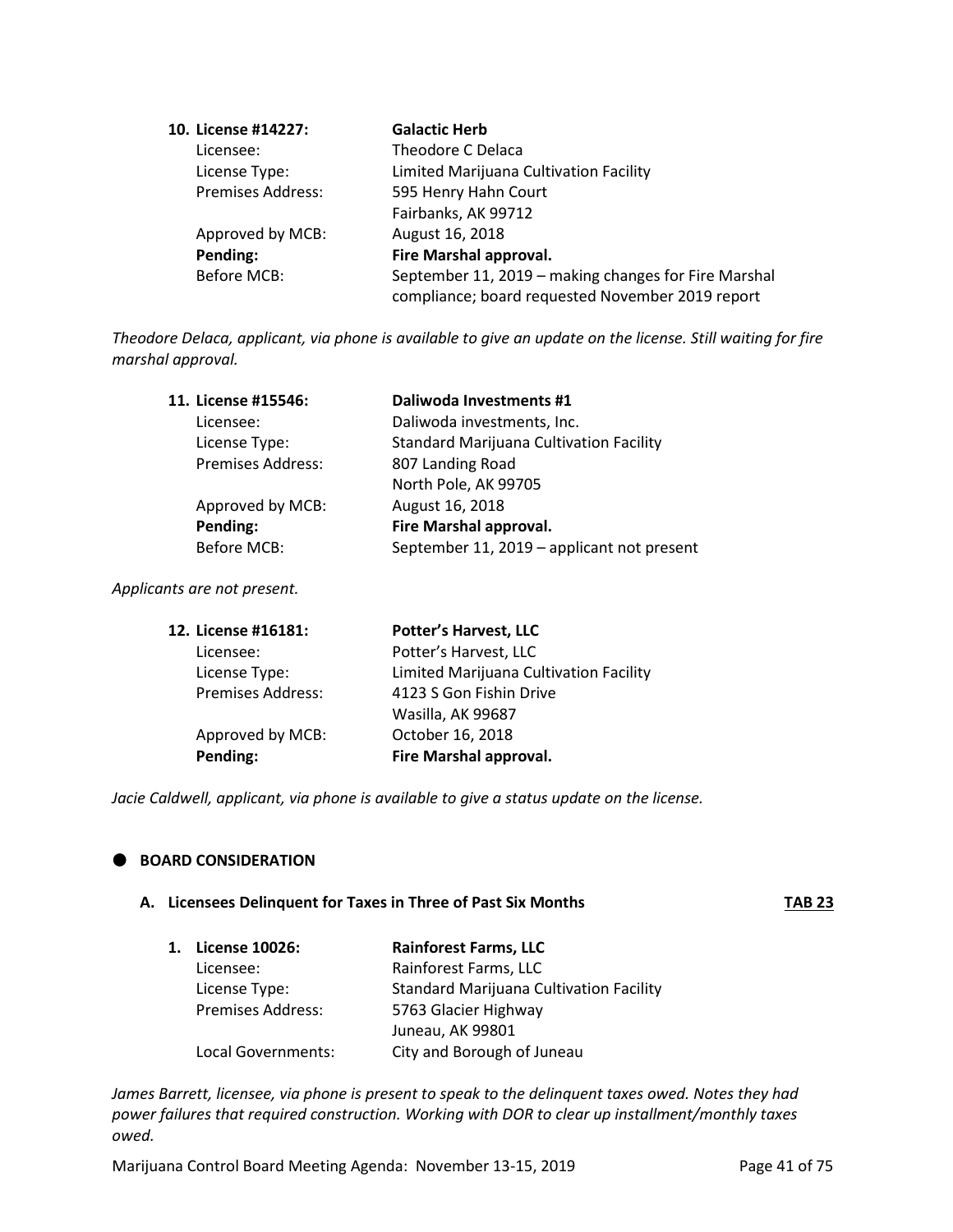| 2. License 10040:        | <b>Alaska Precision</b>                |
|--------------------------|----------------------------------------|
| Licensee:                | David J. Straub                        |
| License Type:            | Limited Marijuana Cultivation Facility |
| <b>Premises Address:</b> | 15520 E. Birch Circle                  |
|                          | Willow, AK 99688                       |
| Local Governments:       | Matanuska-Susitna Borough              |

*David Straub, licensee, via phone to speak to the issue of delinquent taxes. Notes that they have a payment plan with DOR.*

*Christopher Jaime asks if there is a mechanism for the board to ensure that payments are made or plans are in place.*

*James Hoelscher notes that DOR does not readily make that information available.*

| 3. License 10073:        | <b>Alaskan Blooms, LLC</b>                     |
|--------------------------|------------------------------------------------|
| Licensee:                | Alaskan Blooms, LLC                            |
| License Type:            | <b>Standard Marijuana Cultivation Facility</b> |
| <b>Premises Address:</b> | 2448 Arvilla Street, Bldgs. A, B, & C          |
|                          | Fairbanks, AK 99709                            |
| Local Governments:       | <b>Fairbanks North Star Borough</b>            |

*Lynden Ansen, licensee, is present to speak to the issue of delinquent taxes. Notes that they had all but one package from a room fail microbial testing and discusses frustrations with the process of retesting.*

*Bruce Schulte asks for information regarding the delays for retesting and review.*

*Lynden notes that it was multiple weeks before a response was received.*

*Mark Springer states that the board may be open to hearing issues from the industry at a special meeting in the summer.*

#### **Break at 12:15 pm**

### **Back at 1:18 pm**

| 4. | License 10122:           | <b>Stoney Creek Growers, LLC</b>               |
|----|--------------------------|------------------------------------------------|
|    | Licensee:                | <b>Stoney Creek Growers, LLC</b>               |
|    | License Type:            | Limited Marijuana Cultivation Facility         |
|    | <b>Premises Address:</b> | 33485 Vinewood Lane                            |
|    |                          | Seward, AK 99664                               |
|    | Local Governments:       | Kenai Peninsula Borough                        |
| 5. | License 10142:           | <b>Farmer Jack's LLC</b>                       |
|    | Licensee:                | Farmer Jack's, LLC                             |
|    |                          |                                                |
|    | License Type:            | <b>Standard Marijuana Cultivation Facility</b> |
|    | <b>Premises Address:</b> | 8820 King Street, #5 and #6                    |
|    |                          | Anchorage, AK 99515                            |

Marijuana Control Board Meeting Agenda: November 13-15, 2019 Page 42 of 75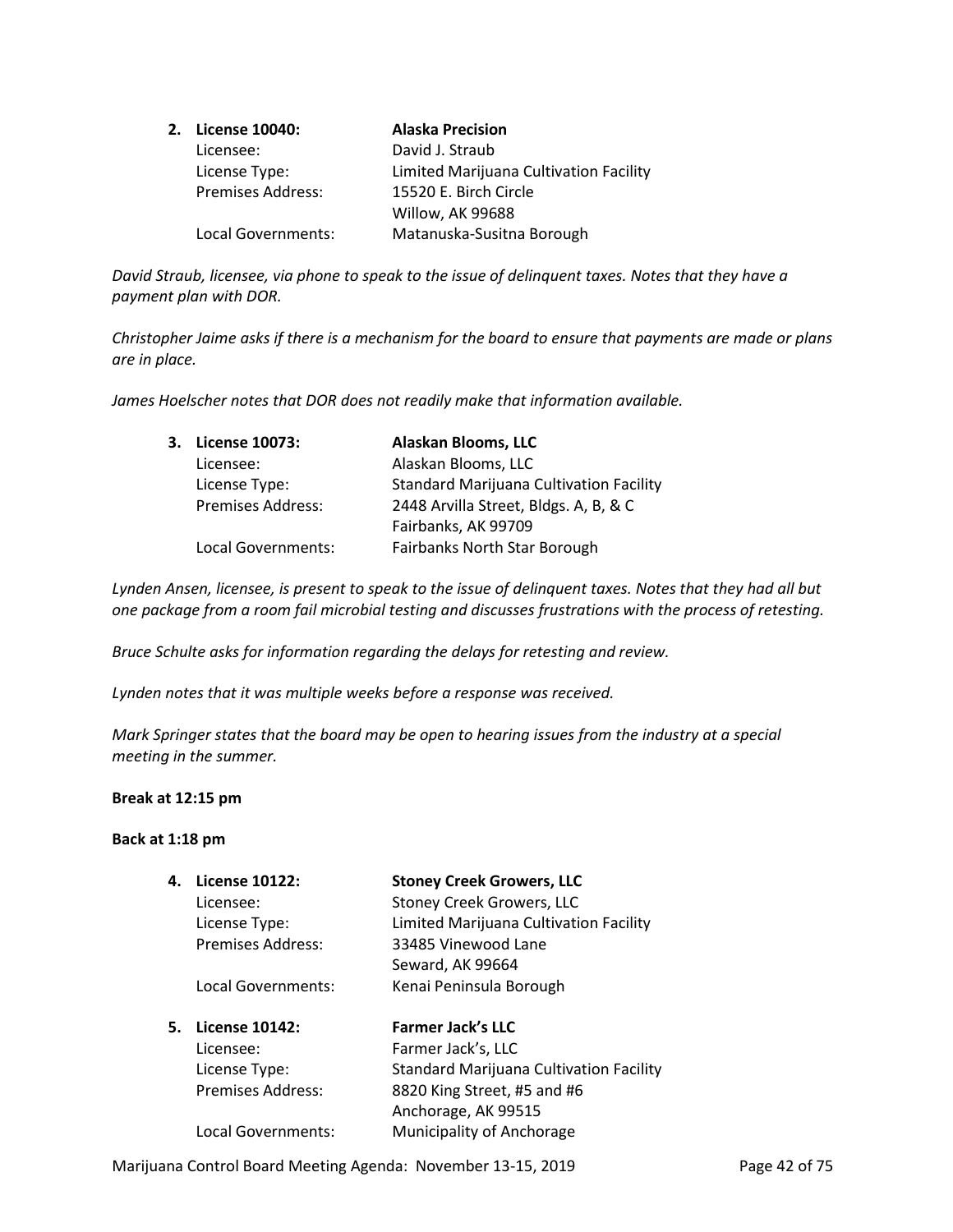| 6. License 10147:        | <b>Permafrost Distributors</b>         | 1:48 <sub>pm</sub> |
|--------------------------|----------------------------------------|--------------------|
| Licensee:                | Chase R. Griffith                      |                    |
| License Type:            | Limited Marijuana Cultivation Facility |                    |
| <b>Premises Address:</b> | 54200 Leonard Drive                    |                    |
|                          | Nikiski, AK 99611                      |                    |
| Local Governments:       | Kenai Peninsula Borough                |                    |

*Chase Griffith, licensee, is present to speak about the issues of delinquent taxes owed. Notes that he intends to tax debt by end of the year.*

| 7. | <b>License 10237:</b>     | <b>AlaskaSense LLC</b>                         |
|----|---------------------------|------------------------------------------------|
|    | Licensee:                 | AlaskaSense, LLC                               |
|    | License Type:             | <b>Standard Marijuana Cultivation Facility</b> |
|    | Premises Address:         | 521 W Tudor Road, Unit 202                     |
|    |                           | Anchorage, AK 99503                            |
|    | Local Governments:        | Municipality of Anchorage                      |
| 8. | <b>License 10310:</b>     | <b>Danish Gardens, LLC</b>                     |
|    | Licensee:                 | Danish Gardens, LLC                            |
|    | License Type:             | <b>Standard Marijuana Cultivation Facility</b> |
|    | Premises Address:         | 2430 Cinnabar Loop                             |
|    |                           | Anchorage, AK 99507                            |
|    | Local Governments:        | Municipality of Anchorage                      |
| 9. | <b>License 10592:</b>     | <b>Alaska Cannabis Cultivators</b>             |
|    | Licensee:                 | <b>Brandon M Roybal</b>                        |
|    | License Type:             | <b>Standard Marijuana Cultivation Facility</b> |
|    | <b>Premises Address:</b>  | 3665 Worrell Avenue                            |
|    |                           | Fairbanks, AK 99701                            |
|    | Local Governments:        | Fairbanks North Star Borough                   |
|    | 10. License 11319:        | <b>Frontier Grow Labs, LLC</b>                 |
|    | Licensee:                 | Frontier Grow Labs, LLC                        |
|    | License Type:             | <b>Standard Marijuana Cultivation Facility</b> |
|    | Premises Address:         | 1725 Richardson Highway, Suite 108             |
|    |                           | North Pole, AK 99705                           |
|    | <b>Local Governments:</b> | Fairbanks North Star Borough                   |
|    | 11. License 11605:        | <b>Stoned Salmon Farms</b>                     |
|    | Licensee:                 | Always Redeye LLC                              |
|    | License Type:             | Standard Marijuana Cultivation Facility        |
|    | Premises Address:         | 2005 Anka Street                               |
|    |                           | Juneau, AK 99801                               |
|    | Local Governments:        | City and Borough of Juneau                     |
|    | 12. License 11611:        | Kushtopia                                      |
|    | Licensee:                 | Prestige Worldwide Management, LLC             |
|    | License Type:             | Standard Marijuana Cultivation Facility        |

Marijuana Control Board Meeting Agenda: November 13-15, 2019 Page 43 of 75

Premises Address: 1044 S Old Glenn Highway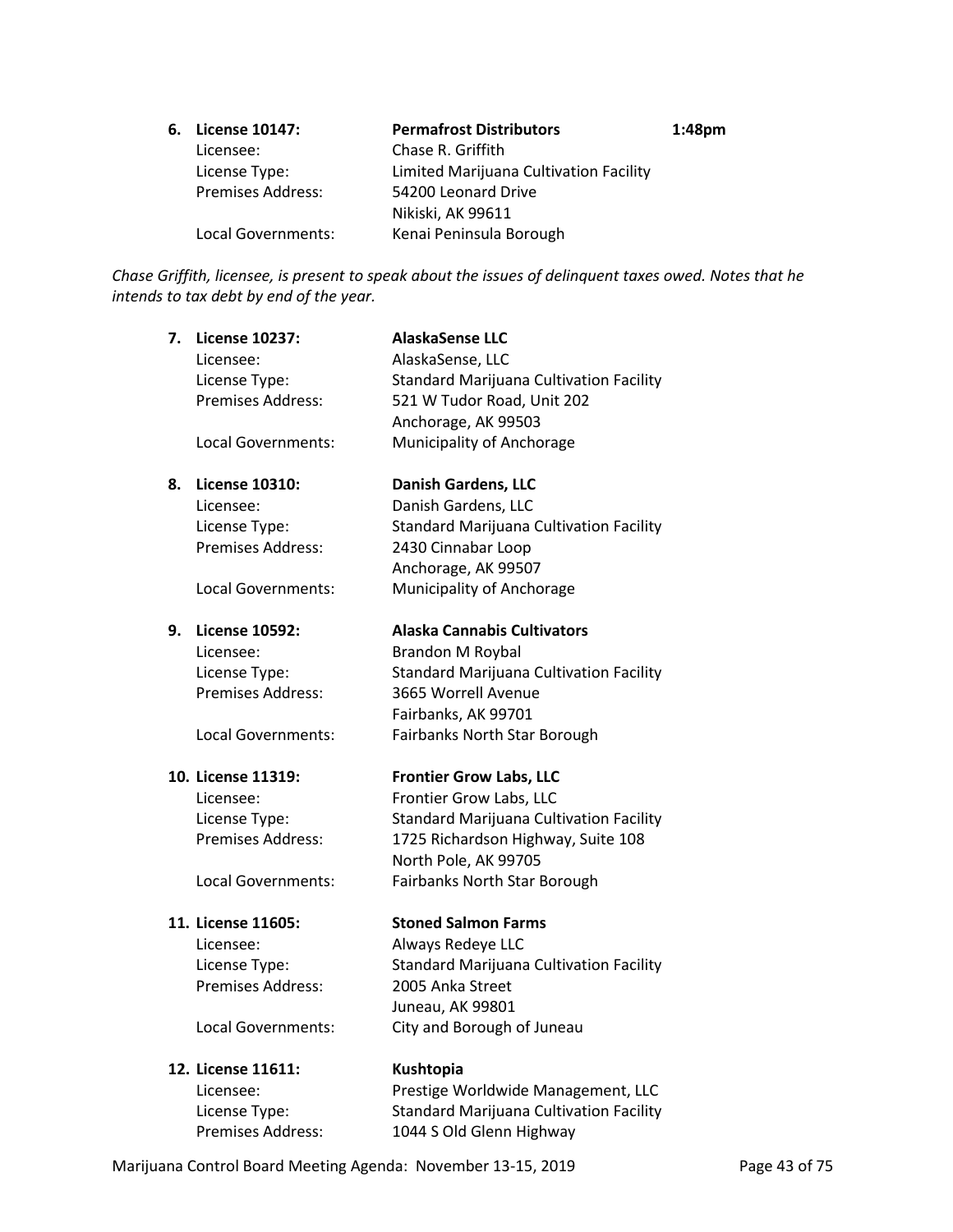|    |                           | Palmer, AK 99645                               |        |
|----|---------------------------|------------------------------------------------|--------|
|    | Local Governments:        | Matanuska-Susitna Borough                      |        |
|    | 13. License 12872:        | Greenstar, Inc.                                |        |
|    | Licensee:                 | Greenstar, Inc.                                |        |
|    | License Type:             | <b>Standard Marijuana Cultivation Facility</b> |        |
|    | Premises Address:         | 54843 Kenai Spur Highway                       |        |
|    |                           | Nikiski, AK 99635                              |        |
|    | Local Governments:        | Kenai Peninsula Borough                        |        |
|    | 14. License 13374:        | <b>Knik Glacier Gardens</b>                    |        |
|    | Licensee:                 | Knik Gardens, LLC                              |        |
|    | License Type:             | <b>Standard Marijuana Cultivation Facility</b> |        |
|    | <b>Premises Address:</b>  | 25930 E Knik River Road                        |        |
|    |                           | Palmer, AK 99645                               |        |
|    | Local Governments:        | Matanuska-Susitna Borough                      |        |
|    | 15. License 13577:        | <b>Fiberflite</b>                              |        |
|    | Licensee:                 | Darren H Phillips                              |        |
|    | License Type:             | Standard Marijuana Cultivation Facility        |        |
|    | <b>Premises Address:</b>  | 120 Jarvis Street, Unit C                      |        |
|    |                           | Sitka, AK 99835                                |        |
|    | Local Governments:        | City and Borough of Sitka                      |        |
|    | 16. License 14581:        | <b>AK Best Buds LLC</b>                        |        |
|    | Licensee:                 | AK Best Buds LLC                               |        |
|    | License Type:             | Limited Marijuana Cultivation Facility         |        |
|    | <b>Premises Address:</b>  | 9551 S Starlight Lane                          |        |
|    |                           | Wasilla, AK 99623                              |        |
|    | Local Governments:        | Matanuska-Susitna Borough                      |        |
| В. | <b>License 12833:</b>     | Alaska Loven It, LLC                           | TAB 24 |
|    | Licensee:                 | Alaska Loven It, LLC                           |        |
|    | License Type:             | <b>Standard Marijuana Cultivation Facility</b> |        |
|    | Premises Address:         | 2908 Kachemak Drive                            |        |
|    |                           | Homer, AK 99603                                |        |
|    | Local Government:         | City of Homer                                  |        |
|    | <b>For Consideration:</b> | Growing plants in Pending Inspection status.   |        |
|    |                           |                                                |        |

*James Hoelscher gives an overview of the license and the issue of the applicant growing plants before being licensed. James notes that an inspection was scheduled at the time of the memo. Also states that camera coverage is inadequate in the facility and that the practice of cutting the plants back to maintain "clone" status is frowned upon.*

*Jana Weltzin, attorney, is present in person to discuss the issue of growing plants before licensing. States that the plants in March were put into Metric and then marked as destroyed following setbacks.*

*Janiese Stevens, licensee, via phone offers additional details regarding the camera coverage and the plants that were grown before being licensed.*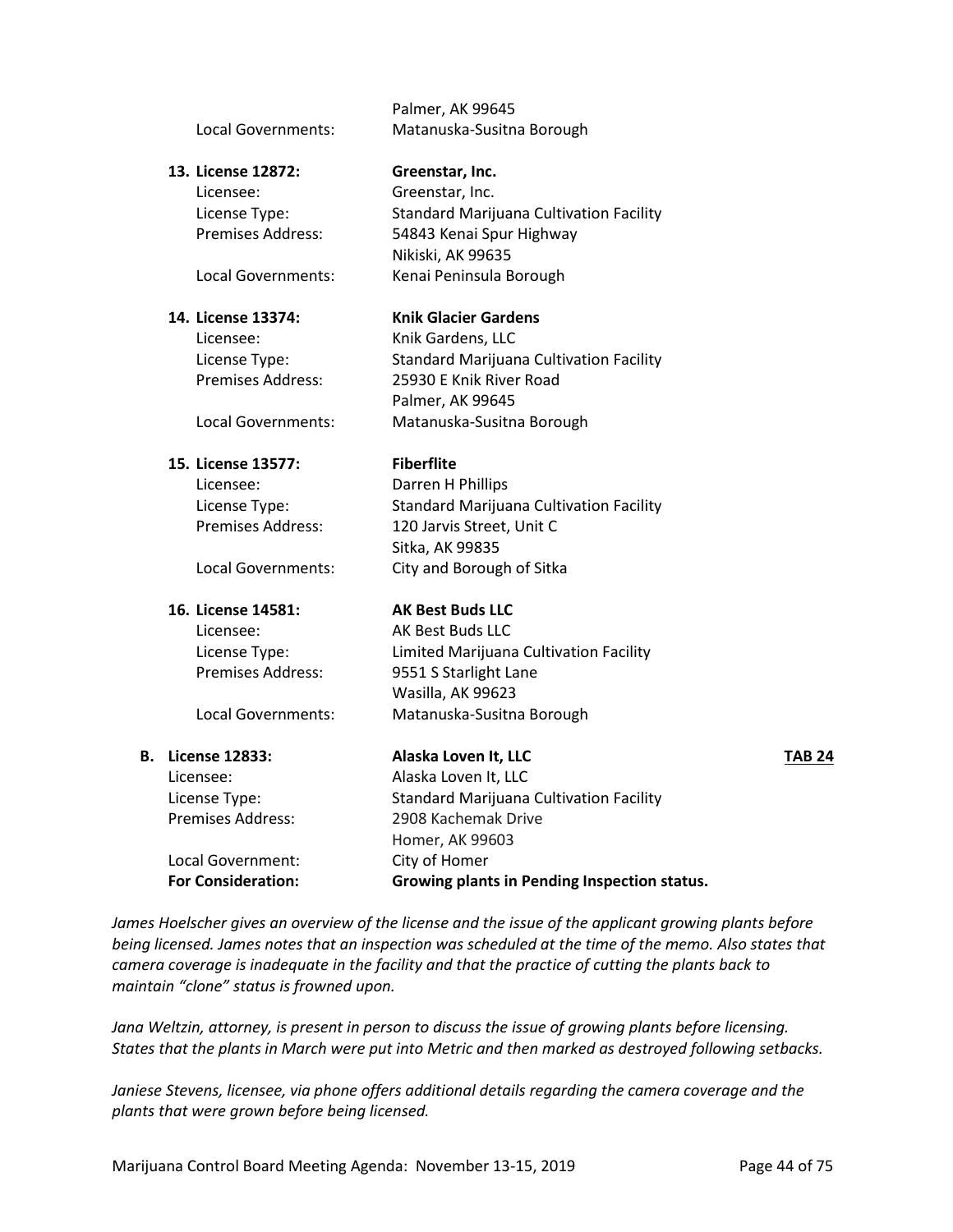*Dan Coglianese, speaks regarding how the plants were started (seed) and many were males that needed to be destroyed.*

*Bruce Schulte has questions regarding the timeline and what is on the property today.*

*Dan states that he does not know exactly but everything that was growing during inspection and that is in METRC is in the system.*

*The board takes no action regarding this matter.* 

*Assistant to the Commissioner Amy Demboski and Glen Klinkhart are invited to speak.* 

*Amy Demboski notes that the enforcement supervisor, James Hoelscher was named as interim Director. Glen Klinkhart has now been named as the new interim Director for AMCO.*

*Glen Klinkhart, interim Director speaks to his desire to work with the staff, licensees and the administration to find a way forward that is in the interest of the law, and public safety while providing ample opportunity for growth of the industry.* 

|  | C. License 16965:         | 4 <sup>th</sup> Ave Cannabis Company           | $1:50 \text{ pm}$ | <b>TAB 25</b> |
|--|---------------------------|------------------------------------------------|-------------------|---------------|
|  | Licensee:                 | Barely Legal, Inc.                             |                   |               |
|  | License Type:             | <b>Standard Marijuana Cultivation Facility</b> |                   |               |
|  | <b>Premises Address:</b>  | 1036 E 4 <sup>th</sup> Avenue                  |                   |               |
|  |                           | Anchorage, AK 99501                            |                   |               |
|  | Local Government:         | Municipality of Anchorage                      |                   |               |
|  | <b>For Consideration:</b> | Reconsideration of license denial.             |                   |               |

*Jana Weltzin, attorney, is present to discuss the license and the previous denial. She summarizes the appeal in Tab 25.*

*Nick Miller moves to reconsider the previous denial and approve the application with delegation. Christopher Jaime seconds the motion. Loren Jones votes no; motion carries 4-1.*

|                           | <b>Bristol Bay Bud Company</b>                 | <b>TAB 26</b> |
|---------------------------|------------------------------------------------|---------------|
| Licensee:                 | Bristol Bay Bud Company, LLC                   |               |
| License Type:             | <b>Standard Marijuana Cultivation Facility</b> |               |
| <b>Premises Address:</b>  | 2439 S Ridgecrest                              |               |
|                           | Wasilla, AK 99623                              |               |
| Local Government:         | Matanuska-Susitna Borough                      |               |
| <b>For Consideration:</b> | Reconsideration of license denial.             |               |
|                           | <b>D.</b> License 17452                        |               |

*Jason Brandeis, attorney, in person and Heather Allen, licensee, via phone are available to discuss the license. Jason indicates that two of the licensees had health issues that delayed the process.* 

*Nick Miller moves to reconsider the previous denial and approve with delegation Bruce Schulte seconds the motion. Christopher Jaime votes no; motion carries 4-1.*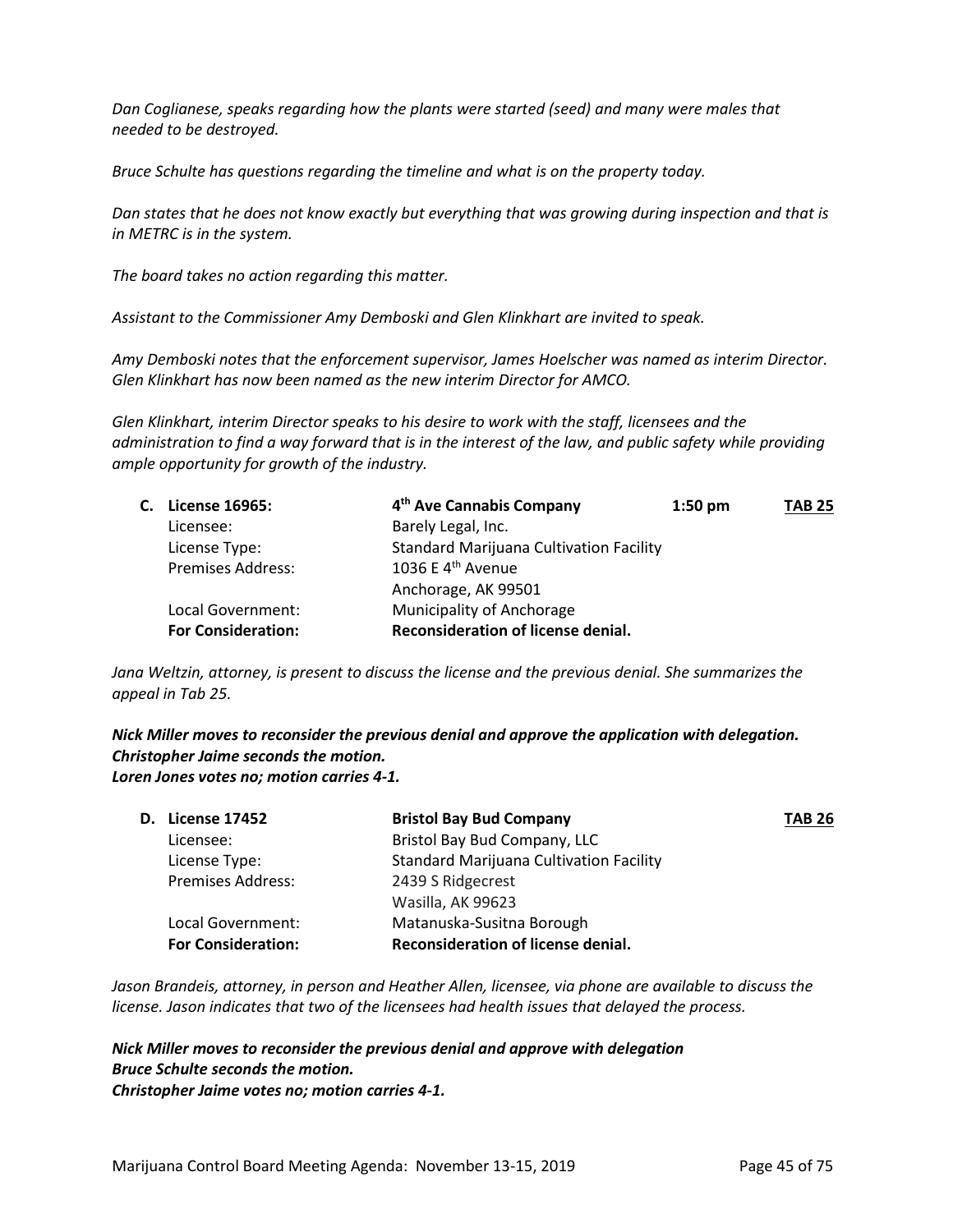| <b>E.</b> License 20865:  | Uncle Herb's                       | <b>TAB 27</b> |
|---------------------------|------------------------------------|---------------|
| Licensee:                 | Eden Management Group, LLC         |               |
| License Type:             | Retail Marijuana Store             |               |
| <b>Premises Address:</b>  | 360 Boniface Parkway, A5           |               |
|                           | Anchorage, AK 99504                |               |
| Local Government:         | Municipality of Anchorage          |               |
| <b>For Consideration:</b> | Reconsideration of license denial. |               |

*Jana Weltzin, attorney, and the licensee are present to speak to the application.*

*Nick Miller moves to reconsider the denial and approve with delegation. Bruce Schulte seconds the motion. None opposed; motion carries.*

| F. | License 21552             | <b>Enlighten Extractions, LLC</b>        | <b>TAB 28</b> |
|----|---------------------------|------------------------------------------|---------------|
|    | Licensee:                 | Enlighten Extractions, LLC               |               |
|    | License Type:             | Marijuana Product Manufacturing Facility |               |
|    | <b>Premises Address:</b>  | 524 E 48th Ave, 1A                       |               |
|    |                           | Anchorage, AK 99503                      |               |
|    | Local Government:         | Municipality of Anchorage                |               |
|    | <b>For Consideration:</b> | Appeal of product requirements.          |               |
|    |                           |                                          |               |

*Jana Weltzin, attorney, and applicants are present in person to discuss the products in questions and the processes being required by the MCB. Jana provides a summary of her appeal to the board.* 

*Mikal Martin notes that staff does need clearer guidance from the board regarding the requirements for products.*

*James Hoelscher notes that while he does not have an issue with a product such as a brownie being made with multiple bases, but that there are issues with other products are a "catch-all" for other products (e.g. BHO Extracts)*

*Jana Weltzin clarifies that they are not asking for that type of "catch-all" product. They are only asking to be able to use different types of base marijuana ingredients.* 

*The board discusses the different types of base marijuana ingredients that can be used with the licensee's counsel. They confirm that METRC will reflect the actual concentrate used.* 

*Bruce Schulte notes that he understand the concerns for public safety but that he would like to see more leniency for products.*

*Loren Jones speaks to the requirements that were put in place and the concerns that he has regarding ingredients in products. Wants to ensure that if there are allergen in the product that they are labeled for consumers.*

*Bruce Schulte notes that he would like to see the process less burdensome for the industry.*

*The board discusses the product requirements.*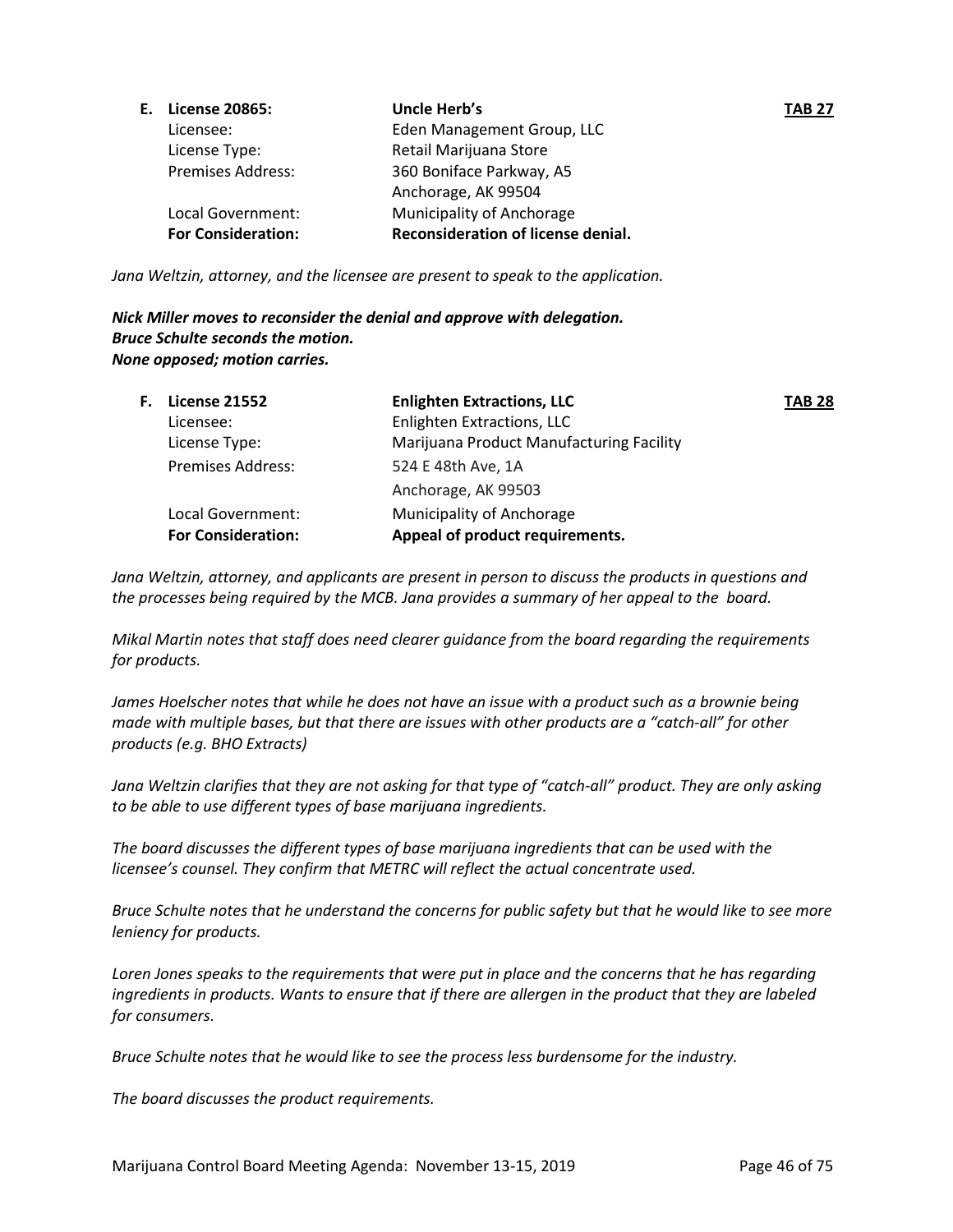*Mark Springer states that as long as the actual marijuana ingredient is listed on the label and as long as the marijuana ingredient is trackable in METRC the board will not require separate products.* 

*Mika Martin summarizes her understanding of the above discussion:*

- *1) Applications are required to list the possible marijuana ingredients (concentrates) in the application*
- *2) Separate names for the products is not required (IE Brownies)*
- *3) The ingredients list on the product label will need to list the specific type of concentrate that was used for that particular batch of product.*

*Mark Springer confirms her summary.* 

*Mikal Martin and Jana Weltzin discuss the memo.* 

*For the second portion of the appeal, Mark Springer states that applicants are not required to specify the base marijuana ingredient.* 

*Jana Weltzin and Mark Springer discuss the second question in the memo, the board and Counsel agree that they will distinguish between products made with different solvents both by separating the products and providing a name distinction.* 

### **2:33 pm Christopher Jaime leaves the meeting**

*The third question is discussed, and the board determines that the emulsifiers in edible products can be generically listed as "emulsifier" as long as any allergens are indicated on the final product packaging.* 

*The board returns to discussion on the original appeal regarding distillate cartridges and distillate darts. They state that terpenes should be clarified to be marijuana terpenes rather than other terpenes (Such as banana) and it is determined that they need to specify that the "flavoring" listed IS the terpenes rather than a separate item. Additionally, the method by which the terpenes are added and when the testing occurs must be specified per Loren Jones. The strain name will not also be required.* 

*James Hoelscher notes that some terpenes that are being imported have been seen to contain heavy metals and since testing in Alaska does not test for heavy metals, it is a concern.*

*Bruce Schulte moves to interpret that adding marijuana extracted terpenes to a product does not constitute a new product. Nick Miller seconds the motion. None opposed, motion carries.*

*Mikal Martin requests clarifications regarding other marijuana products from other manufacturers. The board confirms that adding marijuana terpenes does not make it a product instead of a concentrate.* 

**James Hoelscher leaves the meeting at approximately 2:45 pm.**

Break at 3:16 pm

Back at 3:31 pm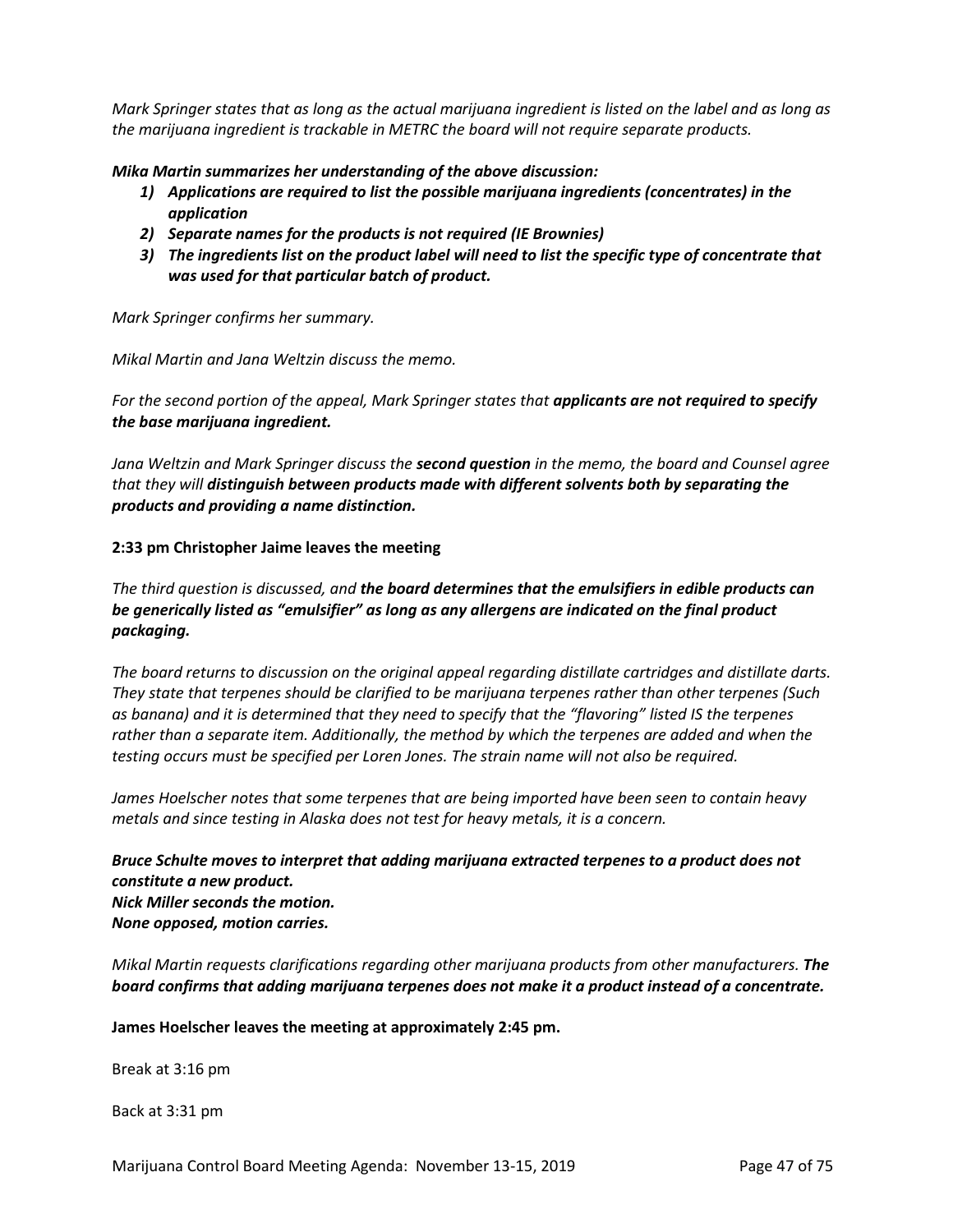*Bruce Schulte moves that, when revisions to a product are requested, to not require changes to other portions of the product for compliance if the board interpretation of requirements has changed but the matter does not affect health and safety. Nick Miller seconds the motion. None opposed, motion carries.*

| NEW STANDARD MARIJUANA CULTIVATION FACILITY APPLICATIONS |                          | $3:33$ pm                                |               |
|----------------------------------------------------------|--------------------------|------------------------------------------|---------------|
|                                                          | A. License #19279:       | <b>Arctic Hydroponics LLC</b>            | <b>TAB 29</b> |
|                                                          | Licensee:                | <b>Arctic Hydroponics LLC</b>            |               |
|                                                          | <b>Premises Address:</b> | 47256 South Brookestar's Circle, Suite A |               |
|                                                          |                          | Willow, AK 99688                         |               |
|                                                          | Local Government:        | Matanuska-Susitna Borough                |               |

*Jason Brandeis, attorney, present in person and Kenneth Champ, applicant, via phone available to answer questions regarding the application and discuss operation plans.*

*Mark Springer asks for details about the premises.*

*Kenneth Champ notes that the suites are broken up because he intends to expand the facility to include a product manufacturing facility.*

*Loren Jones has questions about camera placement at the facility and the areas outside in the fenced area.*

*Jason notes that the entire facility will be restricted access and all areas will be covered by camera surveillance.*

*Loren Jones move to approve the license with delegation. Bruce Schulte seconds the motion. None opposed, motion carries*

| License #21551:           | Enlighten Alaska Greenery, LLC                                                                                                                   | <b>TAB 30</b> |
|---------------------------|--------------------------------------------------------------------------------------------------------------------------------------------------|---------------|
| Licensee:                 | Enlighten Alaska Greenery, LLC                                                                                                                   |               |
| <b>Premises Address:</b>  | 524 E 48 <sup>th</sup> Avenue, 1B                                                                                                                |               |
|                           | Anchorage, AK 99503                                                                                                                              |               |
| Local Government:         | Municipality of Anchorage                                                                                                                        |               |
| <b>For Consideration:</b> | <b>Objection received; Municipality of Anchorage protests</b><br>pending issuance of municipal marijuana license and special<br>land use permit. |               |
|                           | В.                                                                                                                                               |               |

*Jana Weltzin, attorney, and Evan and Leah Levinton are available in person to discuss the application.*

*Nick Miller moves to approve with delegation. Bruce Schulte seconds the motion.*

*Loren Jones states that the objection received is based on pending litigation and that there are two licenses trying to be located at this location.*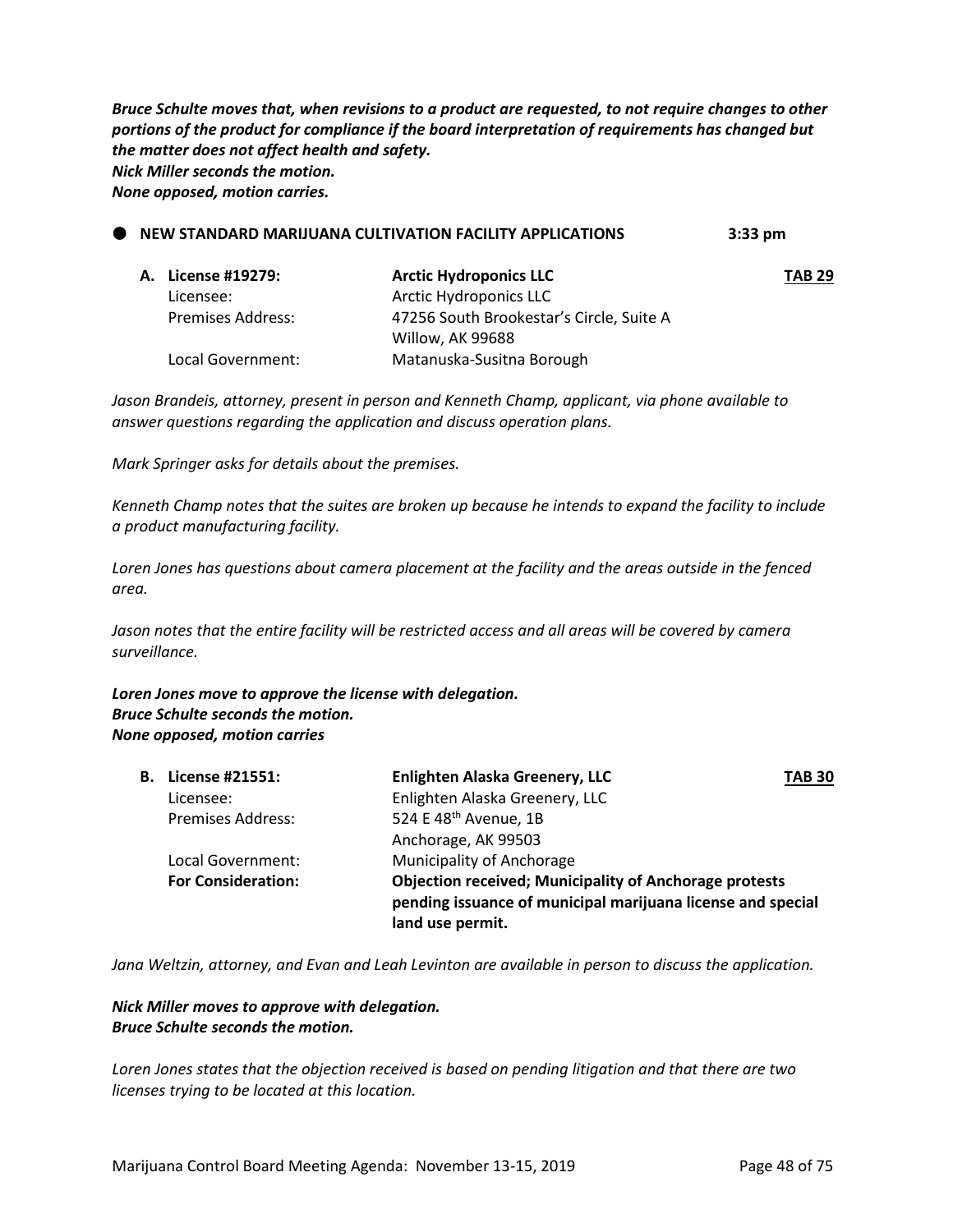*Jana notes that the litigation involves the property owner and a previous tenant and does not involve any members of this application*

*Loren notes that when dealing with this issue previously, the MCB has waited for litigation to be concluded.*

Joan Wilson, AAG, states that she agrees with Jana Weltzin that it is unlikely for the courts to put the *previous tenant back into the facility, but that there are some concerns.*

*Joe Egemo, landlord for the property, via Jana's phone gives an update to the board regarding the litigation and the issues with the previous tenants. Notes that the litigation is regarding money, not the possession of the property.*

*Jana Weltzin notes the issues of pesticides that are posted by the DEC and their use by facilities.*

*Mark Springer moves that applicants for cultivators can use the DEC approved pesticides list as their list of pesticides to be used. Clarification indicates that the pesticides must be used in the approved manner as well. Bruce Schulte seconds the motion. None opposed; motion carries.*

### *Regarding the main motion: None opposed; motion carries*

|  | C. License #22015: | <b>Faded Moose Farms, LLC</b> | <b>TAB 31</b> |
|--|--------------------|-------------------------------|---------------|
|  | Licensee:          | Faded Moose Farms, LLC        |               |
|  | Premises Address:  | 12262 W Winkler Way           |               |
|  |                    | Wasilla, AK 99654             |               |
|  | Local Government:  | Matanuska-Susitna Borough     |               |

*Rachel King and William King, applicants, via phone are available to speak to the application and the status of their building.*

*Mark Springer asks the applicants about their experience and operating plan.*

*Rachel King notes that they do not plan to use pesticides at this time.*

*Bruce Schulte moves to approve with delegation. Nick Miller seconds the motion. None opposed, motion carries.*

|  |                          | <b>WE NEW LIMITED MARIJUANA CULTIVATION FACILITY APPLICATIONS</b> | 4:22 pm       |
|--|--------------------------|-------------------------------------------------------------------|---------------|
|  | A. License #21967:       | Northern Heights, LLC                                             | <b>TAB 32</b> |
|  | Licensee:                | Elizabeth Nicole Warren; William Blixt                            |               |
|  | <b>Premises Address:</b> | 977 S RosKelley Circle                                            |               |
|  |                          | Palmer, AK 99645                                                  |               |
|  | Local Government:        | Matanuska-Susitna Borough                                         |               |

**NEW LIMITED MARIJUANA CULTIVATION FACILITY APPLICATIONS 4:22 pm**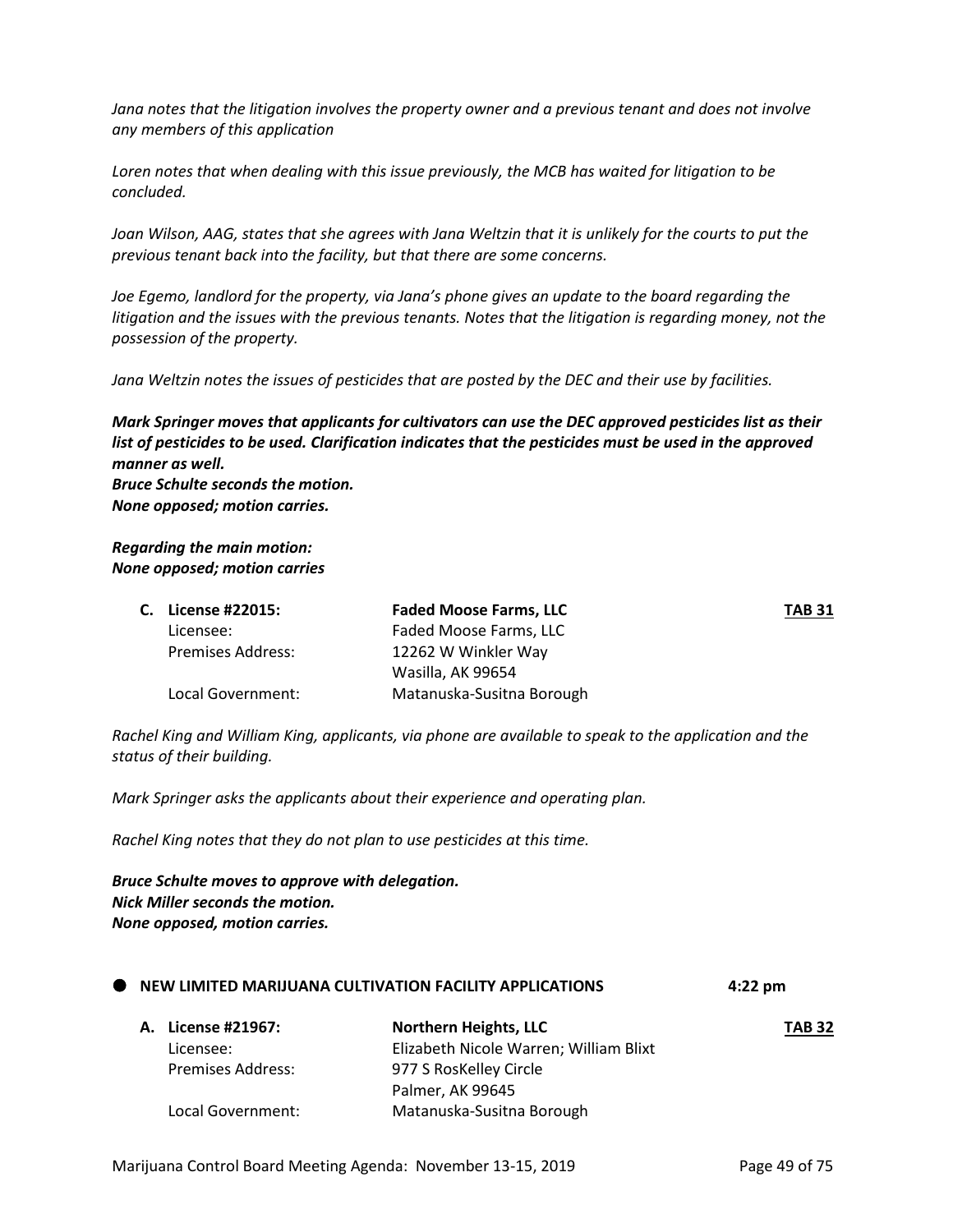# *Nick Miller moves to approve with delegation. Bruce Schulte seconds the motion.*

*William Blixt and Elizabeth Warren, applicants, via phone to speak to the application.*

*Mark Springer asks about the applicants experience and how the neighbors have responded to the license.*

### *None opposed; motion carries*

| <b>B.</b> License #22960: | J & M Investments, LLC    | <b>TAB 33</b> |
|---------------------------|---------------------------|---------------|
| Licensee:                 | J & M Investments, LLC    |               |
| Premises Address:         | 1000 E Burlwood Drive     |               |
|                           | Wasilla, AK 99654         |               |
| Local Government:         | Matanuska-Susitna Borough |               |

*Lance Wells and Jessica Smith, legal representation, and Justin Anderson, applicant are present in person and Mark Sikes, applicant, is present via phone to speak to the application.*

*Lance states that the applicants had previously applied and been approved and operating under a different license but they failed to renew and had to reapply for a new license.*

*Nick Miller moves to approve with delegation. Bruce Schulte seconds the motion. None opposed; motion carries.*

# **NEW RETAIL MARIJUANA STORE APPLICATIONS 4:33 pm**

|  | A. License #19834: | <b>Coldsmoke Farmacy</b>                  | <b>TAB 34</b> |
|--|--------------------|-------------------------------------------|---------------|
|  | Licensee:          | Michael J Welch                           |               |
|  | Premises Address:  | 840 Kalifornsky Beach Road, Suite B       |               |
|  |                    | Soldotna, AK 99669                        |               |
|  | Local Government:  | City of Soldotna; Kenai Peninsula Borough |               |

*Nick Miller moves to approve with delegation* **(change name, check IDs at door, make restricted access areas match on diagrams, and to include KPB conditions if requested)** *Bruce Schulte seconds the motion.*

*Loren notes that the name (Farmacy) is of some concern.*

*Michael Welch, applicant, via phone to speak to the application and concerns. Notes that he would be fine with changing DBA to "Coldsmoke".*

*Loren has questions regarding the other suites within the building. Asks for clarification from the applicant regarding egress and fire marshal approval.*

*Mikal Martin asks that the delegation also include making the diagrams that label Restricted Access Areas match.*

# *None opposed; motion carries.*

Marijuana Control Board Meeting Agenda: November 13-15, 2019 Page 50 of 75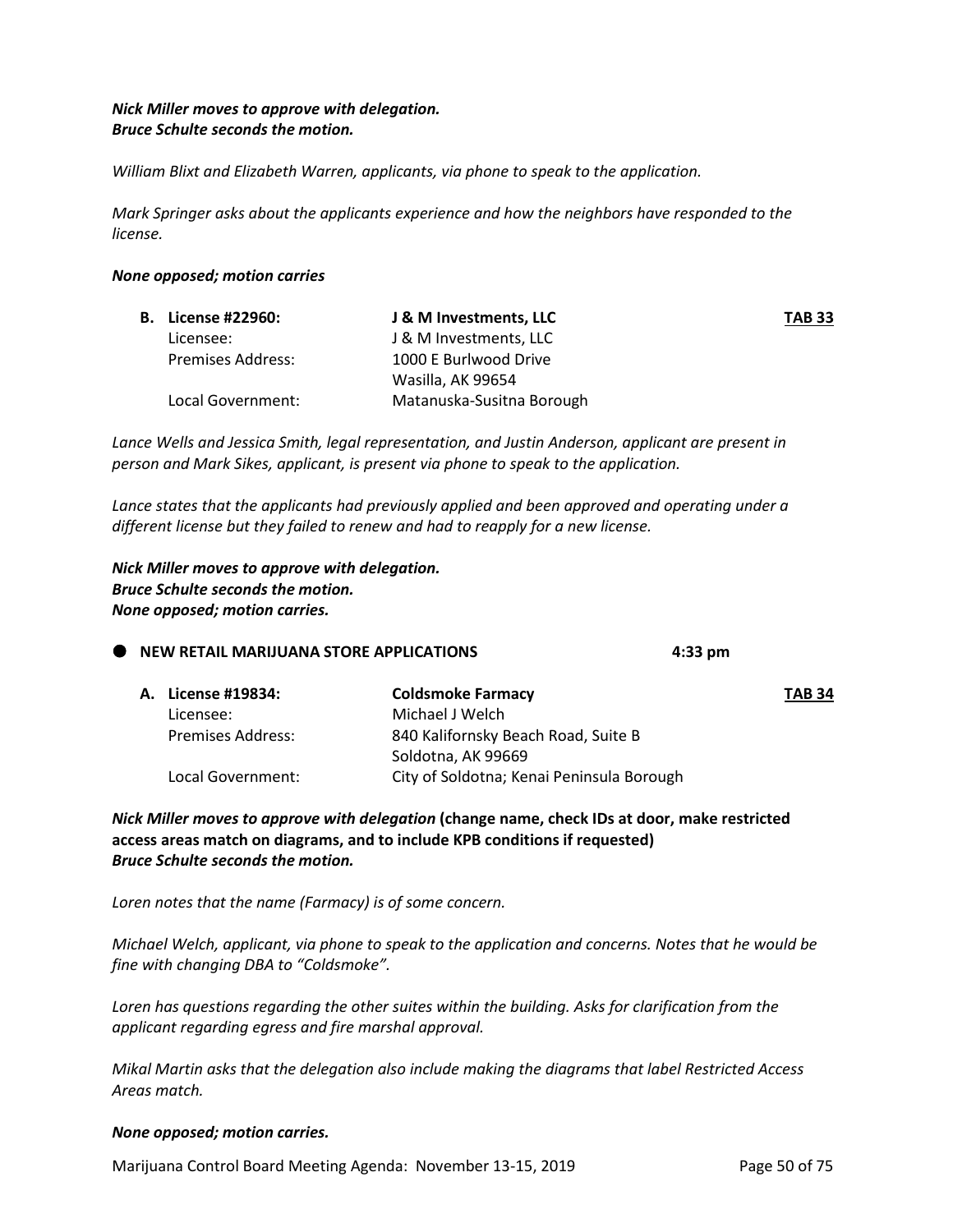| I icanca #71.610•<br><del>LICCHSC #21019.</del> | Laughing Salmon<br><del>Laugmng samıon</del>                     | TAD JE<br>1.12.33 |
|-------------------------------------------------|------------------------------------------------------------------|-------------------|
| iconsoo:<br><del>uccnscc.</del>                 | Laughing Salmon, LLC                                             |                   |
| <b>Premises Address:</b>                        | 172 North Posia Circle #1<br><del>173 NORM NOSIC CITCHE #1</del> |                   |
|                                                 | <del>Wasilla, AK 99654</del>                                     |                   |
| Local Government:                               | Matanuska-Susitna Borough                                        |                   |
|                                                 |                                                                  |                   |

Considered on 11/15.

| C. License #22150:        | Top Shelf Herbs Of Alaska LLC                                                                                      | <b>TAB 36</b> |
|---------------------------|--------------------------------------------------------------------------------------------------------------------|---------------|
| Licensee:                 | Top Shelf Herbs Of Alaska LLC                                                                                      |               |
| <b>Premises Address:</b>  | 901 Photo Avenue, Suite A                                                                                          |               |
|                           | Anchorage, AK 99503                                                                                                |               |
| Local Government:         | Municipality of Anchorage                                                                                          |               |
| <b>For Consideration:</b> | Municipality of Anchorage protests pending issuance of<br>municipal marijuana license and special land use permit. |               |

# *Bruce Schulte moves to approve with delegation. Nick Miller seconds the motion.*

*Jason Brandeis, attorney, Mark Fazio and Chism Leimbach applicants, are present in person to discuss the application.*

*Loren Jones has questions regarding the premises that is labeled "customer area" and the after-hours customer area.*

*Mark explains their operating plans and how they intend to ensure compliance with regulations.*

### *None opposed; motion carries*

**12.53 AMEETING RECESSED 5:03 pm**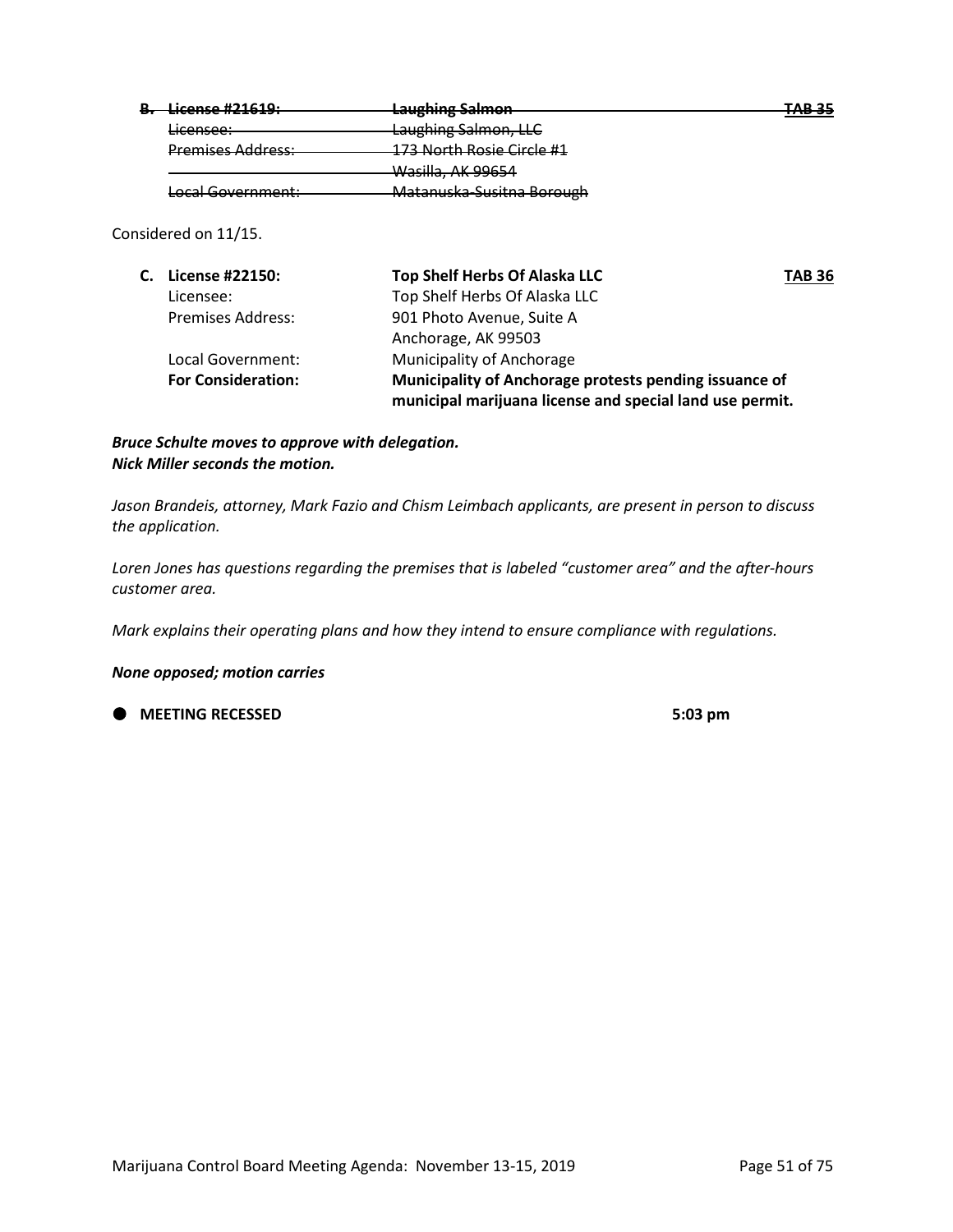# **Marijuana Control Board Meeting Minutes November 15**

# **ADMINISTRATION 9:03 am**

### **A. Call to Order**

### **B. Roll Call**

### **Board Members Present**

*Mark Springer, Rural Member, Board Chair Loren Jones, Public Health, Vice Chair Nick Miller, Industry Member Bruce Schulte, Public Member Christopher Jaime, Public Safety Member*

#### **Staff Present**

*James Hoelscher, Acting Director Mikal Martin, Records and Licensing Supervisor Johnathan Church, Occupational Licensing Examiner*

### **Counsel Present**

*Joan Wilson, Assistant Attorney General*

*Nick Miller moves to return to discussion of Tab 20 Christopher Jaime seconds the motion. None opposed; motion carries.*

| License #20844:           | <b>Tokin Up</b>                             | <b>TAB 20</b> |
|---------------------------|---------------------------------------------|---------------|
| Licensee:                 | 907 Promos, LLC                             |               |
| License Type:             | Retail Marijuana Store                      |               |
| <b>Premises Address:</b>  | Mile Post 1313.8 Alaska Highway             |               |
|                           | Tok, AK 99780                               |               |
| Local Government:         | No Local Government                         |               |
| <b>For Consideration:</b> | Petition; objections and comments received. |               |

*Mark Springer discusses the issue of the licensee saying that they had spoken with a Canadian enforcement officer that indicated they could bring marijuana in small amount across the border. Wants licensee to confirm with Canadian government that this is the case or that the record needs to be corrected.*

*Jessica Smith, legal representative, in person indicates that they are willing to work with the licensees to confirm the information.*

*Board will look for an update at the next meeting.*

*Joan Wilson, AAG, states that AMCO staff has received information regarding the status of the litigation involving Tab 30. The board agrees to address this matter after lunch.* 

Marijuana Control Board Meeting Agenda: November 13-15, 2019 Page 52 of 75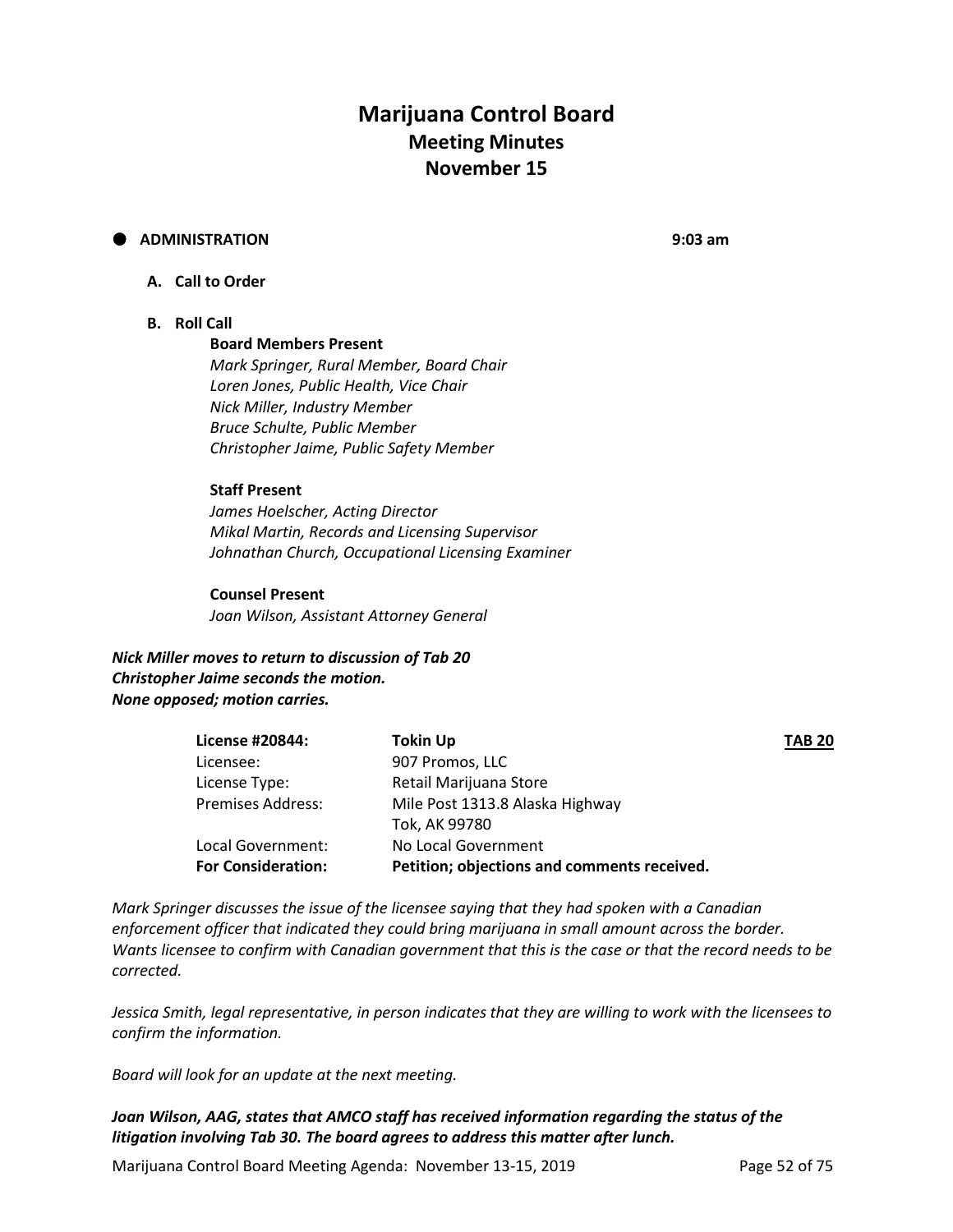**NEW RETAIL MARIJUANA STORE APPLICATIONS CONTINUED** 

| В. | License #21619:   | Laughing Salmon           | <b>TAB 35</b> |
|----|-------------------|---------------------------|---------------|
|    | Licensee:         | Laughing Salmon, LLC      |               |
|    | Premises Address: | 173 North Rosie Circle #1 |               |
|    |                   | Wasilla, AK 99654         |               |
|    | Local Government: | Matanuska-Susitna Borough |               |

# *Nick Miller moves to approve with delegation. Bruce Schulte seconds the motion.*

*Kyle Lutz, applicant, via phone is available to speak to the application. Updates the MCB on the status of the retail store. Looking to finish construction in Jan. 2020.*

#### *None opposed; motion carries.*

| D. License #22713:        | Mile High Alaska                                         | <b>TAB 37</b> |
|---------------------------|----------------------------------------------------------|---------------|
| Licensee:                 | <b>T&amp;D Resources LLC</b>                             |               |
| <b>Premises Address:</b>  | 910 W International Airport Road, Suite B                |               |
|                           | Anchorage, AK 99518                                      |               |
| Local Government:         | <b>Municipality of Anchorage</b>                         |               |
| <b>For Consideration:</b> | Municipality of Anchorage protests pending receipt of an |               |
|                           | municipal marijuana license and special land use permit. |               |

# *Nick Miller moves to approve with delegation. Bruce Schulte seconds the motion.*

*Travis Owens, owner Mile High Alaska, Jessica Smith, legal representative, and Stephanie Underwood, general manager are present in person to speak to the application*

*Loren Jones asks the applicants if they have read the memo and what their relation is to the previous application that were for this location.*

*Travis Owens gives an overview of the license and the details of the property. Notes that he is subleasing from Brandt.*

*Jessica Smith notes that the memo mentions a premise diagram for Custer Creation, LLC and Mile High Alaska are the same but that is not correct. States that there is a new dividing wall included in the new diagrams.*

*Travis Owens states the security steps he has taken to ensure that there is no access to the area by nonlicensees.*

*Bruce Schulte asks for details regarding the diagram and the layout of the building.*

*Travis notes that the bathroom would be shared with ReLeaf but the garage is split.*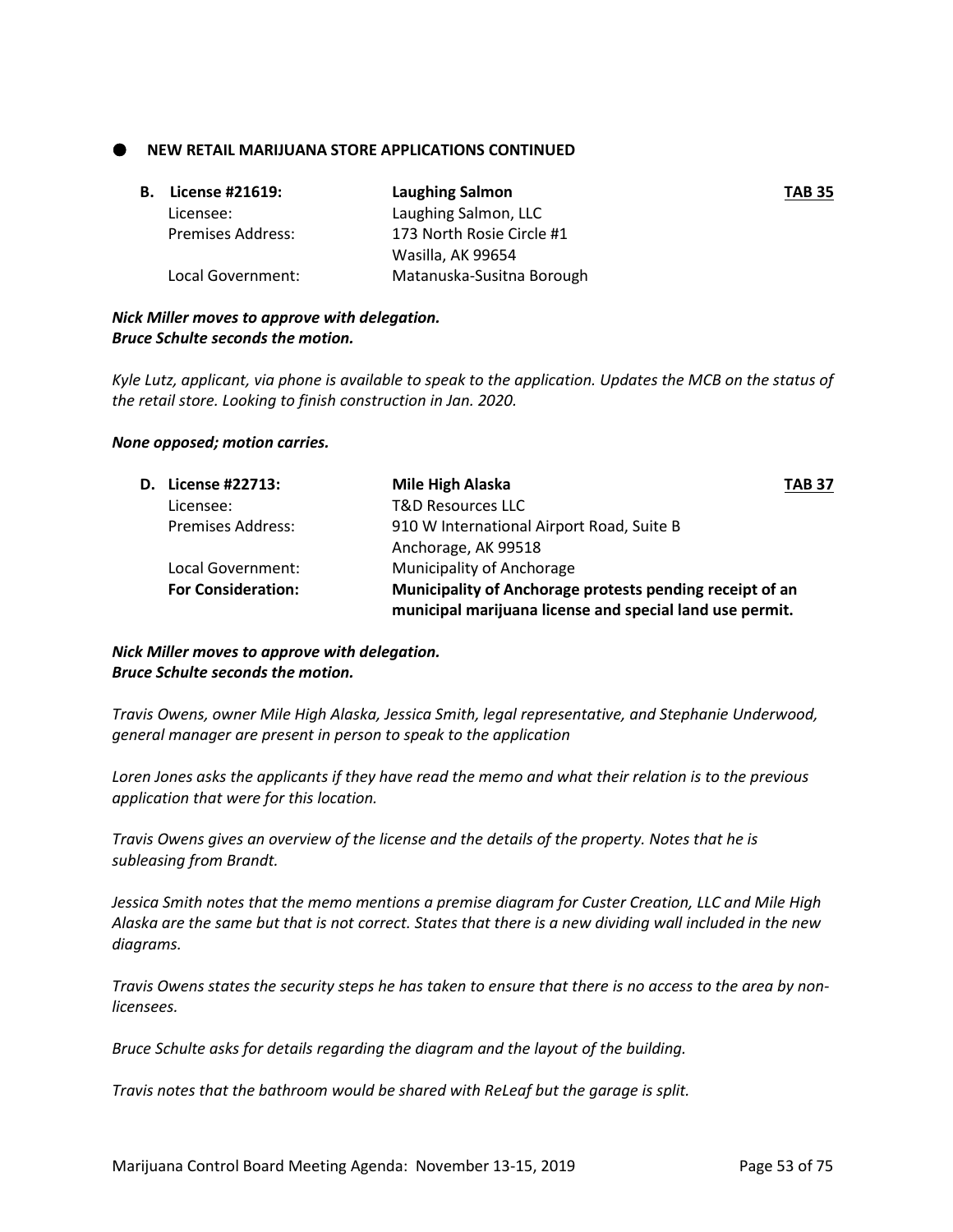*Loren Jones asks how the area that is currently labeled "future extraction" will be used prior to licensing. States that there may be additional camera coverage for the door in the garage.*

*Jessica Smith gives an overview of delivery protocol.*

*Travis indicates that he will be changing the cameras to implement his own system.*

*Mark Springer asks about licensee experience with the industry.*

*Travis states he previously worked with diplomatic protections overseas (DSS) but notes his limited knowledge in the industry will be supplemented by managers/staff.*

*Steven Presenc, arbitration officer for property owner, states that Mr. Clark was recently made aware of the sublease but that he has issue with the current leasee and the master lease will not be renewed. Notes that the parking at the facility is limited and that the other occupant (Batteries Plus) has stated they have concerns about overflow. Also states that Mr. Clark has served an eviction notice to Mr. Owen's.*

*Mark Springer asks if there is a clause in the master lease that would allow the sublease to remain in effect.*

*Steven indicates there are ways to extend to the lease but that the property owners do not intend to extend the master lease that this sublease is under.*

*Loren Jones states that he appreciates the information but that the litigation regarding the lease/sublease is outside of board purview and that if the business owner, who has legal right to the property, has to move in one year that is their decision. Notes that the Municipality will likely have comments regarding the parking at the facility.*

#### *None opposed; motion carries.*

| E. License #22091: | Green Raven               | <b>TAB 37.5</b> |
|--------------------|---------------------------|-----------------|
| Licensee:          | Green Raven LLC           |                 |
| Premises Address:  | 5320 W Parks Highway      |                 |
|                    | Wasilla, AK 99623         |                 |
| Local Government:  | Matanuska-Susitna Borough |                 |

*Bruce Schulte moves to approve with delegation. Nick Miller seconds the motion.* 

*Charles Pascoe, applicant, via phone is available to speak to the application and the proposed premises.*

*Mark Springer asks about the involvement of the licensee in another license.*

*Loren Jones asks for detail regarding the apartment that is located on the second floor. Notes that there does not appear to be a stair case inside or outside to access the apartment. Would like to see stairs added to diagram.*

*Charles notes he owns the property and that there are stairs on the outside but that the apartment upstairs will only be used as office.*

Marijuana Control Board Meeting Agenda: November 13-15, 2019 Page 54 of 75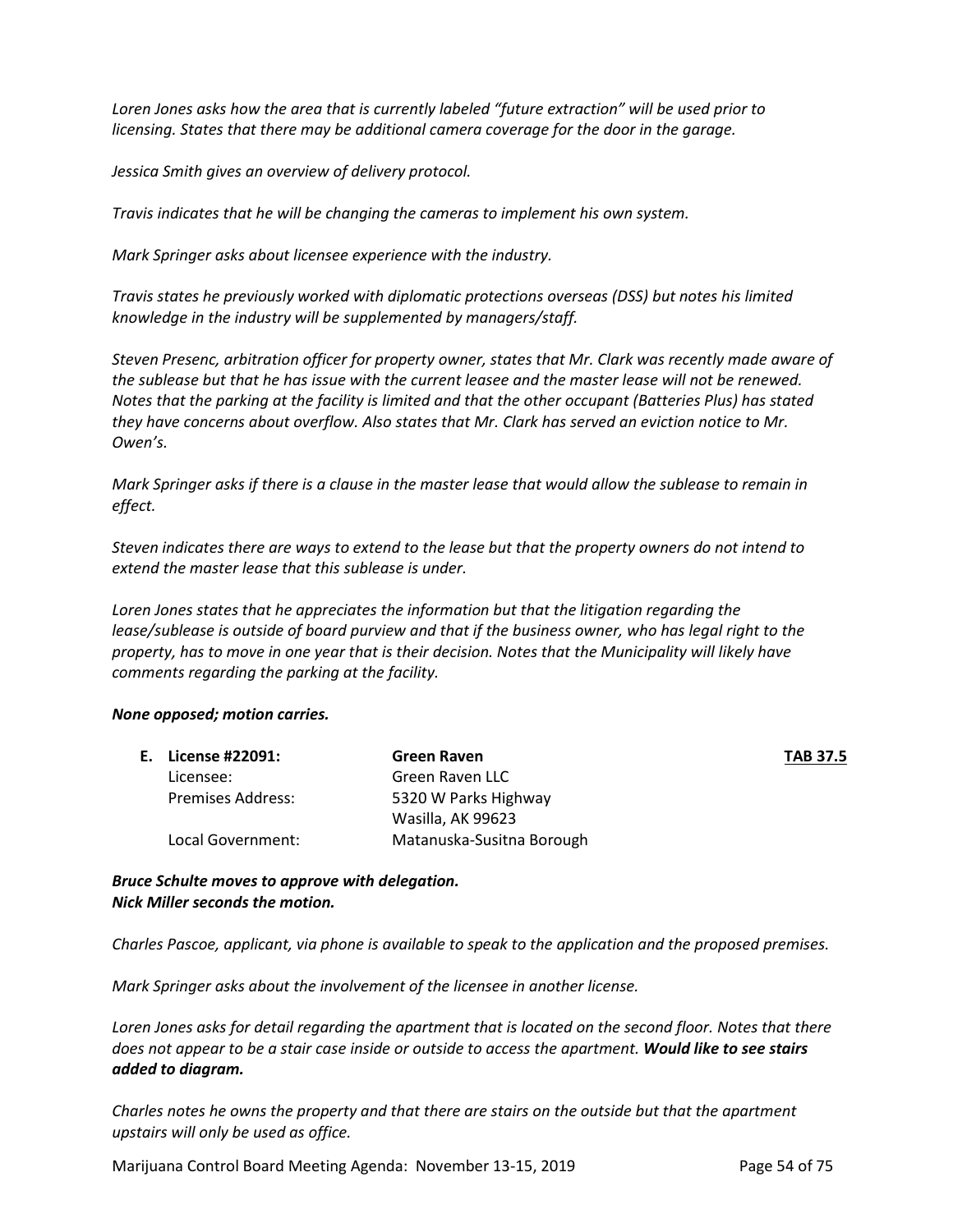#### *None opposed; motion carries.*

### **OWNERSHIP TRANSFER APPLICATIONS**

| A. License #11411:       | Denali Dispensaries, LLC                              | TAB 38 |
|--------------------------|-------------------------------------------------------|--------|
| Licensee:                | Denali Dispensaries, LLC - Bradley Bartlett 50%,      |        |
|                          | Branden Bartlett 25%, and Andrew Campbell 25%         |        |
| License Type:            | Retail Marijuana Store                                |        |
| <b>Premises Address:</b> | 225 E 5 <sup>th</sup> Avenue                          |        |
|                          | Anchorage, AK 99501                                   |        |
| Local Government:        | Municipality of Anchorage                             |        |
| Transferor:              | Denali Dispensaries, LLC - John Emmi Jr. 50%, Bradley |        |
|                          | Bartlett 50%                                          |        |

*Jana Weltzin, attorney, is present in person and Andrew Campbell and Bradley Bartlett, applicants, via phone are available to speak to the transfer.*

*Loren asks if this is related to Tab 39.*

*Jana notes that the operating plan has also been changed so it is not the same as this tab.*

*Loren Jones moves to approve the transfer with delegation. Bruce Schulte seconds the motion. None opposed; motion carries.*

| <b>B.</b> License #11413: | <b>Denali Dispensaries, LLC</b>                       | <b>TAB 39</b> |
|---------------------------|-------------------------------------------------------|---------------|
| Licensee:                 | Denali Dispensaries, LLC - Bradley Bartlett 50%,      |               |
|                           | Branden Bartlett 25%, and Andrew Campbell 25%         |               |
| License Type:             | <b>Standard Marijuana Cultivation Facility</b>        |               |
| <b>Premises Address:</b>  | 4603 Pittman Road                                     |               |
|                           | Wasilla, AK 99623                                     |               |
| Local Government:         | Matanuska-Susitna Borough                             |               |
| Transferor:               | Denali Dispensaries, LLC - John Emmi Jr. 50%, Bradley |               |
|                           | Bartlett 50%                                          |               |
|                           |                                                       |               |

*Bruce Schulte moves to approve the ownership change with delegation. Nick Miller seconds the motion.* 

*Jana Weltzin, attorney for the licensees, is present to speak to the transfer and the operating plan. Notes that regulations for cultivation have changed which is why the operating plan was changed.*

*None opposed; motion carries.*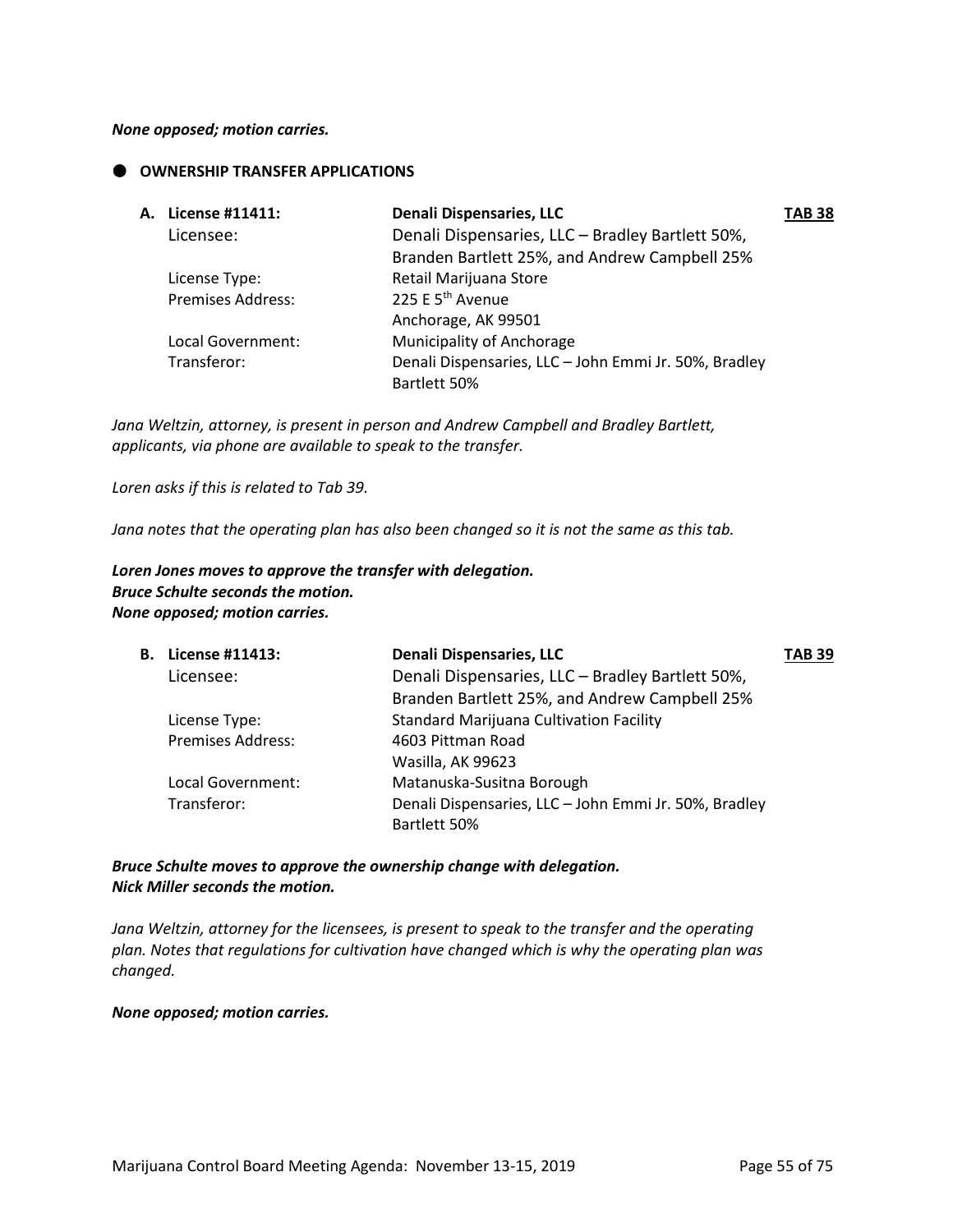| C. License #14073:       | <b>Denali Fire</b>                                  | <b>TAB 40</b> |
|--------------------------|-----------------------------------------------------|---------------|
| Licensee:                | Denali Fire Black, LLC                              |               |
| License Type:            | <b>Standard Marijuana Cultivation Facility</b>      |               |
| <b>Premises Address:</b> | 6209 Mike Street, Suite 2C                          |               |
|                          | Anchorage, AK 99518                                 |               |
| Local Government:        | <b>Municipality of Anchorage</b>                    |               |
| Transferor:              | Black Bear Enterprises, LLC, DBA Black Bear Nursery |               |

*Eli Lehrmann, licensee, is present to speak to the application.*

# *Bruce Schulte moves to approve the ownership transfer with delegation. Nick Miller seconds the motion.*

*Loren asks for details regarding the ownership of the entities involved in the transfer.*

*Mark Springer asks why licenses that are owned by one of the new members have not been listed.*

*Eli notes that they can add the additional licenses to the application as part of delegation.*

### *None opposed; motion carries.*

| D. License #14083:       | Alaska Weeds                     | <b>TAB 41</b> |
|--------------------------|----------------------------------|---------------|
| Licensee:                | Denali Fire Green, LLC           |               |
| License Type:            | Retail Marijuana Store           |               |
| <b>Premises Address:</b> | 6209 Mike Street, Suite 2A       |               |
|                          | Anchorage, AK 99518              |               |
| Local Government:        | <b>Municipality of Anchorage</b> |               |
| Transferor:              | Green Bear Enterprises, LLC      |               |
|                          |                                  |               |

*Eli Lehrmann, applicant, is still present to speak to the application.*

*Loren Jones moves to approve the ownership transfer with delegation. Nick Miller seconds the motion. None opposed; motion carries.*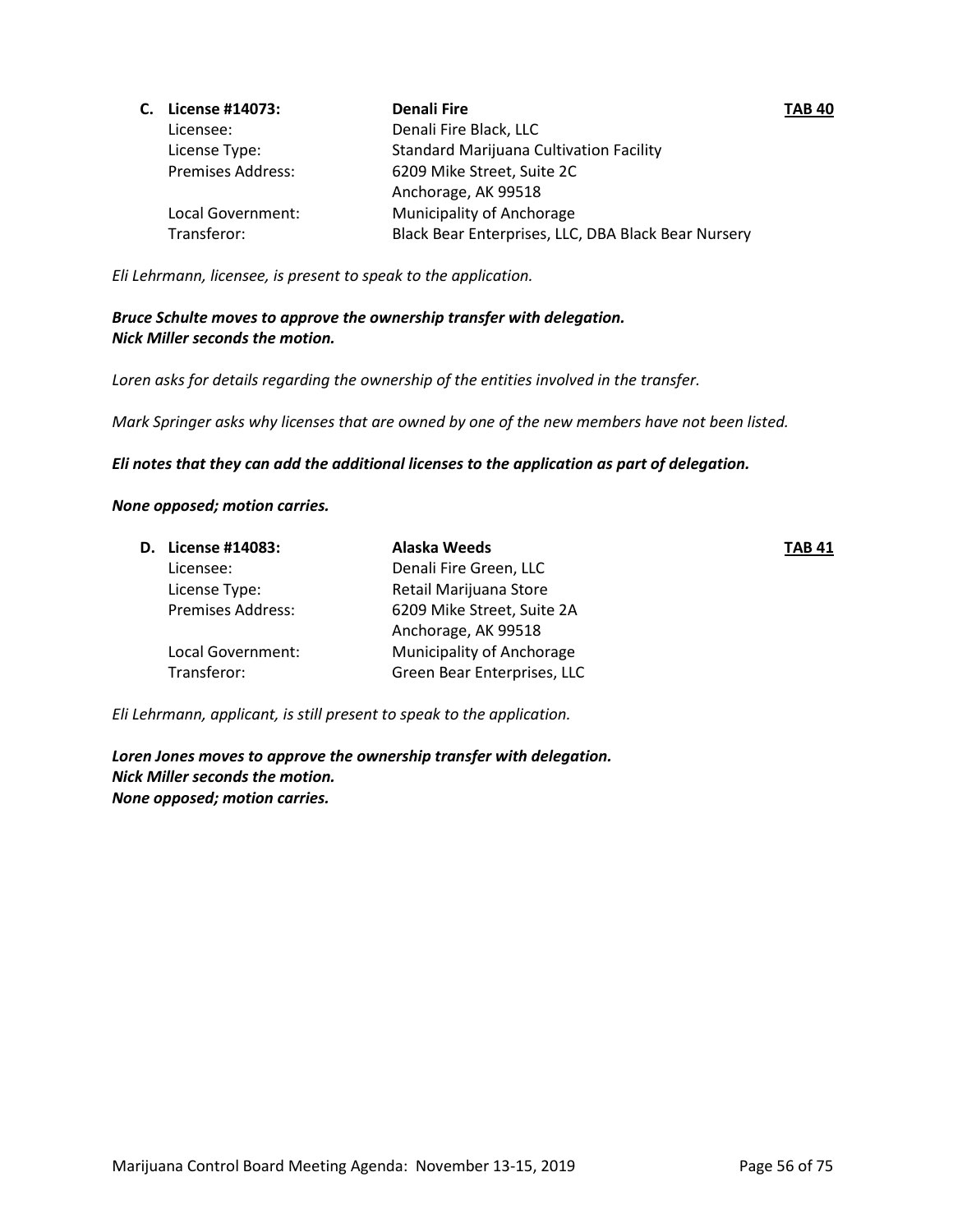| E. License #14178:       | <b>Bodhi Tree Wellness</b>                   | <b>TAB 42</b> |
|--------------------------|----------------------------------------------|---------------|
| Licensee:                | Bodhi's Homestead, LLC - Robert B. Webb 100% |               |
| License Type:            | Limited Marijuana Cultivation Facility       |               |
| <b>Premises Address:</b> | 6514 N. Farm Loop Road                       |               |
|                          | Palmer, AK 99645                             |               |
| Local Government:        | Matanuska-Susitna Borough                    |               |
| Transferor:              | Bodhi's Homestead, LLC - Travis Webb 100%    |               |

*Jana Weltzin, attorney, is present and Robert Webb and Travis Webb, applicants, via phone are available to speak to the application*

# *Bruce Schulte moves to approve with delegation. Nick Miller seconds the motion.*

*Loren notes that Travis moved out of state May 1st but the transfer was not heard until November.*

*Travis states that he has been back and forth in the state and that he had previously hired an independent contractor to cultivate.*

*Robert Webb states that he has a handlers card.*

#### *None opposed; motion carries.*

| F. | License #14199:          | Matanuska Cannabis Company                                                                                   | TAB 43 |
|----|--------------------------|--------------------------------------------------------------------------------------------------------------|--------|
|    | Licensee:                | MCC Ventures, LLC - Chad Ragsdale 25%, Dara                                                                  |        |
|    |                          | Ragsdale 20%, Patrick McKay 22.5%, Ryan McKay                                                                |        |
|    |                          | 22.5%, Kyler Dias 5%, and James Hole 5%                                                                      |        |
|    | License Type:            | Limited Marijuana Cultivation Facility                                                                       |        |
|    | <b>Premises Address:</b> | 3550 South Old Glenn Highway                                                                                 |        |
|    |                          | Palmer, AK 99645                                                                                             |        |
|    | Local Government:        | Matanuska-Susitna Borough                                                                                    |        |
|    | Transferor:              | MCC Ventures, LLC - Patrick McKay 50%, Chad                                                                  |        |
|    |                          | Ragsdale 25%, and Dara Ragsdale 25%                                                                          |        |
|    |                          | $\sim$ 147. In the component of the coefficial contraction of the component of the floor of the state of the |        |

*Jana Weltzin, preparer of transfer but not attorney, is present to speak to the transfer application. Notes that Jason Brandeis is the group's lawyer and is present if there are any questions. Operating plan has been updated with the transfer.*

*Loren Jones moves to approve ownership transfer with delegation. Bruce Schulte seconds the motion. None opposed; motion carries*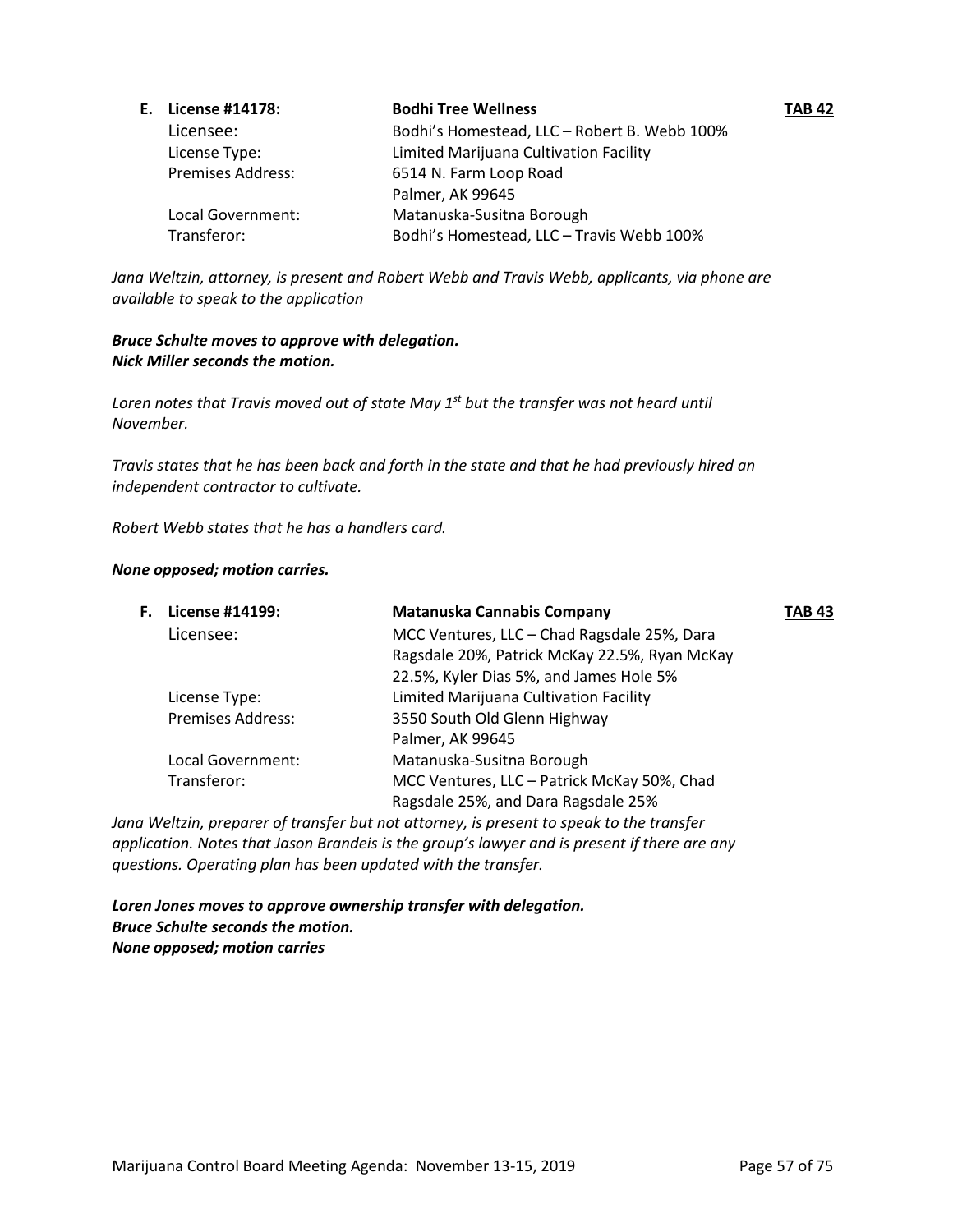| G. | License #14200:          | <b>Matanuska Cannabis Company</b>             | TAB 44 |
|----|--------------------------|-----------------------------------------------|--------|
|    | Licensee:                | MCC Ventures, LLC - Chad Ragsdale 25%, Dara   |        |
|    |                          | Ragsdale 20%, Patrick McKay 22.5%, Ryan McKay |        |
|    |                          | 22.5%, Kyler Dias 5%, and James Hole 5%       |        |
|    | License Type:            | Retail Marijuana Store                        |        |
|    | <b>Premises Address:</b> | 3550 South Old Glenn Highway                  |        |
|    |                          | Palmer, AK 99645                              |        |
|    | Local Government:        | Matanuska-Susitna Borough                     |        |
|    | Transferor:              | MCC Ventures, LLC - Patrick McKay 50%, Chad   |        |
|    |                          | Ragsdale 25%, and Dara Ragsdale 25%           |        |

# *Loren Jones moves to approve ownership transfer with delegation. Bruce Schulte seconds the motion.*

*Mark Springer notes that this is the same transfer as the previous application.*

### *None opposed; motion carries.*

| H. License #14619:       | <b>Denali Fire Extracts</b>                      | <b>TAB 45</b> |
|--------------------------|--------------------------------------------------|---------------|
| Licensee:                | Denali Fire Brown, LLC                           |               |
| License Type:            | Marijuana Product Manufacturing Facility         |               |
| <b>Premises Address:</b> | 6209 Mike Street, Suite 2B                       |               |
|                          | Anchorage, AK 99518                              |               |
| Local Government:        | Municipality of Anchorage                        |               |
| Transferor:              | Brown Bear Enterprises, LLC, DBA Brown Bear Labs |               |
|                          |                                                  |               |

Break at 10:15 am.

Back on the record at 10:36 am.

**Bruce Schulte moves to approve transfer of ownership with delegation. Nick Miller seconds the motion.**

*Eli Lehrmann, applicant, is present to speak to the ownership transfer and the amended products. Notes that the amendment is to add "Denali Fire" to the product names.*

# *Bruce Schulte moves to approve products #1-23 in the amended product list. Nick Miller seconds the motion. None opposed; motion carries.*

*Mark Springer asks about how the board has previously considered things like breath spray.*

*Mikal gives an overview of the type of absorption possibly changing which classification the product would be.*

*Loren notes that he does not consider breath spray a topical.*

# *Bruce Schulte moves to approve products bath bomb and bath soak with delegation Nick Miller seconds the motion.*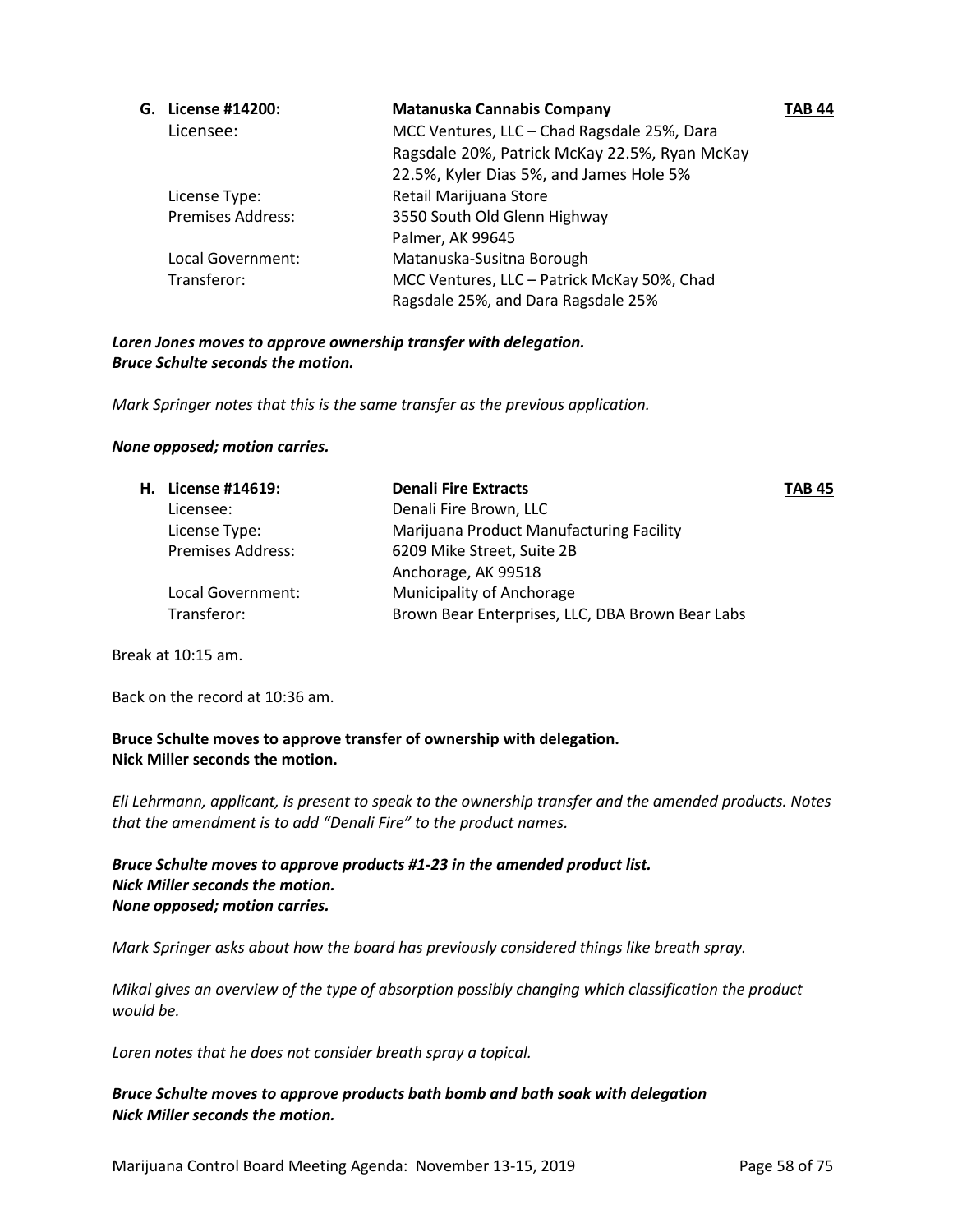*Loren notes that he has not reviewed the products but would like to ensure that these products are labeled as "not for consumption" as part of delegation.*

### *None opposed; motion carries.*

*Mark Springer asks for details regarding the breath spray and how it is labeled. Wants to ensure the alcohol ingredient is noted on the label.*

*Bruce Schulte asks about possible allergens being in the flavoring.*

*Eli notes that there is no concern with allergens from the flavoring.*

# *Bruce moves to approve Denali Fire Breath Spray with delegation. Nick Miller seconds the motion.*

James Hoelscher notes that the flavoring give him pause due to some of the strange names and some of *the flavoring possibly appealing to children.*

*Loren states that he is worried about the board going down a hole in regards to flavoring and that the appearance and name are more of a concern than the flavors used.*

#### *None opposed; motion carries*

*Mark Springer indicates that the candies need to be less bright. States that the MCB has not considered products in the past that had multiple shapes proposed. Asks about logo and labels used.*

*James brings up the issue of some of the names and flavors that are associated with the candies.*

*Mikal notes that the shapes listed in the application are not specific. She states that previously the board has required shapes to be listed.*

*Loren Jones states that he does not believe the shapes need to specifically note on the application but should provide photos to AMCO regarding the final shape of the products.*

*Christopher Jaime notes that he is uncomfortable with the product as listed in the application and would like to see it tabled.*

*Nick Miller notes that the MCB asks for photos of final products due to proposed products not always matching their initial descriptions.*

*Bruce Schulte notes that he agrees with James Hoelscher's concern regarding packaging and labels. Would like to see those changed along with a more descriptive explanation of shapes to be used.*

### *Bruce Schulte moves to approve Denali Fire candies with delegation. Nick Miller seconds the motion.*

*Mark Springer notes that the application states that the candies may include different THC levels.*

#### *Eli states he can change that as part of the delegation.*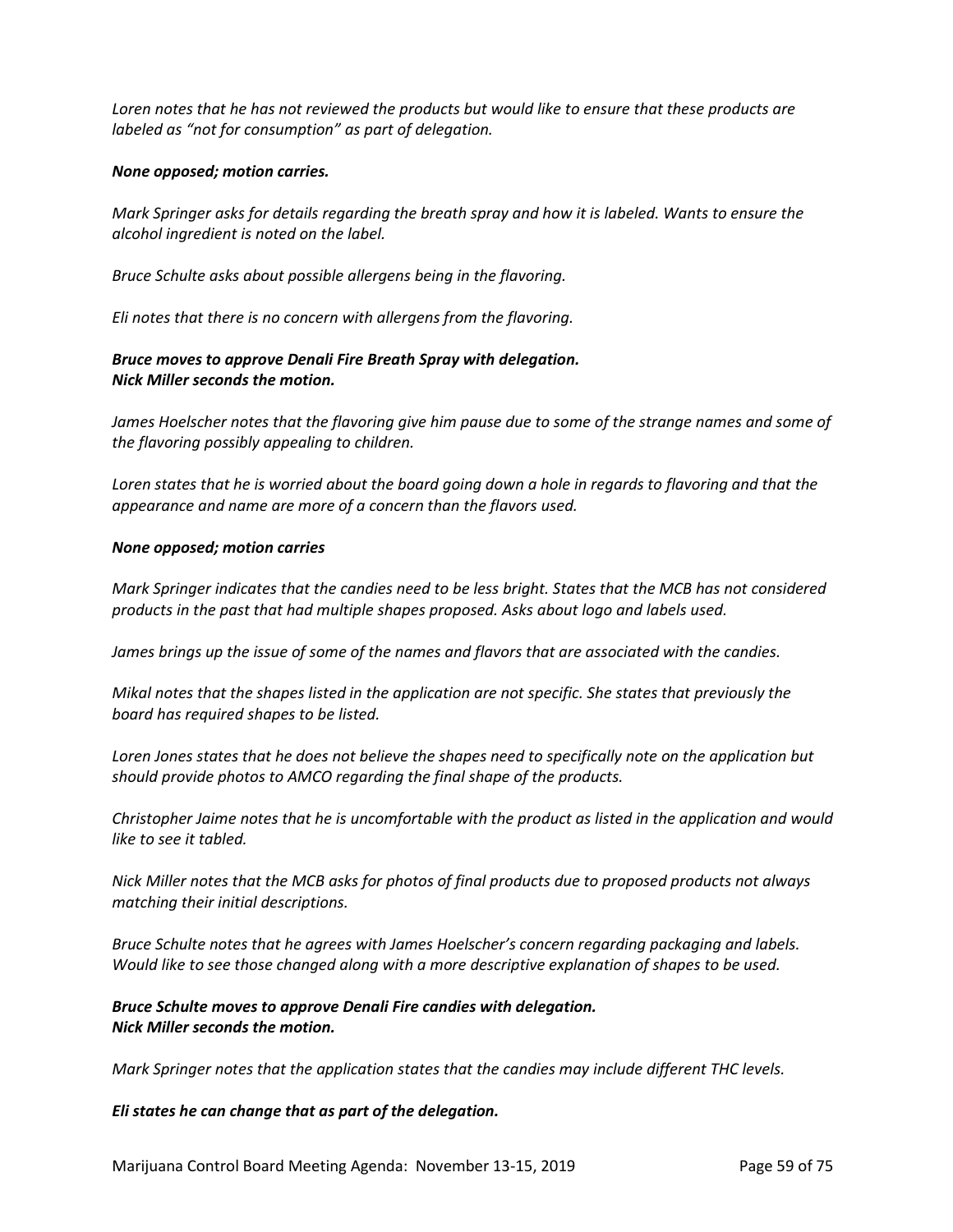#### *None opposed; motion carries.*

*Regarding Canna Coffee Loren Jones notes that the application states that the coffee is infused with marijuana and whether that means it is an adulterated product.*

*Eli notes that they are intending to buy brewed coffee to infuse at their facility.*

*Mark Springer notes that the label is lacking in detail. Would like to see improvements to the label.*

*Christopher Jaime has issue with the flavoring list being the same for all products despite the flavorings not all being appealing for the products.* 

*James Hoelscher states that he agrees with Christopher Jaime regarding the flavors listed. Creates more work for enforcement.*

*Eli states that the flavoring list was a directive by AMCO staff.*

*Bruce Schulte notes that the labels could be more descriptive or complete*

#### **James Hoelscher steps out at 11:25am**

*Bruce Schulte moves to approve Denali Fire Canna-Coffee with delegation. Nick Miller seconds the motion. Loren Jones votes no; remaining members vote yes, motion carries 4-1.*

#### **Christopher Jaime leaves at 11:28 am.**

*Bruce Schulte notes that in Nome previous applicants indicated having issues finding childproof resalable bottles for carbonated beverages.*

*Eli states that the manufacture they are going through indicates the caps are sufficient.*

*Bruce Schulte moves to approve Cannasoda with delegation. Nick Miller seconds the motion. None opposed; motion carries.*

*Mark Springer notes that he has not seen a product that had "cannabis oil in form of tincture" as an ingredient.* 

#### *Eli indicates that the product description is incorrect and it is cannabis oil.*

*Loren Jones notes that the description provided by the applicant at the meeting (using molds) differs from the application (ropes of candy to be cut).*

*Mark Springer notes that the packaging provided with the application is from out of state.* 

*Nick Miller moves to approve Denali Fire Chews with delegation. Bruce Schulte seconds the motion. None opposed; motion carries.*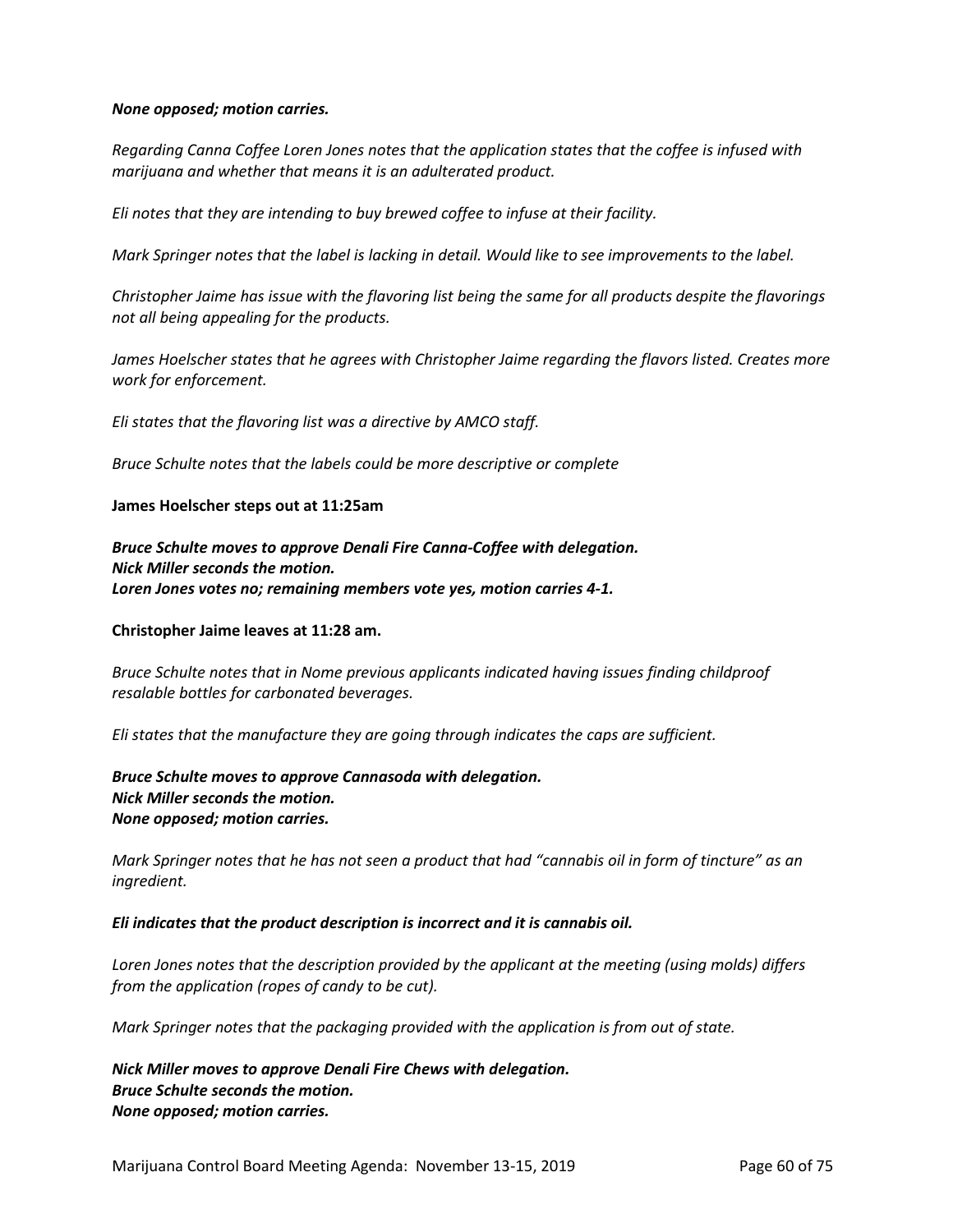*Nick Miller moves to approve Denali Fire Chocolate with delegation. Bruce Schulte seconds the motion. None opposed; motion carries.*

*Nick Miller moves to approve the remaining items except for Items #16 Jpods, #12 Gummies, and #24 Oral Strips with delegation. Bruce Schulte seconds the motion. None opposed; motion carries.*

*Nick Miller moves to approve Denali Fire Gummies with delegation. Bruce Schulte seconds the motion. (no vote taken on motion)*

*James Hoelscher returns at 11:48 am.*

*Bruce Schulte notes that the gummy bear shape is unacceptable because it appeals to children.*

*Nick Miller notes that as the industry member he cannot approve the product.*

*Mark Springer states that part of the issue would be* 

*Loren Jones moves to table the application for Gummies until January Nick Miller seconds the motion. None opposed; motion carries.*

*Mark Springer has questions regarding what the "J" in J-Pod stands for*

*Loren Jones states it likely stands for "Juul"*

*Eli confirms that is the case.*

*Nick Miller moves to approve Denali Fire J-Pods. Bruce Schulte seconds the motion.*

*Nick Miller states he does not have an issue with the product, but wanted to ensure if there were questions from the other board members that they were covered.*

*Mark Springer notes that he is uncomfortable since the item is discrete and looks similar to noncannabis products.*

*Loren Jones states that he would like to see an identifier added to the pod so that it is clear that the item is marijuana.*

**Nick Miller moves to amend the motion to include delegation of adding THC identifier. Bruce Schulte seconds the motion.**

*Nick and Bruce both state that they agree with Loren and Mark Springer and would like to see an identifier added.*

*James Hoelscher agrees with the board and believe the marijuana identifier needs to be added.*

Marijuana Control Board Meeting Agenda: November 13-15, 2019 Page 61 of 75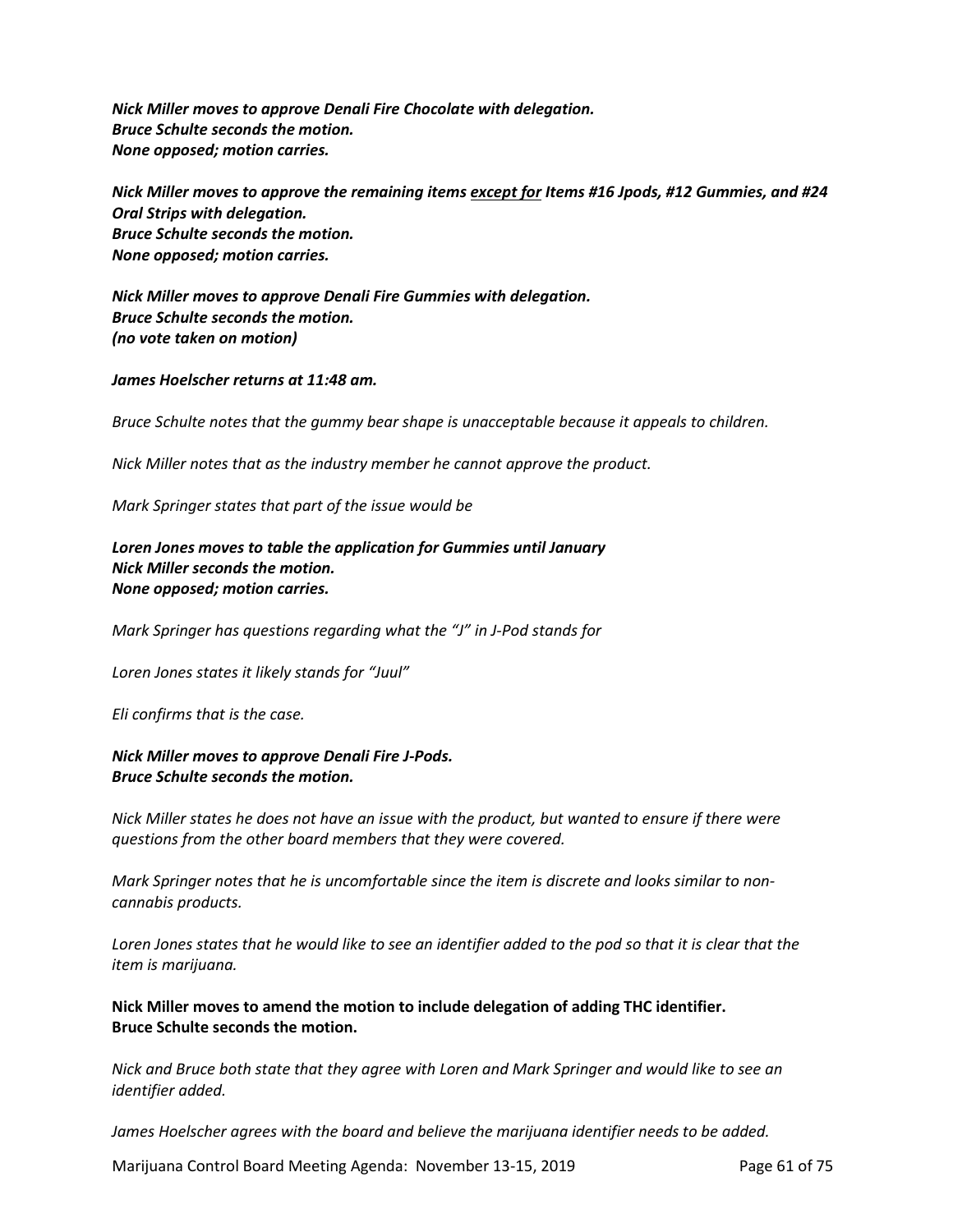### *None opposed to amendment; motion carries*

### *Regarding the Gummies; none opposed, motion carries*

*Regarding the main motion: None opposed; motion carries.*

*Mikal Martin requests clarification from the Board regarding the delegations for packaging.* 

*Mark Springer states that they are concerned about the packaging description, but that the board wishes to see the front label. They are concerned about the attractiveness to children.* 

*Bruce Schulte states that the final check is staff review (enforcement).* 

**Break for lunch at 12:12 pm.**

# **Back from lunch at 1:20 pm. James Hoelscher has left the meeting.**

*Bruce Schulte discusses the Denali Fire products and clarifies that the board wishes to clarify what needs to occur for the labeling or packaging section of his product applications.* 

*Mikal Martin clarifies the difference is between the packaging and labeling sections of the products.* 

*Bruce Schulte clarifies that they do want the applicant to provide mockups of the front labels for all the products before the delegation is concluded.* 

The board returns to consideration of Tab 30, License 21551.

| License #21551:           | <b>Enlighten Alaska Greenery, LLC</b>                                                                                                            | <b>TAB 30</b> |
|---------------------------|--------------------------------------------------------------------------------------------------------------------------------------------------|---------------|
| Licensee:                 | Enlighten Alaska Greenery, LLC                                                                                                                   |               |
| <b>Premises Address:</b>  | 524 E 48 <sup>th</sup> Avenue, 1B                                                                                                                |               |
|                           | Anchorage, AK 99503                                                                                                                              |               |
| Local Government:         | Municipality of Anchorage                                                                                                                        |               |
| <b>For Consideration:</b> | <b>Objection received; Municipality of Anchorage protests</b><br>pending issuance of municipal marijuana license and special<br>land use permit. |               |
|                           |                                                                                                                                                  |               |

*Joan Wilson, AAG, notes that the board previously approved the license with understanding that the litigation did not involve the previous tenant/license being returned to the premises. This morning, AMCO staff received notice from the previous tenant that they are attempting to regain control of the property, not just receive payment.* 

*Jana Weltzin, attorney for Enlighten Alaska, gives an overview of the litigation but will defer questions to the legal representative of the parties involved to give more detail.*

*David Shoup, attorney for Egmo, Inc., states that the property owner have no intention to allow the previous applicant back into the premises. Court dates have been scheduled and moved during the course of the litigation.*

Marijuana Control Board Meeting Agenda: November 13-15, 2019 Page 62 of 75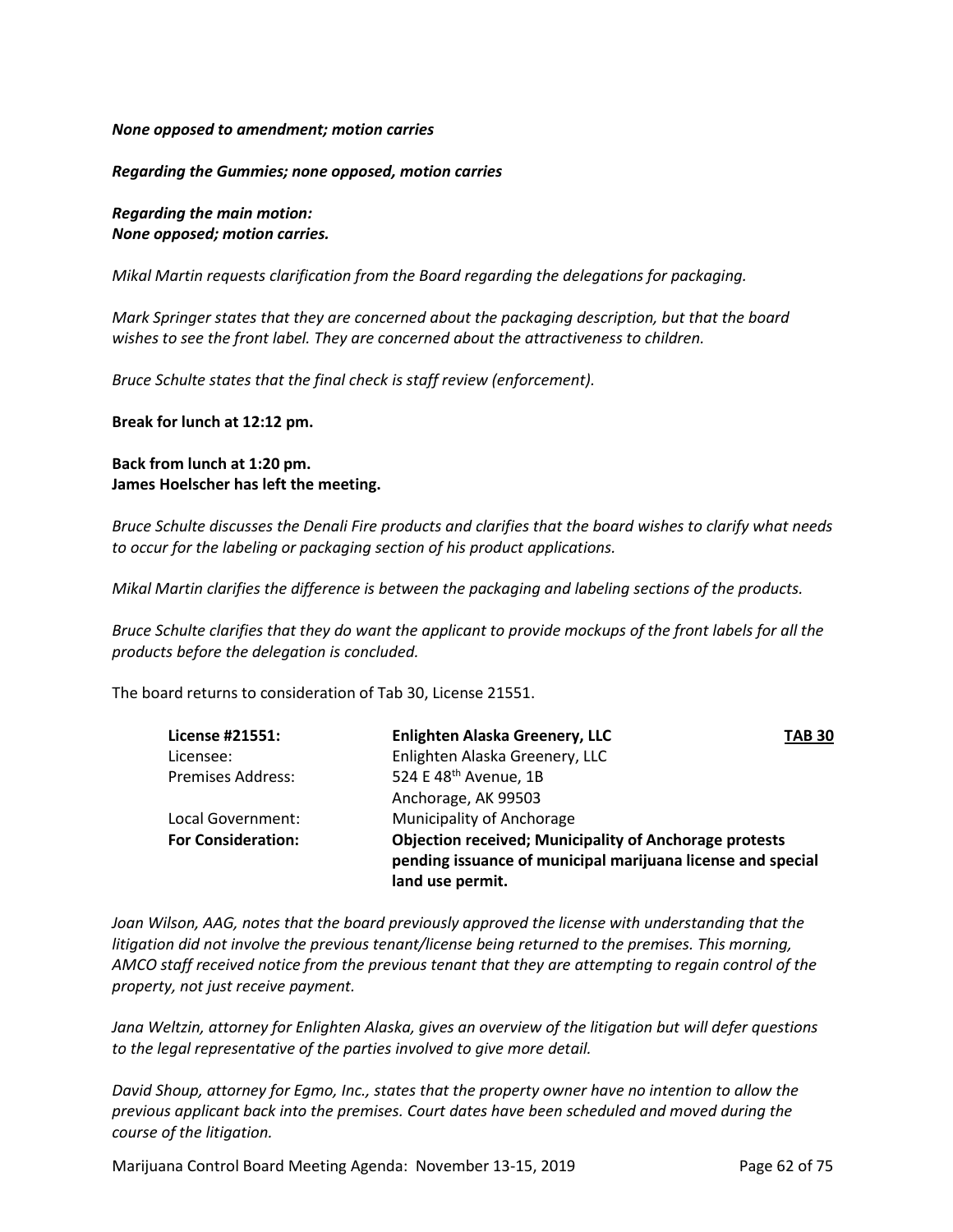John Farr, attorney for Turnagain, via phone is available to speak to the litigation. He states that *Turnagain does intend to continue to seek an injunction to return to the premises and notes that the trial date is coming.*

*David disagrees and states that the stipulation does not include the tenants being returned.*

*John states that the tenant still intends to seek a permanent injunction.*

*Joan Wilson, AAG, states that they board could look to approve with the requirement that possession of the property is maintained following the litigation.*

*Loren Jones states that the Municipality requires a certificate of occupancy and if the applicants cannot meet those requirements then the license will be back in front of the board.*

*Nick Miller agrees with Loren that the MCB does not need to readdress the issue and it can be dealt with by the municipal licensing process.*

*Mark Springer agrees.*

*Joan Wilson states that she wanted to ensure that the board did not act on misinformation but is comfortable with the proposed resolution.*

### **LICENSE RENEWAL APPLICATIONS**

#### **A. Miscellaneous Issues**

| 1. | License #10004:           | <b>Talkeetna Herb Company</b>                                                                                                                                               | <b>TAB 46</b> |
|----|---------------------------|-----------------------------------------------------------------------------------------------------------------------------------------------------------------------------|---------------|
|    | Licensee:                 | Krystal L Dietrich                                                                                                                                                          |               |
|    | License Type:             | <b>Standard Marijuana Cultivation Facility</b>                                                                                                                              |               |
|    | <b>Premises Address:</b>  | 32500 South Talkeetna Spur Road                                                                                                                                             |               |
|    |                           | Talkeetna, AK 99676                                                                                                                                                         |               |
|    | Local Government:         | Matanuska-Susitna Borough                                                                                                                                                   |               |
|    | <b>For Consideration:</b> | Matanuska-Susitna Borough protests due to delinquent real<br>property taxes; two NOVs for delinquency of marijuana<br>excise tax liability- response received for 2019 NOV. |               |

*Nick Miller moves to renew license 10004 with delegation. Bruce Schulte seconds the motion.*

*Krystal Dietrich, licensee, via phone is available to speak to the renewal.*

#### *None opposed; motion carries.*

| 2. | License #10236:          | Cannabaska                  | <b>TAB 47</b> |
|----|--------------------------|-----------------------------|---------------|
|    | Licensee:                | AlaskaSense, LLC            |               |
|    | License Type:            | Retail Marijuana Store      |               |
|    | <b>Premises Address:</b> | 521 W. Tudor Road, Unit 201 |               |
|    |                          | Anchorage, AK 99503         |               |
|    | Local Government:        | Municipality of Anchorage   |               |
|    |                          |                             |               |

Marijuana Control Board Meeting Agenda: November 13-15, 2019 Page 63 of 75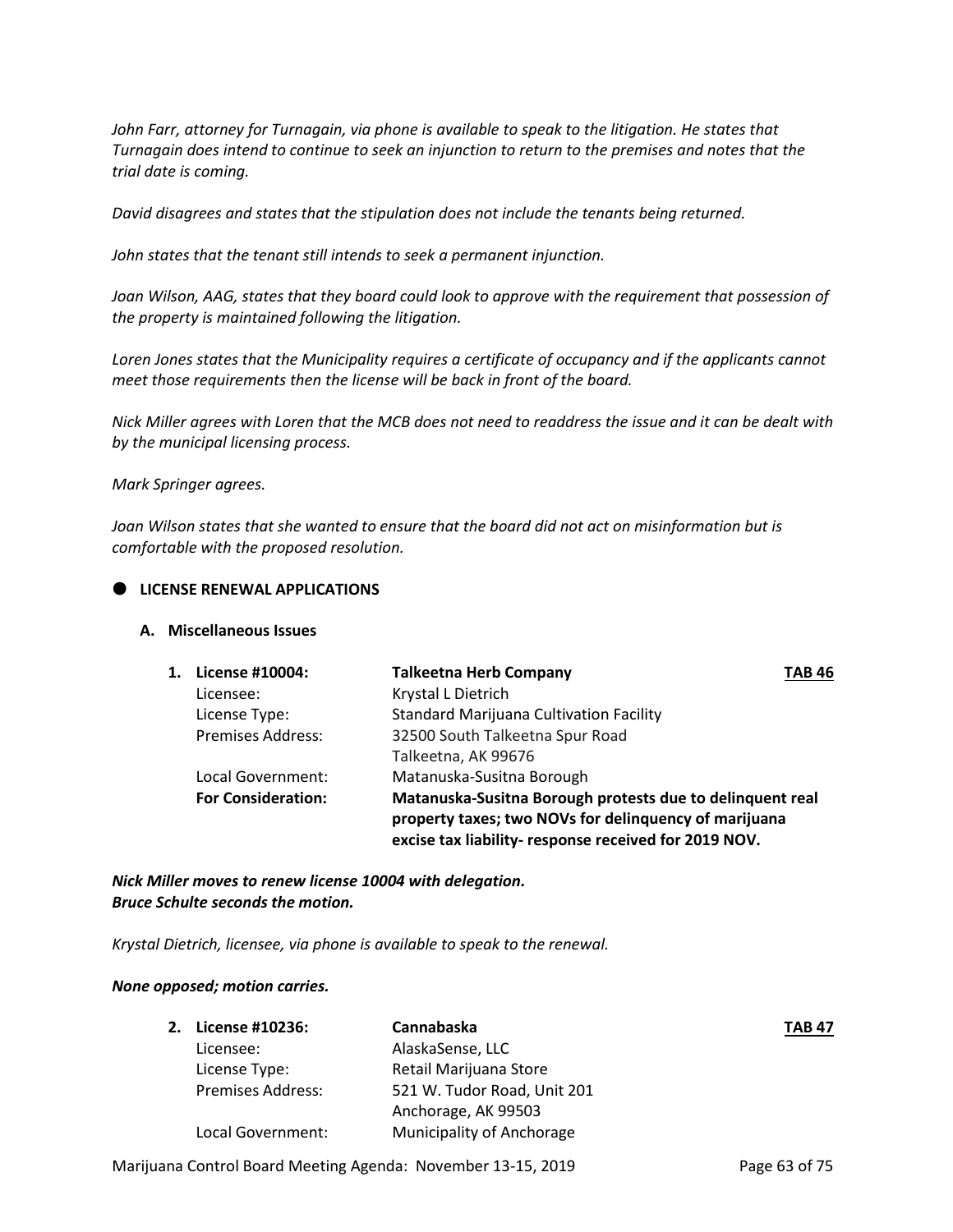### **For Consideration: Municipality of Anchorage protests regarding valid certificate of occupancy and payment of taxes.**

Jana Weltzin, attorney for licensee, and Smadar Warden, licensee, are present to speak to the renewal *application.*

*Bruce Schulte moves to approve the renewal with delegation. Nick Miller seconds the motion.* 

*Loren Jones asks about the striping of the parking lot and whether they have the proper certificate for occupancy.*

*Bruce Schulte notes that he is familiar with Conditional Certificates of Occupancy and wants to ensure licensees are aware of the conditions.*

#### *None opposed; motion carries*

| 3. License #10237:        | AlaskaSense, LLC<br><b>TAB 48</b>                                    |
|---------------------------|----------------------------------------------------------------------|
| Licensee:                 | AlaskaSense, LLC                                                     |
| License Type:             | <b>Standard Marijuana Cultivation Facility</b>                       |
| <b>Premises Address:</b>  | 521 W Tudor Road, Unit 202                                           |
|                           | Anchorage, AK 99503                                                  |
| Local Governments:        | <b>Municipality of Anchorage</b>                                     |
| <b>For Consideration:</b> | Municipality of Anchorage protests pending certificate of occupancy. |

*Jana Weltzin, attorney for licensee, and Smadar Warden, licensee, are present to speak to the renewal application.*

*Bruce Schulte moves to renew with delegation. Nick Miller seconds the motion. None opposed; motion carries.*

| 4. | License #11611:           | Kushtopia                                                                                                                                                                                                                                                | <b>TAB 49</b> |
|----|---------------------------|----------------------------------------------------------------------------------------------------------------------------------------------------------------------------------------------------------------------------------------------------------|---------------|
|    | Licensee:                 | Prestige Worldwide Management, LLC                                                                                                                                                                                                                       |               |
|    | License Type:             | <b>Standard Marijuana Cultivation Facility</b>                                                                                                                                                                                                           |               |
|    | <b>Premises Address:</b>  | 1044 S Old Glenn Highway                                                                                                                                                                                                                                 |               |
|    |                           | Palmer, AK 99645                                                                                                                                                                                                                                         |               |
|    | Local Governments:        | Matanuska-Susitna Borough                                                                                                                                                                                                                                |               |
|    | <b>For Consideration:</b> | Matanuska-Susitna Borough protests due to recorded violation of the<br>Conditional Use Permit; four NOVs for delinquency of marijuana<br>excise tax liability- response received for first NOV (2018), response<br>received with renewal for other NOVs. |               |

*Mikal Martin notes that the protest had been lifted.*

*Phillip Izon, licensee, via phone is available to speak to the renewal application.*

*Mark Springer asks about the tax liability and whether the taxes have been paid.*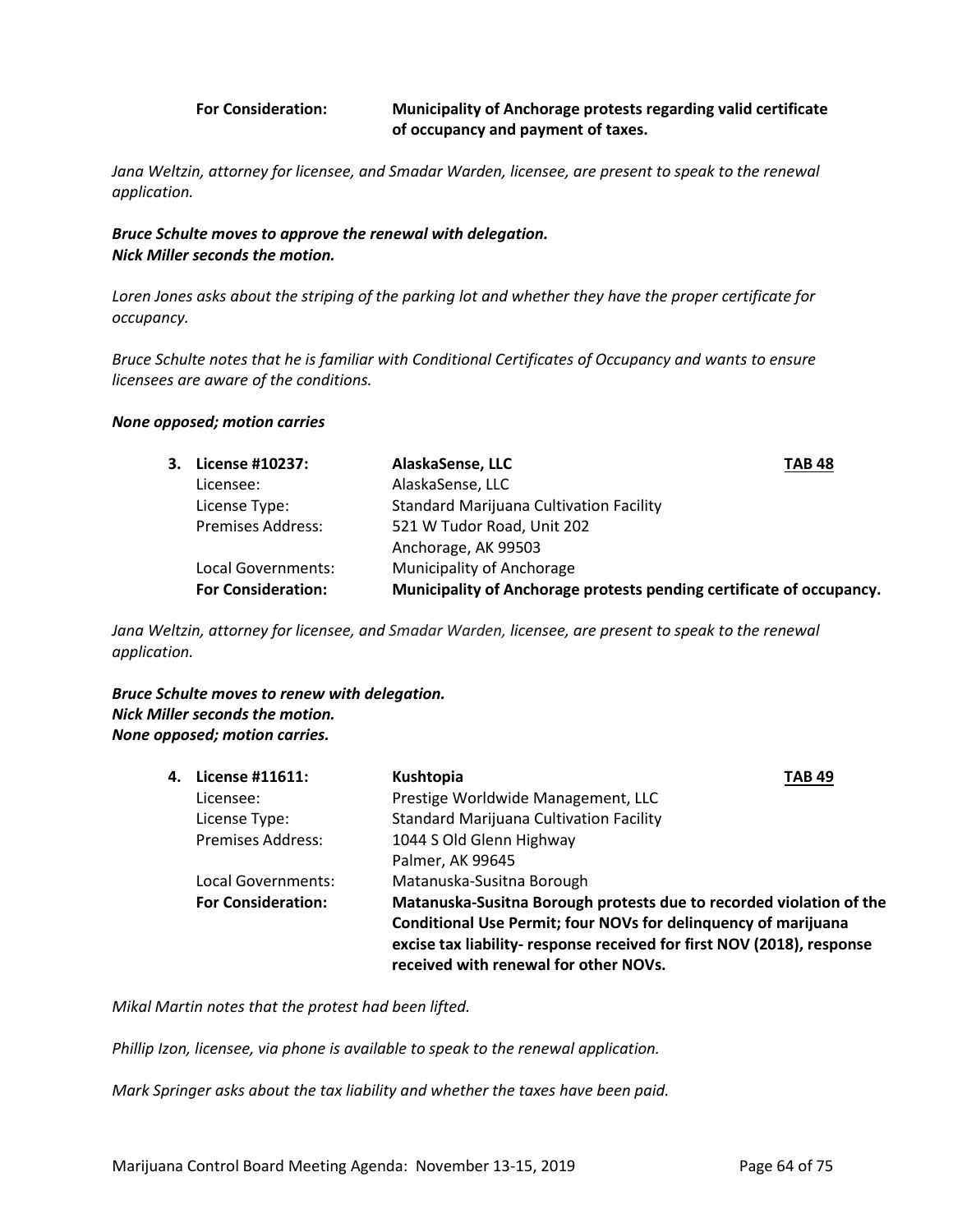*Phillip states that they have done substantial upgrades to their facility but have run into delays. Also states that they have lost crops. States that there is a payment plan in place with DOR.*

*Nick Miller asks about the tax delinquency and whether there was evidence that there was a payment plan.*

*Mark Springer notes that proving there is a payment plan will be part of delegation.*

*Nick Miller moves to approve renewal with delegation. Bruce Schulte seconds the motion. None opposed; motion carries.*

| 5. License #13344:        | <b>TLG Garden LLC</b>                                     | <b>TAB 50</b> |
|---------------------------|-----------------------------------------------------------|---------------|
| Licensee:                 | <b>TLG Garden LLC</b>                                     |               |
| License Type:             | Limited Marijuana Cultivation Facility                    |               |
| <b>Premises Address:</b>  | 9193 W Marin Way                                          |               |
|                           | Wasilla, AK 99623-4194                                    |               |
| Local Government:         | Matanuska-Susitna Borough                                 |               |
| <b>For Consideration:</b> | Matanuska-Susitna Borough protests due to delinquent real |               |
|                           | property taxes.                                           |               |

*Jana Weltzin, attorney, present and Terry Goosen, licensee, via phone are available to speak to the renewal.*

*Nick Miller moves to approve renewal with delegation. Bruce Schulte seconds the motion. None opposed; motion carries.*

| 6. License #14178:        | <b>Bodhi Tree Wellness</b>                                | TAB 51 |
|---------------------------|-----------------------------------------------------------|--------|
| Licensee:                 | Bodhi's Homestead, LLC                                    |        |
| License Type:             | Limited Marijuana Cultivation Facility                    |        |
| <b>Premises Address:</b>  | 6514 N. Farm Loop Road                                    |        |
|                           | Palmer, AK 99645                                          |        |
| Local Government:         | Matanuska-Susitna Borough                                 |        |
| <b>For Consideration:</b> | Licensee's Alaska residency could not be verified; MJ-20a |        |
|                           | <b>Residency Exception Affidavit submitted for Board</b>  |        |
|                           | consideration.                                            |        |

*Jana Weltzin, attorney, is present to speak to the application and the MJ-20a. Notes it is related to a transfer that was heard earlier on the agenda.*

*Nick Miller moves to approve the renewal with delegation. Bruce Schulte seconds the motion. None opposed; motion carries.*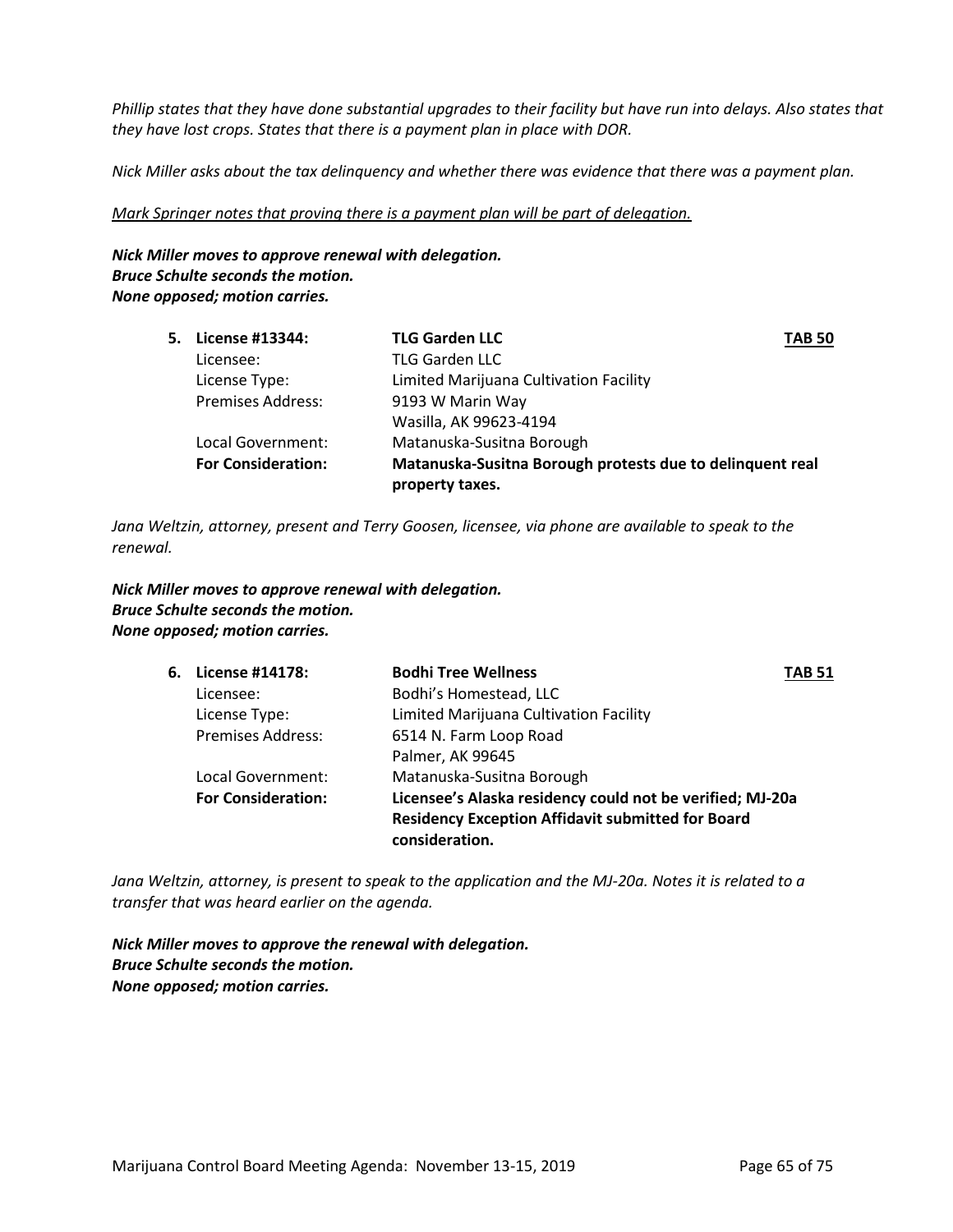| 7. | License #11638:           | <b>Catalyst Cannabis Company</b>                                                                                           | <b>TAB 52</b> |
|----|---------------------------|----------------------------------------------------------------------------------------------------------------------------|---------------|
|    | Licensee:                 | Broken Dirt LLC                                                                                                            |               |
|    | License Type:             | Retail Marijuana Store                                                                                                     |               |
|    | <b>Premises Address:</b>  | 9900 Old Seaward Highway, #4                                                                                               |               |
|    |                           | Anchorage, AK 99515                                                                                                        |               |
|    | Local Government:         | Municipality of Anchorage                                                                                                  |               |
|    | <b>For Consideration:</b> | Municipality of Anchorage protests pending certification from<br>the Planning Department regarding a revised parking plan. |               |

Jason Brandeis, attorney, present and Will Schneider, licensee, via phone are available to speak to the *renewal application.*

*Jason notes that there is additional need for parking and that they are trying to amend an existing agreement in place to alleviate the Municipalities concerns.*

*Loren Jones notes that per regulation the MCB cannot approve the renewal when there is a protest from the municipality.*

*Jason states that the protest is conditional and believes the board should be able to approve with delegation.*

*Joan Wilson, AAG, reads the regulations and believes the board can renew since the protest was conditional.*

*Nick Miller moves to approve the renewal with delegation. Bruce Schulte seconds the motion. Christopher Jaime opposed; motion carries 4-1.*

| 8. License #17068:        | <b>OutPost</b>                                       | <b>TAB 53</b> |
|---------------------------|------------------------------------------------------|---------------|
| Licensee:                 | OutPost LLC                                          |               |
| License Type:             | Retail Marijuana Store                               |               |
| <b>Premises Address:</b>  | 1044 S. Old Glenn Highway (Cabin)                    |               |
| Local Government:         | Matanuska-Susitna Borough                            |               |
| <b>For Consideration:</b> | Matanuska-Susitna Borough protests due to a recorded |               |
|                           | violation of the Conditional Use Permit.             |               |

*Mikal Martin informs the board that the protest has been lifted and can be renewed by the office.*

| 9. License #18493:        | <b>Petrichor LLC</b>                                       | <b>TAB 54</b> |
|---------------------------|------------------------------------------------------------|---------------|
| Licensee:                 | Petrichor LLC                                              |               |
| License Type:             | Marijuana Product Manufacturing Facility                   |               |
| <b>Premises Address:</b>  | 3780 Leasure Street, Unit A                                |               |
|                           | Fairbanks, AK 99701                                        |               |
| Local Government:         | City of Fairbanks; Fairbanks North Star Borough            |               |
| <b>For Consideration:</b> | City of Fairbanks protests pending completion of work with |               |
|                           | the City's Building Department.                            |               |

*Mikal Martin informs the board that the protest has been lifted and can be renewed by the office.*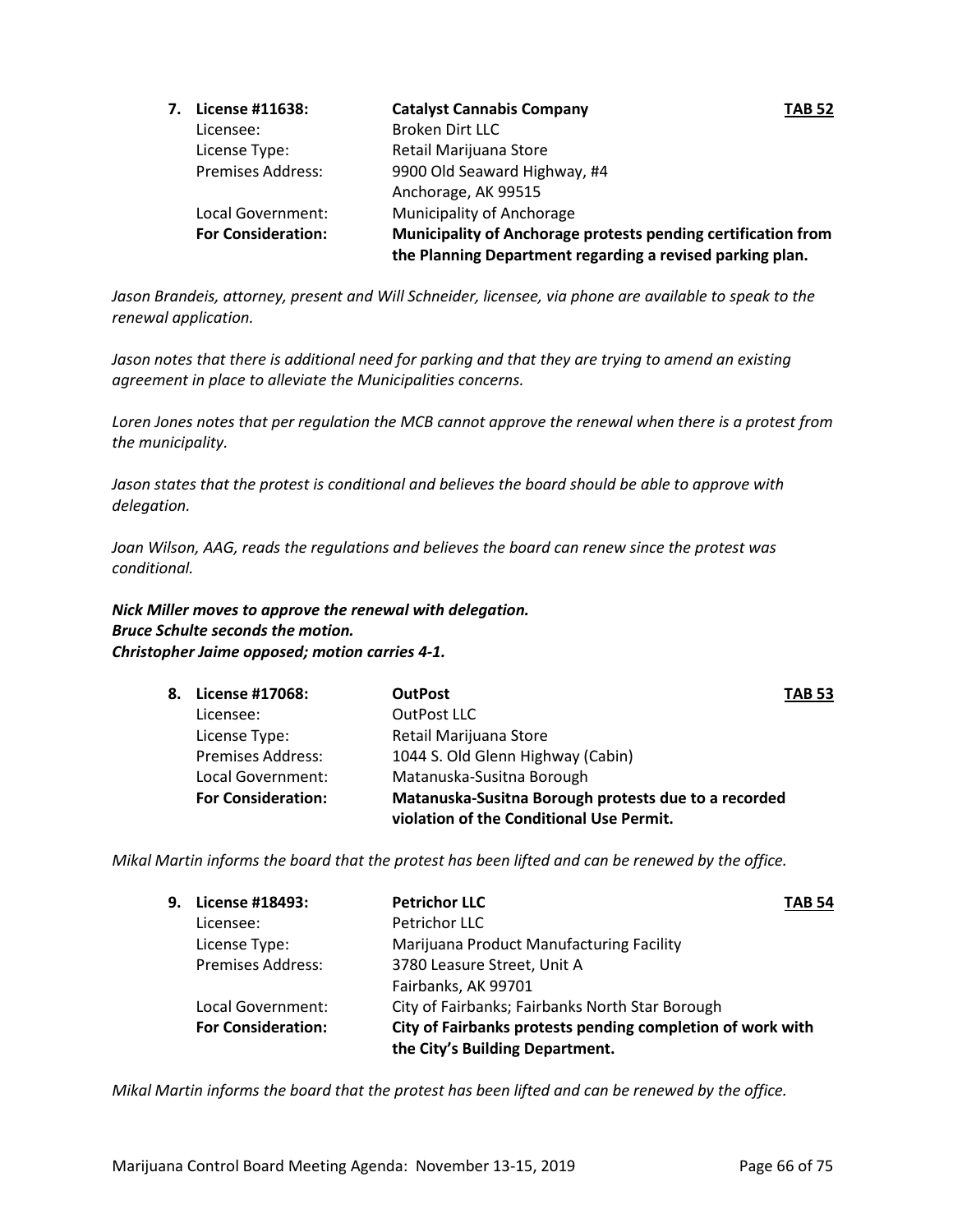# **B. Notices of Violation Received**

# *Chief Hoelscher is not available to discuss the NOVs. Mark Springer notes that he would be like to move forward.*

*Loren Jones notes that he appreciates Chair Springer eagerness to finish the agenda but he would like to discuss the NOVs.*

| 1. | License #10040:           | <b>Alaska Precision</b>                                      | TAB 55 |
|----|---------------------------|--------------------------------------------------------------|--------|
|    | Licensee:                 | David J. Straub                                              |        |
|    | License Type:             | Limited Marijuana Cultivation Facility                       |        |
|    | Premises Address:         | 15520 E. Birch Circle                                        |        |
|    |                           | Willow, AK 99688                                             |        |
|    | Local Governments:        | Matanuska-Susitna Borough                                    |        |
|    | <b>For Consideration:</b> | Two NOVs received for delinguency of marijuana excise tax    |        |
|    |                           | liability; one NOV for waste disposal; one NOV for METRC and |        |
|    |                           | transportation; one NOV for METRC, restricted access, and    |        |
|    |                           | video surveillance.                                          |        |

# *Licensee is not available*

| 2. License #10112:        | <b>Great Alaskan Bud Company</b>                                                                                                                                                                             | TAB 56 |
|---------------------------|--------------------------------------------------------------------------------------------------------------------------------------------------------------------------------------------------------------|--------|
| Licensee:                 | SP&C Enterprises, LLC                                                                                                                                                                                        |        |
| License Type:             | <b>Standard Marijuana Cultivation Facility</b>                                                                                                                                                               |        |
| <b>Premises Address:</b>  | 1905 Livengood Avenue                                                                                                                                                                                        |        |
|                           | Fairbanks, AK 99701                                                                                                                                                                                          |        |
| Local Governments:        | City of Fairbanks; Fairbanks North Star Borough                                                                                                                                                              |        |
| <b>For Consideration:</b> | NOV regarding video surveillance; NOV regarding health and<br>safety standards; NOV regarding security alarm systems; NOV<br>regarding delinquency of marijuana excise tax liability-<br>responses received. |        |

*Shawn Coil, licensee, is present to speak to the NOVs and renewal application.*

*Bruce Schulte asks for details regarding the timing of the NOVs*

*Shawn states that during the inspection, the investigator pointed out the deficiency but the NOVs were not received until later.*

*Nick Miller moves to renew with delegation. Christopher Jaime seconds the motion. None opposed; motion carries.*

| 3. License #10113:       | <b>Great Alaskan Bud Company</b>                | <b>TAB 57</b> |
|--------------------------|-------------------------------------------------|---------------|
| Licensee:                | SP&C Enterprises, LLC                           |               |
| License Type:            | Retail Marijuana Store                          |               |
| <b>Premises Address:</b> | 1905 Livengood Avenue                           |               |
|                          | Fairbanks, AK 99701                             |               |
| Local Governments:       | City of Fairbanks; Fairbanks North Star Borough |               |

Marijuana Control Board Meeting Agenda: November 13-15, 2019 Page 67 of 75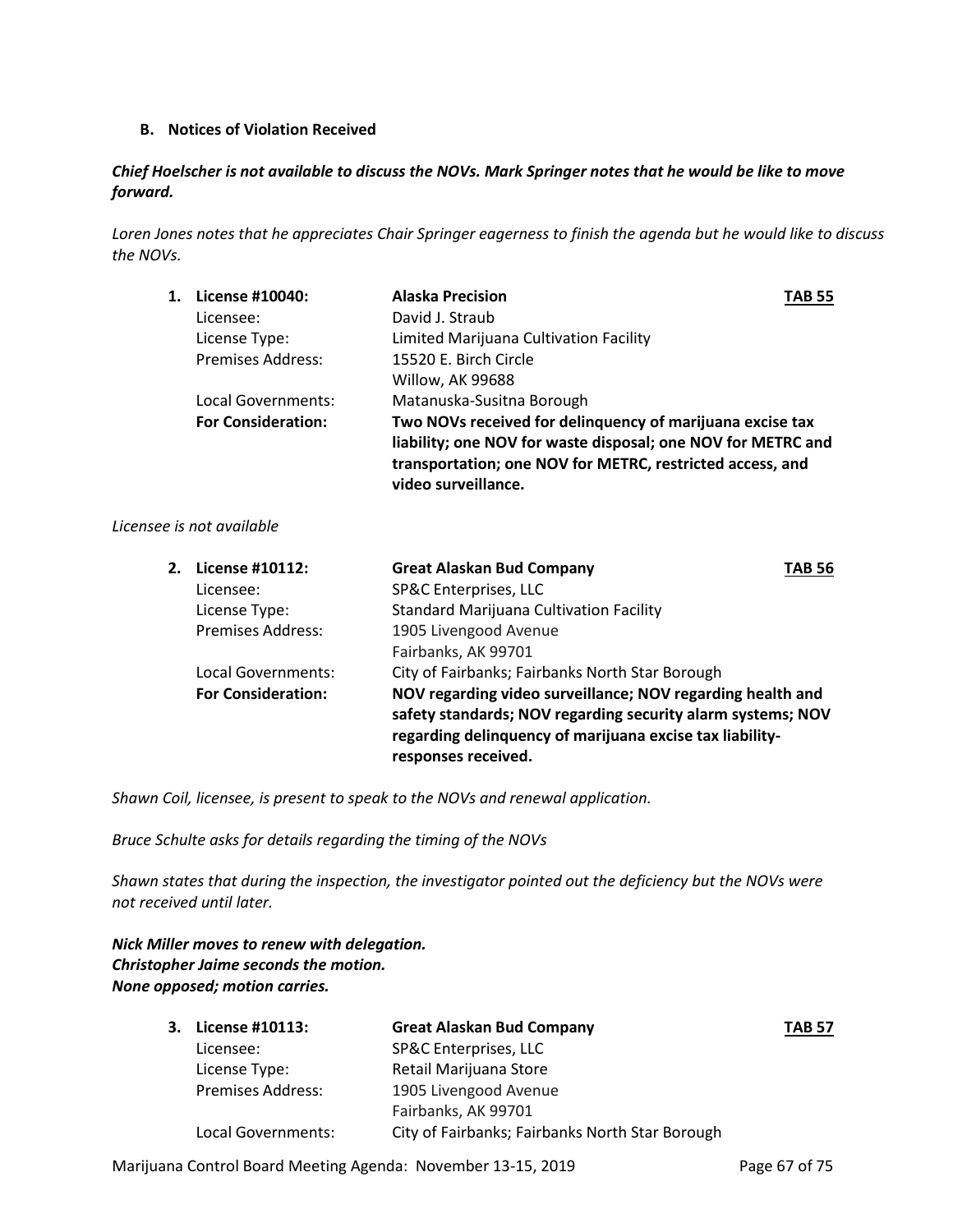**For Consideration: NOV regarding video surveillance; NOV regarding advertising medical and health benefits; NOV regarding the marijuana inventory tracking system- responses received.** 

# *Nick Miller moves to approve the renewal with delegation. Bruce Schulte seconds the motion.*

*Shawn Coil, licensee, is present to speak to the NOVs and renewal application.*

### *None opposed; motion carries.*

| 4. License #10142:        | <b>Farmer Jack's LLC</b>                                    | <b>TAB 58</b> |
|---------------------------|-------------------------------------------------------------|---------------|
| Licensee:                 | Farmer Jack's, LLC                                          |               |
| License Type:             | <b>Standard Marijuana Cultivation Facility</b>              |               |
| <b>Premises Address:</b>  | 8820 King Street, #5 and #6                                 |               |
|                           | Anchorage, AK 99515                                         |               |
| Local Governments:        | Municipality of Anchorage                                   |               |
| <b>For Consideration:</b> | Two NOVs for delinguency of marijuana excise tax liability- |               |
|                           | response received to 2019 NOV.                              |               |

*Nick Miller moves to approve renewal with delegation. Bruce Schulte seconds the motion.*

*Josh Totem, licensee, is present to speak to the NOVs and renewal application. Notes that there is a payment plan in place.*

#### *None opposed; motion carries.*

| 5. License #10156:        | <b>Herbal Instincts</b>                                                       | <b>TAB 59</b> |
|---------------------------|-------------------------------------------------------------------------------|---------------|
| Licensee:                 | Timeless Adventures, LLC                                                      |               |
| License Type:             | Standard Marijuana Cultivation Facility                                       |               |
| <b>Premises Address:</b>  | 405 Ream Lane                                                                 |               |
|                           | Fairbanks, AK 99712                                                           |               |
| Local Government:         | Fairbanks North Star Borough                                                  |               |
| <b>For Consideration:</b> | NOV for delinquency of marijuana excise tax liability -<br>response received. |               |
|                           |                                                                               |               |

*Nick Miller moves to renew with delegation. Bruce Schulte seconds the motion.*

*Christopher Knopp, licensee, via phone is available to discuss the NOV and renewal application.*

#### *None opposed; motion carries.*

| 6. | License #10310:          | <b>Danish Gardens, LLC</b>                     | <b>TAB 60</b> |
|----|--------------------------|------------------------------------------------|---------------|
|    | Licensee:                | Danish Gardens, LLC                            |               |
|    | License Type:            | <b>Standard Marijuana Cultivation Facility</b> |               |
|    | <b>Premises Address:</b> | 2430 Cinnabar Loop                             |               |
|    |                          | Anchorage, AK 99507                            |               |
|    | Local Government:        | Municipality of Anchorage                      |               |

Marijuana Control Board Meeting Agenda: November 13-15, 2019 Page 68 of 75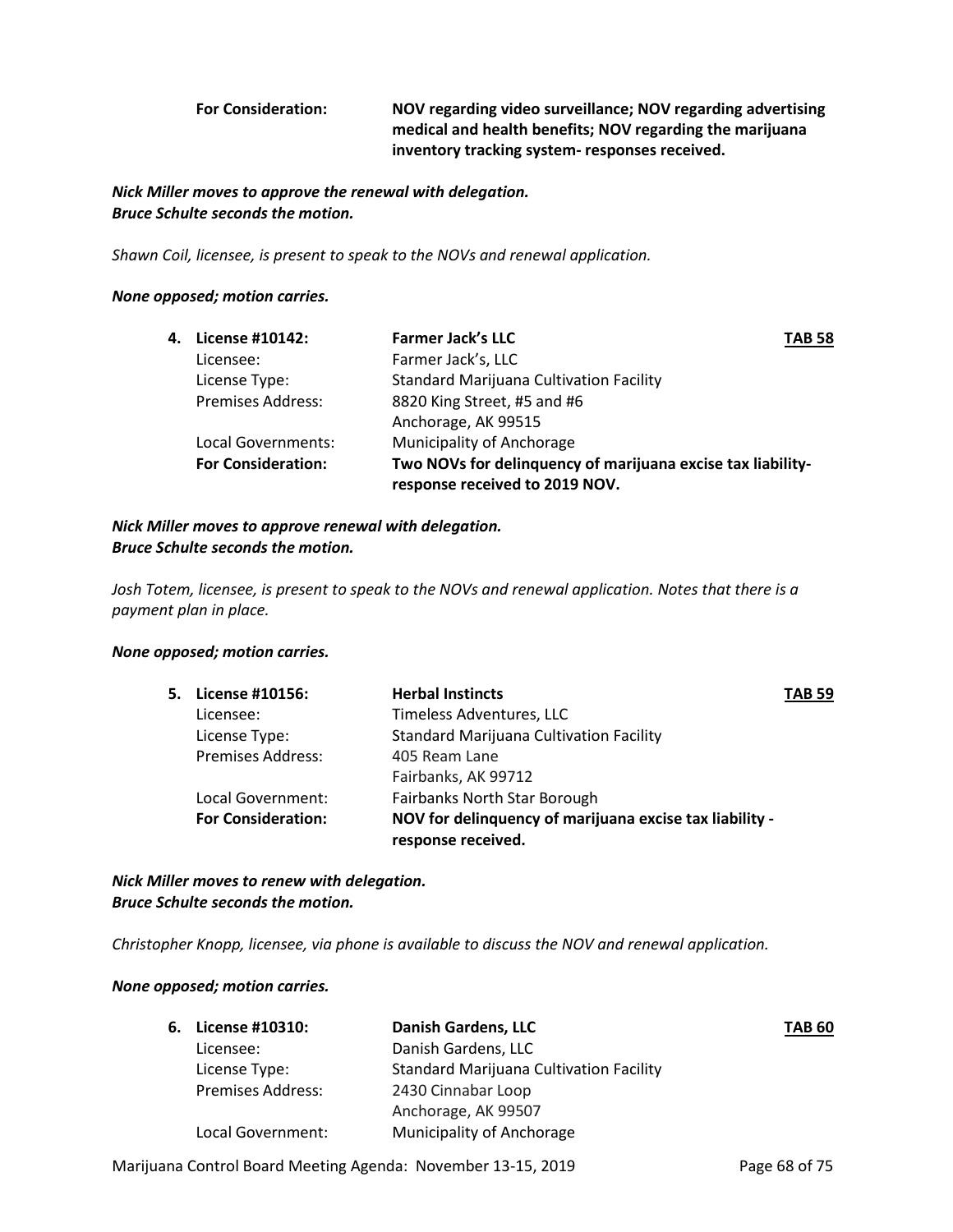| <b>For Consideration:</b> | Two NOVs for delinguent taxes; two NOVs for odor     |
|---------------------------|------------------------------------------------------|
|                           | complaints; one NOV for tracking in METRC- responses |
|                           | received with renewal.                               |

### *Applicant not present.*

| 7. License #12616:        | <b>Frisson Farms, LLC</b>                              | TAB 61 |
|---------------------------|--------------------------------------------------------|--------|
| Licensee:                 | Frisson Farms, LLC                                     |        |
| License Type:             | <b>Standard Marijuana Cultivation Facility</b>         |        |
| <b>Premises Address:</b>  | 5060 Haystack Drive                                    |        |
|                           | Fairbanks, AK 99712                                    |        |
| Local Government:         | Fairbanks North Star Borough                           |        |
| <b>For Consideration:</b> | NOV for delinquency of marijuana excise tax liability- |        |
|                           | response received with renewal.                        |        |

*Nick Miller moves to renew with delegation. Bruce Schulte seconds the motion.*

*Individual (*Name inaudible*), via phone is available to speak to the NOV and renewal application.*

*None opposed; motion carries.*

*Mark Springer states that the board wishes to consider Tabs 55 and 60 (license renewal for 10040 and 10310) at a later meeting, probably at a "special meeting".*

|  | <b>OPERATING PLAN CHANGES</b> |                                                | $2:25$ pm |               |
|--|-------------------------------|------------------------------------------------|-----------|---------------|
|  | License #11138:               | Fat Tops, LLC                                  |           | <b>TAB 62</b> |
|  | Licensee:                     | Fat Tops, LLC                                  |           |               |
|  | License Type:                 | <b>Standard Marijuana Cultivation Facility</b> |           |               |
|  | <b>Premises Address:</b>      | 36380 Murray Lane                              |           |               |
|  |                               | Soldotna, AK 99669                             |           |               |
|  | Local Governments:            | Kenai Peninsula Borough                        |           |               |
|  |                               |                                                |           |               |

*David Parker, licensee, via phone to speak to the operating plan changes.*

# *Nick Miller moves to approve operating plan changes. Bruce Schulte seconds the motion. None opposed; motion carries.*

| <b>B.</b> License #11921: | <b>Snow Capped Gardens L.L.C.</b>      | <b>TAB 63</b> |
|---------------------------|----------------------------------------|---------------|
| Licensee:                 | Snow Capped Gardens L.L.C.             |               |
| License Type:             | Limited Marijuana Cultivation Facility |               |
| <b>Premises Address:</b>  | 13150 East Soapstone Road              |               |
|                           | Palmer, AK 99645                       |               |
| Local Governments:        | Matanuska-Susitna Borough              |               |

*Martin Brows, licensee, via phone is available to speak to the operating plan change.*

#### *Bruce Schulte moves to approve operating plan change.*

Marijuana Control Board Meeting Agenda: November 13-15, 2019 Page 69 of 75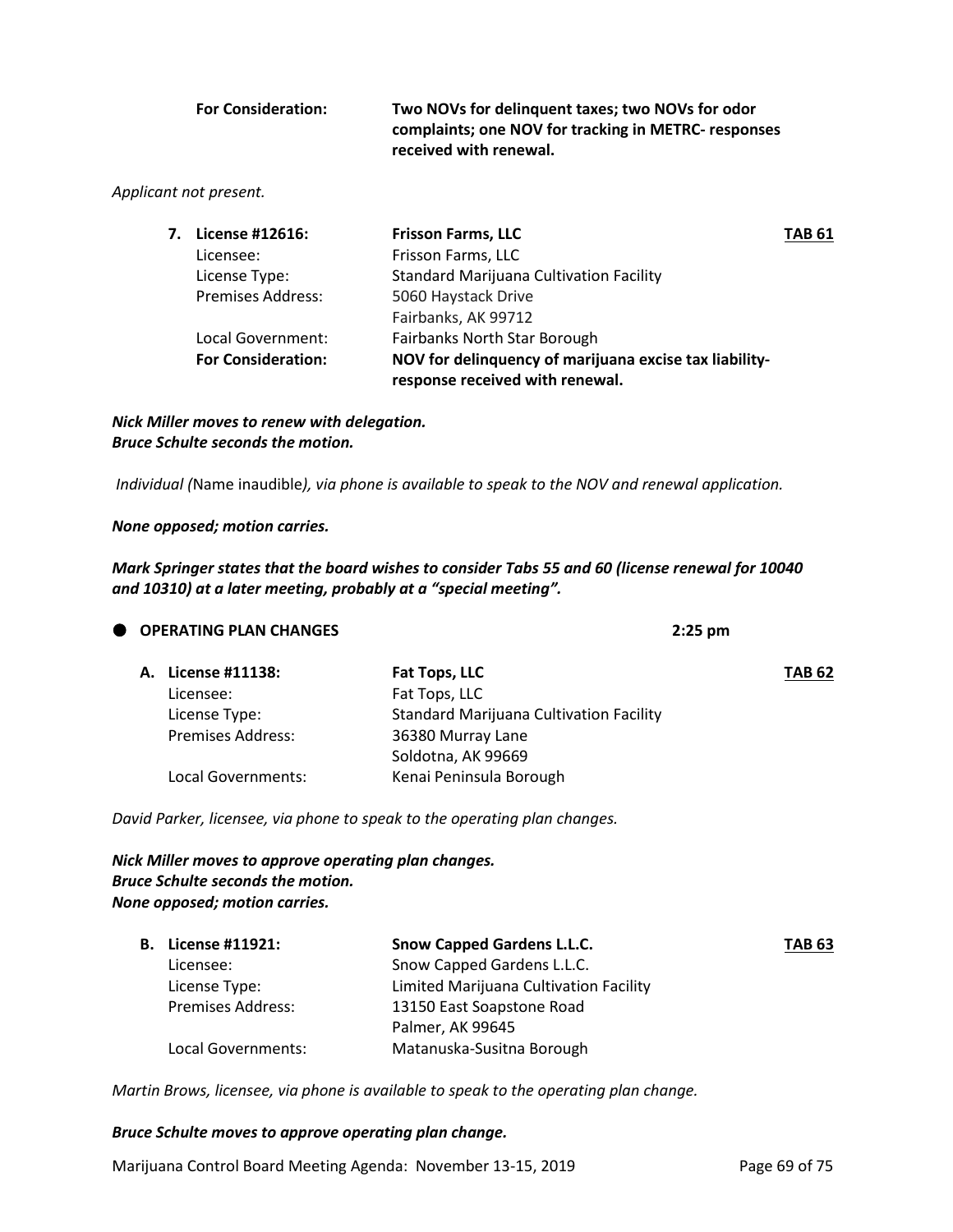#### *Nick Miller seconds the motion.*

*Nick Miller asks if the fire marshal has approved the CO2 plans.*

*Martin confirms they have spoken with Fire Marshal*

#### *None opposed; motion carries.*

| C. License #12104:       | <b>Coastal Grow</b>                            | <b>TAB 64</b> |
|--------------------------|------------------------------------------------|---------------|
| Licensee:                | Charles Keim                                   |               |
| License Type:            | <b>Standard Marijuana Cultivation Facility</b> |               |
| <b>Premises Address:</b> | 38928 Old Sterling Highway                     |               |
|                          | Anchor Point, AK 99556                         |               |
| Local Government:        | Kenai Peninsula Borough                        |               |
|                          |                                                |               |

*Charles Keim, licensee, is present to speak to the operating plan changes.*

# *Nick Miller moves to approve operating plan changes. Bruce Schulte seconds the motion. None opposed; motion carries.*

| <b>D.</b> License #13382: | East Rip                               | <b>TAB 65</b> |
|---------------------------|----------------------------------------|---------------|
| Licensee:                 | Cook Inlet Cannabis Co.                |               |
| License Type:             | Retail Marijuana Store                 |               |
| <b>Premises Address:</b>  | 10767 Kenai Spur Hwy, Suite D          |               |
|                           | Kenai, AK 99611                        |               |
| Local Governments:        | City of Kenai; Kenai Peninsula Borough |               |

*Jana Weltzin, attorney, and Ryan Tunseth, licensee, are present to speak to the operating plan changes.*

*Nick Miller moves to approve the operating plan change. Bruce Schulte seconds the motion. None opposed; motion carries.*

| E. License #13864:       | <b>Simple House, LLC</b>               | <b>TAB 66</b> |
|--------------------------|----------------------------------------|---------------|
| Licensee:                | Simple House, LLC                      |               |
| License Type:            | Limited Marijuana Cultivation Facility |               |
| <b>Premises Address:</b> | 6511 Hemlock Drive                     |               |
|                          | Wasilla, AK 99654                      |               |
| Local Governments:       | Matanuska-Susitna Borough              |               |

*Jana Weltzin, attorney, is present to speak to the operating plan changes on behalf of licensees.* 

*Nick Miller moves to approve operating plan change. Bruce Schulte seconds the motion. None opposed; motion carries.*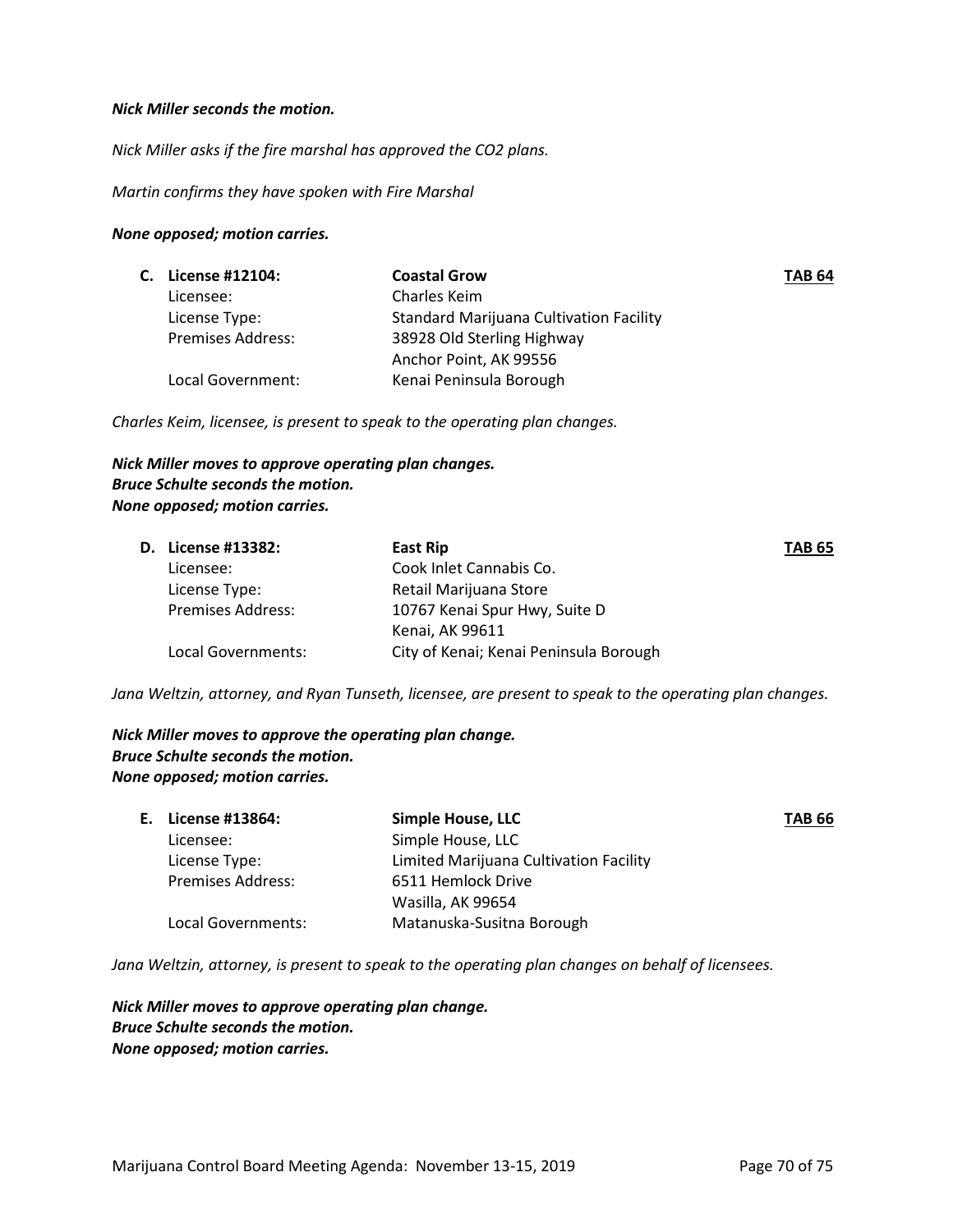| <b>F.</b> License #17389: | <b>Kreative Konfections, LLC</b>         | <b>TAB 67</b> |
|---------------------------|------------------------------------------|---------------|
| Licensee:                 | Kreative Konfections, LLC                |               |
| License Type:             | Marijuana Product Manufacturing Facility |               |
| <b>Premises Address:</b>  | 2301 S Knik-Goose Bay Road, #5           |               |
|                           | Wasilla, AK 99654                        |               |
| Local Government:         | Matanuska-Susitna Borough                |               |

*Jenny Koenig and Matt Koenig, licensees, are present to speak to the operating plan change.*

*Mark Springer asks the board to consider tab 70 at this time as well.*

# *Nick Miller moves to approve operating plan changes. Bruce Schulte seconds the motion. None opposed; motion carries.* **License #17389: Kreative Konfections, LLC TAB 70** Licensee: Kreative Konfections, LLC License Type: Marijuana Product Manufacturing Facility Premises Address: 2301 S Knik-Goose Bay Road, #5 Wasilla, AK 99654 Local Government: Matanuska-Susitna Borough

*Nick Miller moves to approve new products listed in (Tab 70) with delegation. Bruce Schulte seconds the motion. None opposed; motion carries.*

|  | G. License #17816:       | <b>Talkeetna Traditions LLC</b>        | <b>TAB 68</b> |
|--|--------------------------|----------------------------------------|---------------|
|  | Licensee:                | <b>Talkeetna Traditions LLC</b>        |               |
|  | License Type:            | Limited Marijuana Cultivation Facility |               |
|  | <b>Premises Address:</b> | 41010 S Parks Highway                  |               |
|  |                          | Talkeetna, AK 99676                    |               |
|  | Local Government:        | Matanuska-Susitna Borough              |               |

# *Nick Miller moves to approve operating plan changes with delegation. Bruce Schulte seconds the motion.*

*Licensee, via phone is available to speak to the operating plan changes.*

*Nick Miller has questions regarding the premises and the new grow area. Indicates an inspection would be required.*

# *None opposed; motion carries.*

# **NEW PRODUCTS**

| A. License #14432:       | <b>Herban Extracts, LLC</b>              | <b>TAB 69</b> |
|--------------------------|------------------------------------------|---------------|
| Licensee:                | Herban Extracts, LLC                     |               |
| License Type:            | Marijuana Product Manufacturing Facility |               |
| <b>Premises Address:</b> | 14927 Kenai Spur Highway                 |               |
|                          | Kenai, AK 99611                          |               |
| Local Governments:       | City of Kenai; Kenai Peninsula Borough   |               |

Marijuana Control Board Meeting Agenda: November 13-15, 2019 Page 71 of 75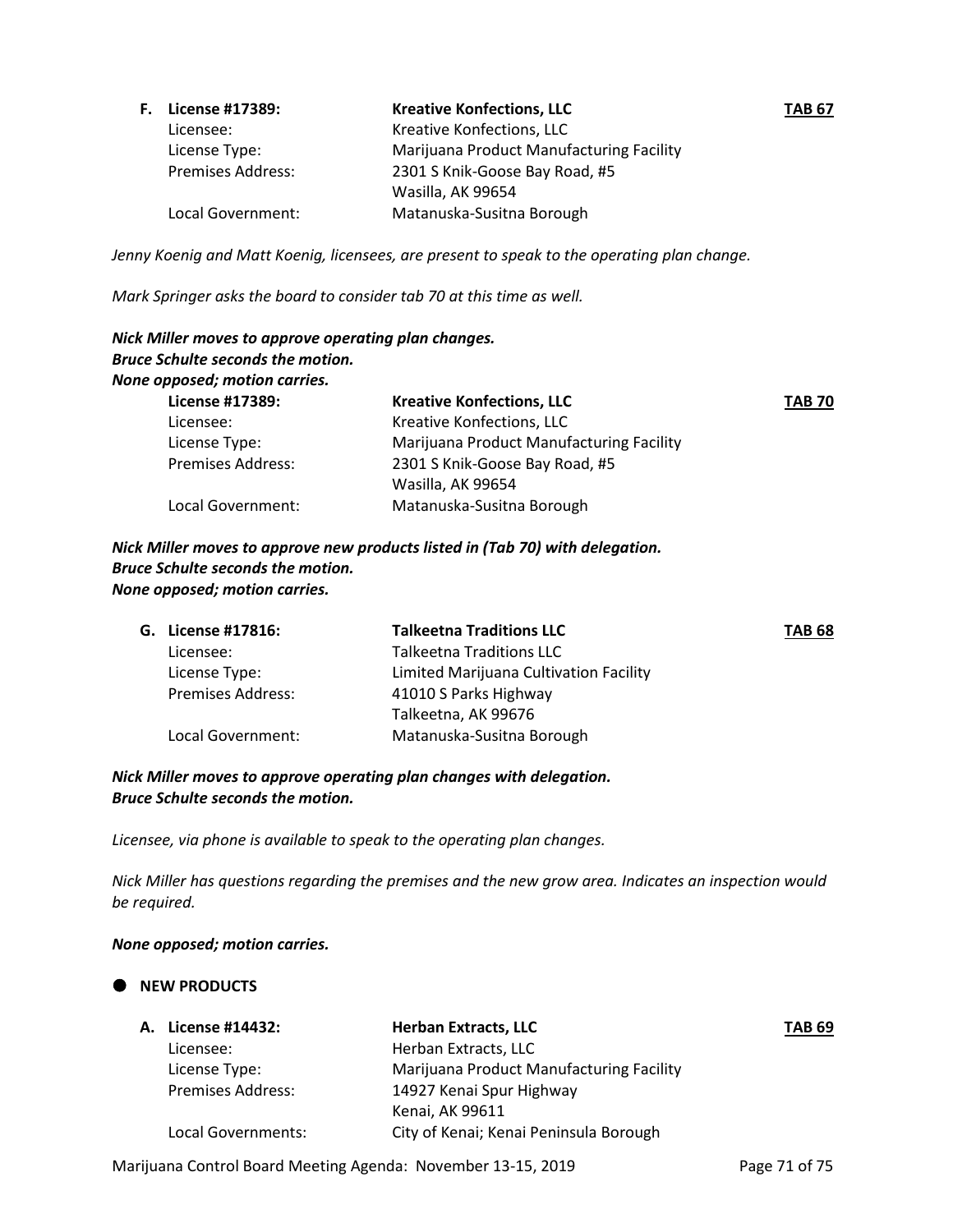# *Nick Miller moves to approve new product with delegation. Bruce Schulte seconds the motion.*

*Jana Weltzin, attorney, and Lisa Coates, licensee, are present to speak to the new product*

*Christopher Jaime asks about the boxes and demarcation on the packages.*

#### **None opposed; motion carries.**

| <del>License #17389:</del><br>D  | Kroative Konfections LLC<br><del>meauve nomecuons, LLC</del> | חל ם ד<br><del>no ro</del> |
|----------------------------------|--------------------------------------------------------------|----------------------------|
| Licancaa:<br><del>uccnscc.</del> | <b>Kreative Konfections, LLC</b>                             |                            |
| License Type:                    | <b>Marijuana Product Manufacturing Facility</b>              |                            |
| <b>Premises Address:</b>         | 2301 S Knik-Goose Bay Road, #5                               |                            |
|                                  | <del>Wasilla, AK 99654</del>                                 |                            |
| Local Government:                | Matanuska-Susitna Borough                                    |                            |

**Considered above.**

**Break at 2:50 pm**

**Christopher Jaime leaves meeting at 2:51 pm.**

**Back at 3:05pm**

# **C** REGULATIONS

*Loren Jones moves to table section "B" to the January meeting. Bruce Schulte seconds the motion.*

*Bruce Schulte amends the motion to include C as well. Nick Miller seconds the motion. None opposed; motion carries.*

*Regarding the main motion: None opposed; motion carries.*

#### **A. Proposed Projects**

*Steve Cruppie, Environmental Health Lab, to discuss testing requirements regarding e coli. There are roughly 260 e coli that can create these "Suga (spelling)" toxins. Notes that some labs in AK only test for singular strains of e coli. Should labs be required to test for more strains?* 

*Bruce Schulte asks if regulations changes would allow for more accurate testing*

*Steve notes that the upfront investment for the equipment to test for all e coli strains is substantial.*

*Mark notes that the Testing Committee would better handle this question.*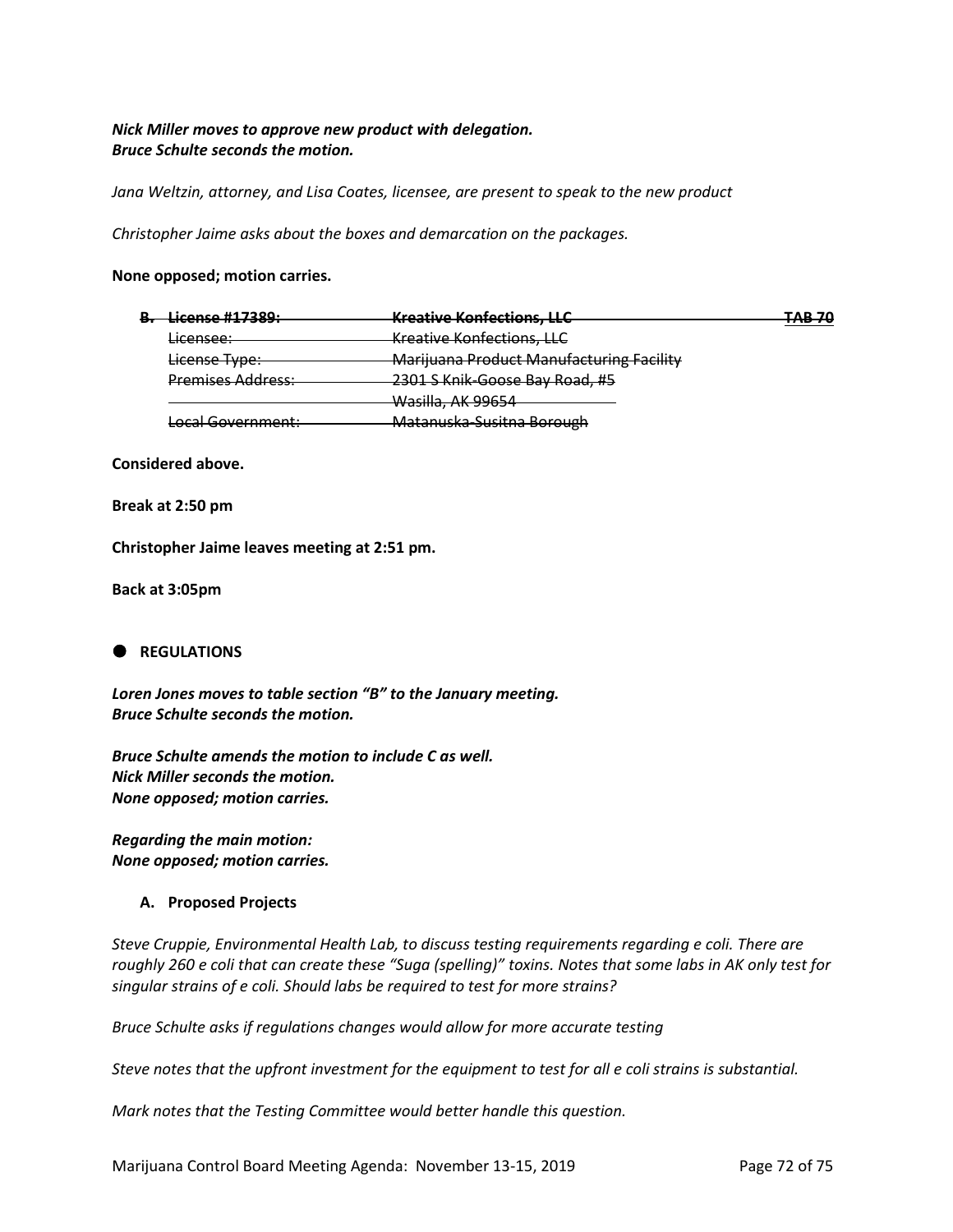*Bruce asks staff if there is space available for the group to meet at AMCO.*

*Mikal confirms there is space available to accommodate the meeting.*

*Bruce asks a question regarding the previous failed test of a licensee the board heard from on Thursday.*

*Mikal speaks to clarify the issue that was presented regarding transferring failed materials to concentrate manufactures* 

*Joan Wilson, AAG, notes that the hemp testing lead may be interested to be involved as well. Steve asks the board how DEC should approach the issue of testing for e coli while reviewing labs. Relates to retesting as well.*

*Bruce asks if there are public safety concerns of allowing the labs to continue to test in the ways they originally applied until regulations are updated.*

*Steve notes that he cannot affirm that statement, as there is always a risk.*

*Loren asks if one lab has a fail and one passes, how the office should move forward. Has concerns allowing two different processes if it creates re-tests that conflict.*

*Steve notes that the same facility or one with the same processes would be best to handles re-tests.*

*Bruce asks for details regarding the makeup of the testing committee.*

*Brandon Emmett, AMIA, is present to speak to the makeup of the testing committee. Notes that there is one large outdoor grower on the committee but that it could be beneficial to have a smaller, indoor grower.*

*Brandon offers some additional comments regarding pesticide testing.*

### **1. Board Requests**

*Loren Jones asks Joan Wilson, AAG, about local ordinances that allow for seizure of property and sell to recoup sales tax. Would that be allowable to a city to take so long as the marijuana is not seized? Wants to ensure that licensees are aware that cities have strong powers regarding seizure of property if taxes are not paid.*

*Mark Springer asks about ANCSA being able to be licensees.*

*Loren notes that there could be issues with this type of request.*

**2. Staff Recommendation(s) TAB 71**

*The board declares that the intent was to also table this section to the January meeting.* 

*Lacy Wilcox, president AMIA, notes that they are ready and willing to participate in discussions.*

### **B. Drafts for Board Review, Pending Public Comment Opportunity**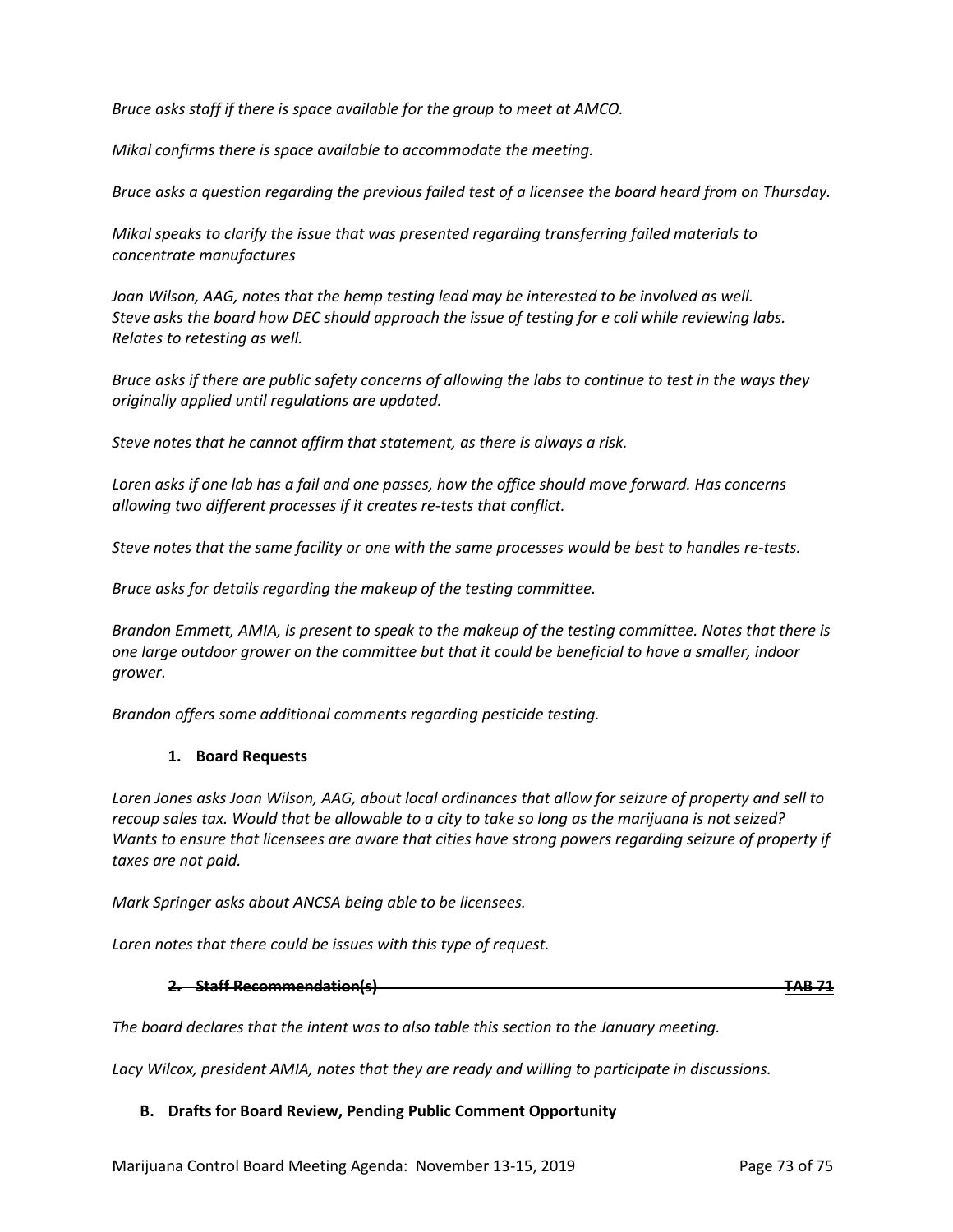|  | 1. Packaging and Labeling                    |                                                      | <del>FAB 72</del> |
|--|----------------------------------------------|------------------------------------------------------|-------------------|
|  | <del>Status:</del>                           | Initial concepts for board consideration             |                   |
|  | <b>Potential Board Actions:</b>              | <b>Provide direction to staff</b>                    |                   |
|  | 2. Onsite Consumption Clean Up               |                                                      |                   |
|  | <del>Status:</del>                           | <b>Revised draft for board consideration</b>         |                   |
|  | <b>Potential Board Actions:</b>              | Amend and/or put out for public comment              |                   |
|  | 3. Retesting                                 |                                                      | FAB 74            |
|  | Status:                                      | Initial draft for hoard consideration                |                   |
|  | <b>Potential Board Actions:</b>              | Amend and/or put out for public comment              |                   |
|  | 4 <del>. – Sales Limits</del>                |                                                      | <del>TAB 75</del> |
|  | <del>Status: -</del>                         | Initial draft for board consideration                |                   |
|  | <b>Potential Board Actions:</b>              | Amend and/or put out for public comment              |                   |
|  | C. Public Comments Received                  |                                                      |                   |
|  | <b>1. Handler Permit Revocation</b>          |                                                      |                   |
|  | Status: ____                                 | Adopted on September 13, 2019                        |                   |
|  | Potential Board Actions:                     | Reconsider; review minor amendments for consistency; |                   |
|  |                                              | readopt                                              |                   |
|  | 2. Overlapping Premises                      |                                                      |                   |
|  | Status:                                      | Public comment period closed October 30, 2019        |                   |
|  | <b>Potential Board Actions:</b>              | Vote to adopt; OR                                    |                   |
|  |                                              | Substantially amend and put out for public comment   |                   |
|  | 3. Infants on Premises                       |                                                      | <del>TAB 78</del> |
|  | <del>Status:-</del>                          | Public comment period closed October 30, 2019        |                   |
|  | <b>Potential Board Actions:</b>              | Vote to adopt; OR                                    |                   |
|  |                                              | Substantially amend and put out for public comment   |                   |
|  | 4. Ownership of Marijuana Testing Facilities |                                                      | <del>TAB 79</del> |
|  | <del>Status:-</del>                          | Public comment period closed October 30, 2019        |                   |
|  | Potential Board Actions: Vote to adopt; OR   |                                                      |                   |
|  |                                              | Substantially amend and put out for public comment   |                   |
|  | 5. Application and Renewal Date              |                                                      | FAB-80            |
|  | Status:                                      | Public comment period closed October 30, 2019        |                   |
|  | <b>Potential Board Actions:</b>              | Vote to adopt; OR                                    |                   |
|  |                                              | Substantially amend and put out for public comment   |                   |
|  | <b>Marijuana Testing Oversight</b>           |                                                      | <del>FAB 81</del> |
|  | Status:                                      | Public comment period closed November 2, 2019        |                   |
|  | <b>Potential Board Actions:</b>              | Vote to adopt; OR                                    |                   |
|  |                                              | Substantially amend and put out for public comment   |                   |